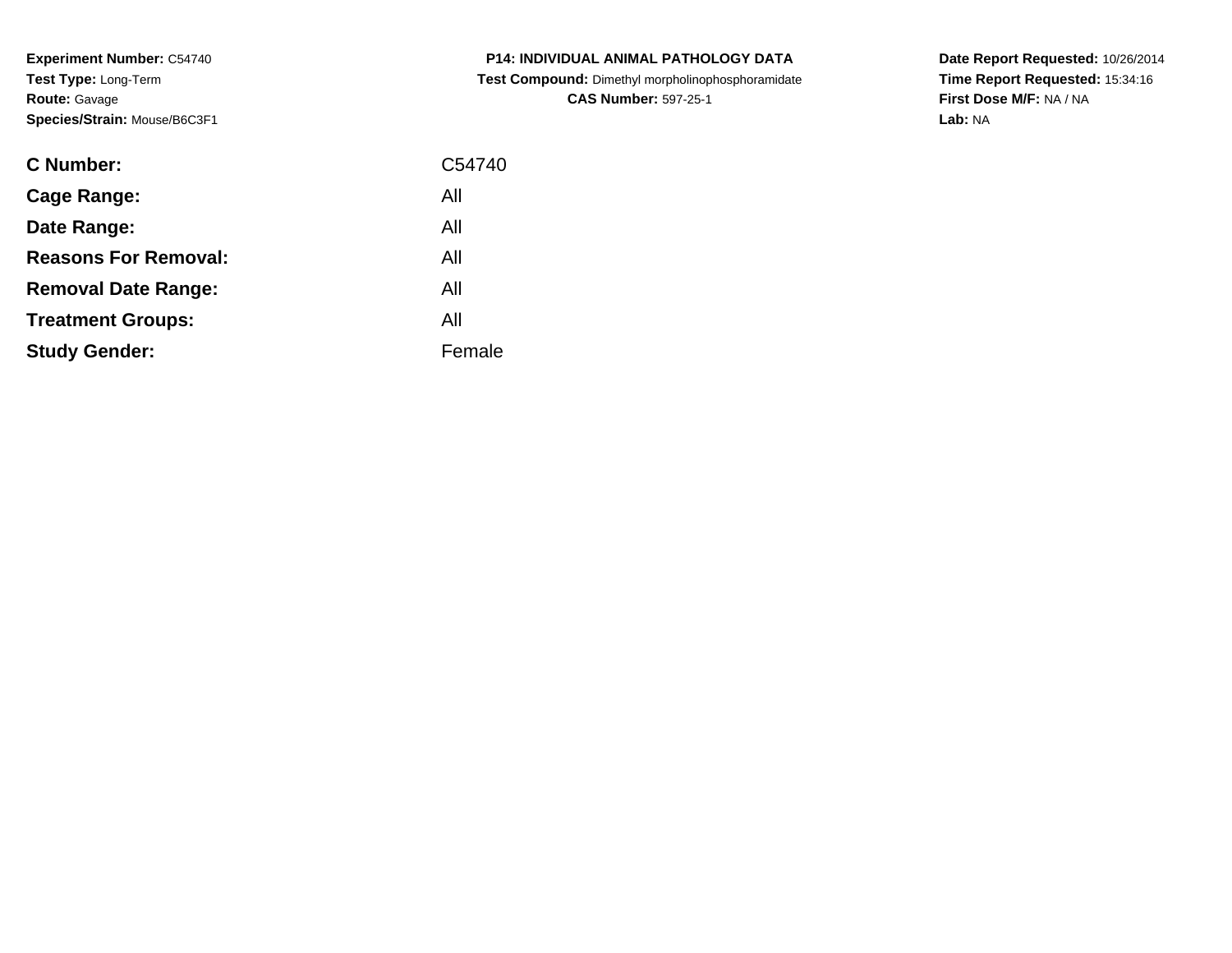**Species/Strain:** Mouse/B6C3F1

### **P14: INDIVIDUAL ANIMAL PATHOLOGY DATA**

**Test Compound:** Dimethyl morpholinophosphoramidate

**CAS Number:** 597-25-1

| <b>ANIMAL ID: 1 001</b> | <b>TRT#: 1</b>             | <b>SEX: Female</b>                  | DAY ON TEST:  |  |
|-------------------------|----------------------------|-------------------------------------|---------------|--|
|                         | <b>DOSE: 600.0 MG/KG</b>   | <b>DISP:</b> Terminal Sacrifice     | <b>HISTO:</b> |  |
| <b>OBSERVATIONS</b>     |                            |                                     |               |  |
| Adrenal gland           | Cortex Nos                 | Atrophy, Brown                      |               |  |
| <b>Intestine Small</b>  | Jejunum                    | Leiomyosarcoma                      |               |  |
|                         | Jejunum                    | Ulcer, Nos                          |               |  |
| Lymph node              | Mandibular Lymph Node      | Hyperplasia, Lymphoid               |               |  |
| Thyroid                 |                            | Cyst, Follicular Nos                |               |  |
| Unspecified             | Multiple Organs Nos        | Leukemoid Reaction                  |               |  |
|                         | <b>Multiple Organs Nos</b> | Lymphocytic Inflammatory Infiltrate |               |  |
| Uterus                  | Endometrium                | Hyperplasia, Cystic                 |               |  |
| PRIMARY CAUSE OF DEATH  |                            |                                     |               |  |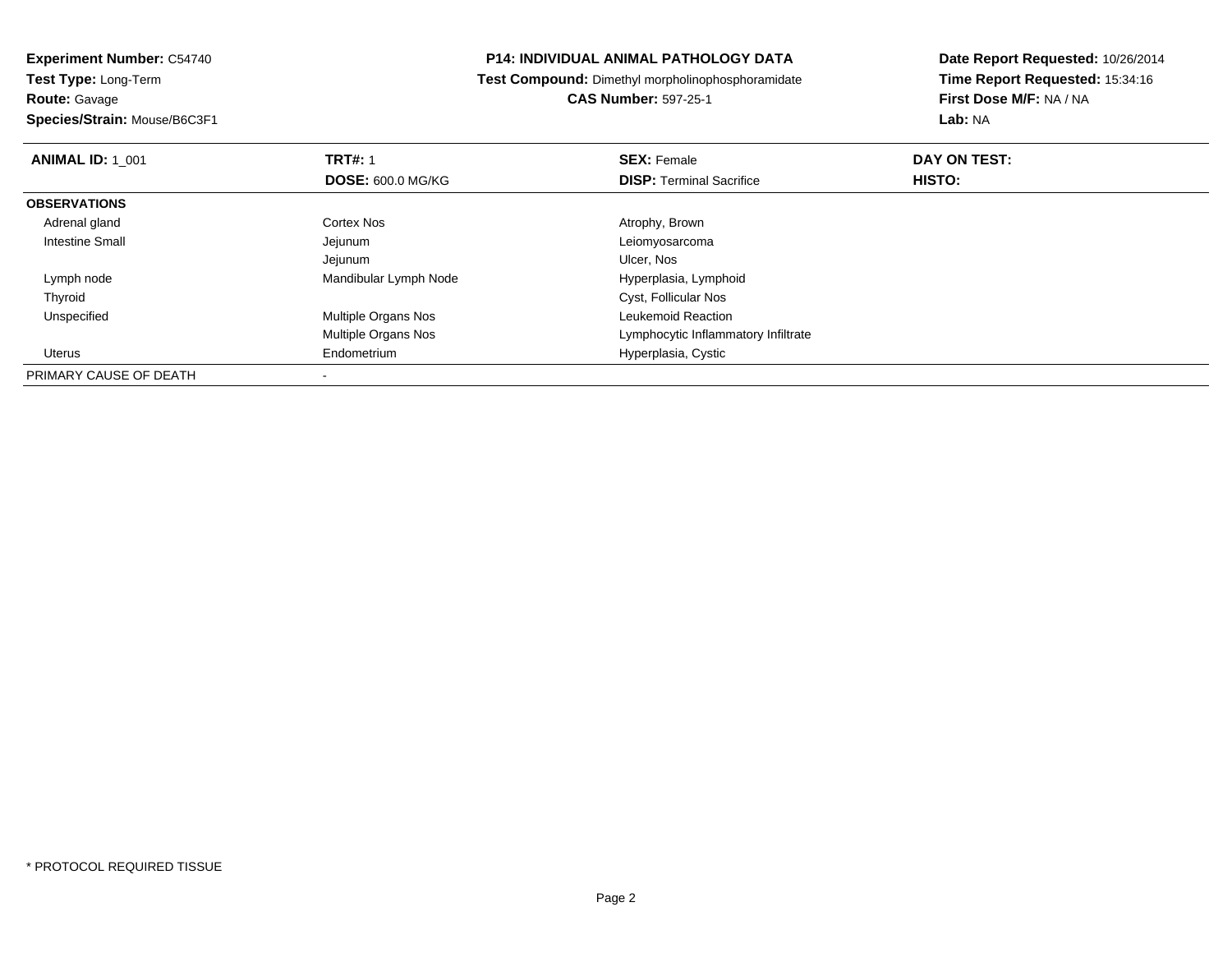**Species/Strain:** Mouse/B6C3F1

### **P14: INDIVIDUAL ANIMAL PATHOLOGY DATA**

**Test Compound:** Dimethyl morpholinophosphoramidate

**CAS Number:** 597-25-1

| <b>ANIMAL ID: 1_002</b> | <b>TRT#: 1</b>           | <b>SEX: Female</b>                  | DAY ON TEST: |
|-------------------------|--------------------------|-------------------------------------|--------------|
|                         | <b>DOSE: 600.0 MG/KG</b> | <b>DISP:</b> Terminal Sacrifice     | HISTO:       |
| <b>OBSERVATIONS</b>     |                          |                                     |              |
| Adrenal gland           | Medulla                  | Hyperplasia, Nos                    |              |
| Bone marrow             |                          | Myelosclerosis                      |              |
| Intestine Small         | Jejunum                  | Hyperplasia, Lymphoid               |              |
| Lymph node              | Mesenteric Lymph Node    | Angiectasis                         |              |
|                         | Mesenteric Lymph Node    | Hemorrhage                          |              |
| Mammary gland           |                          | Hyperplasia, Nos                    |              |
| Ovary                   |                          | Cyst, Nos                           |              |
| Pituitary gland         |                          | Chromophobe Adenoma                 |              |
| Spleen                  |                          | Hematopoiesis                       |              |
| Thyroid                 |                          | Inflammation, Granulomatous         |              |
| Unspecified             | Multiple Organs Nos      | Lymphocytic Inflammatory Infiltrate |              |
| Uterus                  | Endometrium              | Hyperplasia, Cystic                 |              |
|                         |                          | Thrombosis, Nos                     |              |
| PRIMARY CAUSE OF DEATH  |                          |                                     |              |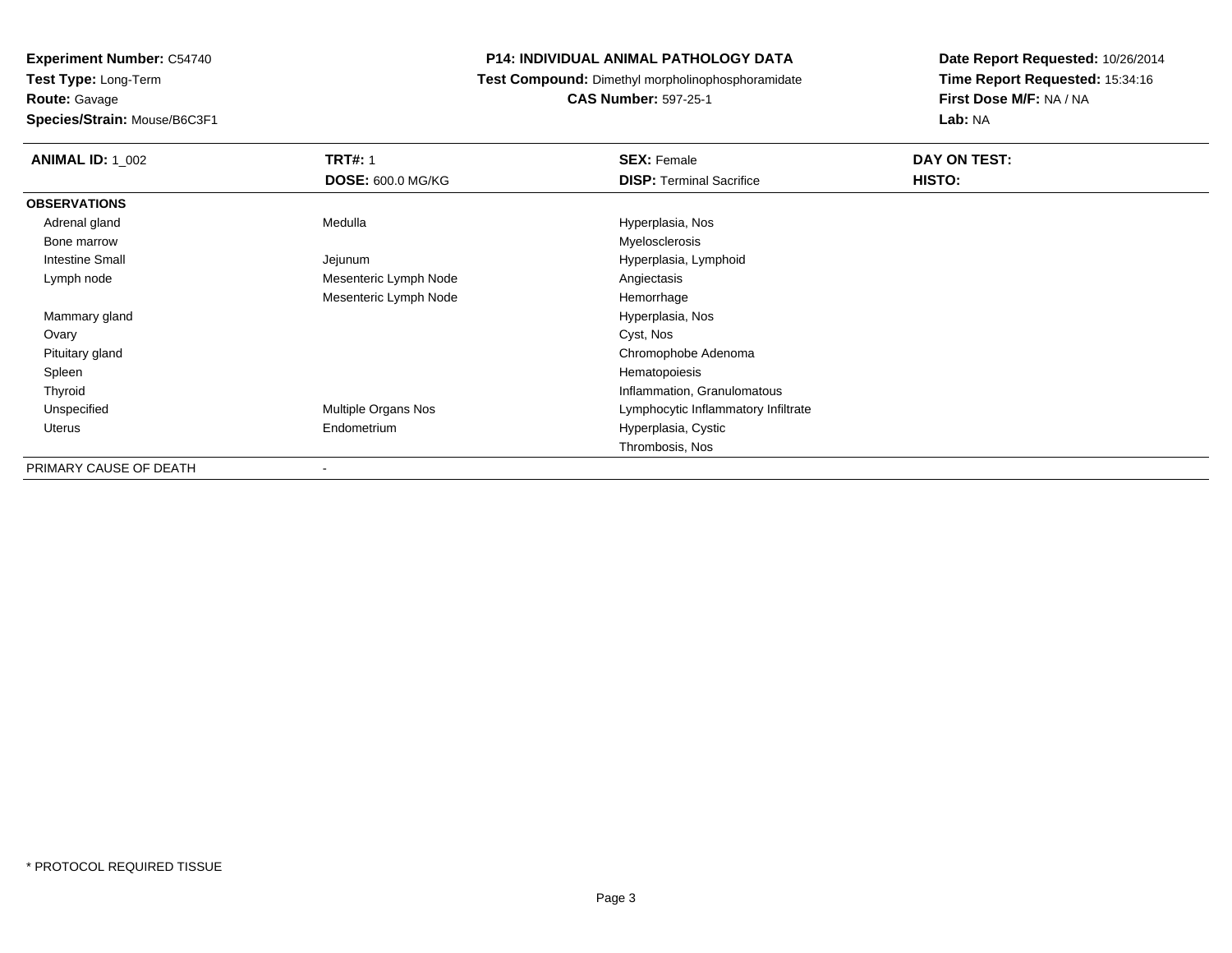**Route:** Gavage

**Species/Strain:** Mouse/B6C3F1

### **P14: INDIVIDUAL ANIMAL PATHOLOGY DATA**

**Test Compound:** Dimethyl morpholinophosphoramidate

**CAS Number:** 597-25-1

| <b>ANIMAL ID: 1 003</b> | <b>TRT#: 1</b>           | <b>SEX: Female</b>                  | DAY ON TEST:  |  |
|-------------------------|--------------------------|-------------------------------------|---------------|--|
|                         | <b>DOSE: 600.0 MG/KG</b> | <b>DISP: Terminal Sacrifice</b>     | <b>HISTO:</b> |  |
| <b>OBSERVATIONS</b>     |                          |                                     |               |  |
| Bone marrow             |                          | Myelosclerosis                      |               |  |
| <b>Brain</b>            |                          | Mineralization                      |               |  |
| Heart                   | Cardiac Valve            | Pigmentation, Nos                   |               |  |
| Intestine Small         | Jejunum                  | Hyperplasia, Lymphoid               |               |  |
| Liver                   |                          | Hepatocellular Carcinoma            |               |  |
| Lung                    |                          | Alveolar/Bronchiolar Carcinoma      |               |  |
|                         |                          | Hemorrhage                          |               |  |
|                         |                          | Histiocytosis                       |               |  |
| Unspecified             | Multiple Organs Nos      | Lymphocytic Inflammatory Infiltrate |               |  |
| Uterus                  | Endometrium              | Hyperplasia, Cystic                 |               |  |
| PRIMARY CAUSE OF DEATH  |                          |                                     |               |  |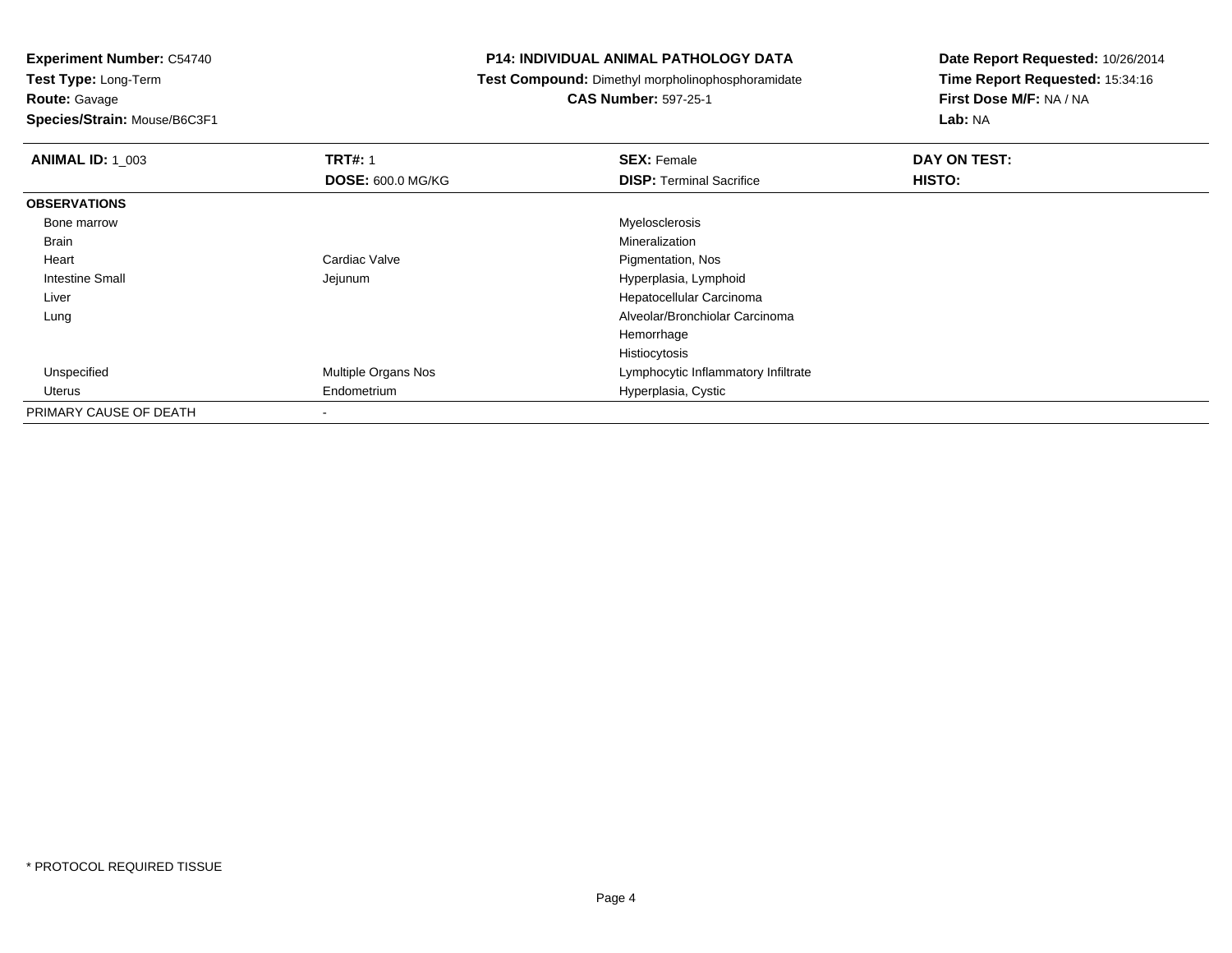| <b>Experiment Number: C54740</b><br><b>Test Type: Long-Term</b><br><b>Route: Gavage</b><br>Species/Strain: Mouse/B6C3F1 |                          | <b>P14: INDIVIDUAL ANIMAL PATHOLOGY DATA</b><br>Test Compound: Dimethyl morpholinophosphoramidate<br><b>CAS Number: 597-25-1</b> | Date Report Requested: 10/26/2014<br>Time Report Requested: 15:34:16<br>First Dose M/F: NA / NA<br>Lab: NA |
|-------------------------------------------------------------------------------------------------------------------------|--------------------------|----------------------------------------------------------------------------------------------------------------------------------|------------------------------------------------------------------------------------------------------------|
| <b>ANIMAL ID:</b> 1 004                                                                                                 | <b>TRT#: 1</b>           | <b>SEX: Female</b>                                                                                                               | DAY ON TEST:                                                                                               |
|                                                                                                                         | <b>DOSE: 600.0 MG/KG</b> | <b>DISP:</b> Natural Death                                                                                                       | HISTO:                                                                                                     |
| <b>OBSERVATIONS</b>                                                                                                     |                          |                                                                                                                                  |                                                                                                            |
| Unspecified                                                                                                             | Multiple Organs Nos      | Congestion, Nos                                                                                                                  |                                                                                                            |
| PRIMARY CAUSE OF DEATH                                                                                                  |                          |                                                                                                                                  |                                                                                                            |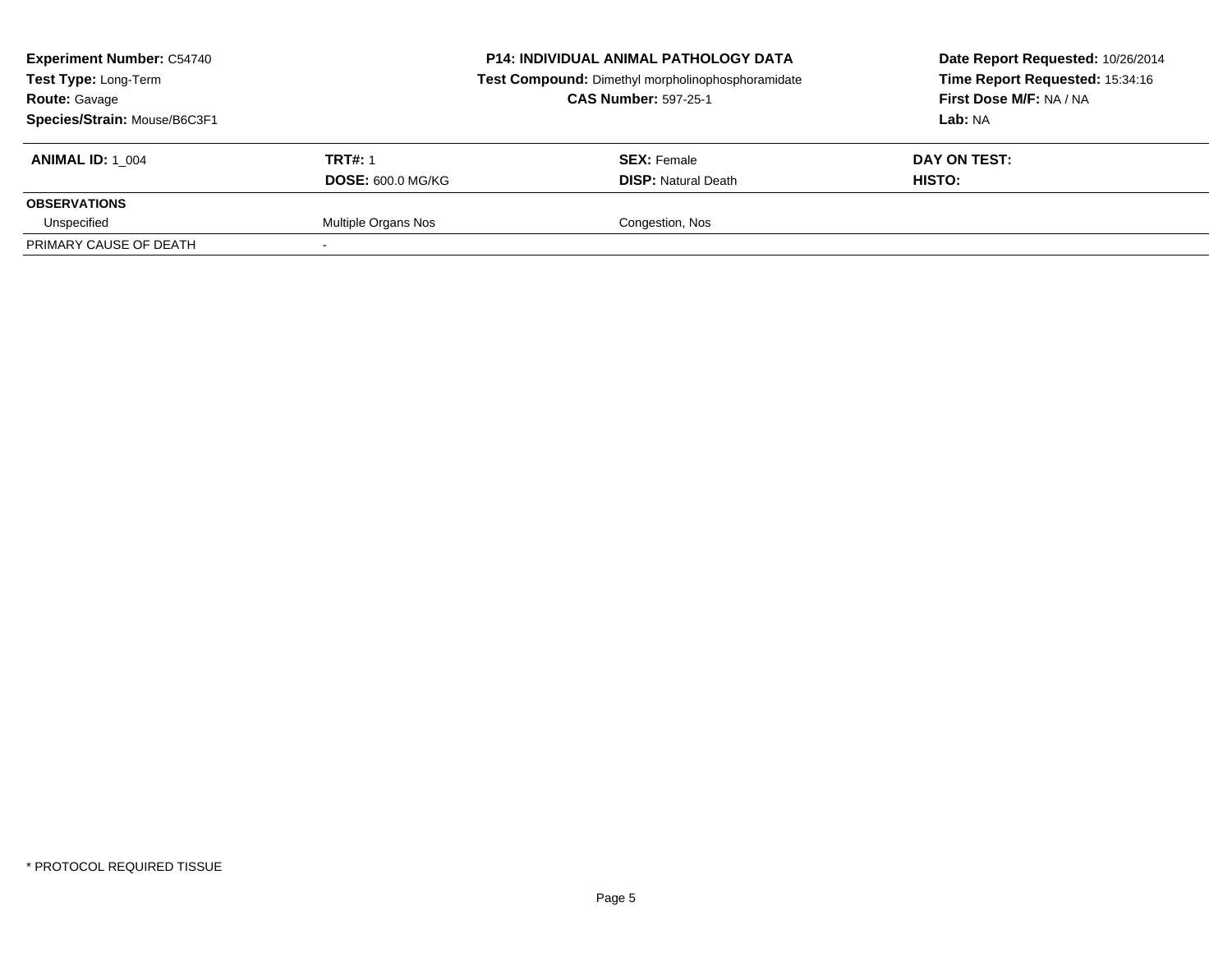**Species/Strain:** Mouse/B6C3F1

### **P14: INDIVIDUAL ANIMAL PATHOLOGY DATA**

**Test Compound:** Dimethyl morpholinophosphoramidate

# **CAS Number:** 597-25-1

| <b>ANIMAL ID: 1_005</b> | <b>TRT#: 1</b>             | <b>SEX: Female</b>                  | DAY ON TEST: |
|-------------------------|----------------------------|-------------------------------------|--------------|
|                         | <b>DOSE: 600.0 MG/KG</b>   | <b>DISP: Terminal Sacrifice</b>     | HISTO:       |
| <b>OBSERVATIONS</b>     |                            |                                     |              |
| Adrenal gland           | Cortex Nos                 | Atrophy, Brown                      |              |
| Bone marrow             |                            | Myelosclerosis                      |              |
| <b>Brain</b>            |                            | Mineralization                      |              |
| Liver                   |                            | Cytoplasmic Vacuolization           |              |
| Lung                    |                            | Alveolar/Bronchiolar Adenoma        |              |
|                         |                            | Histiocytosis                       |              |
| Thyroid                 |                            | Cyst, Follicular Nos                |              |
| Unspecified             | <b>Multiple Organs Nos</b> | Lymphocytic Inflammatory Infiltrate |              |
| Uterus                  | Endometrium                | Hyperplasia, Cystic                 |              |
| PRIMARY CAUSE OF DEATH  |                            |                                     |              |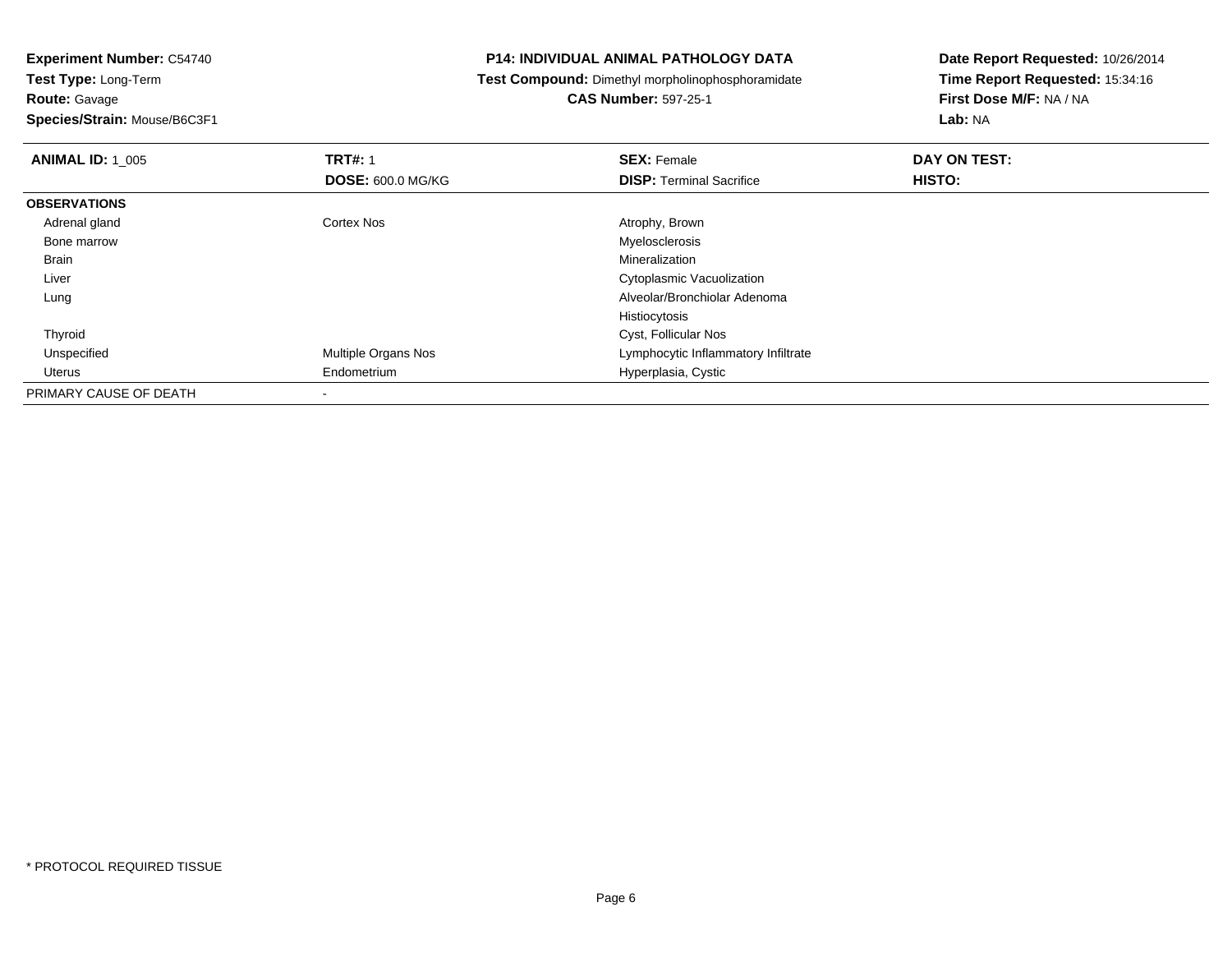**Experiment Number:** C54740**Test Type:** Long-Term**Route:** Gavage **Species/Strain:** Mouse/B6C3F1**P14: INDIVIDUAL ANIMAL PATHOLOGY DATA Test Compound:** Dimethyl morpholinophosphoramidate**CAS Number:** 597-25-1**Date Report Requested:** 10/26/2014**Time Report Requested:** 15:34:16**First Dose M/F:** NA / NA**Lab:** NA**ANIMAL ID: 1\_006 6 DAY ON TEST:** 1 **SEX:** Female **SEX: Female DAY ON TEST: DOSE:** 600.0 MG/KG**DISP:** Moribund Sacrifice **HISTO: OBSERVATIONS** Adrenal glandCortex Nos **Atrophy, Brown**  Kidney Nephrosis, Nos ThyroidCyst, Follicular Nos<br>Multiple Organs Nos<br>Lymphocytic Inflamr UnspecifiedLymphocytic Inflammatory Infiltrate Multiple Organs Nos Necrosis, Fat Ureter Periureteral Tissue**Steatitis**  Uterus Endometrium Hyperplasia, Cystic PRIMARY CAUSE OF DEATH-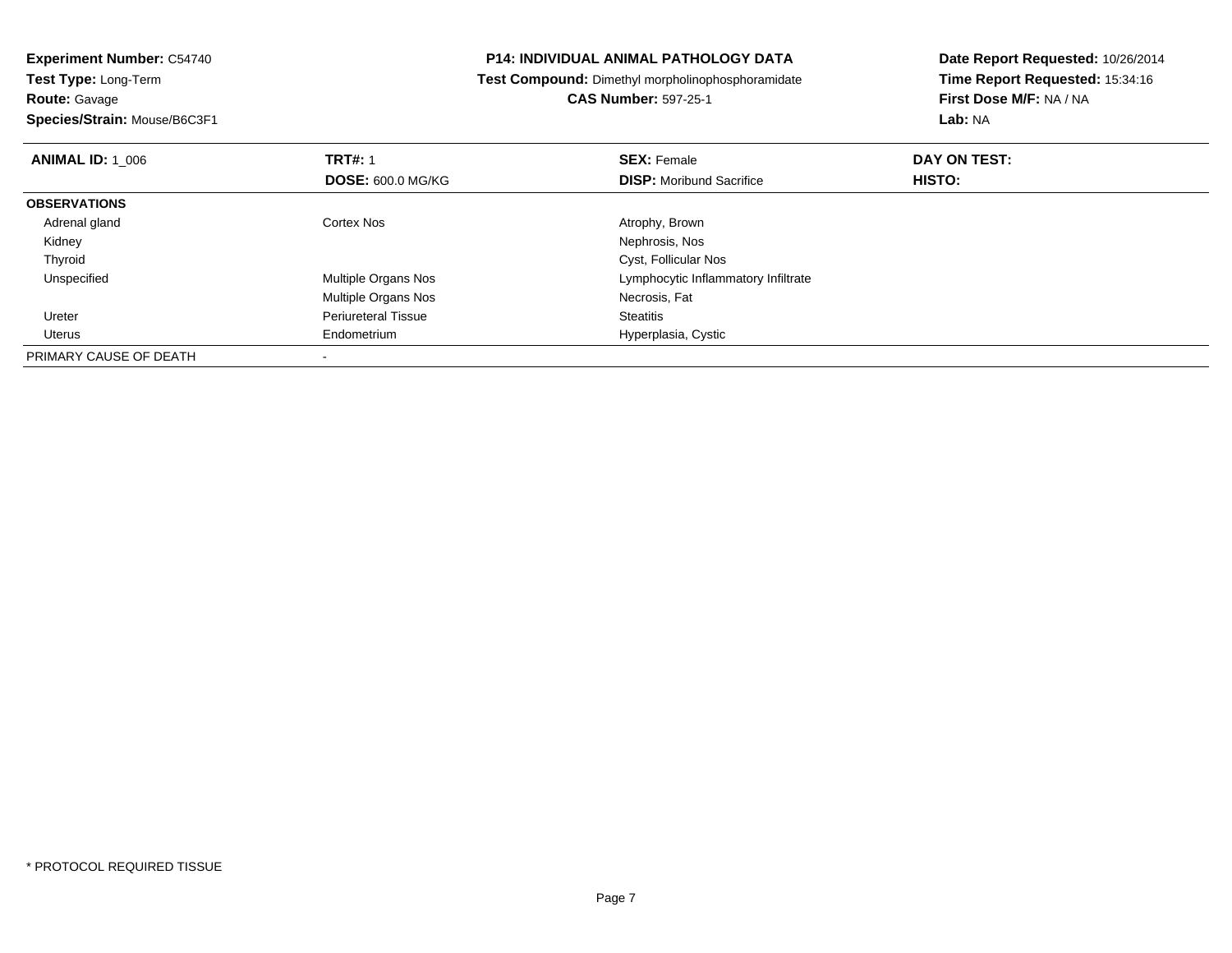**Species/Strain:** Mouse/B6C3F1

### **P14: INDIVIDUAL ANIMAL PATHOLOGY DATA**

**Test Compound:** Dimethyl morpholinophosphoramidate

**CAS Number:** 597-25-1

| <b>ANIMAL ID: 1 007</b> | <b>TRT#: 1</b>             | <b>SEX: Female</b>                  | DAY ON TEST: |  |
|-------------------------|----------------------------|-------------------------------------|--------------|--|
|                         | <b>DOSE: 600.0 MG/KG</b>   | <b>DISP: Terminal Sacrifice</b>     | HISTO:       |  |
| <b>OBSERVATIONS</b>     |                            |                                     |              |  |
| Adrenal gland           | Cortex Nos                 | Atrophy, Brown                      |              |  |
| Bone marrow             |                            | Myelosclerosis                      |              |  |
| Brain                   |                            | Mineralization                      |              |  |
| Liver                   |                            | Cytoplasmic Vacuolization           |              |  |
| Thyroid                 |                            | Cyst, Follicular Nos                |              |  |
| Unspecified             | <b>Multiple Organs Nos</b> | Hyperplasia, Lymphoid               |              |  |
|                         | <b>Multiple Organs Nos</b> | Lymphocytic Inflammatory Infiltrate |              |  |
| Uterus                  | Endometrium                | Hyperplasia, Cystic                 |              |  |
|                         | Endometrium                | Inflammation, Acute                 |              |  |
| PRIMARY CAUSE OF DEATH  |                            |                                     |              |  |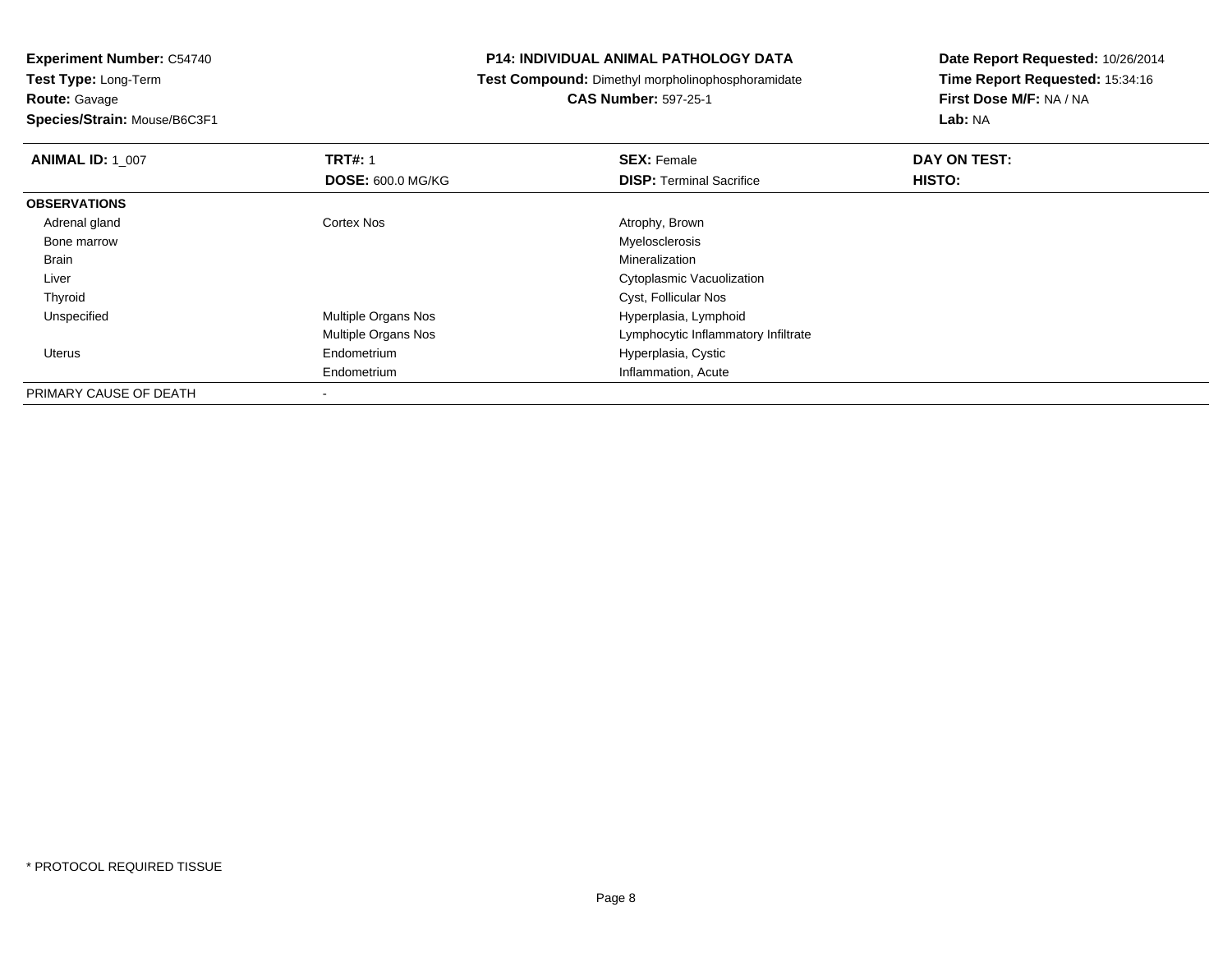| <b>Experiment Number: C54740</b><br>Test Type: Long-Term<br><b>Route: Gavage</b><br>Species/Strain: Mouse/B6C3F1 |                          | <b>P14: INDIVIDUAL ANIMAL PATHOLOGY DATA</b><br>Test Compound: Dimethyl morpholinophosphoramidate<br><b>CAS Number: 597-25-1</b> | Date Report Requested: 10/26/2014<br>Time Report Requested: 15:34:16<br>First Dose M/F: NA / NA<br>Lab: NA |
|------------------------------------------------------------------------------------------------------------------|--------------------------|----------------------------------------------------------------------------------------------------------------------------------|------------------------------------------------------------------------------------------------------------|
| <b>ANIMAL ID: 1 008</b>                                                                                          | <b>TRT#: 1</b>           | <b>SEX:</b> Female                                                                                                               | DAY ON TEST:                                                                                               |
|                                                                                                                  | <b>DOSE: 600.0 MG/KG</b> | <b>DISP:</b> Natural Death                                                                                                       | HISTO:                                                                                                     |
| <b>OBSERVATIONS</b>                                                                                              |                          |                                                                                                                                  |                                                                                                            |
| Lung                                                                                                             |                          | Edema, Nos                                                                                                                       |                                                                                                            |
| PRIMARY CAUSE OF DEATH                                                                                           |                          |                                                                                                                                  |                                                                                                            |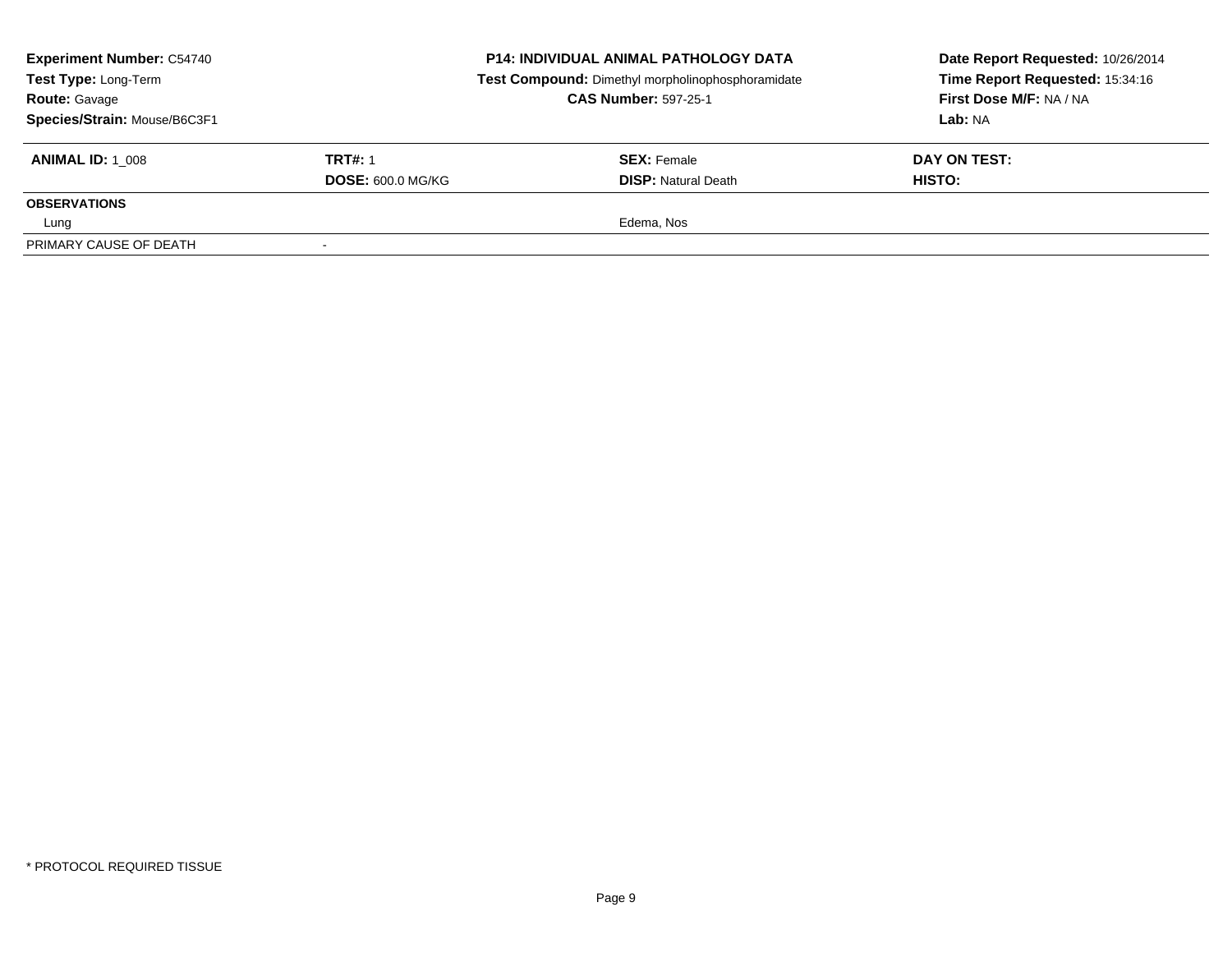| <b>Experiment Number: C54740</b><br><b>P14: INDIVIDUAL ANIMAL PATHOLOGY DATA</b><br>Test Compound: Dimethyl morpholinophosphoramidate<br>Test Type: Long-Term<br><b>CAS Number: 597-25-1</b><br><b>Route: Gavage</b><br>Species/Strain: Mouse/B6C3F1 |                          |                            | Date Report Requested: 10/26/2014<br>Time Report Requested: 15:34:16<br>First Dose M/F: NA / NA<br>Lab: NA |
|------------------------------------------------------------------------------------------------------------------------------------------------------------------------------------------------------------------------------------------------------|--------------------------|----------------------------|------------------------------------------------------------------------------------------------------------|
| <b>ANIMAL ID:</b> 1 009                                                                                                                                                                                                                              | <b>TRT#: 1</b>           | <b>SEX: Female</b>         | DAY ON TEST:                                                                                               |
|                                                                                                                                                                                                                                                      | <b>DOSE: 600.0 MG/KG</b> | <b>DISP:</b> Natural Death | <b>HISTO:</b>                                                                                              |
| <b>OBSERVATIONS</b>                                                                                                                                                                                                                                  |                          |                            |                                                                                                            |
| <b>Brain</b>                                                                                                                                                                                                                                         |                          | Mineralization             |                                                                                                            |
| Thymus                                                                                                                                                                                                                                               | Lymphocytes              | Necrosis, Nos              |                                                                                                            |
| Unspecified                                                                                                                                                                                                                                          | Multiple Organs Nos      | Leukemia, Granulocytic     |                                                                                                            |
| PRIMARY CAUSE OF DEATH                                                                                                                                                                                                                               |                          |                            |                                                                                                            |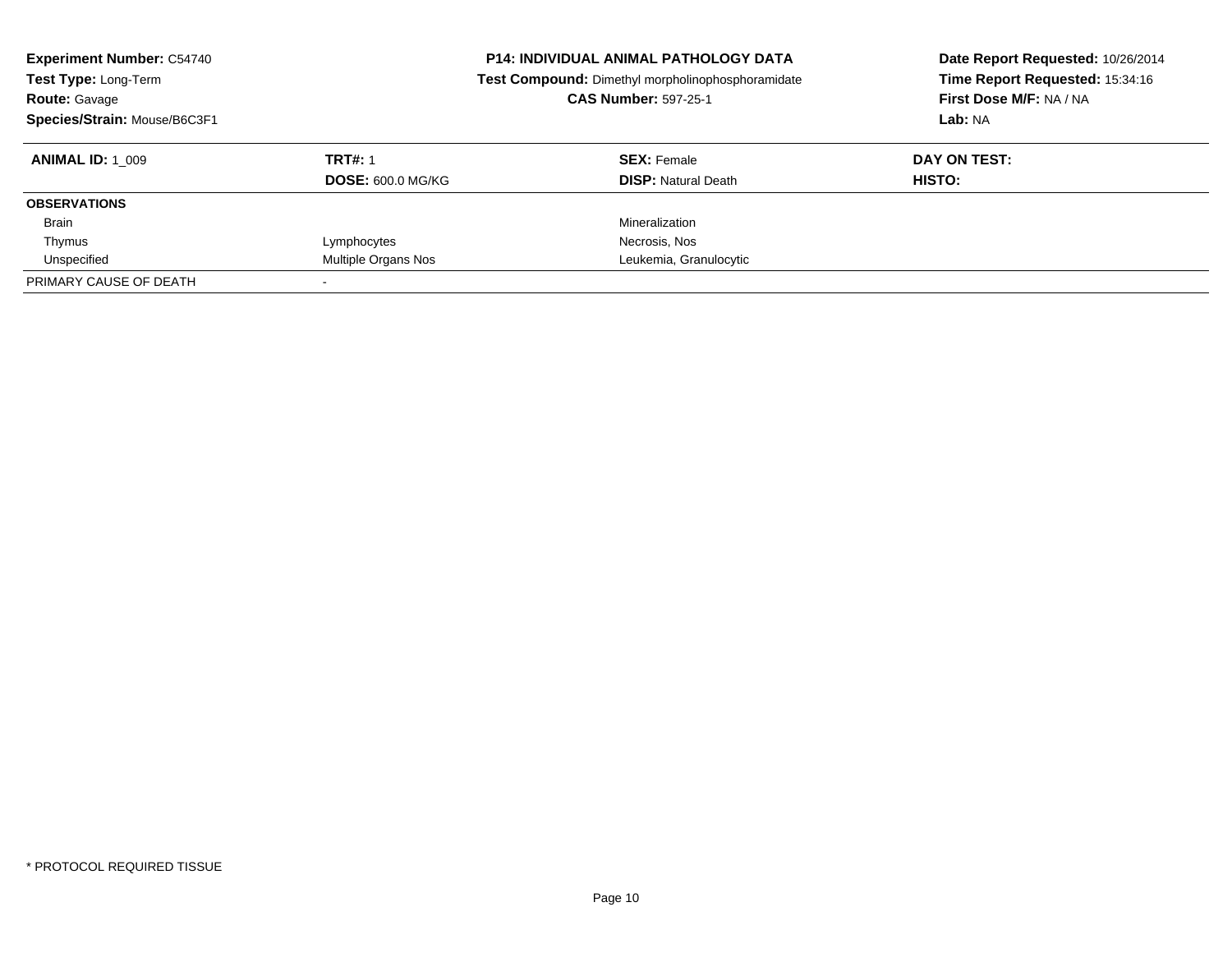**Species/Strain:** Mouse/B6C3F1

### **P14: INDIVIDUAL ANIMAL PATHOLOGY DATA**

**Test Compound:** Dimethyl morpholinophosphoramidate

**CAS Number:** 597-25-1

| <b>ANIMAL ID: 1 010</b> | <b>TRT#: 1</b>             | <b>SEX: Female</b>                  | DAY ON TEST:  |  |
|-------------------------|----------------------------|-------------------------------------|---------------|--|
|                         | <b>DOSE: 600.0 MG/KG</b>   | <b>DISP:</b> Terminal Sacrifice     | <b>HISTO:</b> |  |
| <b>OBSERVATIONS</b>     |                            |                                     |               |  |
| Adrenal gland           | Cortex Nos                 | Atrophy, Brown                      |               |  |
| Bone marrow             |                            | Myelosclerosis                      |               |  |
| Kidney                  |                            | Nephrosis, Nos                      |               |  |
| Liver                   |                            | Cytoplasmic Vacuolization           |               |  |
| Lymph node              | Mandibular Lymph Node      | Hyperplasia, Lymphoid               |               |  |
| Pituitary gland         |                            | Chromophobe Adenoma                 |               |  |
| Unspecified             | <b>Multiple Organs Nos</b> | Lymphocytic Inflammatory Infiltrate |               |  |
| Uterus                  | Endometrium                | Hyperplasia, Cystic                 |               |  |
| PRIMARY CAUSE OF DEATH  |                            |                                     |               |  |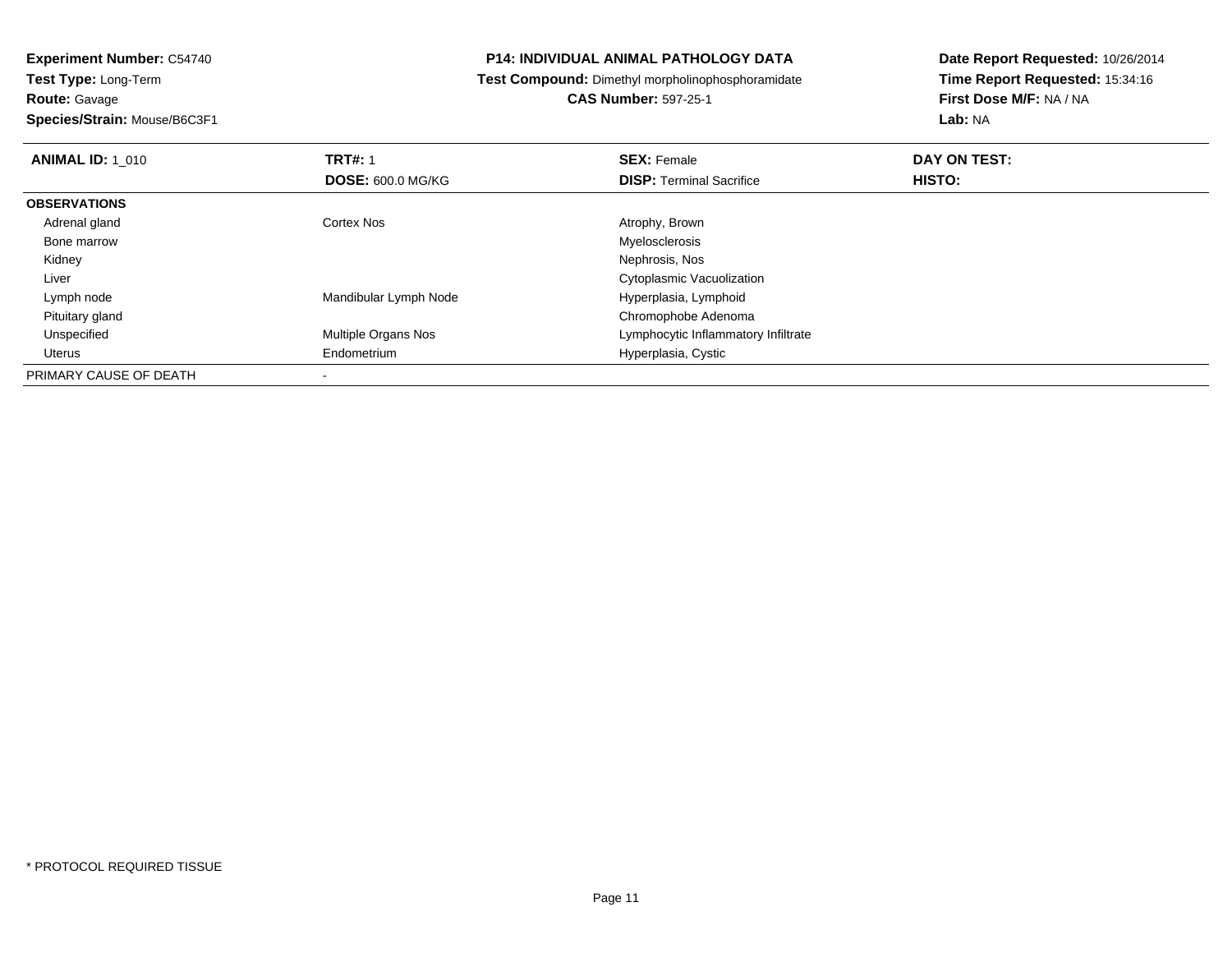**Species/Strain:** Mouse/B6C3F1

### **P14: INDIVIDUAL ANIMAL PATHOLOGY DATA**

**Test Compound:** Dimethyl morpholinophosphoramidate

**CAS Number:** 597-25-1

| <b>ANIMAL ID: 1 011</b> | <b>TRT#: 1</b>           | <b>SEX: Female</b>                   | DAY ON TEST: |  |
|-------------------------|--------------------------|--------------------------------------|--------------|--|
|                         | <b>DOSE: 600.0 MG/KG</b> | <b>DISP:</b> Moribund Sacrifice      | HISTO:       |  |
| <b>OBSERVATIONS</b>     |                          |                                      |              |  |
| Adrenal gland           | <b>Cortex Nos</b>        | Atrophy, Brown                       |              |  |
| Ovary                   |                          | Cyst, Nos                            |              |  |
| Unspecified             | Multiple Organs Nos      | Hematopoiesis                        |              |  |
|                         | Multiple Organs Nos      | Lymphoma, Histiocytic-Malignant Type |              |  |
|                         | Multiple Organs Nos      | Mineralization                       |              |  |
| Uterus                  |                          | <b>Endometrial Stromal Sarcoma</b>   |              |  |
|                         |                          | Hydrometra                           |              |  |
| PRIMARY CAUSE OF DEATH  |                          |                                      |              |  |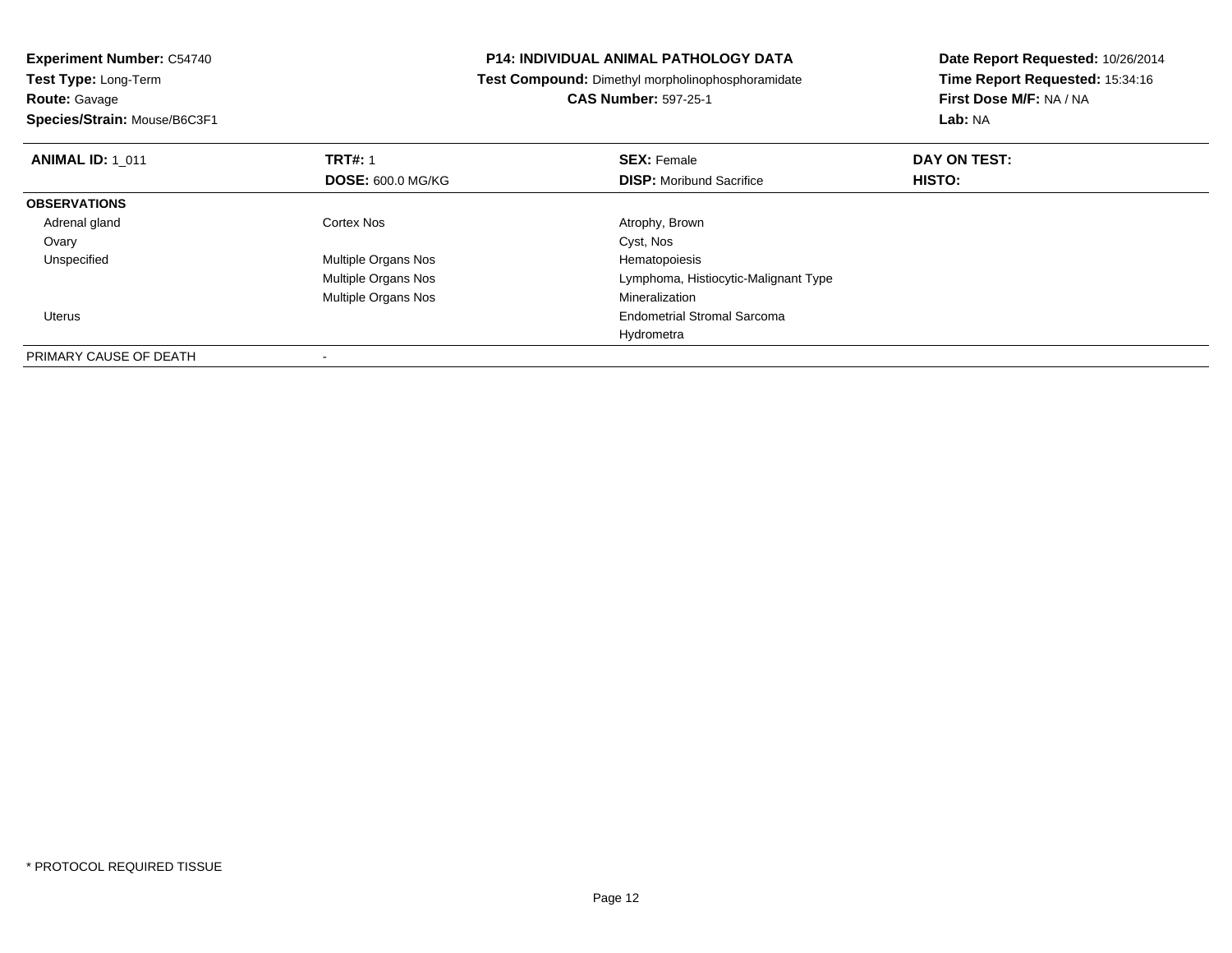| <b>Experiment Number: C54740</b><br><b>Test Type: Long-Term</b><br><b>Route: Gavage</b><br>Species/Strain: Mouse/B6C3F1 |                          | <b>P14: INDIVIDUAL ANIMAL PATHOLOGY DATA</b><br>Test Compound: Dimethyl morpholinophosphoramidate<br><b>CAS Number: 597-25-1</b> | Date Report Requested: 10/26/2014<br>Time Report Requested: 15:34:16<br>First Dose M/F: NA / NA<br>Lab: NA |
|-------------------------------------------------------------------------------------------------------------------------|--------------------------|----------------------------------------------------------------------------------------------------------------------------------|------------------------------------------------------------------------------------------------------------|
| <b>ANIMAL ID: 1 012</b>                                                                                                 | <b>TRT#: 1</b>           | <b>SEX: Female</b>                                                                                                               | DAY ON TEST:                                                                                               |
|                                                                                                                         | <b>DOSE: 600.0 MG/KG</b> | <b>DISP:</b> Natural Death                                                                                                       | HISTO:                                                                                                     |
| <b>OBSERVATIONS</b>                                                                                                     |                          |                                                                                                                                  |                                                                                                            |
| Unspecified                                                                                                             | Multiple Organs Nos      | Congestion, Nos                                                                                                                  |                                                                                                            |
| PRIMARY CAUSE OF DEATH                                                                                                  |                          |                                                                                                                                  |                                                                                                            |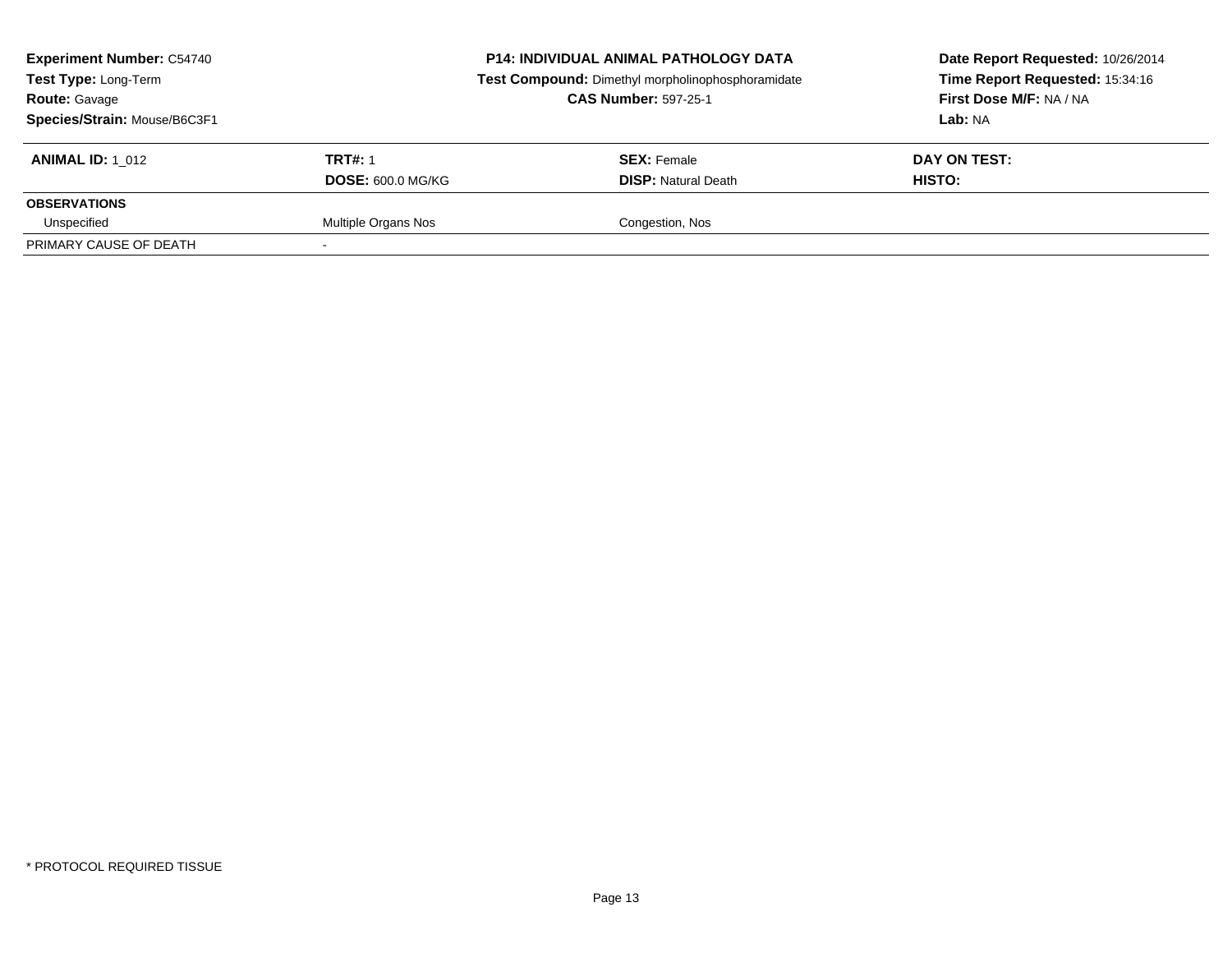| <b>Experiment Number: C54740</b> |                          | <b>P14: INDIVIDUAL ANIMAL PATHOLOGY DATA</b>      | Date Report Requested: 10/26/2014 |  |
|----------------------------------|--------------------------|---------------------------------------------------|-----------------------------------|--|
| <b>Test Type: Long-Term</b>      |                          | Test Compound: Dimethyl morpholinophosphoramidate | Time Report Requested: 15:34:16   |  |
| <b>Route: Gavage</b>             |                          | <b>CAS Number: 597-25-1</b>                       | First Dose M/F: NA / NA           |  |
| Species/Strain: Mouse/B6C3F1     |                          |                                                   | Lab: NA                           |  |
| <b>ANIMAL ID: 1 013</b>          | <b>TRT#: 1</b>           | <b>SEX: Female</b>                                | DAY ON TEST:                      |  |
|                                  | <b>DOSE: 600.0 MG/KG</b> | <b>DISP:</b> Terminal Sacrifice                   | <b>HISTO:</b>                     |  |
| <b>OBSERVATIONS</b>              |                          |                                                   |                                   |  |
| Adrenal gland                    | Cortex Nos               | Atrophy, Brown                                    |                                   |  |
| Bone marrow                      |                          | Myelosclerosis                                    |                                   |  |
| Liver                            |                          | Cytoplasmic Vacuolization                         |                                   |  |
| Unspecified                      | Multiple Organs Nos      | Lymphocytic Inflammatory Infiltrate               |                                   |  |
| Uterus                           | Endometrium              | Hyperplasia, Cystic                               |                                   |  |
| PRIMARY CAUSE OF DEATH           |                          |                                                   |                                   |  |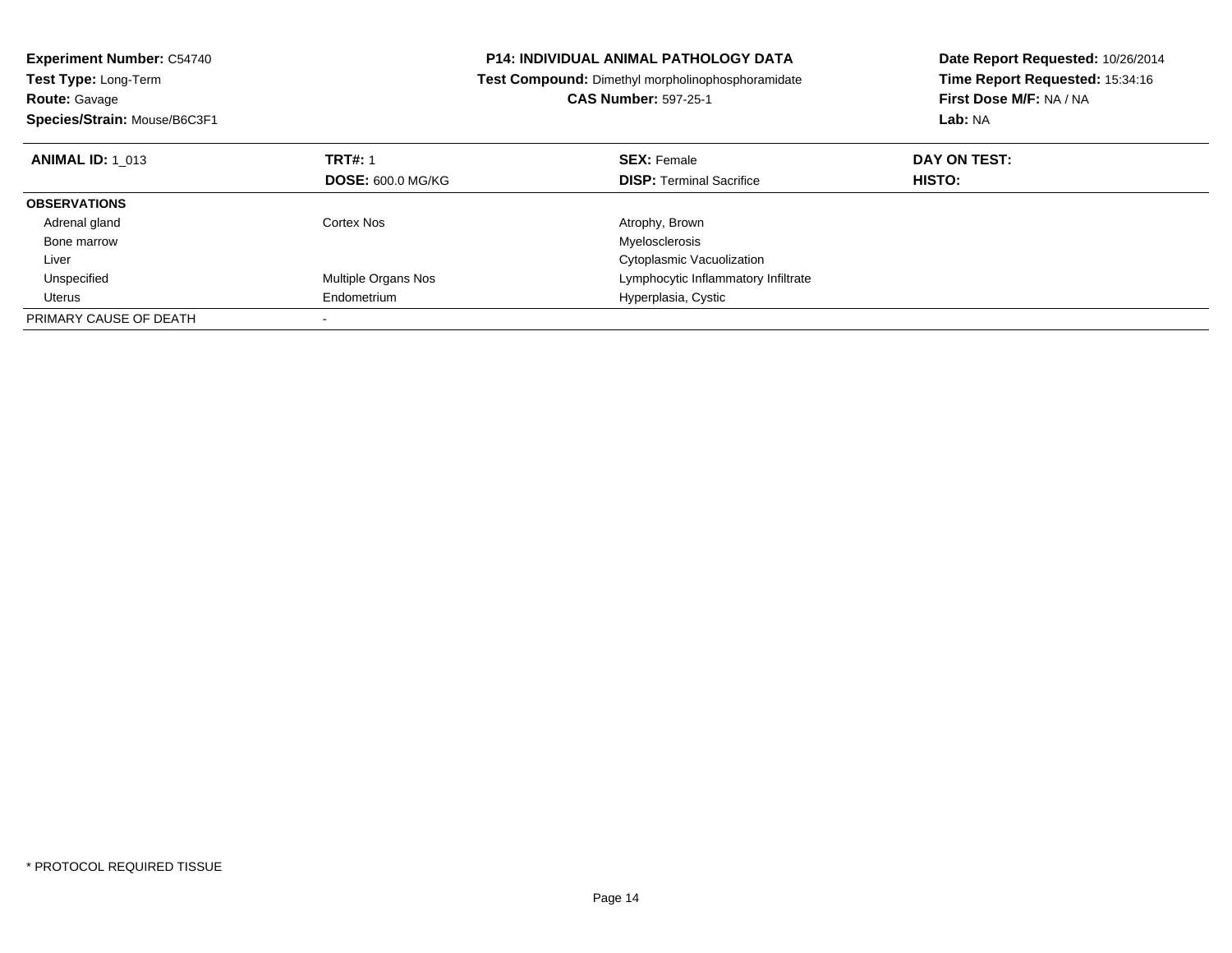**Experiment Number:** C54740**Test Type:** Long-Term**Route:** Gavage **Species/Strain:** Mouse/B6C3F1**P14: INDIVIDUAL ANIMAL PATHOLOGY DATA Test Compound:** Dimethyl morpholinophosphoramidate**CAS Number:** 597-25-1**Date Report Requested:** 10/26/2014**Time Report Requested:** 15:34:16**First Dose M/F:** NA / NA**Lab:** NA**ANIMAL ID: 1\_014 TRT#:** 1 **SEX:** Female **DAY ON TEST: DOSE:** 600.0 MG/KG**DISP:** Terminal Sacrifice **HISTO: OBSERVATIONS** Brainn and the control of the control of the control of the control of the control of the control of the control of the control of the control of the control of the control of the control of the control of the control of the co Liver Cytoplasmic Vacuolization Mammary gland Adenocarcinoma, Nos Pancreass and the contract of the contract of the contract of the contract of the contract  $\mathsf{A}$  at  $\mathsf{A}$  and  $\mathsf{A}$  and  $\mathsf{A}$  and  $\mathsf{A}$  and  $\mathsf{A}$  are contract of  $\mathsf{A}$  and  $\mathsf{A}$  and  $\mathsf{A}$  are contract of UnspecifiedMultiple Organs Nos **Hyperplasia, Lymphoid** Multiple Organs Nos Lymphocytic Inflammatory Infiltrate Uterus Endometrium Hyperplasia, Cystic PRIMARY CAUSE OF DEATH-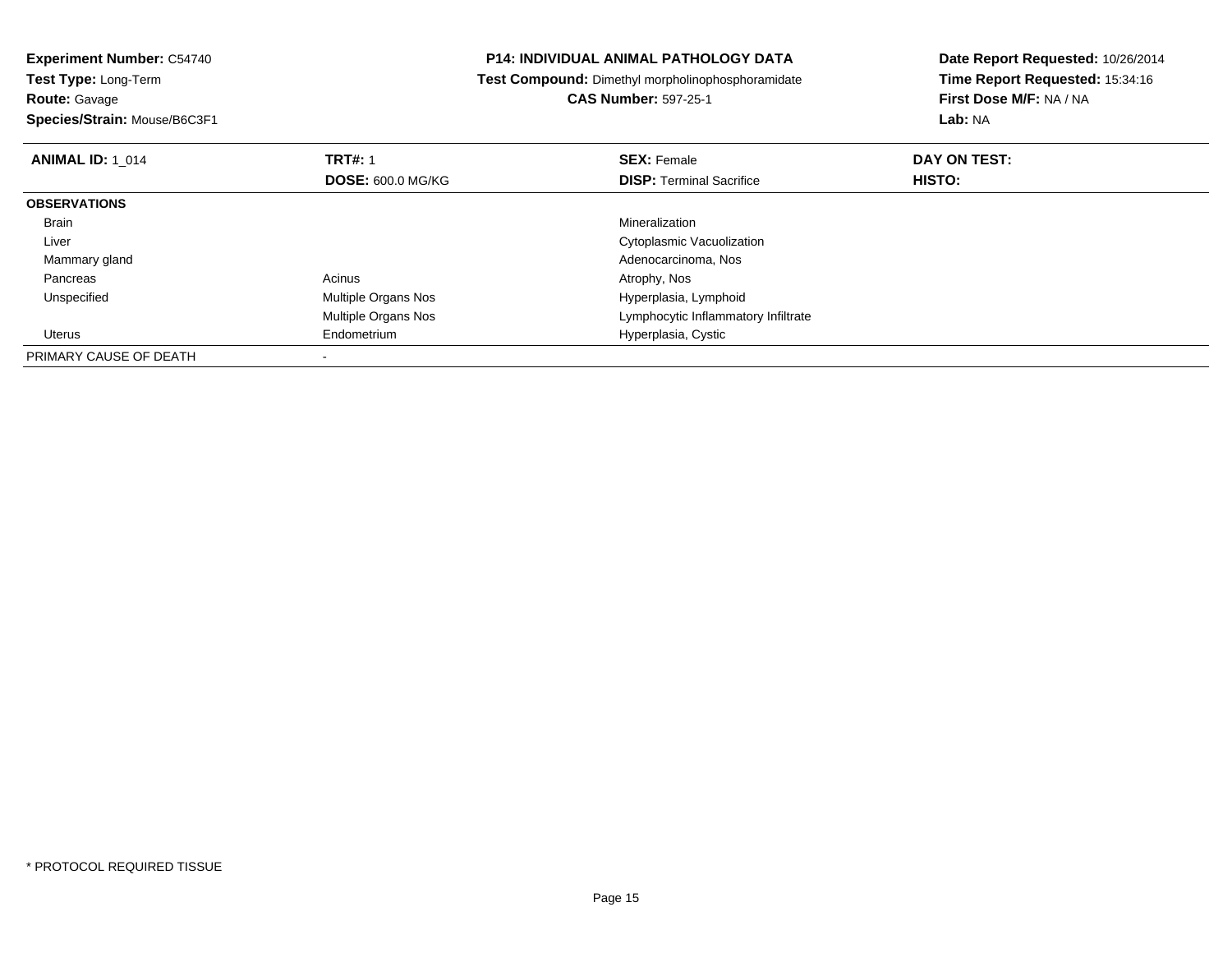**Species/Strain:** Mouse/B6C3F1

### **P14: INDIVIDUAL ANIMAL PATHOLOGY DATA**

**Test Compound:** Dimethyl morpholinophosphoramidate

**CAS Number:** 597-25-1

| <b>ANIMAL ID: 1 015</b> | <b>TRT#: 1</b>           | <b>SEX: Female</b>                  | DAY ON TEST: |  |
|-------------------------|--------------------------|-------------------------------------|--------------|--|
|                         | <b>DOSE: 600.0 MG/KG</b> | <b>DISP: Terminal Sacrifice</b>     | HISTO:       |  |
| <b>OBSERVATIONS</b>     |                          |                                     |              |  |
| Adrenal gland           | <b>Cortex Nos</b>        | Atrophy, Brown                      |              |  |
| Bone marrow             |                          | Myelosclerosis                      |              |  |
| Eye                     |                          | Collapse                            |              |  |
| Harderian gland         | <b>Hardarian Gland</b>   | Papillary Adenocarcinoma            |              |  |
| Liver                   |                          | Cytoplasmic Vacuolization           |              |  |
| Lung                    |                          | Alveolar/Bronchiolar Adenoma        |              |  |
| Pituitary gland         |                          | Hyperplasia, Chromophobe Cell       |              |  |
| Salivary gland          |                          | Atrophy, Nos                        |              |  |
| Thyroid                 |                          | Cyst, Follicular Nos                |              |  |
| Unspecified             | Multiple Organs Nos      | Lymphocytic Inflammatory Infiltrate |              |  |
| Uterus                  | Endometrium              | Hyperplasia, Cystic                 |              |  |
| PRIMARY CAUSE OF DEATH  | $\,$                     |                                     |              |  |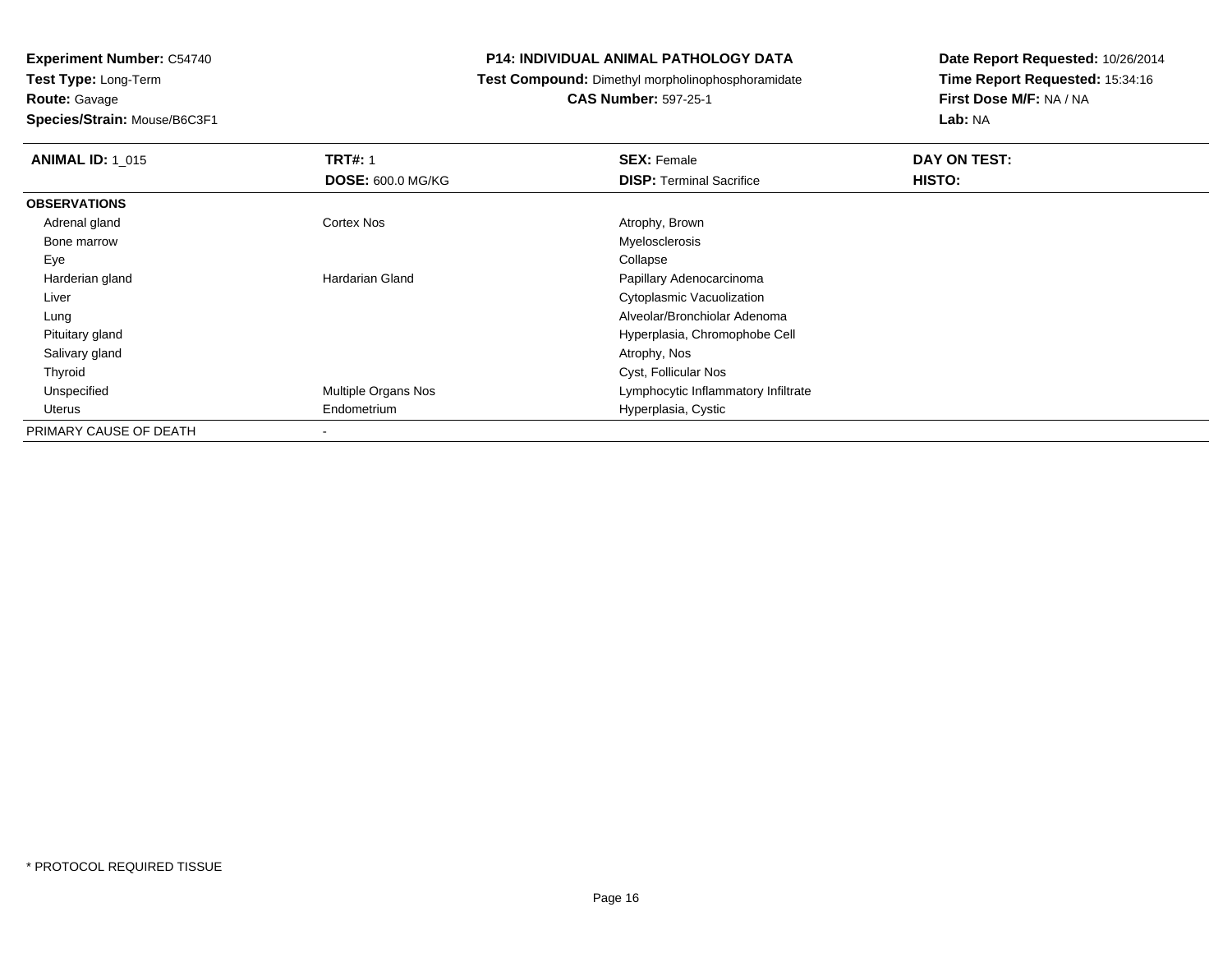| <b>Experiment Number: C54740</b><br>Test Type: Long-Term<br><b>Route: Gavage</b><br>Species/Strain: Mouse/B6C3F1 |                          | <b>P14: INDIVIDUAL ANIMAL PATHOLOGY DATA</b><br>Test Compound: Dimethyl morpholinophosphoramidate<br><b>CAS Number: 597-25-1</b> | Date Report Requested: 10/26/2014<br>Time Report Requested: 15:34:16<br>First Dose M/F: NA / NA<br>Lab: NA |  |
|------------------------------------------------------------------------------------------------------------------|--------------------------|----------------------------------------------------------------------------------------------------------------------------------|------------------------------------------------------------------------------------------------------------|--|
| <b>ANIMAL ID: 1 016</b>                                                                                          | <b>TRT#: 1</b>           | <b>SEX: Female</b>                                                                                                               | DAY ON TEST:                                                                                               |  |
|                                                                                                                  | <b>DOSE: 600.0 MG/KG</b> | <b>DISP: Natural Death</b>                                                                                                       | <b>HISTO:</b>                                                                                              |  |
| <b>OBSERVATIONS</b>                                                                                              |                          |                                                                                                                                  |                                                                                                            |  |
| Adrenal gland                                                                                                    |                          | Congestion, Nos                                                                                                                  |                                                                                                            |  |
| Lung                                                                                                             |                          | Hemorrhage                                                                                                                       |                                                                                                            |  |
| Uterus                                                                                                           | Endometrium              | Hyperplasia, Cystic                                                                                                              |                                                                                                            |  |
| PRIMARY CAUSE OF DEATH                                                                                           |                          |                                                                                                                                  |                                                                                                            |  |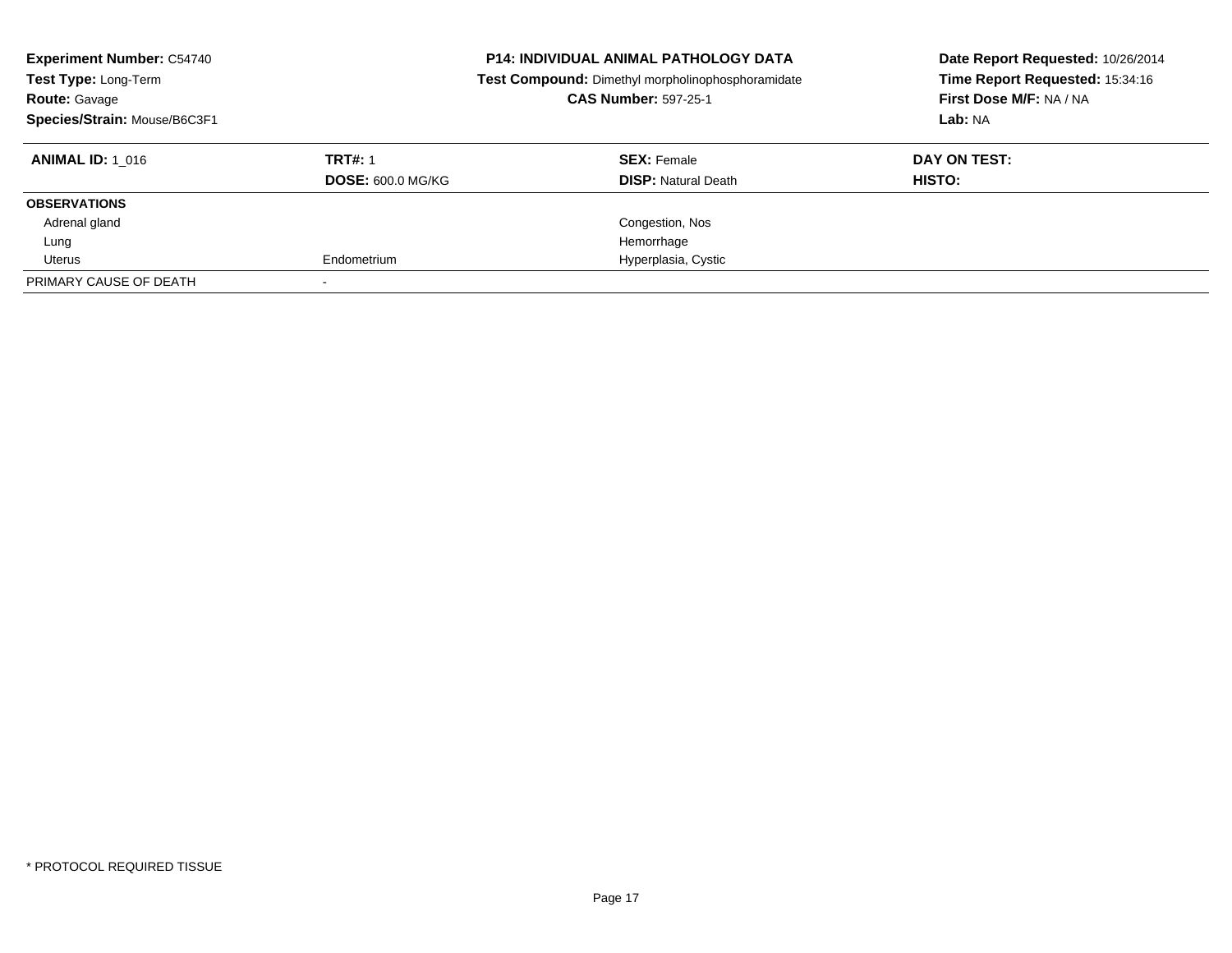**Route:** Gavage

**Species/Strain:** Mouse/B6C3F1

### **P14: INDIVIDUAL ANIMAL PATHOLOGY DATA**

**Test Compound:** Dimethyl morpholinophosphoramidate

**CAS Number:** 597-25-1

| <b>ANIMAL ID: 1 017</b> | <b>TRT#: 1</b>           | <b>SEX: Female</b>                  | DAY ON TEST: |  |
|-------------------------|--------------------------|-------------------------------------|--------------|--|
|                         | <b>DOSE: 600.0 MG/KG</b> | <b>DISP: Terminal Sacrifice</b>     | HISTO:       |  |
| <b>OBSERVATIONS</b>     |                          |                                     |              |  |
| Adrenal gland           | <b>Cortex Nos</b>        | Atrophy, Brown                      |              |  |
| Bone marrow             |                          | Myelosclerosis                      |              |  |
| <b>Brain</b>            |                          | Mineralization                      |              |  |
| Liver                   |                          | Cytoplasmic Vacuolization           |              |  |
|                         |                          | Inflammation, Necrotizing           |              |  |
|                         |                          | Lymphocytic Inflammatory Infiltrate |              |  |
| Pituitary gland         |                          | Chromophobe Adenoma                 |              |  |
| Spleen                  |                          | Hemosiderosis                       |              |  |
| Thymus                  |                          | Hyperplasia, Lymphoid               |              |  |
| PRIMARY CAUSE OF DEATH  |                          |                                     |              |  |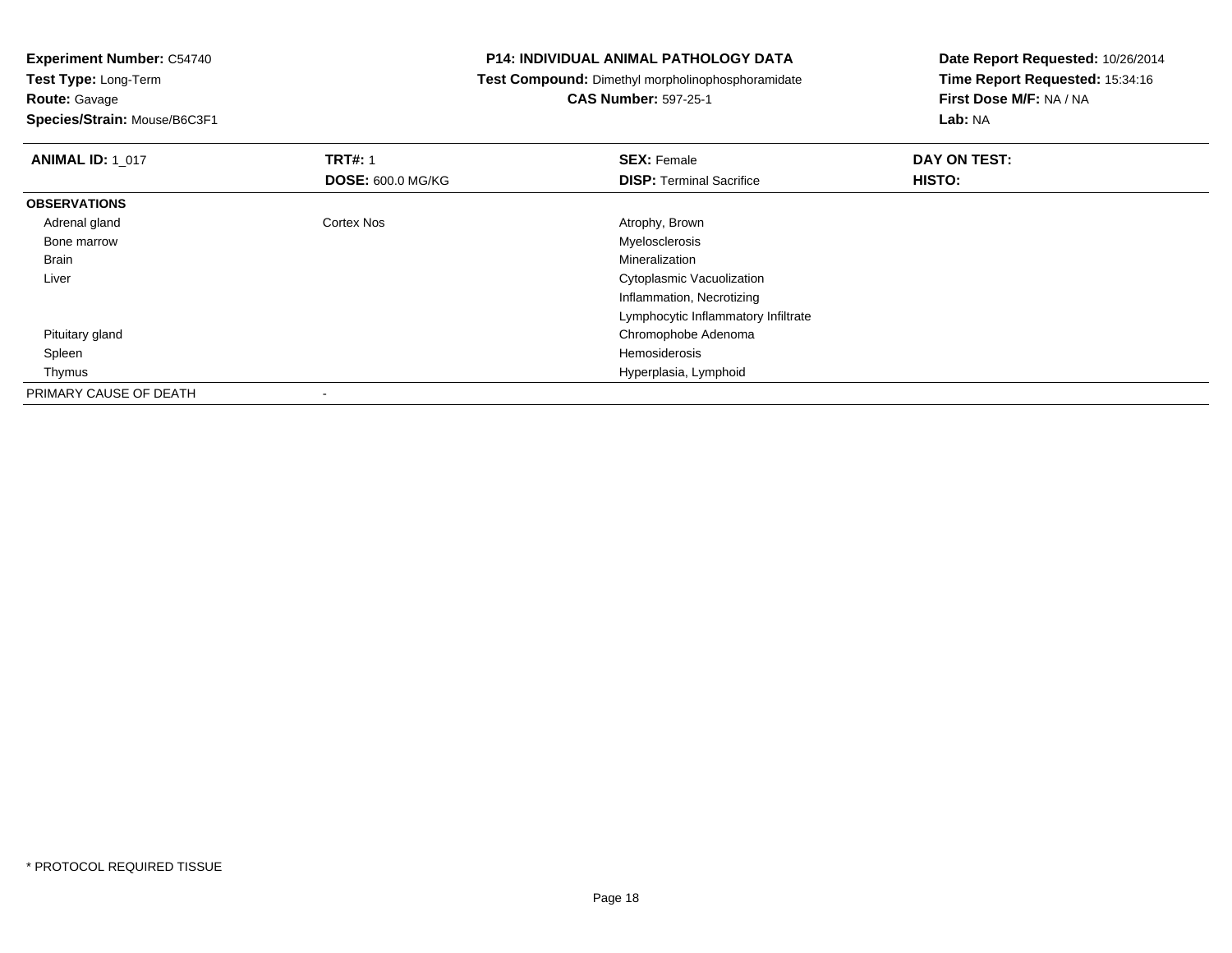**Route:** Gavage

**Species/Strain:** Mouse/B6C3F1

### **P14: INDIVIDUAL ANIMAL PATHOLOGY DATA**

**Test Compound:** Dimethyl morpholinophosphoramidate

# **CAS Number:** 597-25-1

| <b>ANIMAL ID: 1 018</b> | <b>TRT#: 1</b>             | <b>SEX: Female</b>                  | DAY ON TEST: |  |
|-------------------------|----------------------------|-------------------------------------|--------------|--|
|                         | <b>DOSE: 600.0 MG/KG</b>   | <b>DISP: Terminal Sacrifice</b>     | HISTO:       |  |
| <b>OBSERVATIONS</b>     |                            |                                     |              |  |
| Adrenal gland           | <b>Cortex Nos</b>          | Atrophy, Brown                      |              |  |
| Bone marrow             |                            | Myelosclerosis                      |              |  |
| Liver                   |                            | Clear-Cell Change                   |              |  |
| Mammary gland           |                            | Hyperplasia, Nos                    |              |  |
|                         |                            | Lactation                           |              |  |
| Pituitary gland         |                            | Chromophobe Adenoma                 |              |  |
| Thymus                  |                            | Cyst, Nos                           |              |  |
| Unspecified             | <b>Multiple Organs Nos</b> | Lymphocytic Inflammatory Infiltrate |              |  |
| Uterus                  | Endometrium                | Cyst, Nos                           |              |  |
| PRIMARY CAUSE OF DEATH  |                            |                                     |              |  |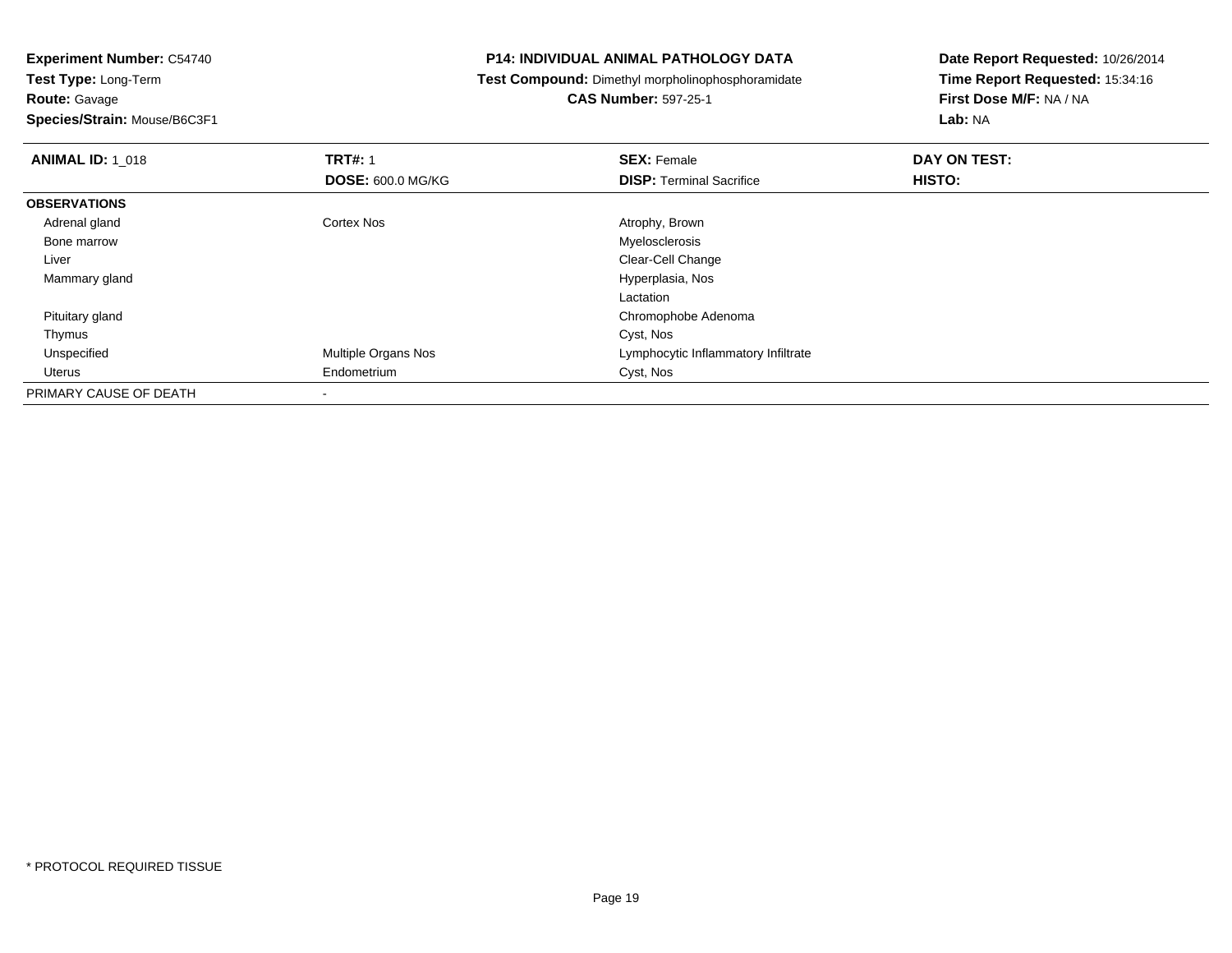**Species/Strain:** Mouse/B6C3F1

### **P14: INDIVIDUAL ANIMAL PATHOLOGY DATA**

**Test Compound:** Dimethyl morpholinophosphoramidate

**CAS Number:** 597-25-1

| <b>ANIMAL ID: 1 019</b> | <b>TRT#: 1</b><br><b>DOSE: 600.0 MG/KG</b> | <b>SEX: Female</b><br><b>DISP: Terminal Sacrifice</b> | DAY ON TEST:<br>HISTO: |  |
|-------------------------|--------------------------------------------|-------------------------------------------------------|------------------------|--|
| <b>OBSERVATIONS</b>     |                                            |                                                       |                        |  |
| Adrenal gland           | <b>Cortex Nos</b>                          | Atrophy, Brown                                        |                        |  |
| Bone marrow             |                                            | Myelosclerosis                                        |                        |  |
| Kidney                  |                                            | Lymphocytic Inflammatory Infiltrate                   |                        |  |
| Liver                   |                                            | Cytoplasmic Vacuolization                             |                        |  |
| Pancreas                | Acinus                                     | Cytoplasmic Vacuolization                             |                        |  |
| Thyroid                 |                                            | Cyst, Follicular Nos                                  |                        |  |
| Uterus                  | Endometrium                                | Hyperplasia, Cystic                                   |                        |  |
| PRIMARY CAUSE OF DEATH  |                                            |                                                       |                        |  |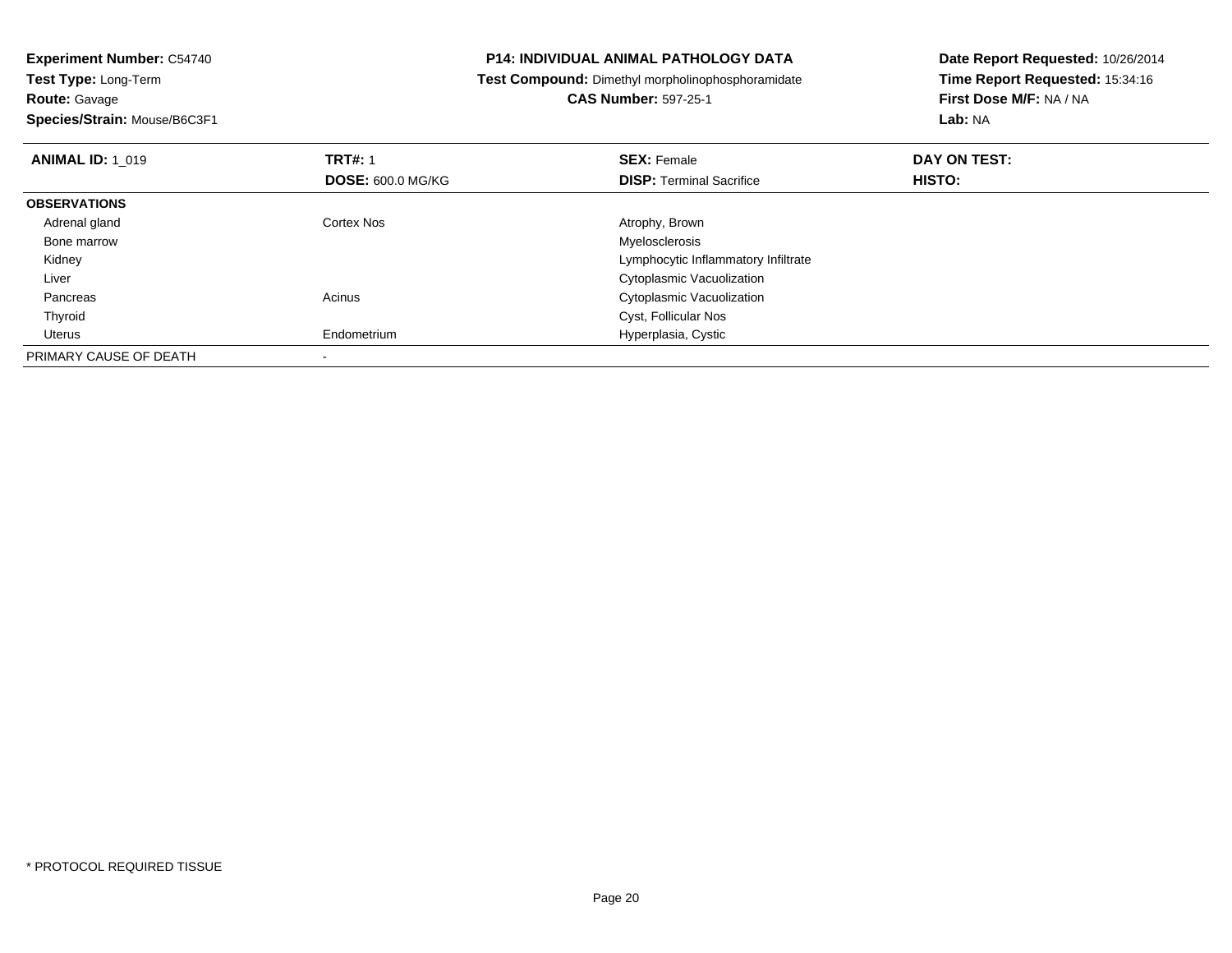| <b>Experiment Number: C54740</b>          | <b>P14: INDIVIDUAL ANIMAL PATHOLOGY DATA</b>             | Date Report Requested: 10/26/2014 |  |
|-------------------------------------------|----------------------------------------------------------|-----------------------------------|--|
| Test Type: Long-Term                      | <b>Test Compound:</b> Dimethyl morpholinophosphoramidate | Time Report Requested: 15:34:16   |  |
| Route: Gavage                             | <b>CAS Number: 597-25-1</b>                              | First Dose M/F: NA / NA           |  |
| Species/Strain: Mouse/B6C3F1              |                                                          | Lab: NA                           |  |
| <b>TRT#: 1</b><br><b>ANIMAL ID: 1 020</b> | <b>SEX: Female</b>                                       | DAY ON TEST:                      |  |
| <b>DOSE: 600.0 MG/KG</b>                  | <b>DISP:</b> Terminal Sacrifice                          | <b>HISTO:</b>                     |  |
| <b>OBSERVATIONS</b>                       |                                                          |                                   |  |
| Adrenal gland<br>Cortex Nos               | Atrophy, Brown                                           |                                   |  |
| Cortex Nos                                | Hypertrophy, Focal                                       |                                   |  |
| Bone marrow                               | Myelosclerosis                                           |                                   |  |
| Brain                                     | Mineralization                                           |                                   |  |
| Liver                                     | Cytoplasmic Vacuolization                                |                                   |  |
| Multiple Organs Nos<br>Unspecified        | Lymphocytic Inflammatory Infiltrate                      |                                   |  |
| Endometrium<br>Uterus                     | Hyperplasia, Cystic                                      |                                   |  |
| PRIMARY CAUSE OF DEATH                    |                                                          |                                   |  |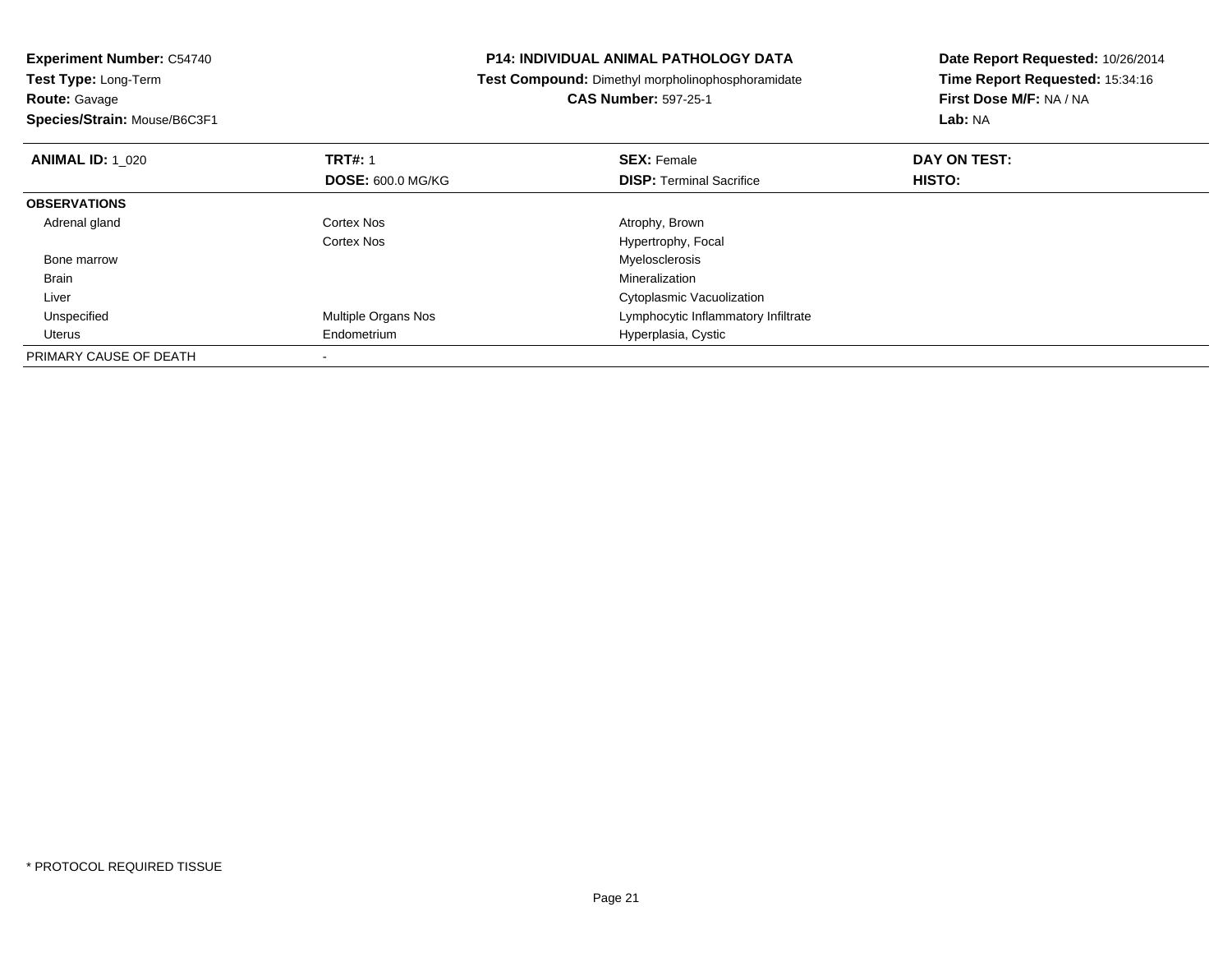**Route:** Gavage

**Species/Strain:** Mouse/B6C3F1

### **P14: INDIVIDUAL ANIMAL PATHOLOGY DATA**

**Test Compound:** Dimethyl morpholinophosphoramidate

**CAS Number:** 597-25-1

| <b>ANIMAL ID: 1 021</b> | <b>TRT#: 1</b>           | <b>SEX: Female</b>                  | DAY ON TEST: |
|-------------------------|--------------------------|-------------------------------------|--------------|
|                         | <b>DOSE: 600.0 MG/KG</b> | <b>DISP: Terminal Sacrifice</b>     | HISTO:       |
| <b>OBSERVATIONS</b>     |                          |                                     |              |
| Adrenal gland           | Cortex Nos               | Atrophy, Brown                      |              |
|                         |                          | Cyst, Nos                           |              |
|                         | <b>Cortex Nos</b>        | Hypertrophy, Focal                  |              |
| Bone marrow             |                          | Myelosclerosis                      |              |
| Liver                   |                          | Cytoplasmic Change, Eosinophilic    |              |
|                         |                          | Cytoplasmic Vacuolization           |              |
| Thyroid                 |                          | Cyst, Follicular Nos                |              |
|                         |                          | Hyperplasia, Follicular Cell        |              |
| Unspecified             | Multiple Organs Nos      | Lymphocytic Inflammatory Infiltrate |              |
| PRIMARY CAUSE OF DEATH  | $\overline{\phantom{a}}$ |                                     |              |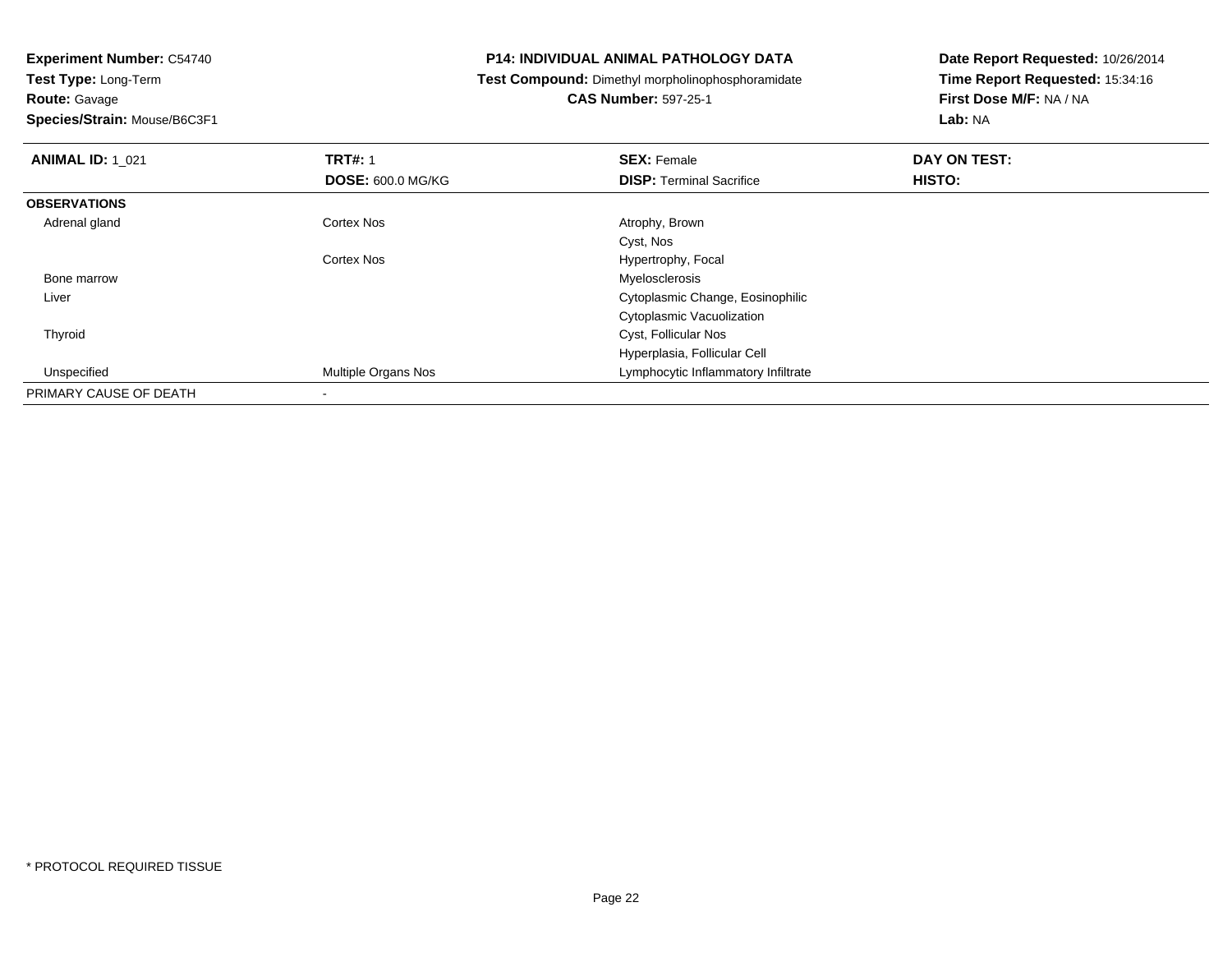| <b>Experiment Number: C54740</b><br>Test Type: Long-Term<br><b>Route: Gavage</b><br>Species/Strain: Mouse/B6C3F1 |                          | <b>P14: INDIVIDUAL ANIMAL PATHOLOGY DATA</b><br>Test Compound: Dimethyl morpholinophosphoramidate<br><b>CAS Number: 597-25-1</b> | Date Report Requested: 10/26/2014<br>Time Report Requested: 15:34:16<br>First Dose M/F: NA / NA<br>Lab: NA |
|------------------------------------------------------------------------------------------------------------------|--------------------------|----------------------------------------------------------------------------------------------------------------------------------|------------------------------------------------------------------------------------------------------------|
| <b>ANIMAL ID: 1 022</b>                                                                                          | <b>TRT#: 1</b>           | <b>SEX: Female</b>                                                                                                               | DAY ON TEST:                                                                                               |
|                                                                                                                  | <b>DOSE: 600.0 MG/KG</b> | <b>DISP:</b> Natural Death                                                                                                       | <b>HISTO:</b>                                                                                              |
| <b>OBSERVATIONS</b>                                                                                              |                          |                                                                                                                                  |                                                                                                            |
| Stomach                                                                                                          |                          | Cyst, Nos                                                                                                                        |                                                                                                            |
| Unspecified                                                                                                      | Multiple Organs Nos      | Congestion, Nos                                                                                                                  |                                                                                                            |
| Uterus                                                                                                           | Endometrium              | Hyperplasia, Cystic                                                                                                              |                                                                                                            |
| PRIMARY CAUSE OF DEATH                                                                                           |                          |                                                                                                                                  |                                                                                                            |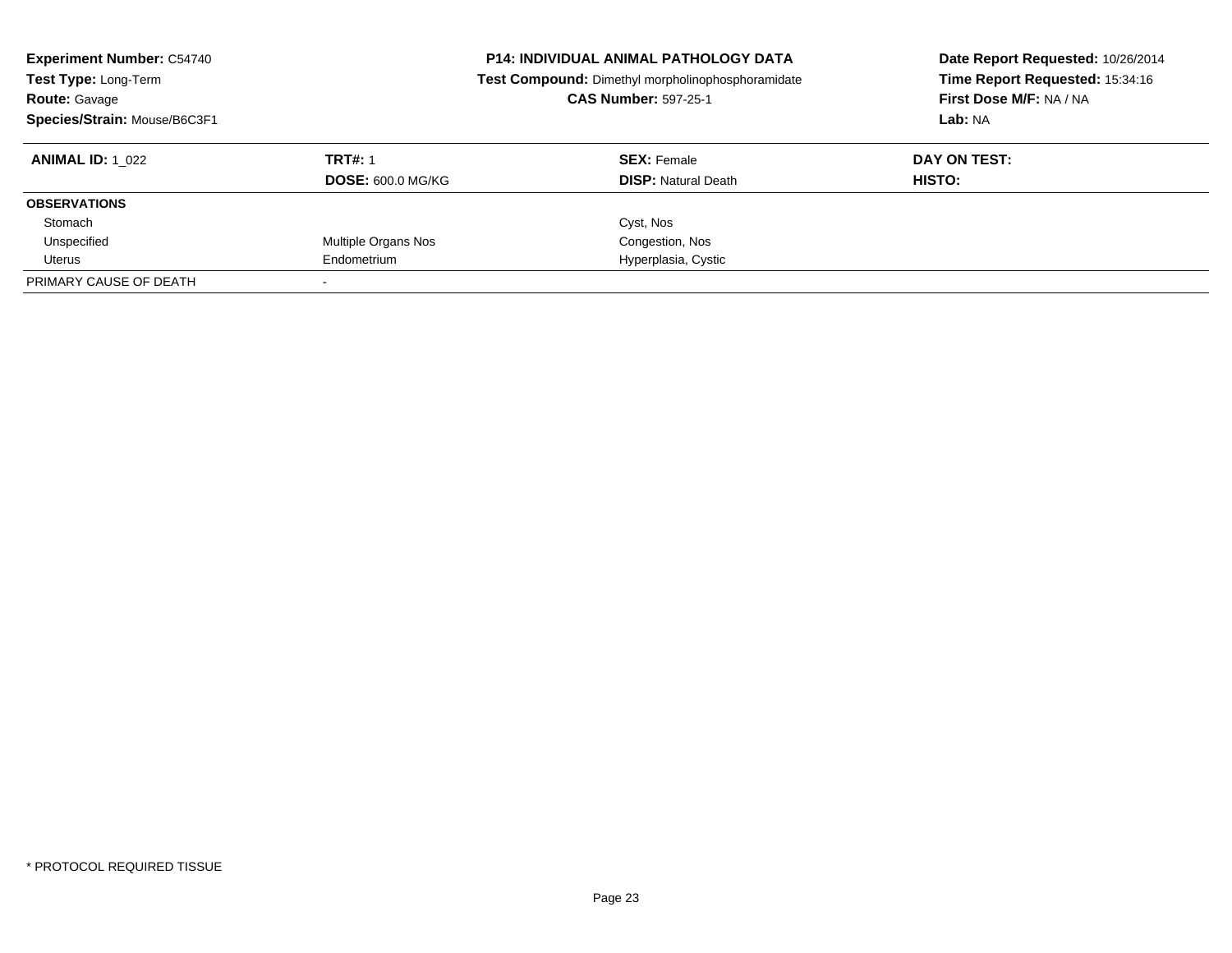| <b>Experiment Number: C54740</b><br><b>Test Type: Long-Term</b><br><b>Route: Gavage</b><br>Species/Strain: Mouse/B6C3F1 |                          | <b>P14: INDIVIDUAL ANIMAL PATHOLOGY DATA</b><br>Test Compound: Dimethyl morpholinophosphoramidate<br><b>CAS Number: 597-25-1</b> | Date Report Requested: 10/26/2014<br>Time Report Requested: 15:34:16<br>First Dose M/F: NA / NA<br>Lab: NA |
|-------------------------------------------------------------------------------------------------------------------------|--------------------------|----------------------------------------------------------------------------------------------------------------------------------|------------------------------------------------------------------------------------------------------------|
| <b>ANIMAL ID: 1 023</b>                                                                                                 | <b>TRT#: 1</b>           | <b>SEX: Female</b>                                                                                                               | DAY ON TEST:                                                                                               |
|                                                                                                                         | <b>DOSE: 600.0 MG/KG</b> | <b>DISP:</b> Natural Death                                                                                                       | HISTO:                                                                                                     |
| <b>OBSERVATIONS</b>                                                                                                     |                          |                                                                                                                                  |                                                                                                            |
| Unspecified                                                                                                             | Multiple Organs Nos      | Congestion, Nos                                                                                                                  |                                                                                                            |
| PRIMARY CAUSE OF DEATH                                                                                                  |                          |                                                                                                                                  |                                                                                                            |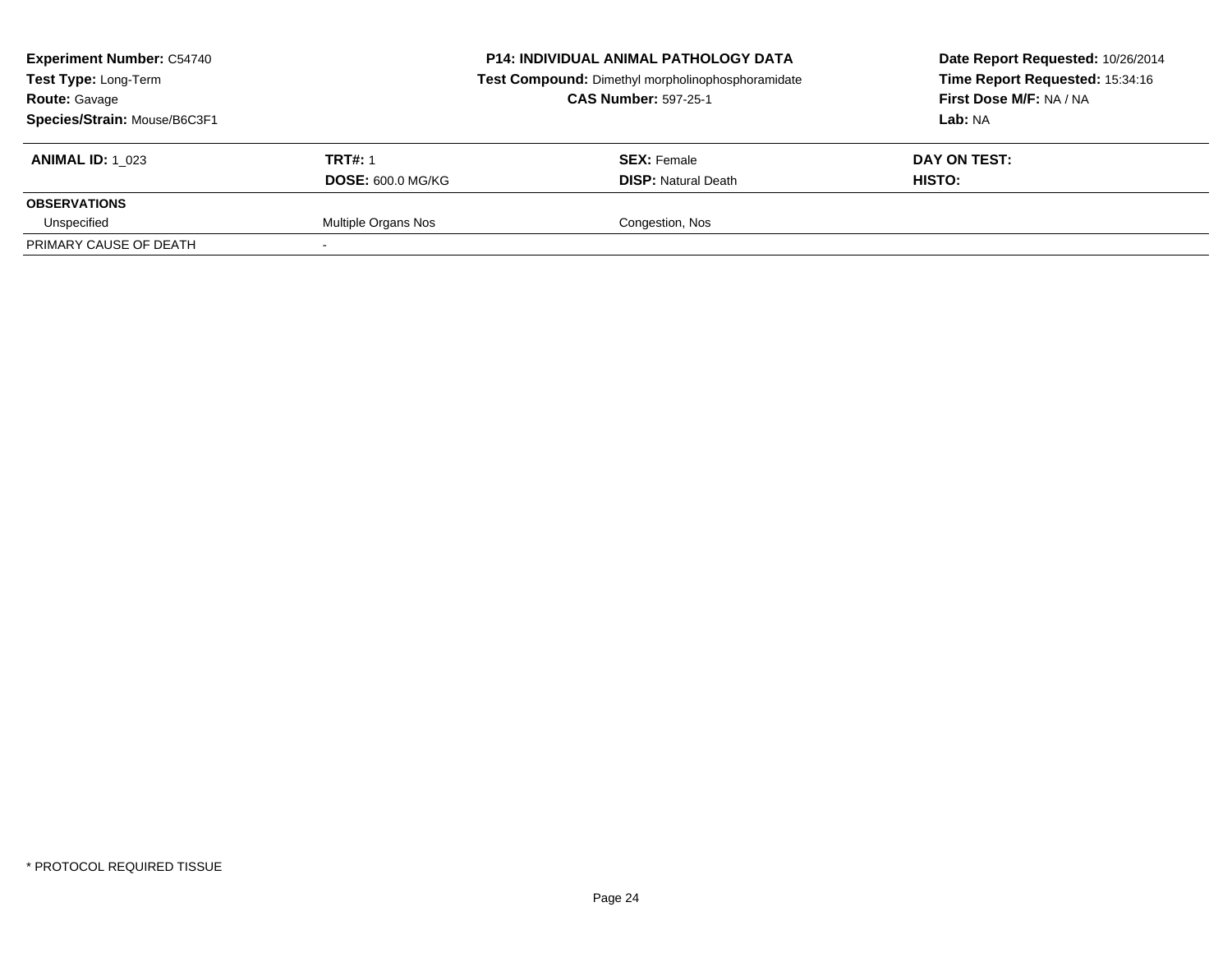**Species/Strain:** Mouse/B6C3F1

### **P14: INDIVIDUAL ANIMAL PATHOLOGY DATA**

**Test Compound:** Dimethyl morpholinophosphoramidate

**CAS Number:** 597-25-1

| <b>ANIMAL ID: 1_024</b> | <b>TRT#: 1</b>             | <b>SEX: Female</b>                  | DAY ON TEST: |  |
|-------------------------|----------------------------|-------------------------------------|--------------|--|
|                         | <b>DOSE: 600.0 MG/KG</b>   | <b>DISP: Terminal Sacrifice</b>     | HISTO:       |  |
| <b>OBSERVATIONS</b>     |                            |                                     |              |  |
| Adrenal gland           | Cortex Nos                 | Atrophy, Brown                      |              |  |
| Bone marrow             |                            | Myelosclerosis                      |              |  |
| Kidney                  |                            | Infarct, Nos                        |              |  |
| Liver                   |                            | Cytoplasmic Vacuolization           |              |  |
| Ovary                   |                            | Cyst, Nos                           |              |  |
| Thymus                  |                            | Cyst, Multiple                      |              |  |
| Unspecified             | <b>Multiple Organs Nos</b> | Lymphocytic Inflammatory Infiltrate |              |  |
| Uterus                  | Endometrium                | Cyst, Multiple                      |              |  |
| PRIMARY CAUSE OF DEATH  |                            |                                     |              |  |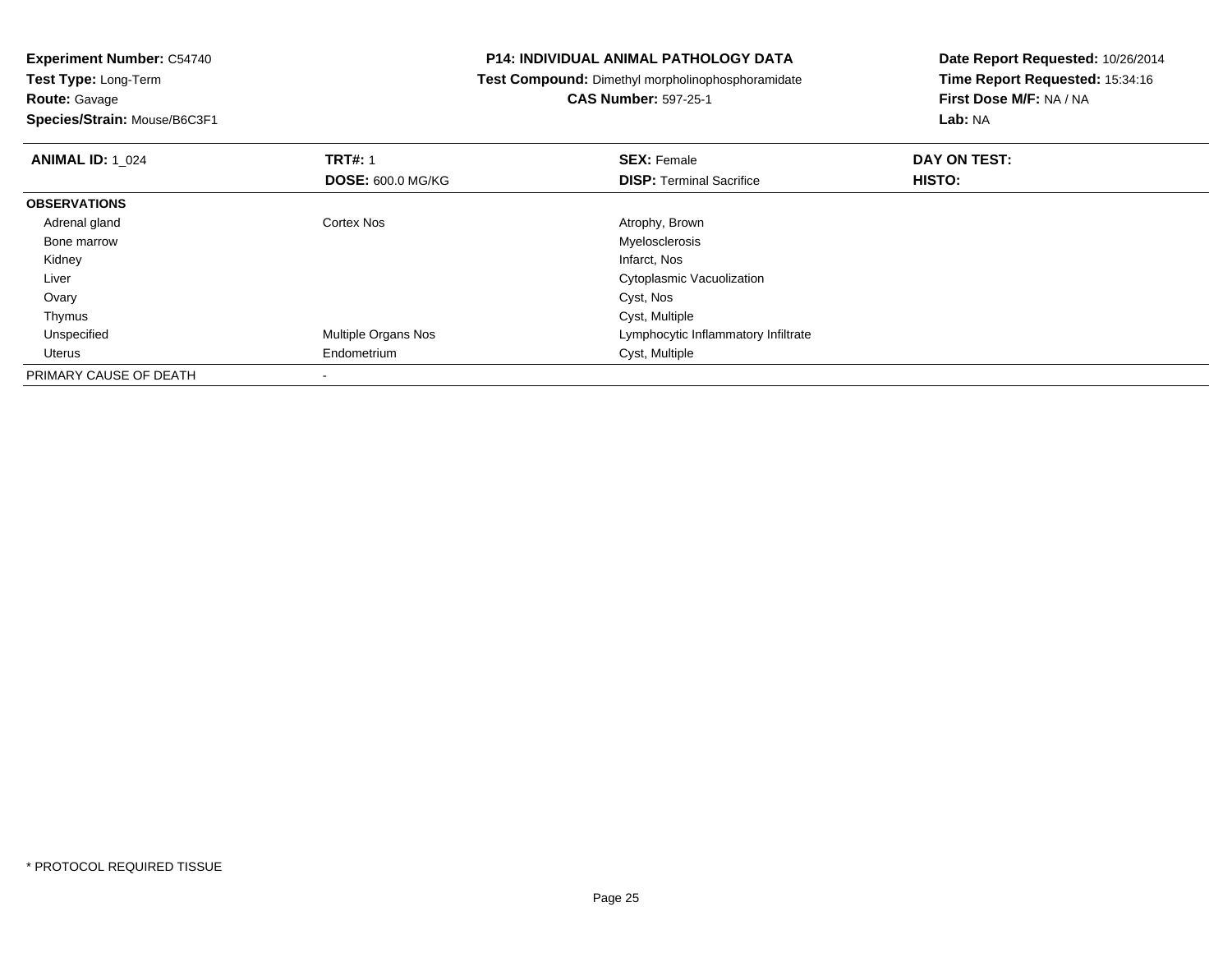# **Route:** Gavage

**Species/Strain:** Mouse/B6C3F1

### **P14: INDIVIDUAL ANIMAL PATHOLOGY DATA**

**Test Compound:** Dimethyl morpholinophosphoramidate

# **CAS Number:** 597-25-1

| <b>ANIMAL ID: 1 025</b> | <b>TRT#: 1</b>           | <b>SEX: Female</b>                  | DAY ON TEST: |
|-------------------------|--------------------------|-------------------------------------|--------------|
|                         | <b>DOSE: 600.0 MG/KG</b> | <b>DISP: Terminal Sacrifice</b>     | HISTO:       |
| <b>OBSERVATIONS</b>     |                          |                                     |              |
| Adrenal gland           | <b>Cortex Nos</b>        | Atrophy, Brown                      |              |
| Bone marrow             |                          | Myelosclerosis                      |              |
| <b>Brain</b>            |                          | Mineralization                      |              |
| Kidney                  |                          | Metaplasia, Osseous                 |              |
|                         |                          | Nephrosis, Nos                      |              |
| Liver                   |                          | Cytoplasmic Vacuolization           |              |
|                         |                          | Lymphocytic Inflammatory Infiltrate |              |
| Pancreas                | Peripancreatic Tissue    | Necrosis, Fat                       |              |
| Uterus                  | Endometrium              | Hyperplasia, Cystic                 |              |
| PRIMARY CAUSE OF DEATH  |                          |                                     |              |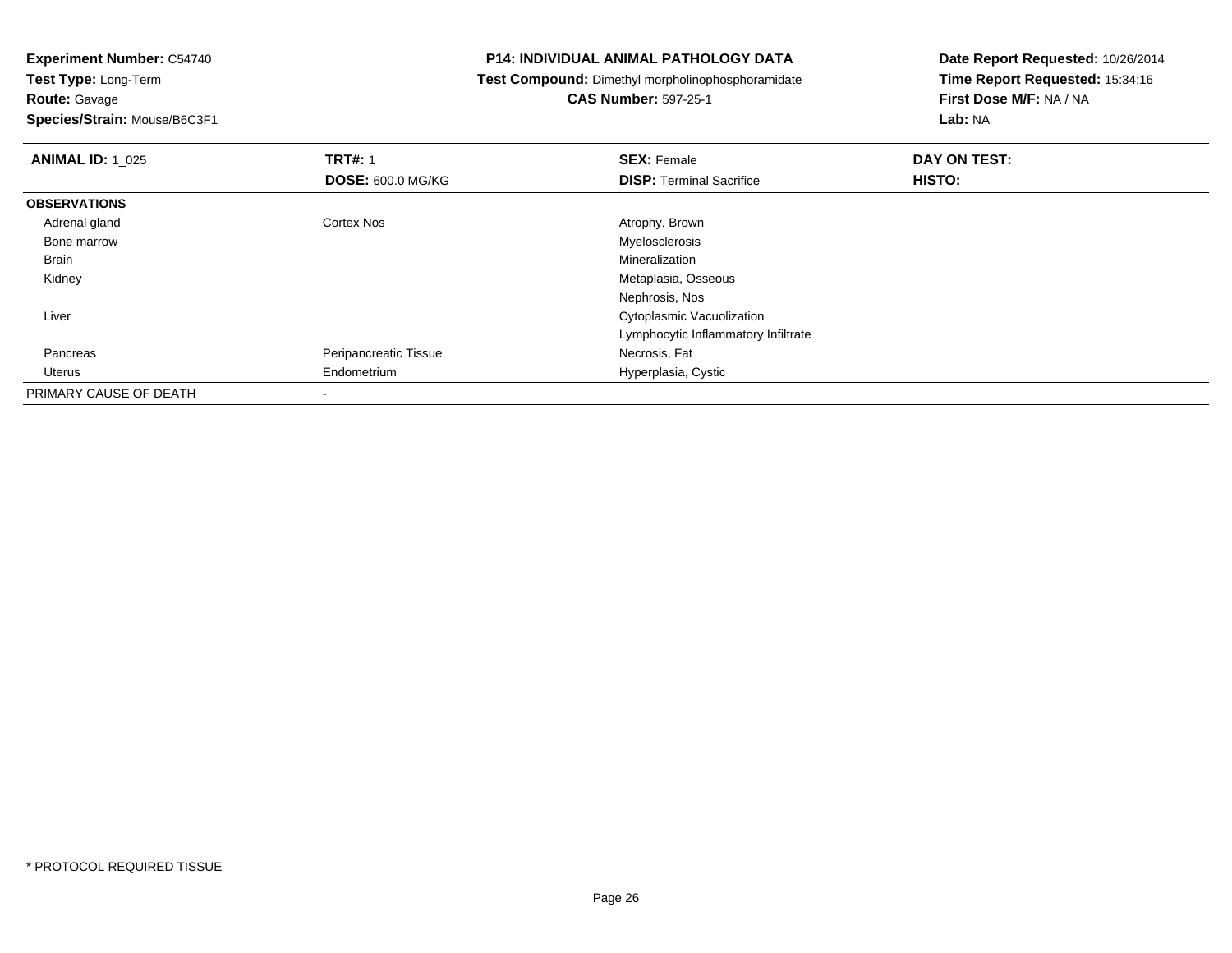**Route:** Gavage

**Species/Strain:** Mouse/B6C3F1

### **P14: INDIVIDUAL ANIMAL PATHOLOGY DATA**

**Test Compound:** Dimethyl morpholinophosphoramidate

**CAS Number:** 597-25-1

| <b>ANIMAL ID: 1 026</b> | <b>TRT#: 1</b>             | <b>SEX: Female</b>              | DAY ON TEST: |  |
|-------------------------|----------------------------|---------------------------------|--------------|--|
|                         | <b>DOSE: 600.0 MG/KG</b>   | <b>DISP: Terminal Sacrifice</b> | HISTO:       |  |
| <b>OBSERVATIONS</b>     |                            |                                 |              |  |
| Adrenal gland           | <b>Cortex Nos</b>          | Atrophy, Brown                  |              |  |
| Kidney                  |                            | Nephrosis, Nos                  |              |  |
| Liver                   |                            | Hepatocellular Carcinoma        |              |  |
|                         |                            | Necrosis, Nos                   |              |  |
| Spleen                  |                            | Hematopoiesis                   |              |  |
| Stomach                 |                            | Necrosis, Nos                   |              |  |
| Unspecified             | <b>Multiple Organs Nos</b> | Inflammation, Granulomatous     |              |  |
| Uterus                  | Endometrium                | Cyst, Nos                       |              |  |
| PRIMARY CAUSE OF DEATH  |                            |                                 |              |  |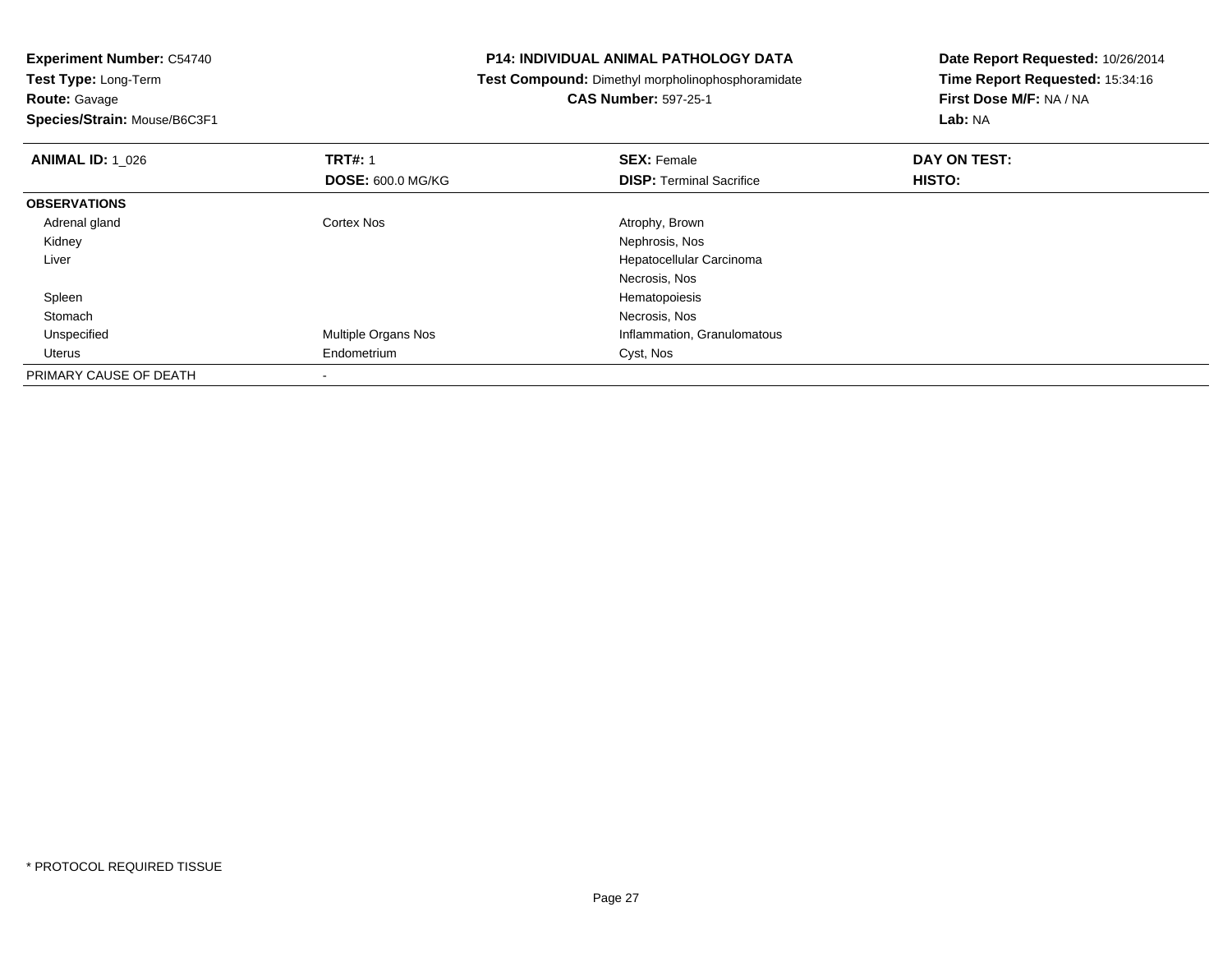**Species/Strain:** Mouse/B6C3F1

### **P14: INDIVIDUAL ANIMAL PATHOLOGY DATA**

**Test Compound:** Dimethyl morpholinophosphoramidate

### **CAS Number:** 597-25-1

| <b>ANIMAL ID: 1 027</b> | <b>TRT#: 1</b>           | <b>SEX: Female</b>                  | DAY ON TEST: |
|-------------------------|--------------------------|-------------------------------------|--------------|
|                         | <b>DOSE: 600.0 MG/KG</b> | <b>DISP: Terminal Sacrifice</b>     | HISTO:       |
| <b>OBSERVATIONS</b>     |                          |                                     |              |
| Adrenal gland           | Cortex Nos               | Atrophy, Brown                      |              |
| Bone marrow             |                          | Myelosclerosis                      |              |
| Kidney                  |                          | Infarct, Nos                        |              |
| Liver                   |                          | Cytoplasmic Vacuolization           |              |
| Mammary gland           |                          | Hyperplasia, Nos                    |              |
| Pituitary gland         |                          | Chromophobe Adenoma                 |              |
| Thymus                  |                          | Cyst, Nos                           |              |
| Unspecified             | Multiple Organs Nos      | Lymphocytic Inflammatory Infiltrate |              |
| Uterus                  |                          | <b>Endometrial Stromal Polyp</b>    |              |
|                         | Endometrium              | Hyperplasia, Cystic                 |              |
| PRIMARY CAUSE OF DEATH  | $\,$                     |                                     |              |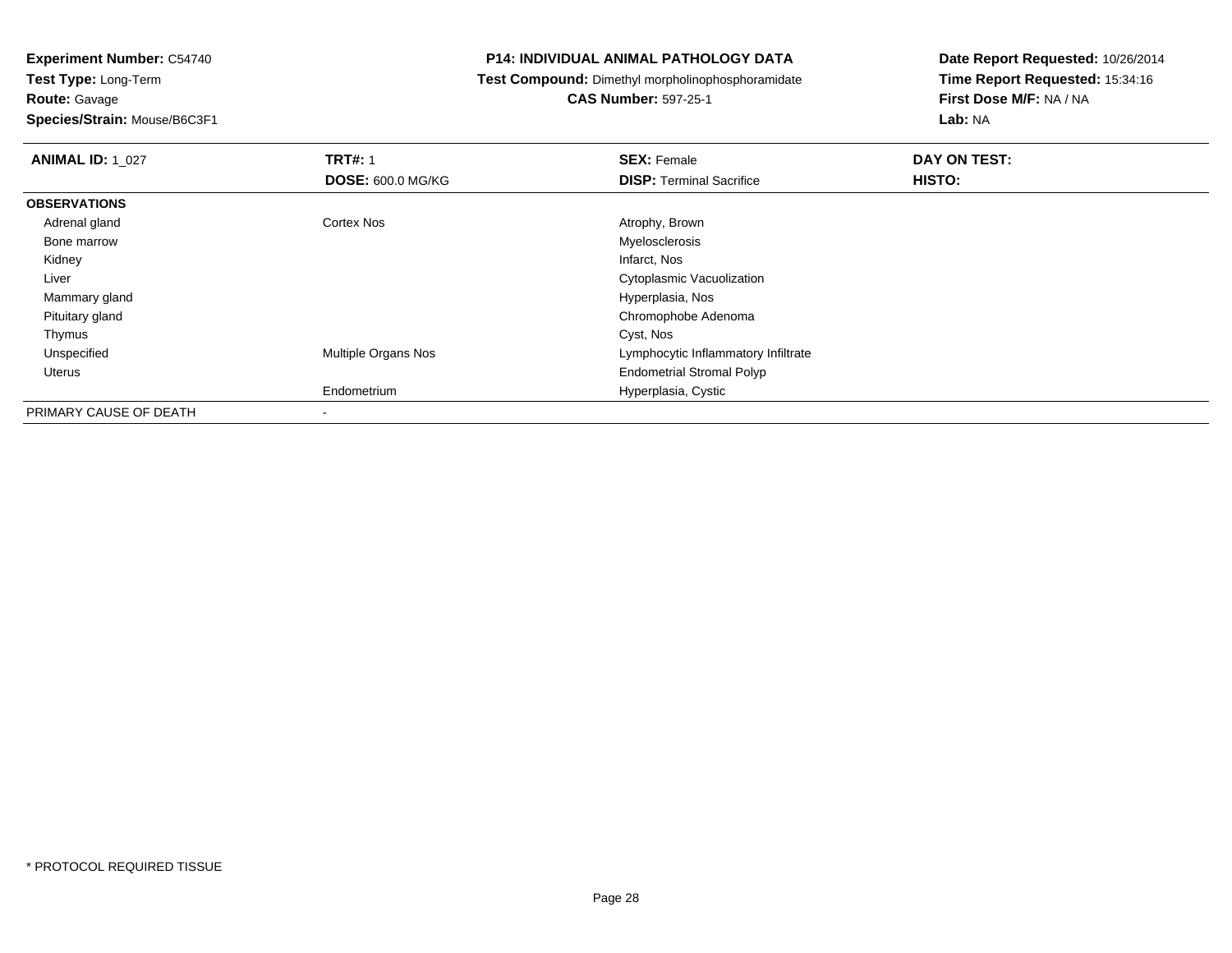**Species/Strain:** Mouse/B6C3F1

### **P14: INDIVIDUAL ANIMAL PATHOLOGY DATA**

**Test Compound:** Dimethyl morpholinophosphoramidate

**CAS Number:** 597-25-1

| <b>ANIMAL ID: 1 028</b> | <b>TRT#: 1</b>             | <b>SEX: Female</b>                  | DAY ON TEST: |  |
|-------------------------|----------------------------|-------------------------------------|--------------|--|
|                         | <b>DOSE: 600.0 MG/KG</b>   | <b>DISP:</b> Terminal Sacrifice     | HISTO:       |  |
| <b>OBSERVATIONS</b>     |                            |                                     |              |  |
| Adrenal gland           | Cortex Nos                 | Atrophy, Brown                      |              |  |
| Bone marrow             |                            | Myelosclerosis                      |              |  |
| Brain                   |                            | Mineralization                      |              |  |
| Kidney                  |                            | Nephrosis, Nos                      |              |  |
| Liver                   |                            | Clear-Cell Change                   |              |  |
| Spleen                  |                            | Hemosiderosis                       |              |  |
| Unspecified             | <b>Multiple Organs Nos</b> | Lymphocytic Inflammatory Infiltrate |              |  |
| Uterus                  | Endometrium                | Hyperplasia, Cystic                 |              |  |
| PRIMARY CAUSE OF DEATH  |                            |                                     |              |  |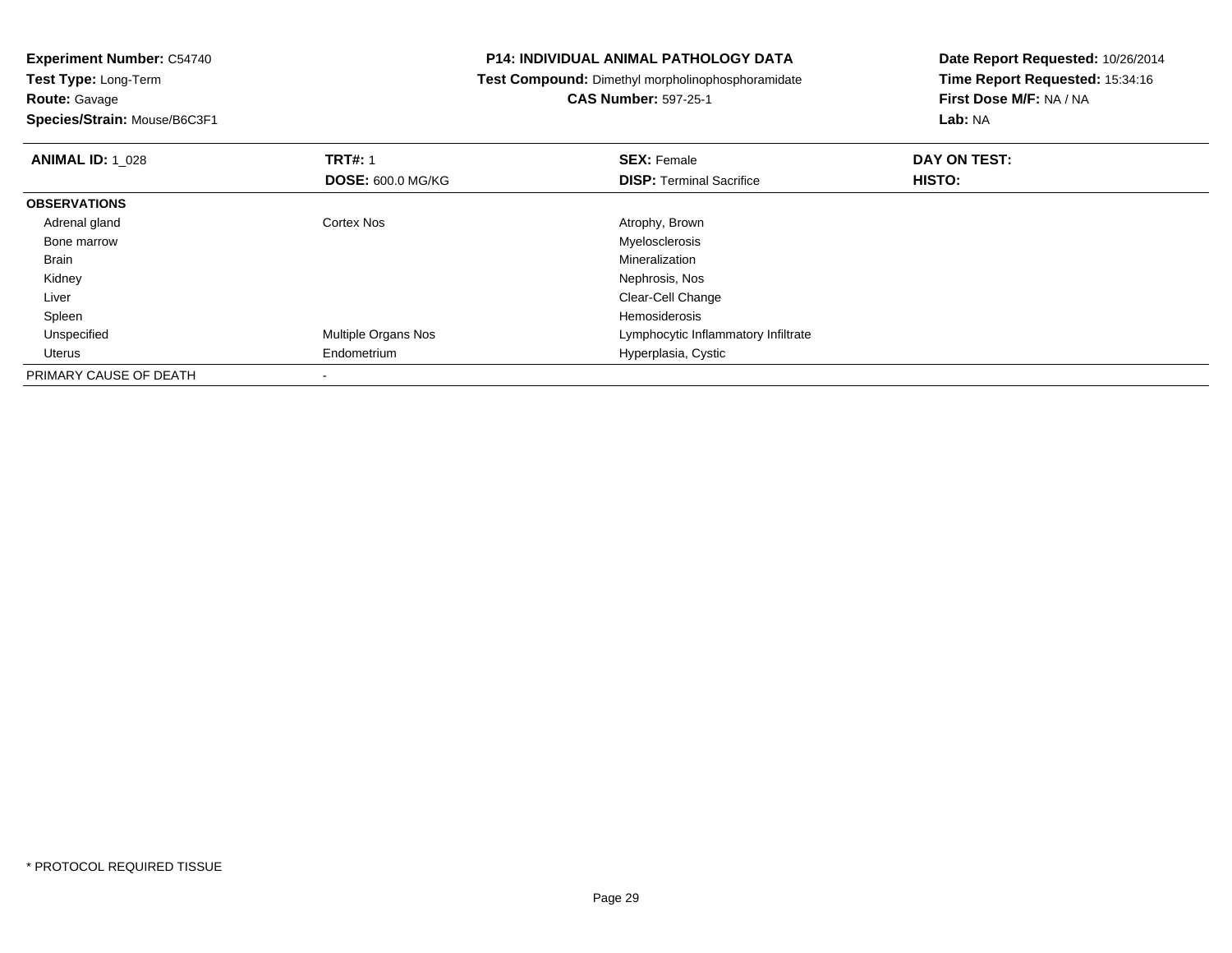**Species/Strain:** Mouse/B6C3F1

### **P14: INDIVIDUAL ANIMAL PATHOLOGY DATA**

**Test Compound:** Dimethyl morpholinophosphoramidate

**CAS Number:** 597-25-1

| <b>ANIMAL ID: 1 029</b> | <b>TRT#: 1</b>           | <b>SEX: Female</b>                  | DAY ON TEST: |  |
|-------------------------|--------------------------|-------------------------------------|--------------|--|
|                         | <b>DOSE: 600.0 MG/KG</b> | <b>DISP: Terminal Sacrifice</b>     | HISTO:       |  |
| <b>OBSERVATIONS</b>     |                          |                                     |              |  |
| Adrenal gland           | <b>Cortex Nos</b>        | Atrophy, Brown                      |              |  |
|                         | Medulla                  | Hyperplasia, Nos                    |              |  |
| Bone marrow             |                          | Myelosclerosis                      |              |  |
| <b>Brain</b>            |                          | Mineralization                      |              |  |
| Liver                   |                          | Cytoplasmic Vacuolization           |              |  |
| Lymph node              | Mandibular Lymph Node    | Hyperplasia, Lymphoid               |              |  |
| Ovary                   |                          | Cyst, Nos                           |              |  |
| Unspecified             | Multiple Organs Nos      | Lymphocytic Inflammatory Infiltrate |              |  |
| Uterus                  | Endometrium              | Hyperplasia, Cystic                 |              |  |
| PRIMARY CAUSE OF DEATH  |                          |                                     |              |  |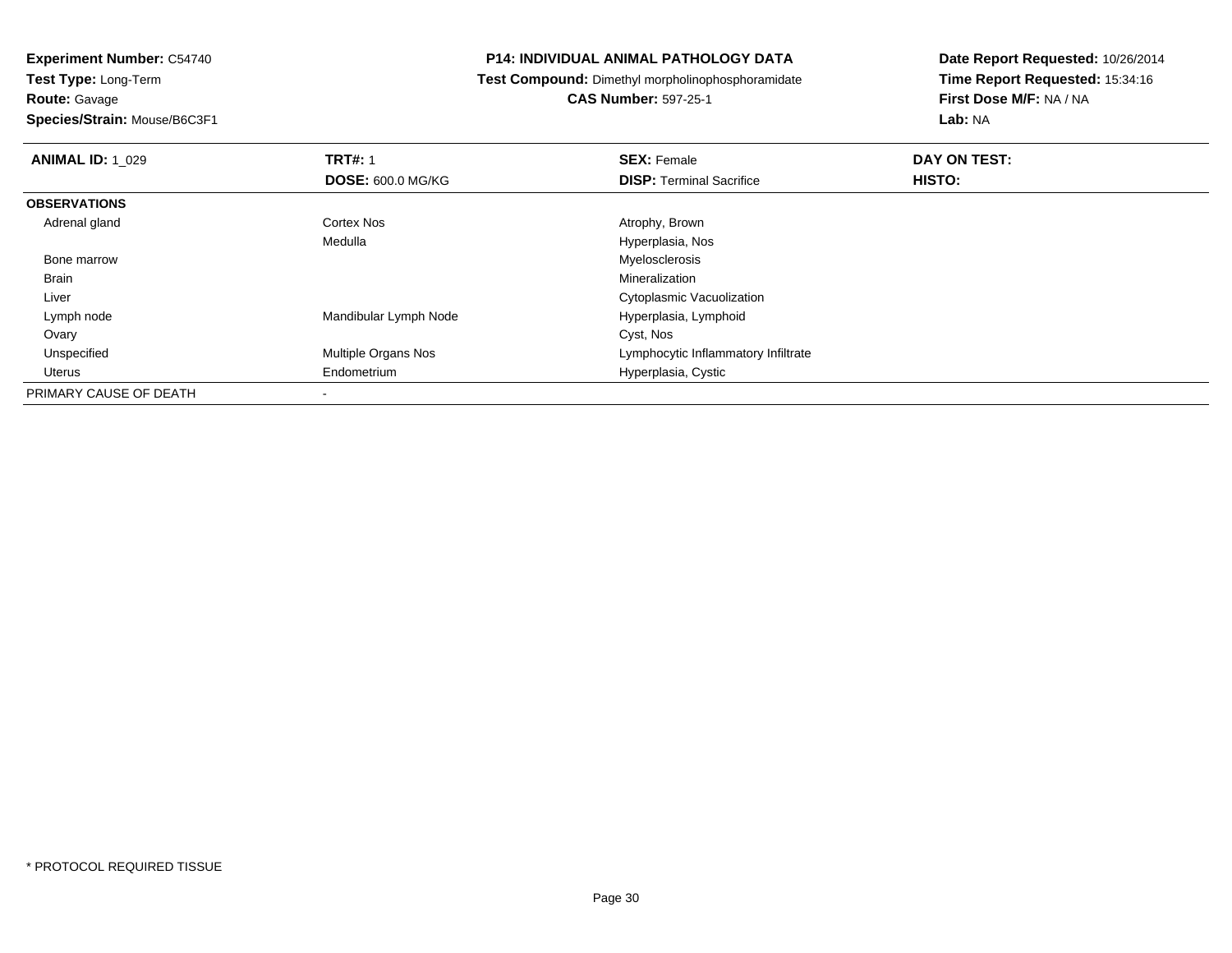### **Species/Strain:** Mouse/B6C3F1

### **P14: INDIVIDUAL ANIMAL PATHOLOGY DATA**

**Test Compound:** Dimethyl morpholinophosphoramidate

### **CAS Number:** 597-25-1

| <b>ANIMAL ID: 1 030</b> | <b>TRT#: 1</b>           | <b>SEX: Female</b>                  | DAY ON TEST: |  |
|-------------------------|--------------------------|-------------------------------------|--------------|--|
|                         | <b>DOSE: 600.0 MG/KG</b> | <b>DISP: Terminal Sacrifice</b>     | HISTO:       |  |
| <b>OBSERVATIONS</b>     |                          |                                     |              |  |
| Adrenal gland           | Cortex Nos               | Atrophy, Brown                      |              |  |
|                         | <b>Cortex Nos</b>        | Hypertrophy, Focal                  |              |  |
| Bone marrow             |                          | Myelosclerosis                      |              |  |
| Brain                   |                          | Mineralization                      |              |  |
| Intestine Small         | Jejunum                  | Hyperplasia, Lymphoid               |              |  |
| Liver                   |                          | Cytoplasmic Vacuolization           |              |  |
| Lymph node              | Mesenteric Lymph Node    | Hemorrhage                          |              |  |
| Ovary                   |                          | Cyst, Nos                           |              |  |
| Thyroid                 |                          | Cyst, Follicular Nos                |              |  |
| Unspecified             | Multiple Organs Nos      | Lymphocytic Inflammatory Infiltrate |              |  |
| Uterus                  | Endometrium              | Hyperplasia, Cystic                 |              |  |
| PRIMARY CAUSE OF DEATH  | $\overline{\phantom{a}}$ |                                     |              |  |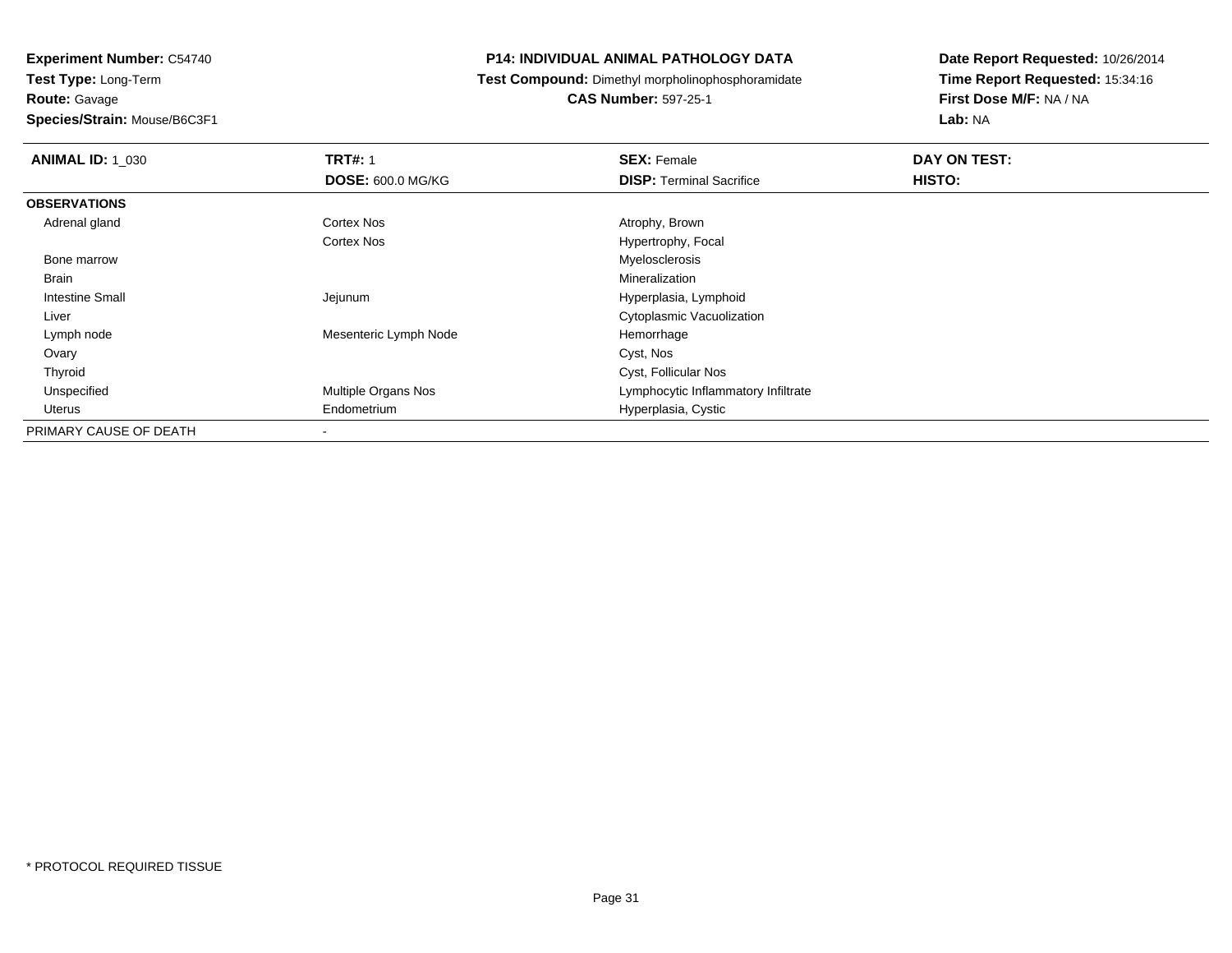| <b>Experiment Number: C54740</b><br><b>Test Type: Long-Term</b><br><b>Route: Gavage</b><br>Species/Strain: Mouse/B6C3F1 |                          | <b>P14: INDIVIDUAL ANIMAL PATHOLOGY DATA</b><br>Test Compound: Dimethyl morpholinophosphoramidate<br><b>CAS Number: 597-25-1</b> | Date Report Requested: 10/26/2014<br>Time Report Requested: 15:34:16<br>First Dose M/F: NA / NA<br>Lab: NA |
|-------------------------------------------------------------------------------------------------------------------------|--------------------------|----------------------------------------------------------------------------------------------------------------------------------|------------------------------------------------------------------------------------------------------------|
| <b>ANIMAL ID: 1 031</b>                                                                                                 | <b>TRT#: 1</b>           | <b>SEX: Female</b>                                                                                                               | DAY ON TEST:                                                                                               |
|                                                                                                                         | <b>DOSE: 600.0 MG/KG</b> | <b>DISP:</b> Natural Death                                                                                                       | HISTO:                                                                                                     |
| <b>OBSERVATIONS</b>                                                                                                     |                          |                                                                                                                                  |                                                                                                            |
| Unspecified                                                                                                             | Multiple Organs Nos      | Congestion, Nos                                                                                                                  |                                                                                                            |
| PRIMARY CAUSE OF DEATH                                                                                                  |                          |                                                                                                                                  |                                                                                                            |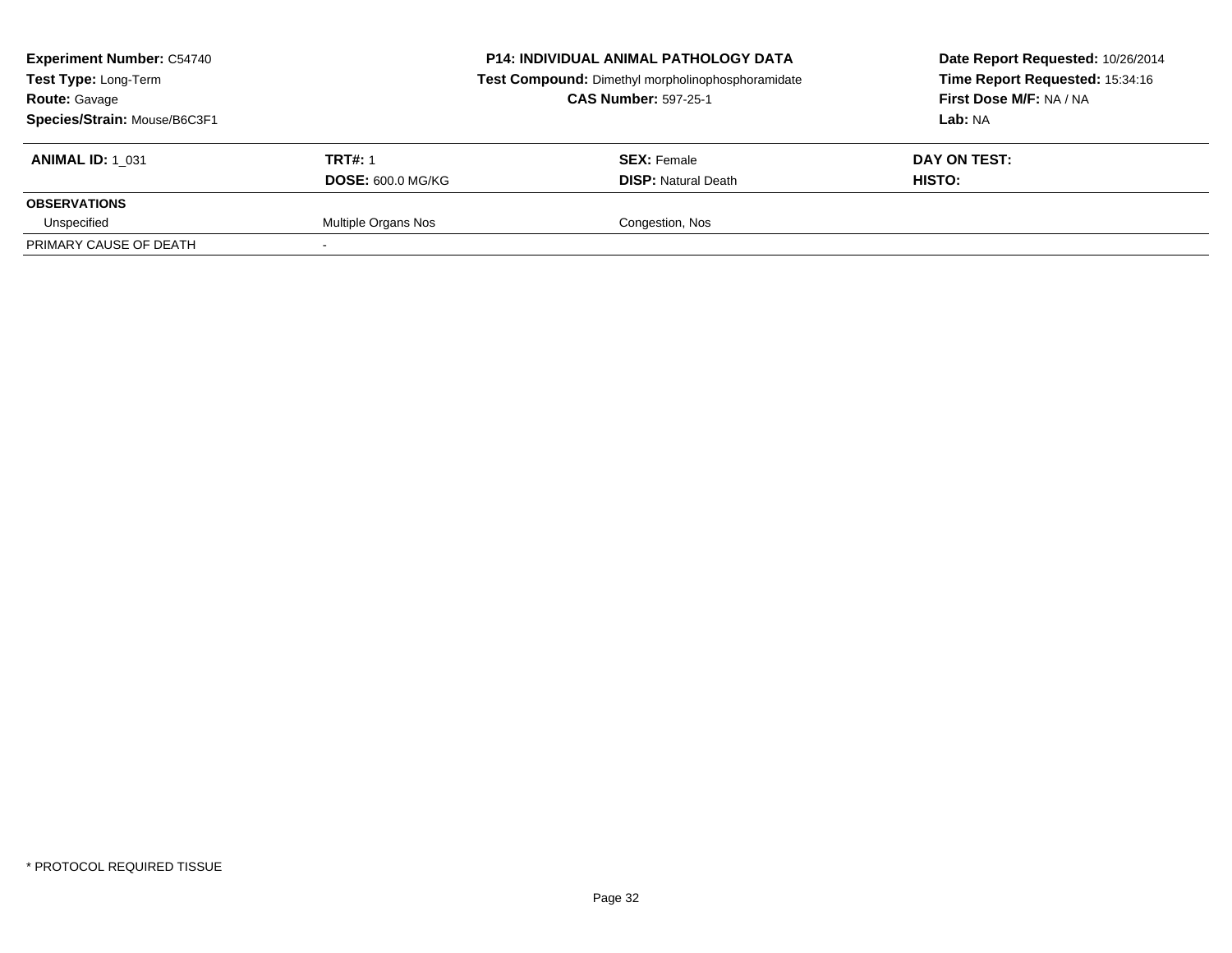**Species/Strain:** Mouse/B6C3F1

### **P14: INDIVIDUAL ANIMAL PATHOLOGY DATA**

**Test Compound:** Dimethyl morpholinophosphoramidate

**CAS Number:** 597-25-1

| <b>ANIMAL ID: 1 032</b> | <b>TRT#: 1</b>           | <b>SEX: Female</b>                  | DAY ON TEST: |
|-------------------------|--------------------------|-------------------------------------|--------------|
|                         | <b>DOSE: 600.0 MG/KG</b> | <b>DISP: Terminal Sacrifice</b>     | HISTO:       |
| <b>OBSERVATIONS</b>     |                          |                                     |              |
| Adrenal gland           | <b>Cortex Nos</b>        | Atrophy, Brown                      |              |
| Bone marrow             |                          | Myelosclerosis                      |              |
| Brain                   |                          | Mineralization                      |              |
| Kidney                  |                          | Metaplasia, Osseous                 |              |
| Liver                   |                          | Cytoplasmic Vacuolization           |              |
| Pituitary gland         |                          | Hyperplasia, Chromophobe Cell       |              |
| Thymus                  |                          | Cyst, Nos                           |              |
| Thyroid                 |                          | Cyst, Follicular Nos                |              |
| Unspecified             | Multiple Organs Nos      | Lymphocytic Inflammatory Infiltrate |              |
| Uterus                  | Endometrium              | Hyperplasia, Cystic                 |              |
| PRIMARY CAUSE OF DEATH  |                          |                                     |              |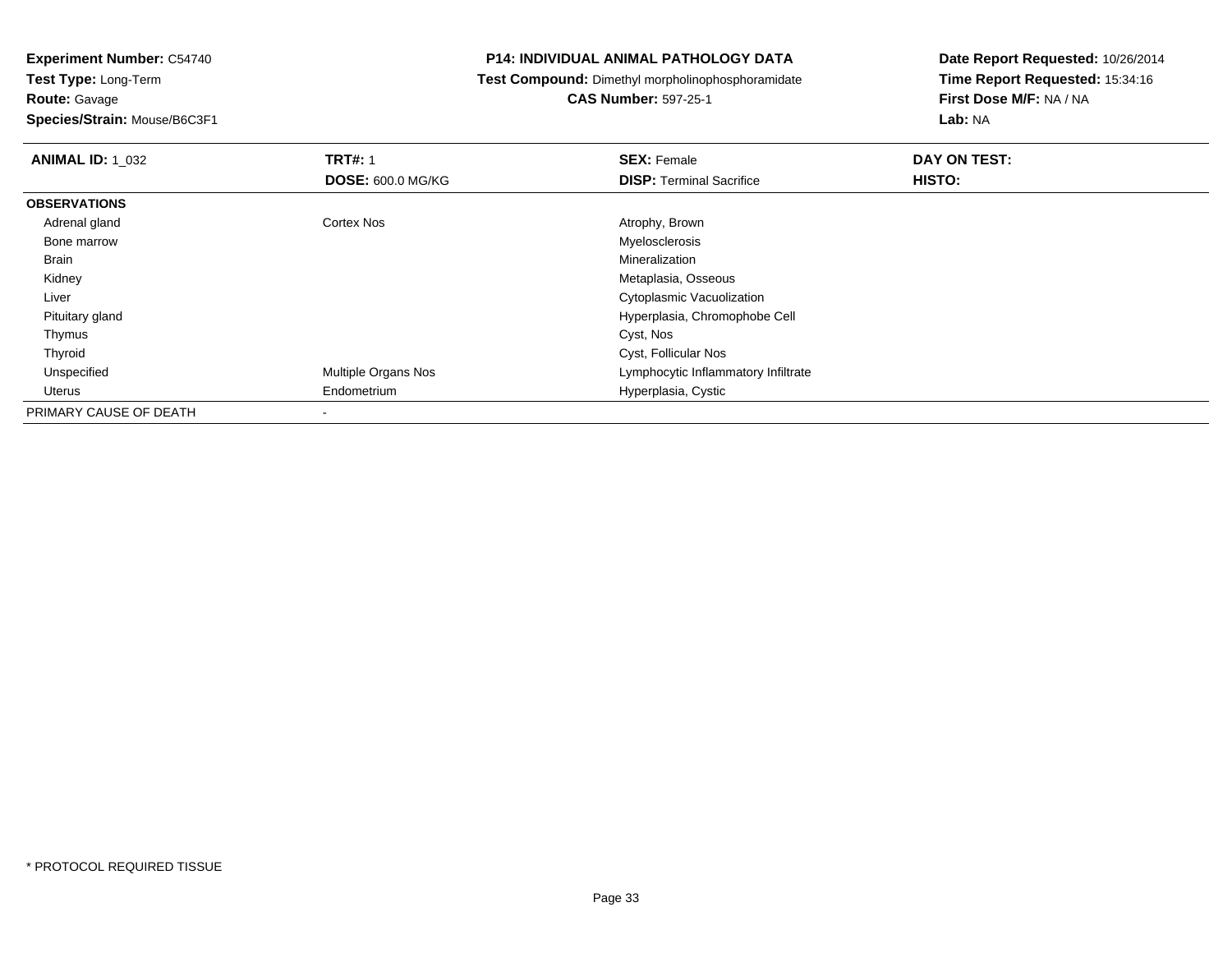### **Route:** Gavage

**Species/Strain:** Mouse/B6C3F1

### **P14: INDIVIDUAL ANIMAL PATHOLOGY DATA**

**Test Compound:** Dimethyl morpholinophosphoramidate

# **CAS Number:** 597-25-1

| <b>ANIMAL ID: 1_033</b> | <b>TRT#: 1</b>           | <b>SEX: Female</b>                  | DAY ON TEST: |  |
|-------------------------|--------------------------|-------------------------------------|--------------|--|
|                         | <b>DOSE: 600.0 MG/KG</b> | <b>DISP: Terminal Sacrifice</b>     | HISTO:       |  |
| <b>OBSERVATIONS</b>     |                          |                                     |              |  |
| Adrenal gland           | <b>Cortex Nos</b>        | Atrophy, Brown                      |              |  |
|                         | <b>Cortex Nos</b>        | Cyst, Nos                           |              |  |
| Bone marrow             |                          | Myelosclerosis                      |              |  |
| Brain                   |                          | Mineralization                      |              |  |
| Kidney                  |                          | Lymphocytic Inflammatory Infiltrate |              |  |
| Liver                   |                          | Cytoplasmic Vacuolization           |              |  |
| Ovary                   |                          | Mineralization                      |              |  |
| Uterus                  | Endometrium              | Hyperplasia, Cystic                 |              |  |
| PRIMARY CAUSE OF DEATH  |                          |                                     |              |  |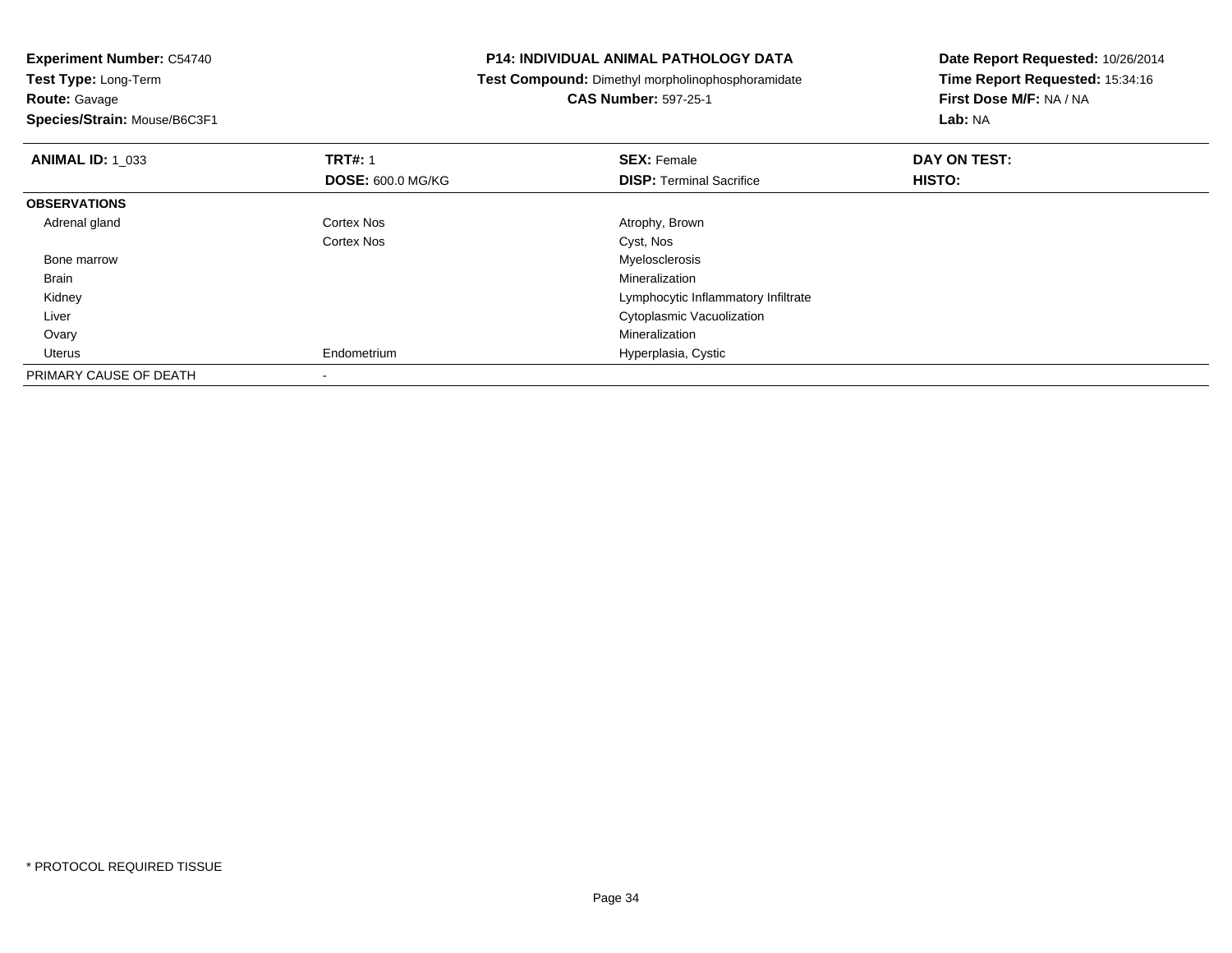**Species/Strain:** Mouse/B6C3F1

### **P14: INDIVIDUAL ANIMAL PATHOLOGY DATA**

**Test Compound:** Dimethyl morpholinophosphoramidate

# **CAS Number:** 597-25-1

| <b>ANIMAL ID: 1_034</b> | <b>TRT#: 1</b><br><b>DOSE: 600.0 MG/KG</b> | <b>SEX: Female</b><br><b>DISP: Terminal Sacrifice</b> | DAY ON TEST:<br>HISTO: |
|-------------------------|--------------------------------------------|-------------------------------------------------------|------------------------|
|                         |                                            |                                                       |                        |
| <b>OBSERVATIONS</b>     |                                            |                                                       |                        |
| Adrenal gland           | Cortex Nos                                 | Atrophy, Brown                                        |                        |
|                         | Cortex Nos                                 | Hypertrophy, Focal                                    |                        |
| Bone marrow             |                                            | Myelosclerosis                                        |                        |
| <b>Brain</b>            |                                            | Mineralization                                        |                        |
| Liver                   |                                            | Cytoplasmic Vacuolization                             |                        |
| Pituitary gland         |                                            | Hyperplasia, Chromophobe Cell                         |                        |
| Thymus                  |                                            | Cyst, Nos                                             |                        |
| Thyroid                 |                                            | Cyst, Follicular Nos                                  |                        |
| Unspecified             | Multiple Organs Nos                        | Lymphocytic Inflammatory Infiltrate                   |                        |
| Uterus                  | Endometrium                                | Hyperplasia, Cystic                                   |                        |
| PRIMARY CAUSE OF DEATH  |                                            |                                                       |                        |
|                         |                                            |                                                       |                        |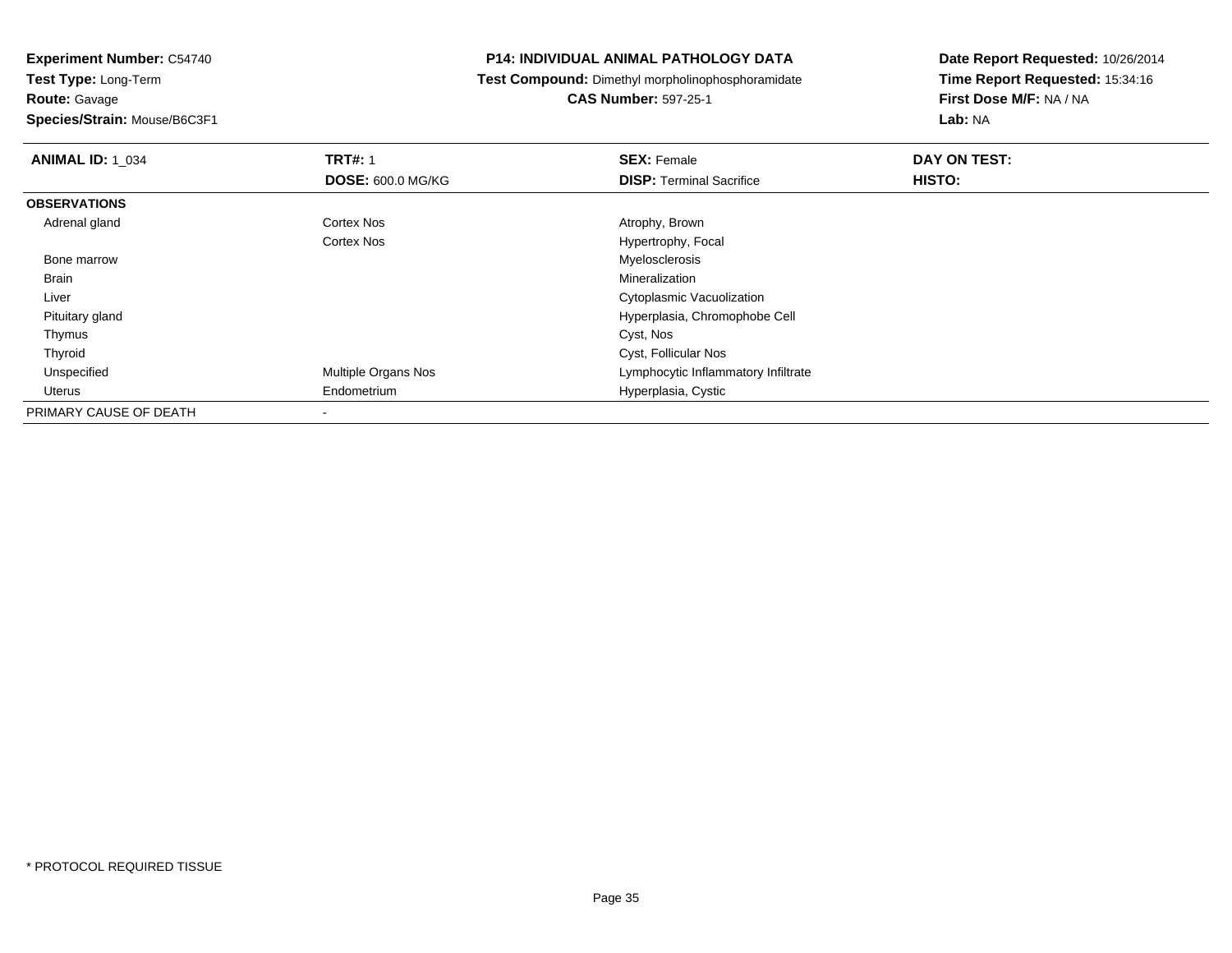| <b>Experiment Number: C54740</b><br>Test Type: Long-Term |                          | <b>P14: INDIVIDUAL ANIMAL PATHOLOGY DATA</b>      | Date Report Requested: 10/26/2014<br>Time Report Requested: 15:34:16 |  |
|----------------------------------------------------------|--------------------------|---------------------------------------------------|----------------------------------------------------------------------|--|
|                                                          |                          | Test Compound: Dimethyl morpholinophosphoramidate |                                                                      |  |
| <b>Route: Gavage</b>                                     |                          | <b>CAS Number: 597-25-1</b>                       | First Dose M/F: NA / NA                                              |  |
| Species/Strain: Mouse/B6C3F1                             |                          |                                                   | Lab: NA                                                              |  |
| <b>ANIMAL ID: 1 035</b>                                  | <b>TRT#: 1</b>           | <b>SEX: Female</b>                                | DAY ON TEST:                                                         |  |
|                                                          | <b>DOSE: 600.0 MG/KG</b> | <b>DISP:</b> Moribund Sacrifice                   | HISTO:                                                               |  |
| <b>OBSERVATIONS</b>                                      |                          |                                                   |                                                                      |  |
| Brain                                                    |                          | Mineralization                                    |                                                                      |  |
| Kidney                                                   |                          | Infarct, Nos                                      |                                                                      |  |
|                                                          |                          | Nephrosis, Nos                                    |                                                                      |  |
| Thyroid                                                  |                          | Inflammation, Pyogranulomatous                    |                                                                      |  |
| Unspecified                                              | Multiple Organs Nos      | Lymphoma, Nos-Malignant                           |                                                                      |  |
|                                                          | Multiple Organs Nos      | Myelopoiesis                                      |                                                                      |  |
| Uterus                                                   | Endometrium              | Hyperplasia, Cystic                               |                                                                      |  |
| PRIMARY CAUSE OF DEATH                                   |                          |                                                   |                                                                      |  |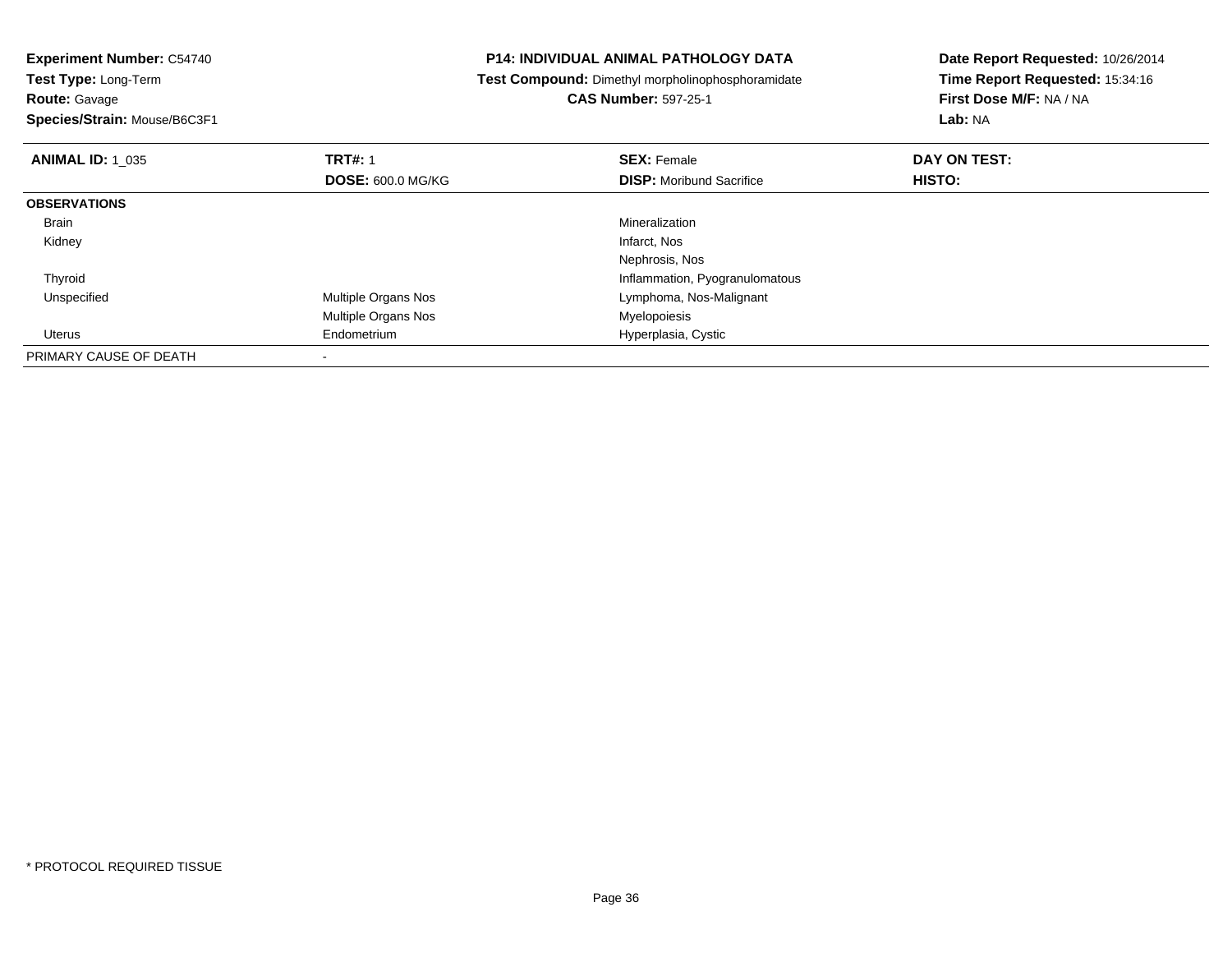| <b>Experiment Number: C54740</b><br><b>Test Type: Long-Term</b><br><b>Route: Gavage</b> |                          | <b>P14: INDIVIDUAL ANIMAL PATHOLOGY DATA</b><br>Test Compound: Dimethyl morpholinophosphoramidate<br><b>CAS Number: 597-25-1</b> | Date Report Requested: 10/26/2014<br>Time Report Requested: 15:34:16<br>First Dose M/F: NA / NA |
|-----------------------------------------------------------------------------------------|--------------------------|----------------------------------------------------------------------------------------------------------------------------------|-------------------------------------------------------------------------------------------------|
| Species/Strain: Mouse/B6C3F1                                                            |                          |                                                                                                                                  | Lab: NA                                                                                         |
| <b>ANIMAL ID: 1 036</b>                                                                 | <b>TRT#: 1</b>           | <b>SEX: Female</b>                                                                                                               | DAY ON TEST:                                                                                    |
|                                                                                         | <b>DOSE: 600.0 MG/KG</b> | <b>DISP: Terminal Sacrifice</b>                                                                                                  | <b>HISTO:</b>                                                                                   |
| <b>OBSERVATIONS</b>                                                                     |                          |                                                                                                                                  |                                                                                                 |
| Liver                                                                                   |                          | Cytoplasmic Vacuolization                                                                                                        |                                                                                                 |
| Lung                                                                                    |                          | Alveolar/Bronchiolar Adenoma                                                                                                     |                                                                                                 |
| Spleen                                                                                  |                          | Hyperplasia, Lymphoid                                                                                                            |                                                                                                 |
| Unspecified                                                                             | Multiple Organs Nos      | Lymphocytic Inflammatory Infiltrate                                                                                              |                                                                                                 |
| Uterus                                                                                  | Endometrium              | Hyperplasia, Cystic                                                                                                              |                                                                                                 |
| PRIMARY CAUSE OF DEATH                                                                  |                          |                                                                                                                                  |                                                                                                 |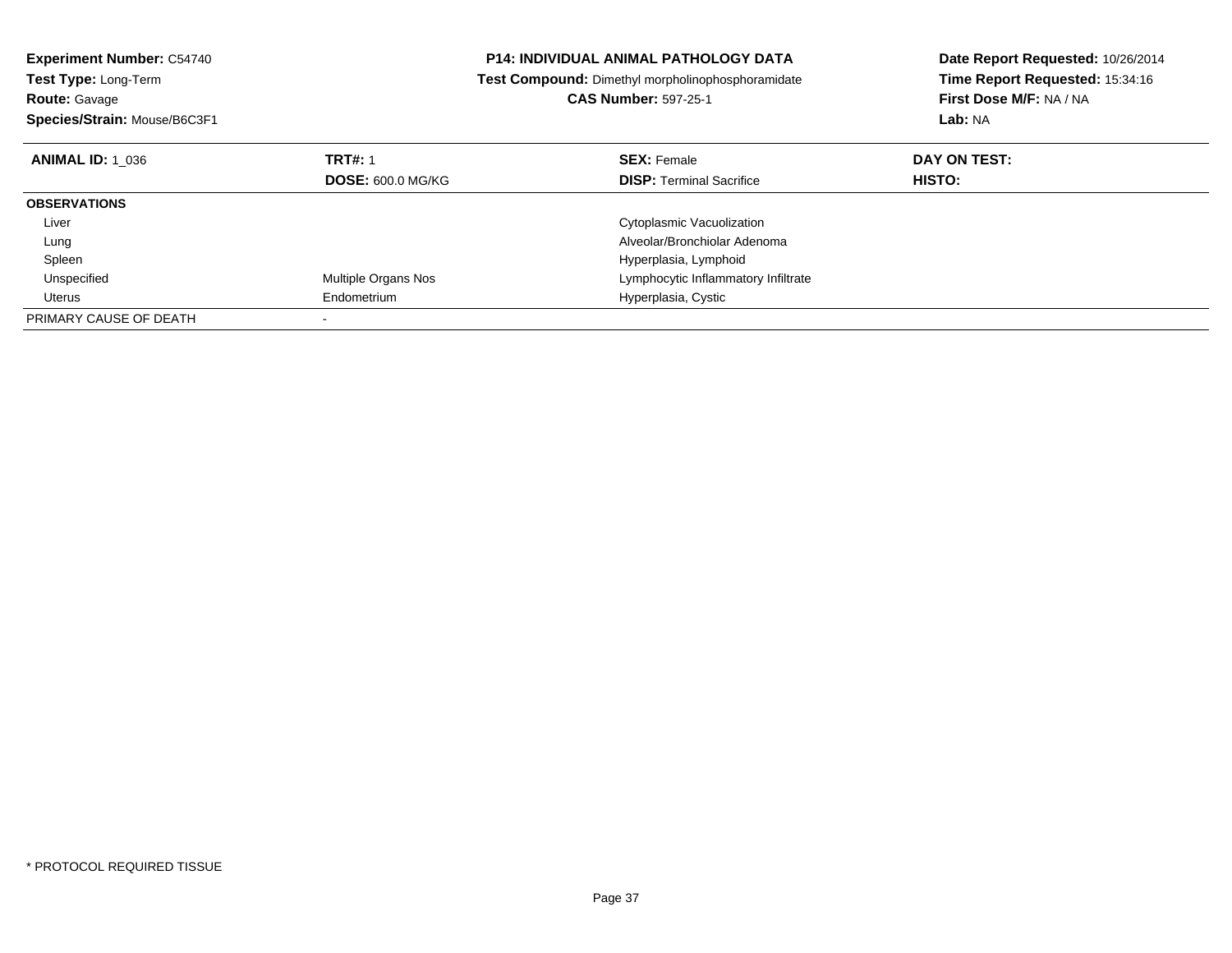**Species/Strain:** Mouse/B6C3F1

## **P14: INDIVIDUAL ANIMAL PATHOLOGY DATA**

**Test Compound:** Dimethyl morpholinophosphoramidate

**CAS Number:** 597-25-1

| <b>ANIMAL ID: 1 037</b> | <b>TRT#: 1</b>           | <b>SEX: Female</b>                  | DAY ON TEST:  |  |
|-------------------------|--------------------------|-------------------------------------|---------------|--|
|                         | <b>DOSE: 600.0 MG/KG</b> | <b>DISP: Terminal Sacrifice</b>     | <b>HISTO:</b> |  |
| <b>OBSERVATIONS</b>     |                          |                                     |               |  |
| Adrenal gland           | <b>Cortex Nos</b>        | Atrophy, Brown                      |               |  |
|                         | Cortex Nos               | Degeneration, Ballooning            |               |  |
| Brain                   |                          | Mineralization                      |               |  |
| Liver                   |                          | Cytoplasmic Vacuolization           |               |  |
| Lymph node              | Mesenteric Lymph Node    | Hemorrhage                          |               |  |
|                         | Mandibular Lymph Node    | Hyperplasia, Lymphoid               |               |  |
| Pituitary gland         |                          | Chromophobe Adenoma                 |               |  |
| Thyroid                 |                          | Hyperplasia, Follicular Cell        |               |  |
| Unspecified             | Multiple Organs Nos      | Lymphocytic Inflammatory Infiltrate |               |  |
| Uterus                  | Endometrium              | Hyperplasia, Cystic                 |               |  |
| PRIMARY CAUSE OF DEATH  | $\overline{\phantom{a}}$ |                                     |               |  |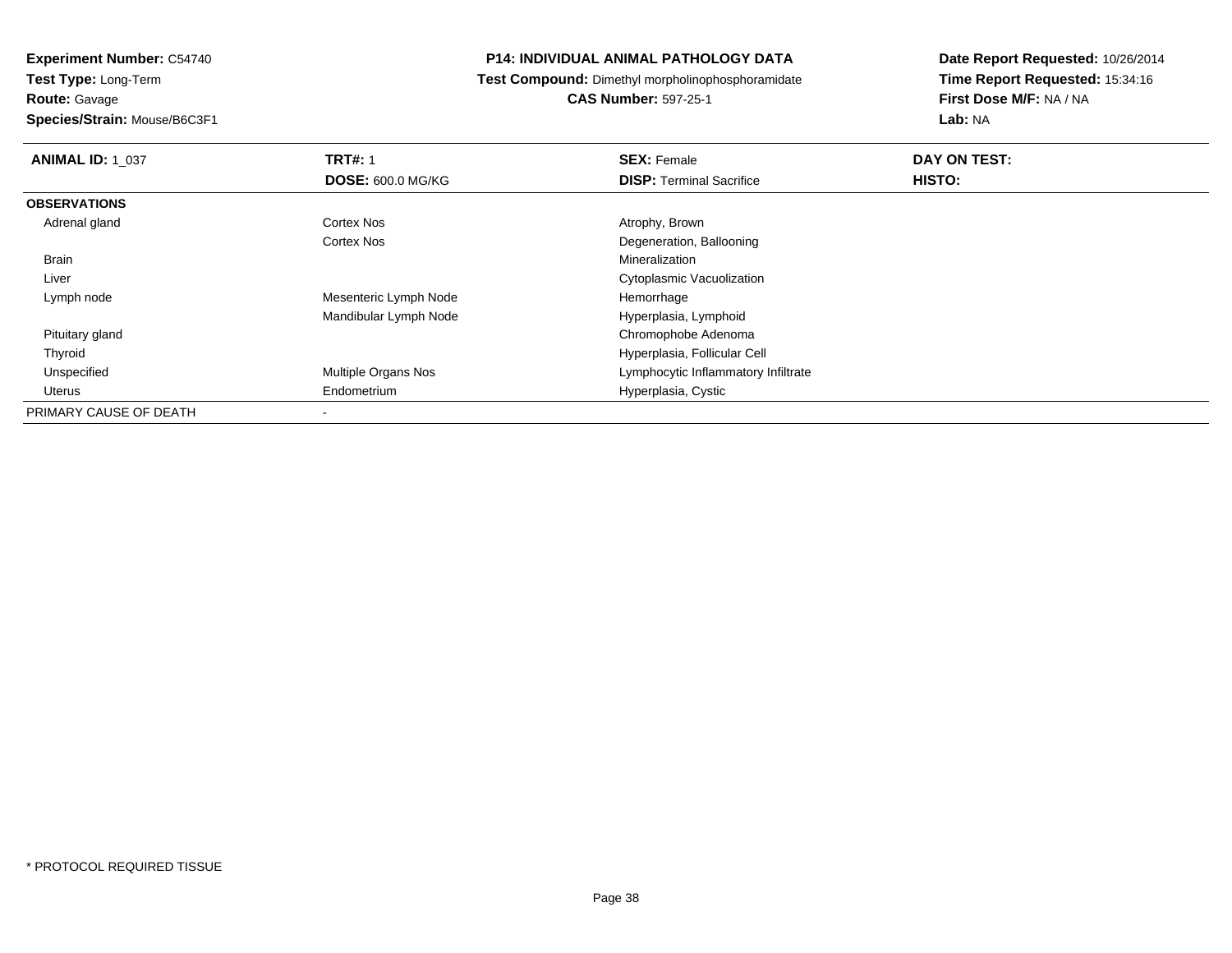# **Route:** Gavage

**Species/Strain:** Mouse/B6C3F1

## **P14: INDIVIDUAL ANIMAL PATHOLOGY DATA**

**Test Compound:** Dimethyl morpholinophosphoramidate

# **CAS Number:** 597-25-1

| <b>ANIMAL ID: 1_038</b> | <b>TRT#: 1</b>           | <b>SEX: Female</b>                  | DAY ON TEST: |  |
|-------------------------|--------------------------|-------------------------------------|--------------|--|
|                         | <b>DOSE: 600.0 MG/KG</b> | <b>DISP: Terminal Sacrifice</b>     | HISTO:       |  |
| <b>OBSERVATIONS</b>     |                          |                                     |              |  |
| Adrenal gland           | <b>Cortex Nos</b>        | Atrophy, Brown                      |              |  |
| Bone marrow             |                          | Myelosclerosis                      |              |  |
| Brain                   |                          | Mineralization                      |              |  |
| Liver                   |                          | Clear-Cell Change                   |              |  |
|                         |                          | Cytoplasmic Vacuolization           |              |  |
| Ovary                   |                          | Cyst, Nos                           |              |  |
| Unspecified             | Multiple Organs Nos      | Lymphocytic Inflammatory Infiltrate |              |  |
| Uterus                  | Endometrium              | Hyperplasia, Cystic                 |              |  |
| PRIMARY CAUSE OF DEATH  |                          |                                     |              |  |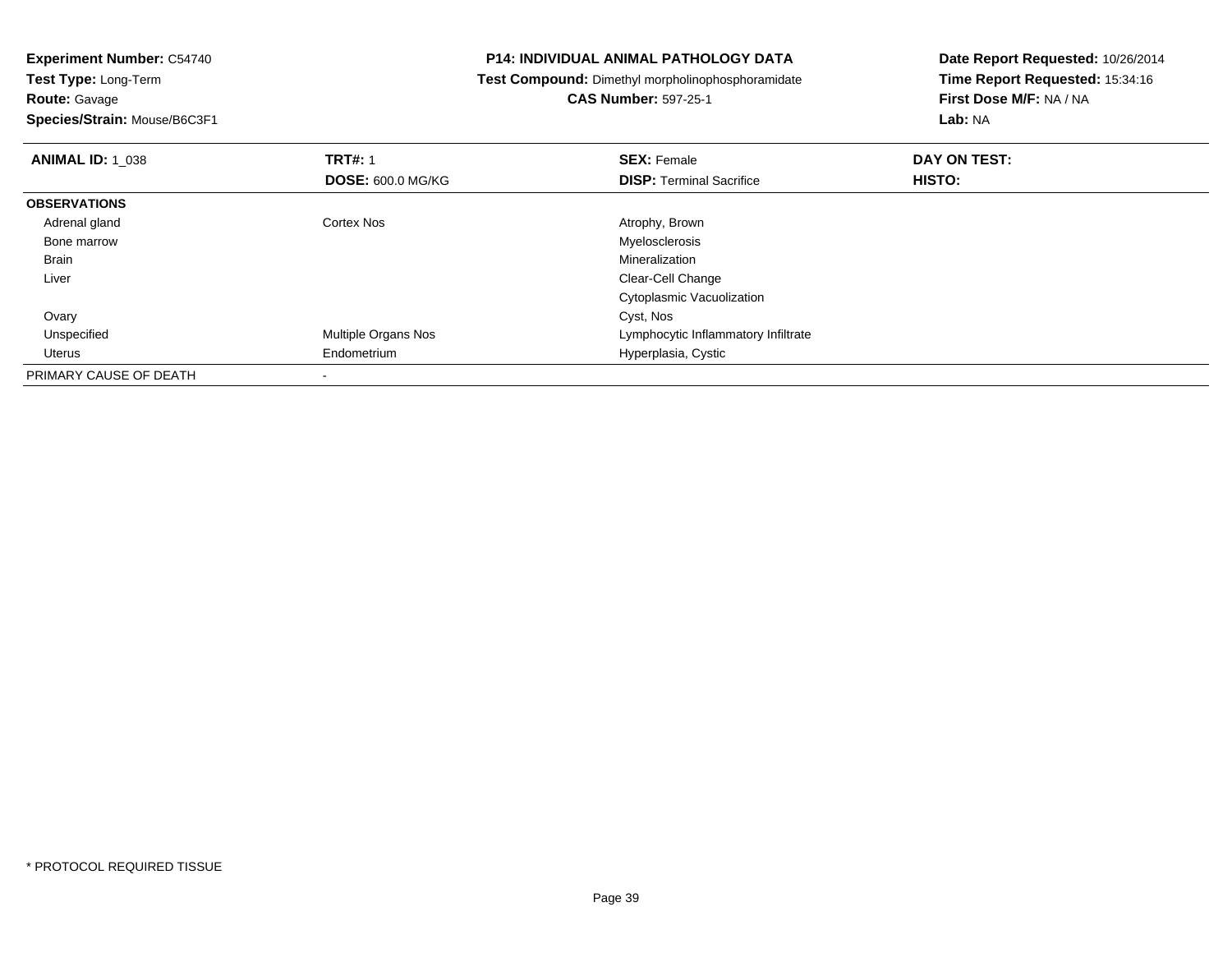| <b>Experiment Number: C54740</b><br><b>P14: INDIVIDUAL ANIMAL PATHOLOGY DATA</b><br>Test Type: Long-Term<br>Test Compound: Dimethyl morpholinophosphoramidate<br><b>CAS Number: 597-25-1</b><br><b>Route: Gavage</b><br>Species/Strain: Mouse/B6C3F1 |                          | Date Report Requested: 10/26/2014<br>Time Report Requested: 15:34:16<br>First Dose M/F: NA / NA<br>Lab: NA |               |
|------------------------------------------------------------------------------------------------------------------------------------------------------------------------------------------------------------------------------------------------------|--------------------------|------------------------------------------------------------------------------------------------------------|---------------|
| <b>ANIMAL ID: 1 039</b>                                                                                                                                                                                                                              | <b>TRT#: 1</b>           | <b>SEX: Female</b>                                                                                         | DAY ON TEST:  |
|                                                                                                                                                                                                                                                      | <b>DOSE: 600.0 MG/KG</b> | <b>DISP: Natural Death</b>                                                                                 | <b>HISTO:</b> |
| <b>OBSERVATIONS</b>                                                                                                                                                                                                                                  |                          |                                                                                                            |               |
| <b>Brain</b>                                                                                                                                                                                                                                         |                          | Mineralization                                                                                             |               |
| Unspecified                                                                                                                                                                                                                                          | Multiple Organs Nos      | Lymphoma, Nos-Malignant                                                                                    |               |
| Uterus                                                                                                                                                                                                                                               | Endometrium              | Cyst, Nos                                                                                                  |               |
| PRIMARY CAUSE OF DEATH                                                                                                                                                                                                                               |                          |                                                                                                            |               |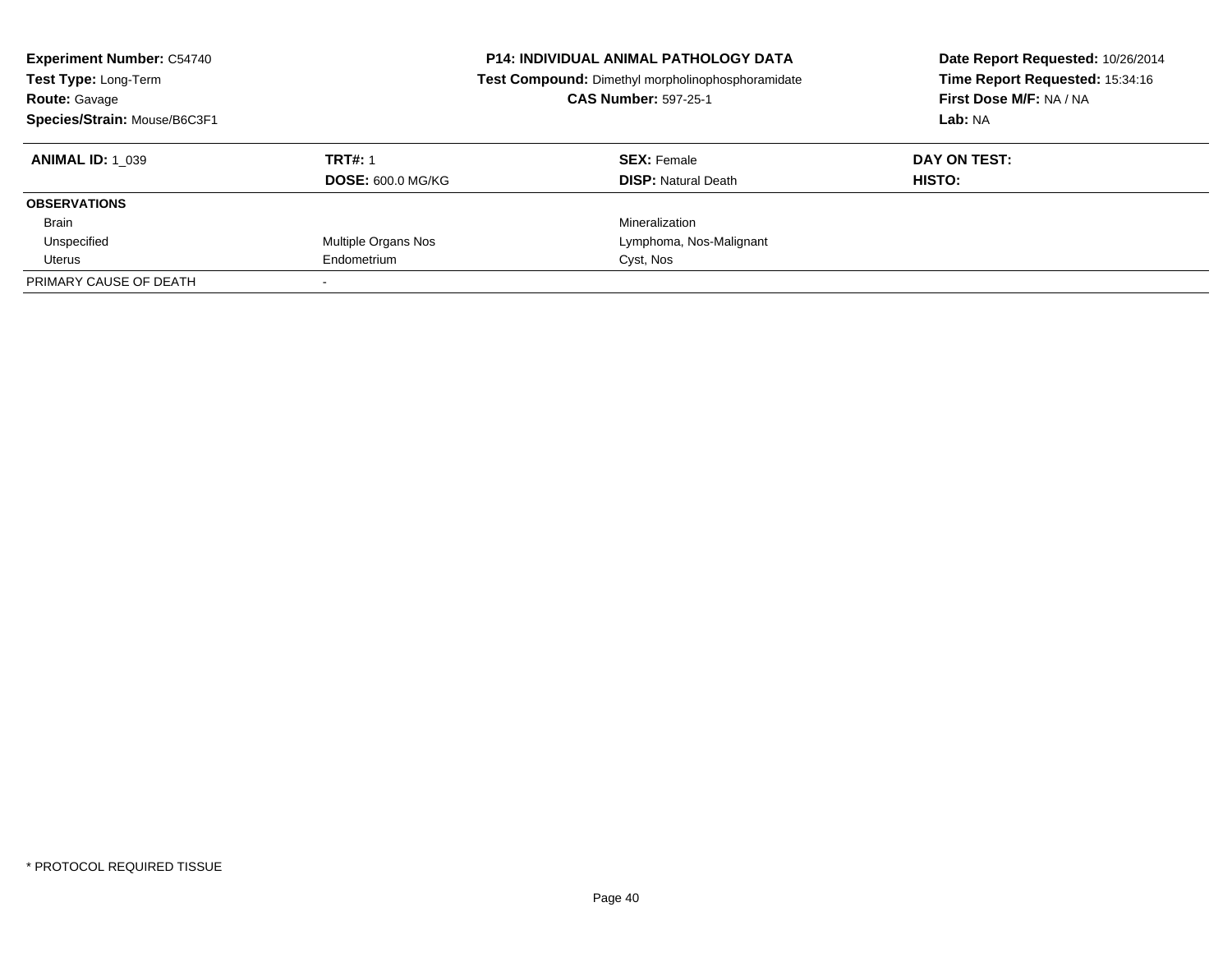**Species/Strain:** Mouse/B6C3F1

## **P14: INDIVIDUAL ANIMAL PATHOLOGY DATA**

**Test Compound:** Dimethyl morpholinophosphoramidate

**CAS Number:** 597-25-1

| <b>ANIMAL ID: 1 040</b> | <b>TRT#: 1</b>             | <b>SEX: Female</b>                  | DAY ON TEST: |  |
|-------------------------|----------------------------|-------------------------------------|--------------|--|
|                         | <b>DOSE: 600.0 MG/KG</b>   | <b>DISP:</b> Terminal Sacrifice     | HISTO:       |  |
| <b>OBSERVATIONS</b>     |                            |                                     |              |  |
| Adrenal gland           | Cortex Nos                 | Atrophy, Brown                      |              |  |
| Bone marrow             |                            | Myelosclerosis                      |              |  |
| Brain                   |                            | Mineralization                      |              |  |
| Liver                   |                            | Cytoplasmic Vacuolization           |              |  |
| Pancreas                | Acinus                     | Atrophy, Nos                        |              |  |
| Thyroid                 |                            | Cyst, Follicular Nos                |              |  |
| Unspecified             | <b>Multiple Organs Nos</b> | Lymphocytic Inflammatory Infiltrate |              |  |
| Uterus                  | Endometrium                | Cyst, Nos                           |              |  |
| PRIMARY CAUSE OF DEATH  |                            |                                     |              |  |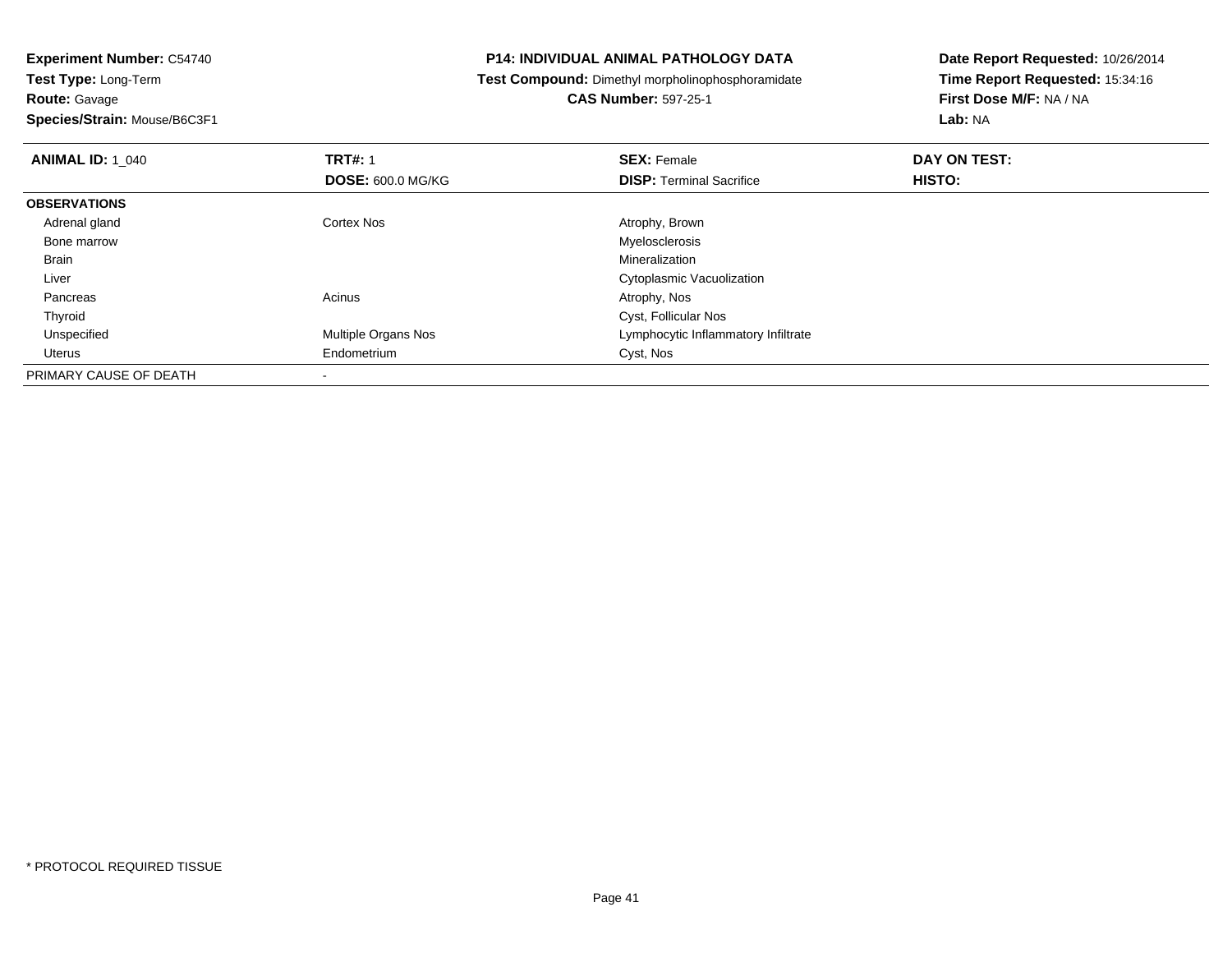**Route:** Gavage

**Species/Strain:** Mouse/B6C3F1

## **P14: INDIVIDUAL ANIMAL PATHOLOGY DATA**

**Test Compound:** Dimethyl morpholinophosphoramidate

**CAS Number:** 597-25-1

| <b>ANIMAL ID: 1 041</b> | <b>TRT#: 1</b>           | <b>SEX: Female</b>                  | DAY ON TEST: |  |
|-------------------------|--------------------------|-------------------------------------|--------------|--|
|                         | <b>DOSE: 600.0 MG/KG</b> | <b>DISP: Natural Death</b>          | HISTO:       |  |
| <b>OBSERVATIONS</b>     |                          |                                     |              |  |
| Adrenal gland           | Cortex Nos               | Atrophy, Brown                      |              |  |
| Bone marrow             |                          | Myelosclerosis                      |              |  |
| Liver                   |                          | <b>Cytoplasmic Vacuolization</b>    |              |  |
|                         |                          | Necrosis, Nos                       |              |  |
| Spleen                  |                          | Hematopoiesis                       |              |  |
| Unspecified             | Multiple Organs Nos      | Lymphocytic Inflammatory Infiltrate |              |  |
|                         |                          | Sarcoma, Nos                        |              |  |
| Uterus                  | Endometrium              | Hyperplasia, Cystic                 |              |  |
| PRIMARY CAUSE OF DEATH  |                          |                                     |              |  |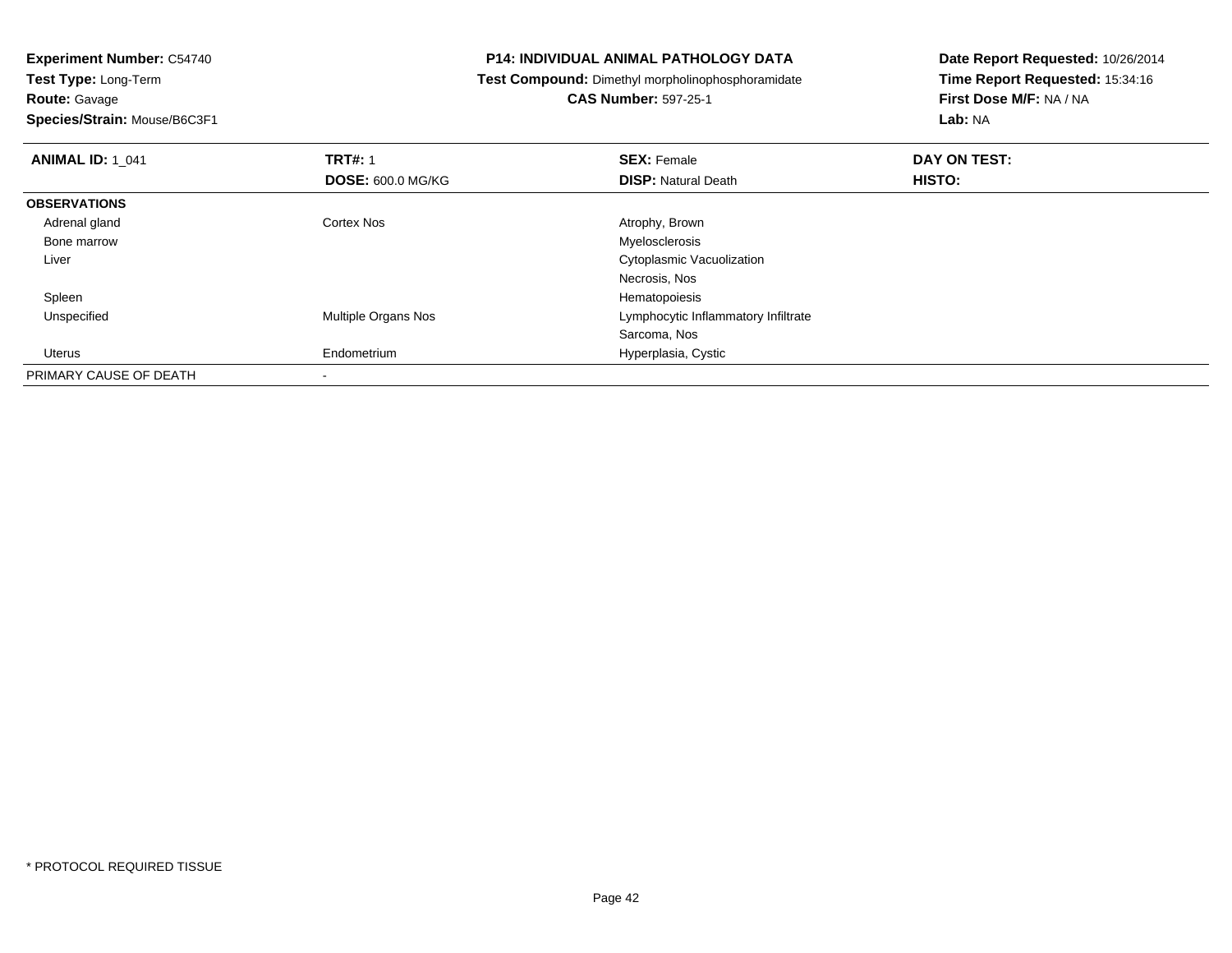**Route:** Gavage

**Species/Strain:** Mouse/B6C3F1

## **P14: INDIVIDUAL ANIMAL PATHOLOGY DATA**

**Test Compound:** Dimethyl morpholinophosphoramidate

**CAS Number:** 597-25-1

| <b>ANIMAL ID: 1 042</b> | <b>TRT#: 1</b>           | <b>SEX: Female</b>              | DAY ON TEST: |  |
|-------------------------|--------------------------|---------------------------------|--------------|--|
|                         | <b>DOSE: 600.0 MG/KG</b> | <b>DISP: Terminal Sacrifice</b> | HISTO:       |  |
| <b>OBSERVATIONS</b>     |                          |                                 |              |  |
| Adrenal gland           | <b>Cortex Nos</b>        | Hypertrophy, Focal              |              |  |
| Bone marrow             |                          | Myelosclerosis                  |              |  |
| Liver                   |                          | Cytoplasmic Vacuolization       |              |  |
|                         |                          | Granuloma, Nos                  |              |  |
| Pancreas                | Acinus                   | Atrophy, Nos                    |              |  |
| Unspecified             | Multiple Organs Nos      | Lymphoma, Nos-Malignant         |              |  |
|                         | <b>Mediastinum Nos</b>   | Necrosis, Fat                   |              |  |
| Uterus                  | Endometrium              | Hyperplasia, Cystic             |              |  |
| PRIMARY CAUSE OF DEATH  |                          |                                 |              |  |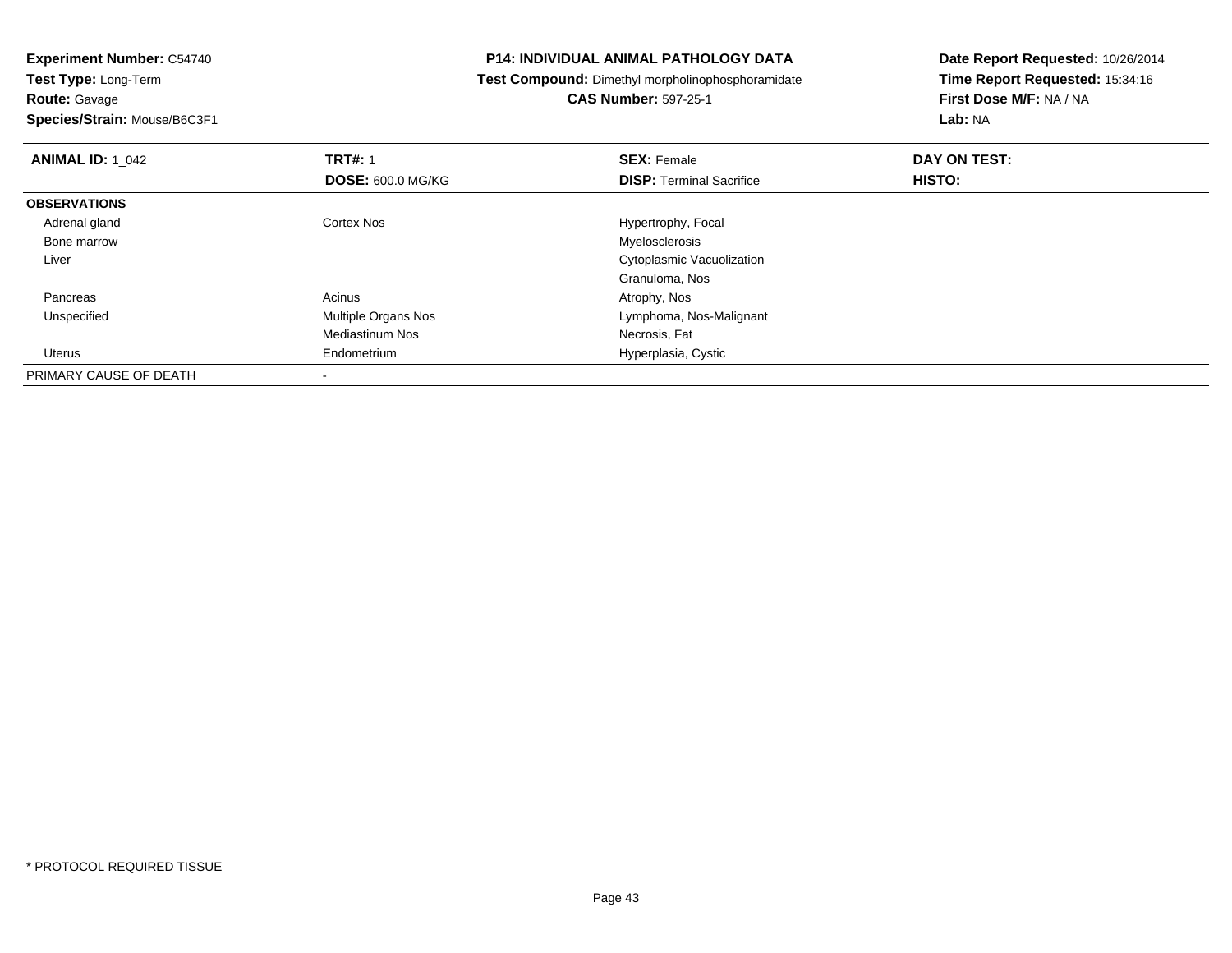| <b>Experiment Number: C54740</b> | <b>P14: INDIVIDUAL ANIMAL PATHOLOGY DATA</b> |                                                          | Date Report Requested: 10/26/2014 |
|----------------------------------|----------------------------------------------|----------------------------------------------------------|-----------------------------------|
| Test Type: Long-Term             |                                              | <b>Test Compound:</b> Dimethyl morpholinophosphoramidate | Time Report Requested: 15:34:16   |
| <b>Route: Gavage</b>             |                                              | <b>CAS Number: 597-25-1</b>                              | First Dose M/F: NA / NA           |
| Species/Strain: Mouse/B6C3F1     |                                              |                                                          | <b>Lab: NA</b>                    |
| <b>ANIMAL ID: 1 043</b>          | <b>TRT#: 1</b>                               | <b>SEX: Female</b>                                       | DAY ON TEST:                      |
|                                  | <b>DOSE: 600.0 MG/KG</b>                     | <b>DISP: Terminal Sacrifice</b>                          | HISTO:                            |
| <b>OBSERVATIONS</b>              |                                              |                                                          |                                   |
| Bone marrow                      |                                              | Myelosclerosis                                           |                                   |
| Kidney                           |                                              | Nephrosis, Nos                                           |                                   |
| Liver                            |                                              | Cytoplasmic Vacuolization                                |                                   |
| Thyroid                          |                                              | Follicular-Cell Adenoma                                  |                                   |
| Unspecified                      | Multiple Organs Nos                          | Lymphocytic Inflammatory Infiltrate                      |                                   |
| Uterus                           | Endometrium                                  | Hyperplasia, Cystic                                      |                                   |
| PRIMARY CAUSE OF DEATH           |                                              |                                                          |                                   |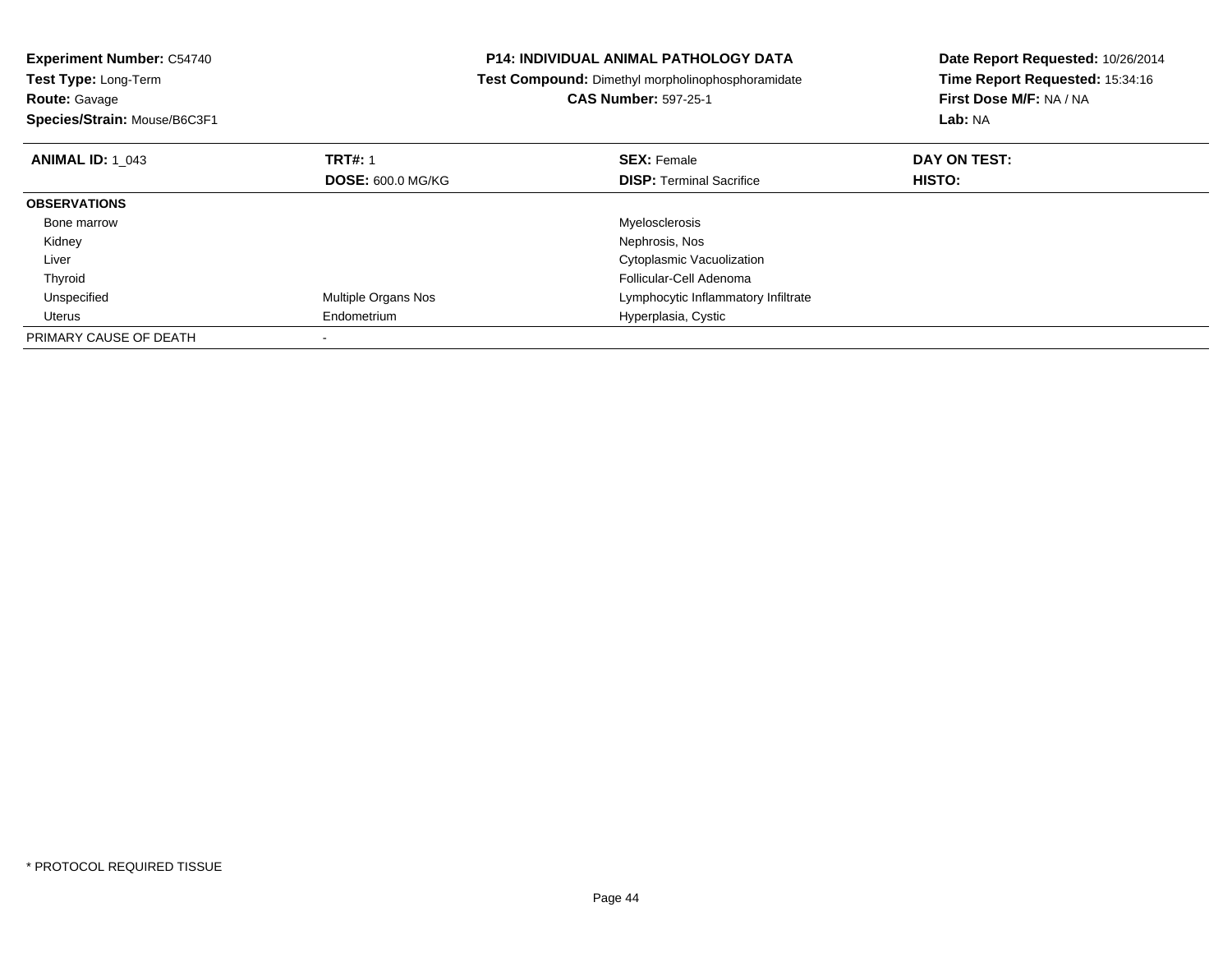**Species/Strain:** Mouse/B6C3F1

## **P14: INDIVIDUAL ANIMAL PATHOLOGY DATA**

**Test Compound:** Dimethyl morpholinophosphoramidate

**CAS Number:** 597-25-1

| <b>ANIMAL ID: 1 044</b> | <b>TRT#: 1</b>           | <b>SEX: Female</b>              | DAY ON TEST: |
|-------------------------|--------------------------|---------------------------------|--------------|
|                         | <b>DOSE: 600.0 MG/KG</b> | <b>DISP: Terminal Sacrifice</b> | HISTO:       |
| <b>OBSERVATIONS</b>     |                          |                                 |              |
| Adrenal gland           | Cortex Nos               | Atrophy, Brown                  |              |
| Bone marrow             |                          | Myelosclerosis                  |              |
| Brain                   |                          | Mineralization                  |              |
| Liver                   |                          | Clear-Cell Change               |              |
|                         |                          | Cytoplasmic Vacuolization       |              |
| Lymph node              | Renal Lymph Node         | Hyperplasia, Lymphoid           |              |
| Thyroid                 |                          | Cyst, Follicular Nos            |              |
| Unspecified             | Multiple Organs Nos      | Hematopoiesis                   |              |
|                         | Multiple Organs Nos      | Lymphoma, Nos-Malignant         |              |
|                         | <b>Mediastinum Nos</b>   | Necrosis, Fat                   |              |
| Uterus                  | Endometrium              | Cyst, Nos                       |              |
|                         |                          | Hemangioma                      |              |
| PRIMARY CAUSE OF DEATH  |                          |                                 |              |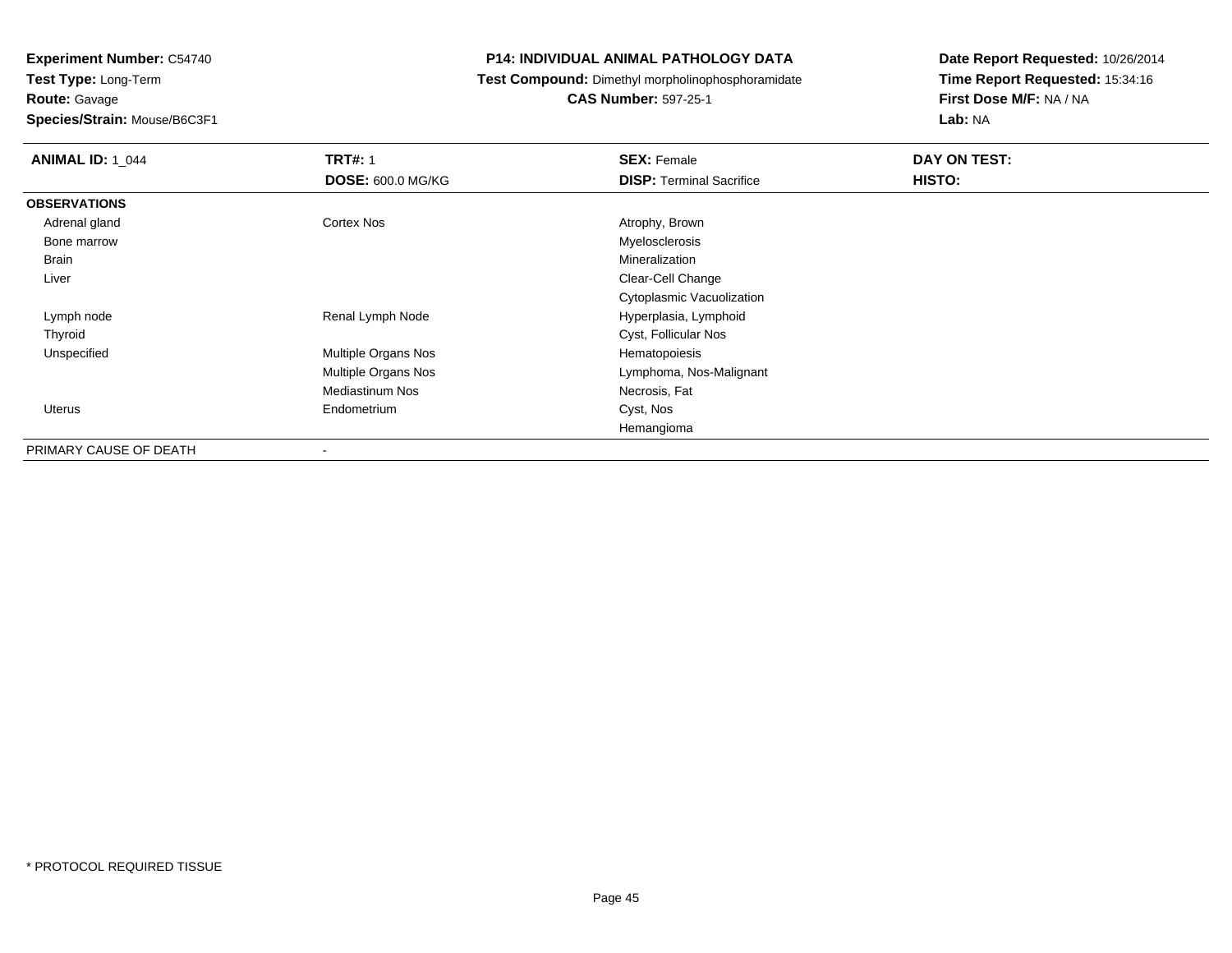**Species/Strain:** Mouse/B6C3F1

## **P14: INDIVIDUAL ANIMAL PATHOLOGY DATA**

**Test Compound:** Dimethyl morpholinophosphoramidate

**CAS Number:** 597-25-1

| <b>ANIMAL ID: 1 045</b> | <b>TRT#: 1</b>           | <b>SEX: Female</b>                  | DAY ON TEST: |  |
|-------------------------|--------------------------|-------------------------------------|--------------|--|
|                         | <b>DOSE: 600.0 MG/KG</b> | <b>DISP:</b> Moribund Sacrifice     | HISTO:       |  |
| <b>OBSERVATIONS</b>     |                          |                                     |              |  |
| Adrenal gland           | <b>Cortex Nos</b>        | Atrophy, Brown                      |              |  |
| Bone marrow             |                          | Myelosclerosis                      |              |  |
| <b>Brain</b>            |                          | Mineralization                      |              |  |
| Intestine Small         | Jejunum                  | Inflammation, Acute                 |              |  |
| Ovary                   |                          | Cyst, Nos                           |              |  |
| Spleen                  |                          | Hemosiderosis                       |              |  |
| Stomach                 |                          | Inflammation, Acute/Chronic         |              |  |
| Unspecified             | Multiple Organs Nos      | Lymphocytic Inflammatory Infiltrate |              |  |
| Uterus                  | Endometrium              | Hyperplasia, Cystic                 |              |  |
| PRIMARY CAUSE OF DEATH  |                          |                                     |              |  |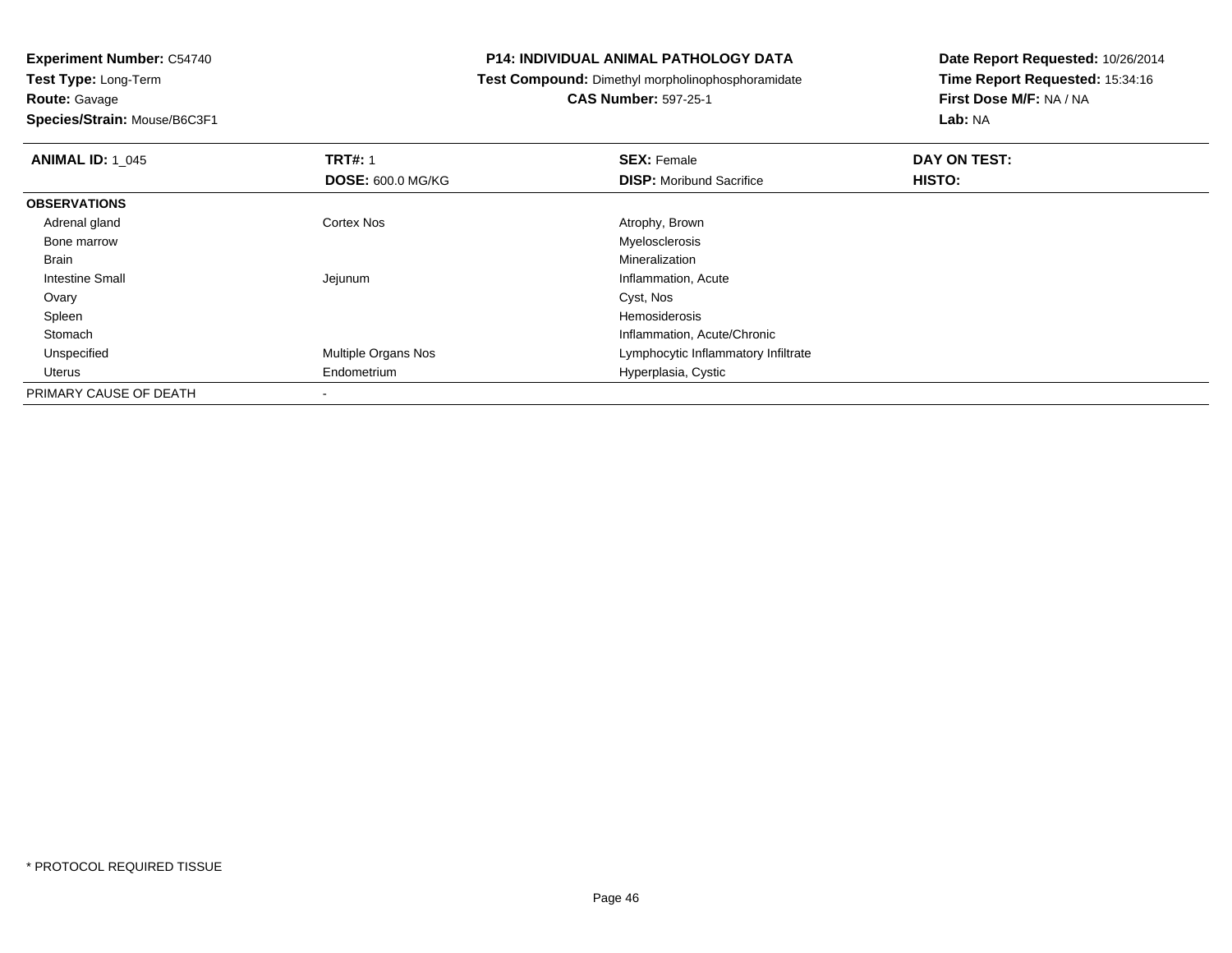**Species/Strain:** Mouse/B6C3F1

## **P14: INDIVIDUAL ANIMAL PATHOLOGY DATA**

**Test Compound:** Dimethyl morpholinophosphoramidate

**CAS Number:** 597-25-1

| <b>ANIMAL ID: 1 046</b> | <b>TRT#: 1</b>           | <b>SEX: Female</b>                  | DAY ON TEST: |  |
|-------------------------|--------------------------|-------------------------------------|--------------|--|
|                         | <b>DOSE: 600.0 MG/KG</b> | <b>DISP: Terminal Sacrifice</b>     | HISTO:       |  |
| <b>OBSERVATIONS</b>     |                          |                                     |              |  |
| Adrenal gland           | Cortex Nos               | Atrophy, Brown                      |              |  |
| <b>Brain</b>            |                          | Mineralization                      |              |  |
| Liver                   |                          | Cytoplasmic Vacuolization           |              |  |
| Ovary                   |                          | Cyst, Nos                           |              |  |
| Pituitary gland         |                          | Hyperplasia, Chromophobe Cell       |              |  |
| Thyroid                 |                          | Hyperplasia, Follicular Cell        |              |  |
| Unspecified             | Multiple Organs Nos      | Lymphocytic Inflammatory Infiltrate |              |  |
|                         | Multiple Organs Nos      | Lymphoma, Nos-Malignant             |              |  |
| Uterus                  | Endometrium              | Hyperplasia, Cystic                 |              |  |
| PRIMARY CAUSE OF DEATH  |                          |                                     |              |  |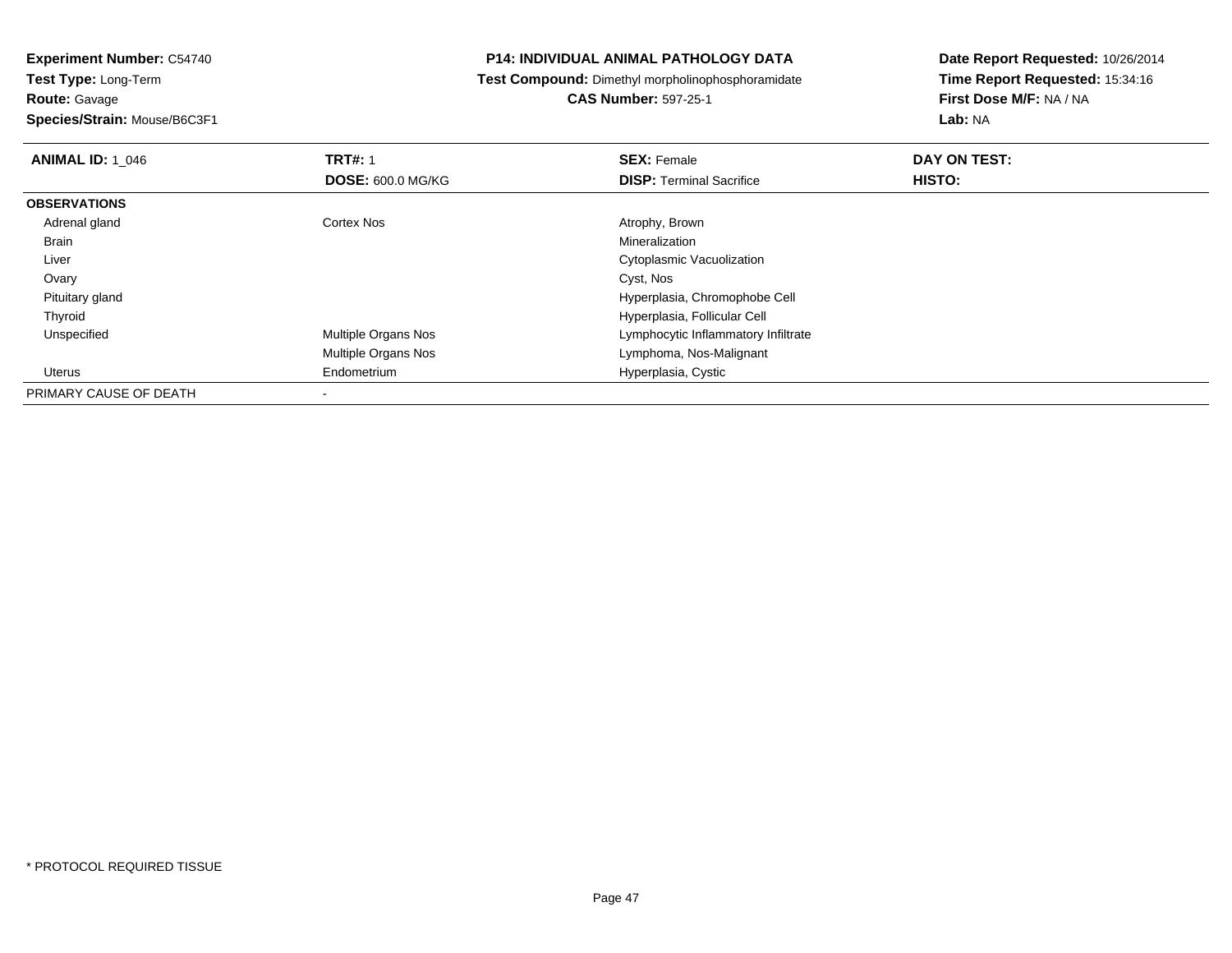| <b>Experiment Number: C54740</b><br><b>Test Type: Long-Term</b><br><b>Route: Gavage</b><br>Species/Strain: Mouse/B6C3F1 |                          | <b>P14: INDIVIDUAL ANIMAL PATHOLOGY DATA</b><br>Test Compound: Dimethyl morpholinophosphoramidate<br><b>CAS Number: 597-25-1</b> | Date Report Requested: 10/26/2014<br>Time Report Requested: 15:34:16<br>First Dose M/F: NA / NA<br>Lab: NA |
|-------------------------------------------------------------------------------------------------------------------------|--------------------------|----------------------------------------------------------------------------------------------------------------------------------|------------------------------------------------------------------------------------------------------------|
| <b>ANIMAL ID: 1 047</b>                                                                                                 | <b>TRT#: 1</b>           | <b>SEX: Female</b>                                                                                                               | DAY ON TEST:                                                                                               |
|                                                                                                                         | <b>DOSE: 600.0 MG/KG</b> | <b>DISP: Natural Death</b>                                                                                                       | <b>HISTO:</b>                                                                                              |
| <b>OBSERVATIONS</b>                                                                                                     |                          |                                                                                                                                  |                                                                                                            |
| Brain                                                                                                                   |                          | <b>Mineralization</b>                                                                                                            |                                                                                                            |
| Kidney                                                                                                                  |                          | Necrosis, Nos                                                                                                                    |                                                                                                            |
| Unspecified                                                                                                             | Multiple Organs Nos      | <b>Bacterial Septicemia</b>                                                                                                      |                                                                                                            |
|                                                                                                                         | Multiple Organs Nos      | Congestion, Nos                                                                                                                  |                                                                                                            |
|                                                                                                                         | Multiple Organs Nos      | Inflammation, Acute                                                                                                              |                                                                                                            |
| PRIMARY CAUSE OF DEATH                                                                                                  |                          |                                                                                                                                  |                                                                                                            |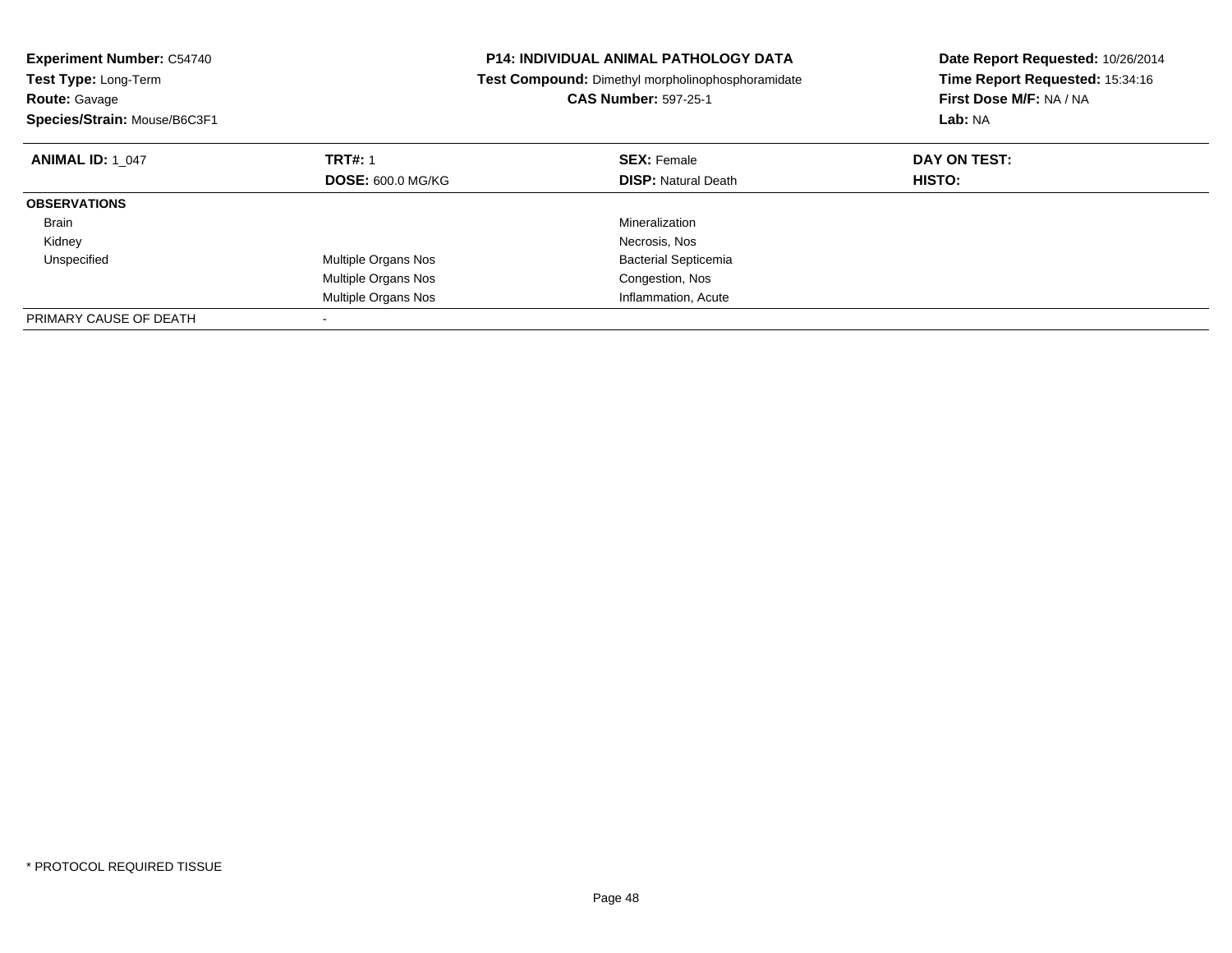| <b>Experiment Number: C54740</b>          | <b>P14: INDIVIDUAL ANIMAL PATHOLOGY DATA</b>      | Date Report Requested: 10/26/2014 |
|-------------------------------------------|---------------------------------------------------|-----------------------------------|
| Test Type: Long-Term                      | Test Compound: Dimethyl morpholinophosphoramidate | Time Report Requested: 15:34:16   |
| Route: Gavage                             | <b>CAS Number: 597-25-1</b>                       | First Dose M/F: NA / NA           |
| Species/Strain: Mouse/B6C3F1              |                                                   | Lab: NA                           |
| <b>TRT#: 1</b><br><b>ANIMAL ID: 1 048</b> | <b>SEX: Female</b>                                | DAY ON TEST:                      |
| <b>DOSE: 600.0 MG/KG</b>                  | <b>DISP:</b> Terminal Sacrifice                   | <b>HISTO:</b>                     |
| <b>OBSERVATIONS</b>                       |                                                   |                                   |
| Bone marrow                               | Myelosclerosis                                    |                                   |
| Brain                                     | Mineralization                                    |                                   |
| Liver                                     | Cytoplasmic Vacuolization                         |                                   |
| Ovary                                     | Cyst, Nos                                         |                                   |
| Thymus                                    | Cyst, Nos                                         |                                   |
| Multiple Organs Nos<br>Unspecified        | Lymphocytic Inflammatory Infiltrate               |                                   |
| Endometrium<br>Uterus                     | Hyperplasia, Cystic                               |                                   |
| PRIMARY CAUSE OF DEATH                    |                                                   |                                   |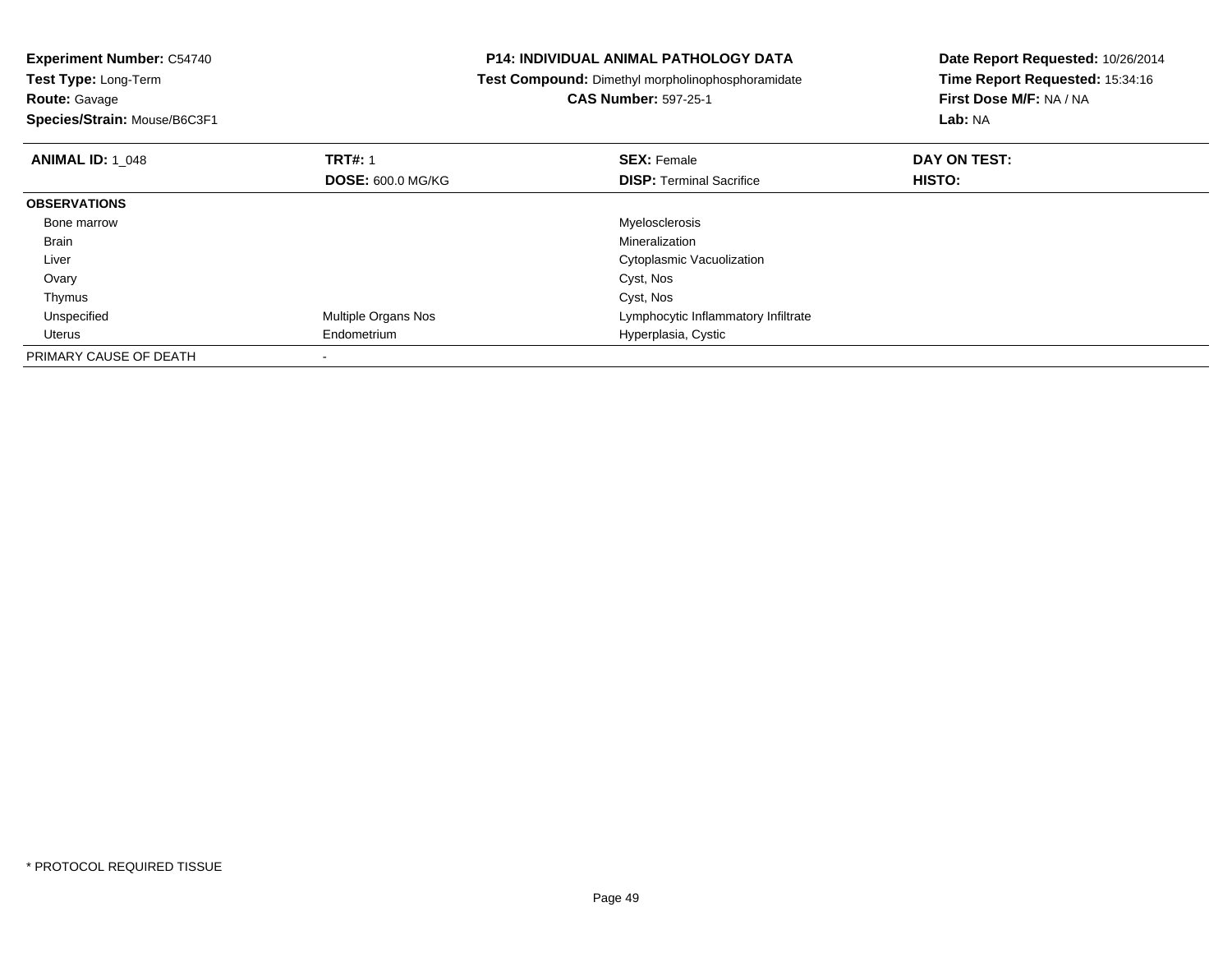# **Route:** Gavage

**Species/Strain:** Mouse/B6C3F1

## **P14: INDIVIDUAL ANIMAL PATHOLOGY DATA**

## **Test Compound:** Dimethyl morpholinophosphoramidate

## **CAS Number:** 597-25-1

| <b>ANIMAL ID: 1_049</b> | <b>TRT#: 1</b>           | <b>SEX: Female</b>              | DAY ON TEST: |  |
|-------------------------|--------------------------|---------------------------------|--------------|--|
|                         | <b>DOSE: 600.0 MG/KG</b> | <b>DISP:</b> Moribund Sacrifice | HISTO:       |  |
| <b>OBSERVATIONS</b>     |                          |                                 |              |  |
| Adrenal gland           | Cortex Nos               | Atrophy, Brown                  |              |  |
| Liver                   |                          | Cytoplasmic Vacuolization       |              |  |
|                         |                          | Necrosis, Nos                   |              |  |
| Lymph node              | Mesenteric Lymph Node    | Hemorrhage                      |              |  |
| Skeletal muscle         | Neck                     | Sarcoma, Nos                    |              |  |
| Skin                    | Thorax                   | Inflammation, Acute/Chronic     |              |  |
|                         | Thorax                   | <b>Ulceration, Diffuse</b>      |              |  |
| Spleen                  |                          | Hyperplasia, Lymphoid           |              |  |
| Unspecified             | Multiple Organs Nos      | Sarcoma, Nos, Metastatic        |              |  |
| Uterus                  |                          | Hydrometra                      |              |  |
|                         | Endometrium              | Hyperplasia, Cystic             |              |  |
| PRIMARY CAUSE OF DEATH  | $\blacksquare$           |                                 |              |  |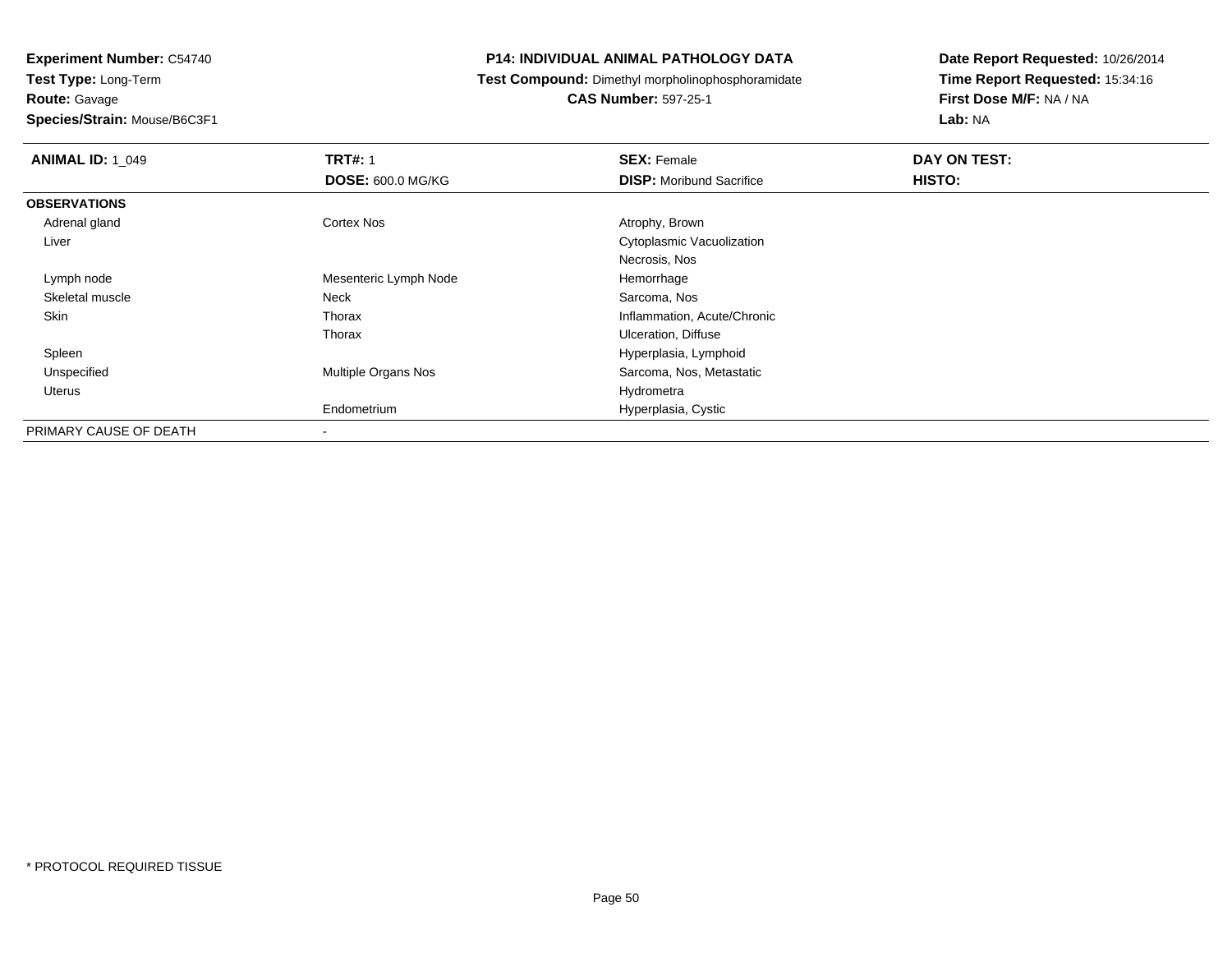**Route:** Gavage

**Species/Strain:** Mouse/B6C3F1

## **P14: INDIVIDUAL ANIMAL PATHOLOGY DATA**

**Test Compound:** Dimethyl morpholinophosphoramidate

# **CAS Number:** 597-25-1

| <b>ANIMAL ID: 1 050</b> | <b>TRT#: 1</b>           | <b>SEX: Female</b>                  | DAY ON TEST: |  |
|-------------------------|--------------------------|-------------------------------------|--------------|--|
|                         | <b>DOSE: 600.0 MG/KG</b> | <b>DISP: Terminal Sacrifice</b>     | HISTO:       |  |
| <b>OBSERVATIONS</b>     |                          |                                     |              |  |
| Adrenal gland           | Cortex Nos               | Atrophy, Brown                      |              |  |
| Bone marrow             |                          | Myelosclerosis                      |              |  |
| Kidney                  |                          | Metaplasia, Osseous                 |              |  |
| Liver                   |                          | Angiectasis                         |              |  |
|                         |                          | Clear-Cell Change                   |              |  |
| Pituitary gland         |                          | Hyperplasia, Chromophobe Cell       |              |  |
| Stomach                 | Forestomach              | Squamous Cell Papilloma             |              |  |
| Thymus                  |                          | Cyst, Nos                           |              |  |
| Unspecified             | Multiple Organs Nos      | Lymphocytic Inflammatory Infiltrate |              |  |
| Uterus                  | Endometrium              | Hyperplasia, Cystic                 |              |  |
| PRIMARY CAUSE OF DEATH  | $\blacksquare$           |                                     |              |  |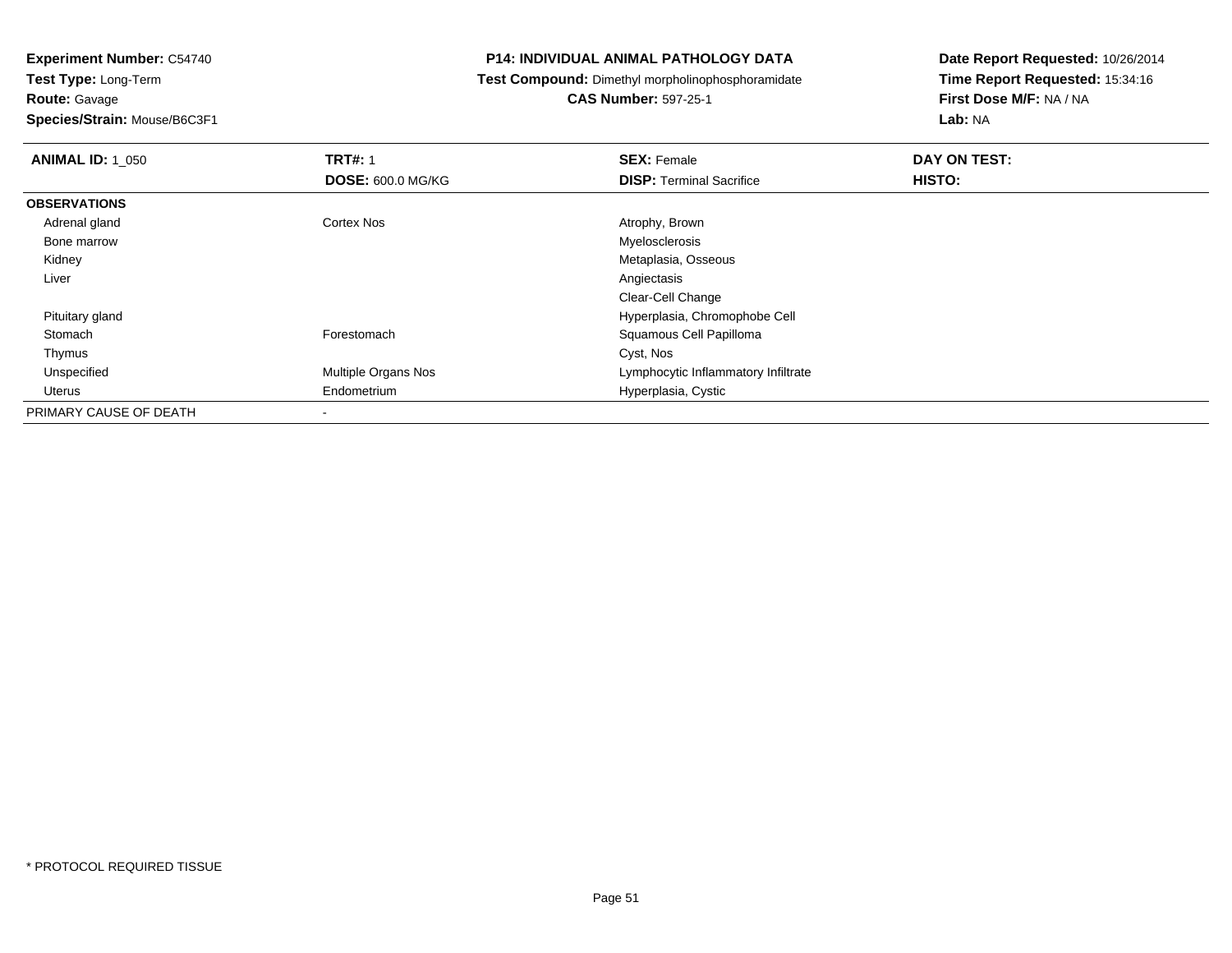**Route:** Gavage

**Species/Strain:** Mouse/B6C3F1

## **P14: INDIVIDUAL ANIMAL PATHOLOGY DATA**

**Test Compound:** Dimethyl morpholinophosphoramidate

**CAS Number:** 597-25-1

| <b>ANIMAL ID: 2 001</b> | TRT#: 2                            | <b>SEX: Female</b>                  | DAY ON TEST: |  |
|-------------------------|------------------------------------|-------------------------------------|--------------|--|
|                         | <b>DOSE: 300.0 MG/KG</b>           | <b>DISP: Terminal Sacrifice</b>     | HISTO:       |  |
| <b>OBSERVATIONS</b>     |                                    |                                     |              |  |
| Adrenal gland           | Cortex Nos                         | Atrophy, Brown                      |              |  |
| <b>Blood vessel</b>     | <b>Anterior Mediastinal Artery</b> | Inflammation, Fibrinoid             |              |  |
| Bone marrow             |                                    | Myelosclerosis                      |              |  |
| Liver                   |                                    | Clear-Cell Change                   |              |  |
|                         |                                    | Cytoplasmic Vacuolization           |              |  |
|                         |                                    | Hepatocellular Adenoma              |              |  |
| Thymus                  |                                    | Cyst, Nos                           |              |  |
| Unspecified             | <b>Multiple Organs Nos</b>         | Lymphocytic Inflammatory Infiltrate |              |  |
| Uterus                  | Endometrium                        | Hyperplasia, Cystic                 |              |  |
| PRIMARY CAUSE OF DEATH  |                                    |                                     |              |  |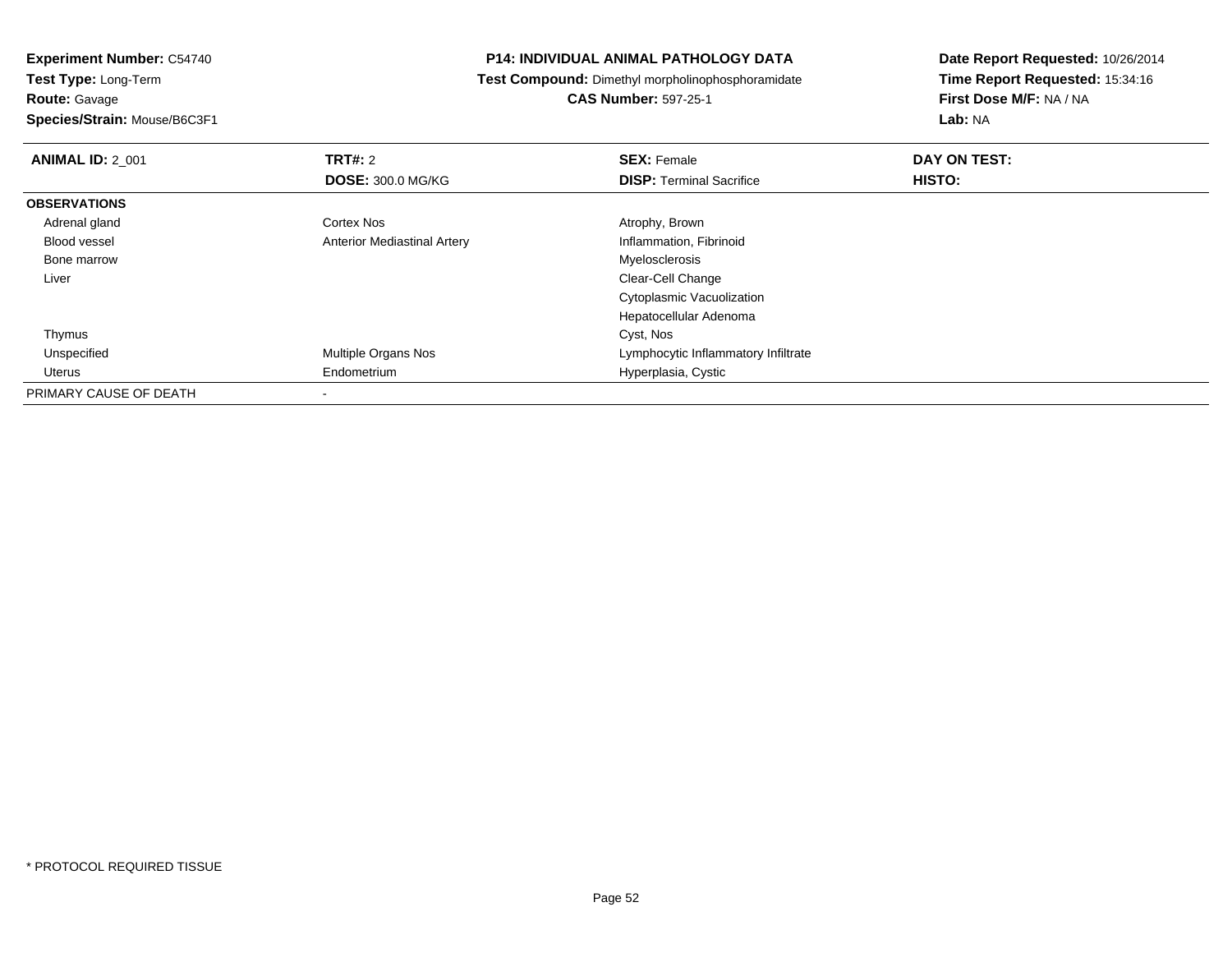| <b>Experiment Number: C54740</b>          | <b>P14: INDIVIDUAL ANIMAL PATHOLOGY DATA</b>      | Date Report Requested: 10/26/2014 |
|-------------------------------------------|---------------------------------------------------|-----------------------------------|
| <b>Test Type: Long-Term</b>               | Test Compound: Dimethyl morpholinophosphoramidate | Time Report Requested: 15:34:16   |
| <b>Route: Gavage</b>                      | <b>CAS Number: 597-25-1</b>                       | First Dose M/F: NA / NA           |
| Species/Strain: Mouse/B6C3F1              |                                                   | <b>Lab: NA</b>                    |
| <b>TRT#:</b> 2<br><b>ANIMAL ID: 2 002</b> | <b>SEX: Female</b>                                | DAY ON TEST:                      |
| <b>DOSE: 300.0 MG/KG</b>                  | <b>DISP: Terminal Sacrifice</b>                   | HISTO:                            |
| <b>OBSERVATIONS</b>                       |                                                   |                                   |
| Adrenal gland<br>Cortex Nos               | Atrophy, Brown                                    |                                   |
| Bone marrow                               | Myelosclerosis                                    |                                   |
| Liver                                     | Cytoplasmic Vacuolization                         |                                   |
| Ovary                                     | Cyst, Nos                                         |                                   |
| Thyroid                                   | Hyperplasia, Follicular Cell                      |                                   |
| Multiple Organs Nos<br>Unspecified        | Lymphoma, Nos-Malignant                           |                                   |
| Uterus<br>Endometrium                     | Hyperplasia, Cystic                               |                                   |
| PRIMARY CAUSE OF DEATH                    |                                                   |                                   |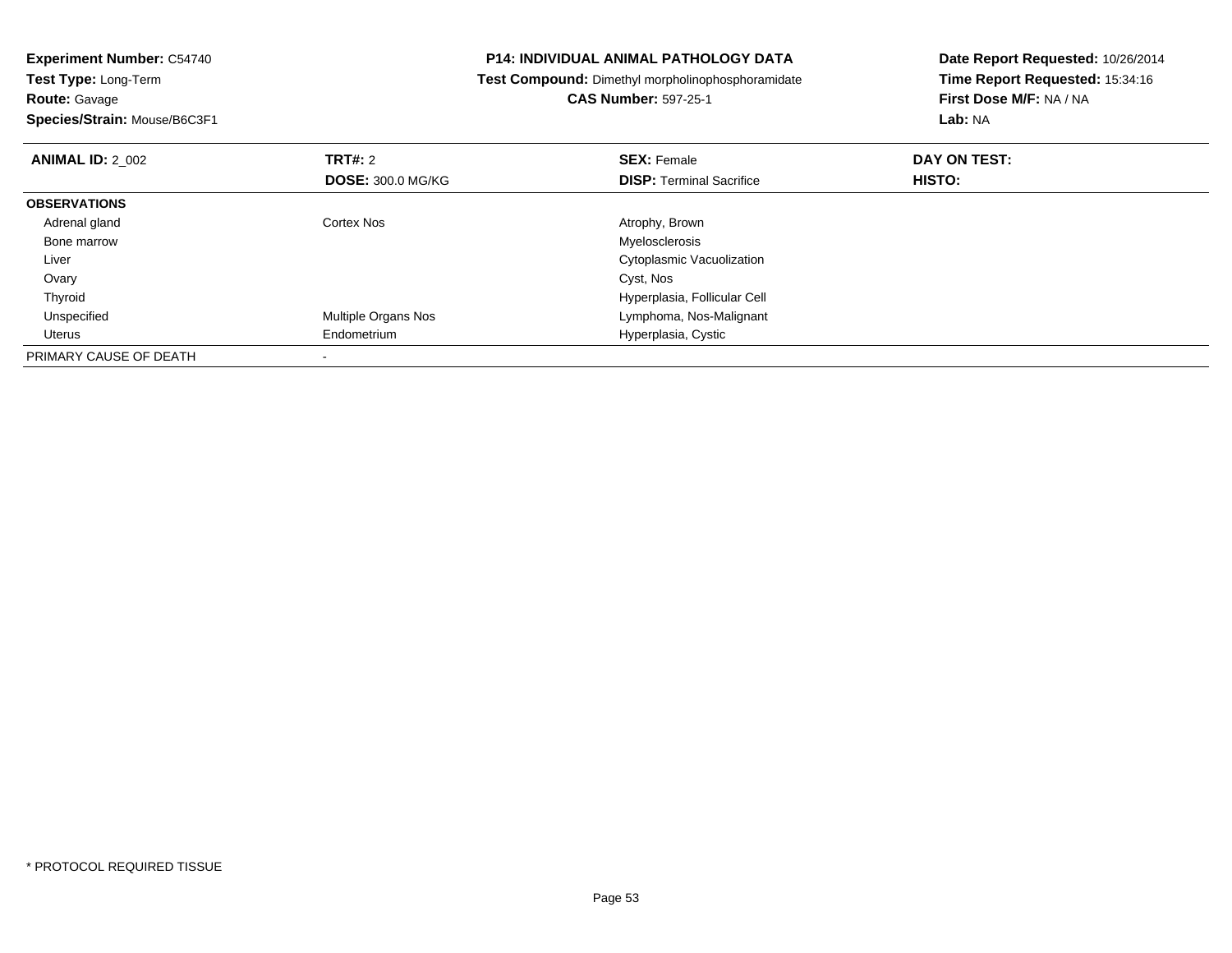| <b>P14: INDIVIDUAL ANIMAL PATHOLOGY DATA</b>             | Date Report Requested: 10/26/2014<br>Time Report Requested: 15:34:16 |  |
|----------------------------------------------------------|----------------------------------------------------------------------|--|
| <b>Test Compound:</b> Dimethyl morpholinophosphoramidate |                                                                      |  |
| <b>CAS Number: 597-25-1</b>                              | First Dose M/F: NA / NA                                              |  |
|                                                          | Lab: NA                                                              |  |
| <b>SEX: Female</b>                                       | DAY ON TEST:                                                         |  |
| <b>DISP: Terminal Sacrifice</b>                          | <b>HISTO:</b>                                                        |  |
|                                                          |                                                                      |  |
| Hypertrophy, Focal                                       |                                                                      |  |
| Myelosclerosis                                           |                                                                      |  |
| Cytoplasmic Vacuolization                                |                                                                      |  |
| Cyst, Nos                                                |                                                                      |  |
| Cyst, Follicular Nos                                     |                                                                      |  |
| Lymphocytic Inflammatory Infiltrate                      |                                                                      |  |
| Hyperplasia, Cystic                                      |                                                                      |  |
|                                                          |                                                                      |  |
|                                                          | <b>DOSE: 300.0 MG/KG</b>                                             |  |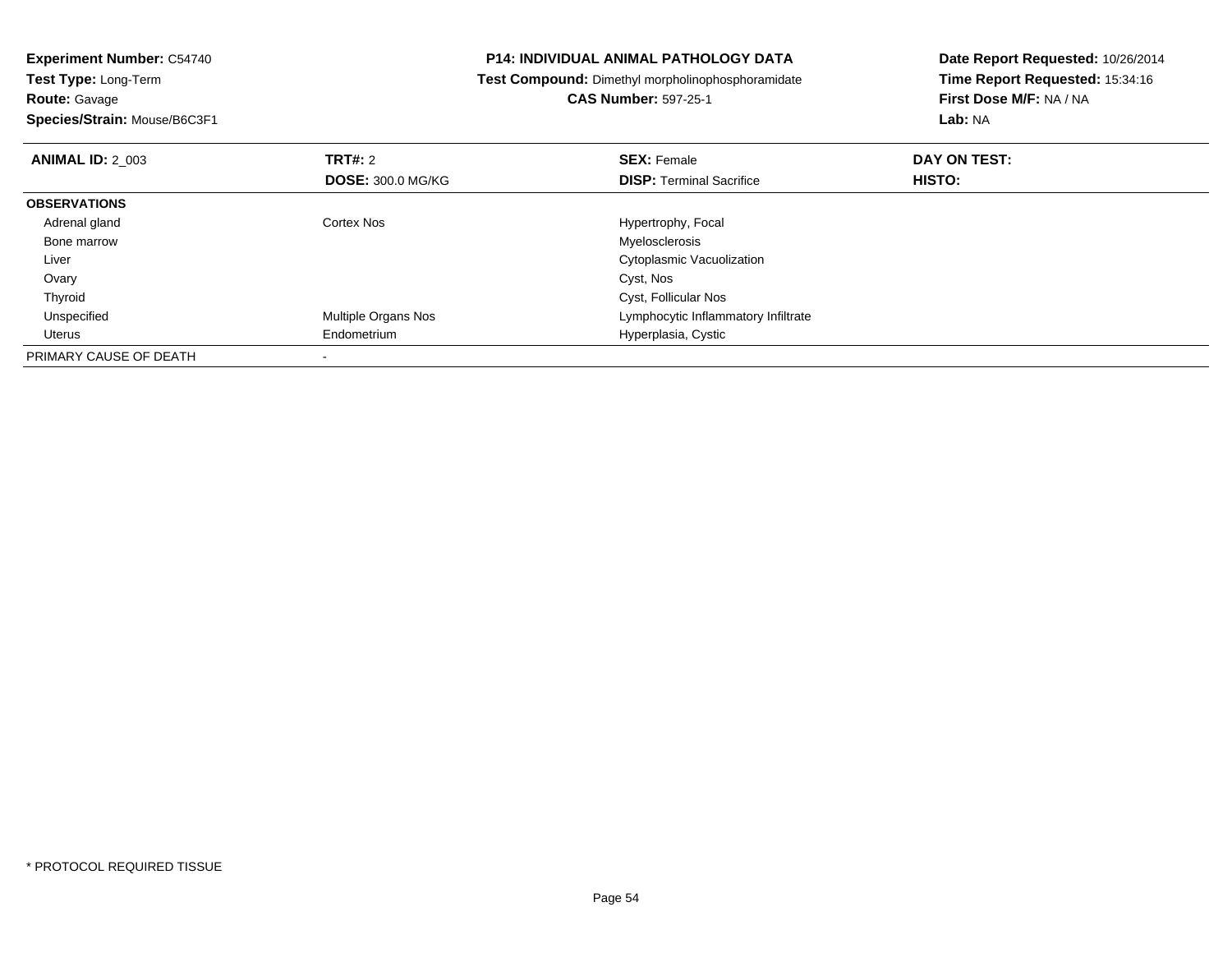**Route:** Gavage

**Species/Strain:** Mouse/B6C3F1

## **P14: INDIVIDUAL ANIMAL PATHOLOGY DATA**

**Test Compound:** Dimethyl morpholinophosphoramidate

**CAS Number:** 597-25-1

| <b>ANIMAL ID: 2 004</b> | TRT#: 2                  | <b>SEX: Female</b>                  | DAY ON TEST: |  |
|-------------------------|--------------------------|-------------------------------------|--------------|--|
|                         | <b>DOSE: 300.0 MG/KG</b> | <b>DISP: Terminal Sacrifice</b>     | HISTO:       |  |
| <b>OBSERVATIONS</b>     |                          |                                     |              |  |
| Adrenal gland           | <b>Cortex Nos</b>        | Atrophy, Brown                      |              |  |
| Bone marrow             |                          | Myelosclerosis                      |              |  |
| Liver                   |                          | Cytoplasmic Vacuolization           |              |  |
| Lung                    |                          | <b>Bronchiectasis</b>               |              |  |
|                         |                          | Inflammation, Chronic               |              |  |
| Ovary                   |                          | Cyst, Nos                           |              |  |
| Thymus                  |                          | Cyst, Multiple                      |              |  |
| Unspecified             | Multiple Organs Nos      | Lymphocytic Inflammatory Infiltrate |              |  |
| Uterus                  | Endometrium              | Hyperplasia, Cystic                 |              |  |
| PRIMARY CAUSE OF DEATH  |                          |                                     |              |  |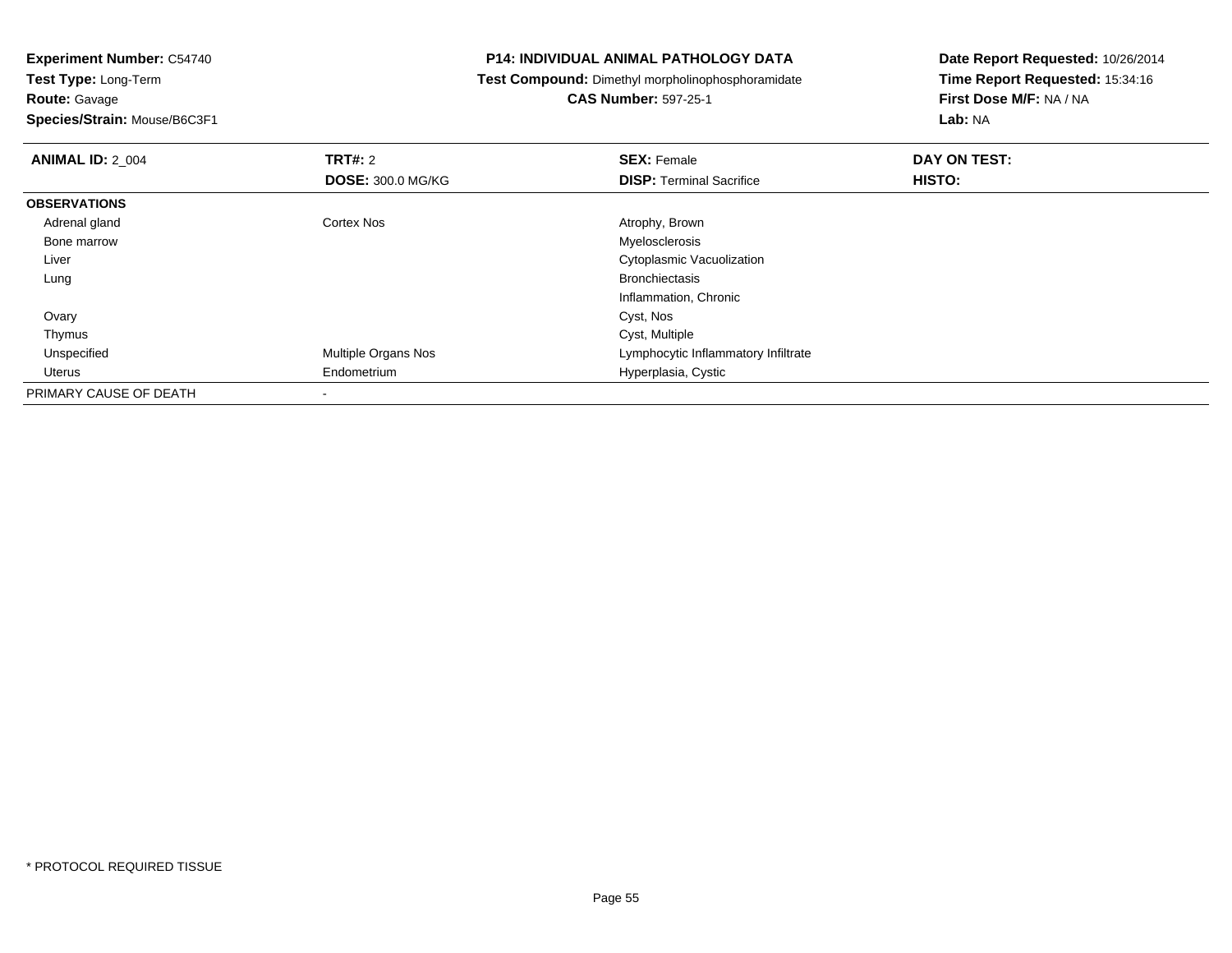| <b>P14: INDIVIDUAL ANIMAL PATHOLOGY DATA</b>      | Date Report Requested: 10/26/2014                                      |  |
|---------------------------------------------------|------------------------------------------------------------------------|--|
| Test Compound: Dimethyl morpholinophosphoramidate | Time Report Requested: 15:34:16                                        |  |
| <b>CAS Number: 597-25-1</b>                       | First Dose M/F: NA / NA                                                |  |
|                                                   | Lab: NA                                                                |  |
| <b>SEX: Female</b>                                | DAY ON TEST:                                                           |  |
| <b>DISP:</b> Terminal Sacrifice                   | <b>HISTO:</b>                                                          |  |
|                                                   |                                                                        |  |
| Atrophy, Brown                                    |                                                                        |  |
| Myelosclerosis                                    |                                                                        |  |
| Cytoplasmic Vacuolization                         |                                                                        |  |
| Cyst, Nos                                         |                                                                        |  |
| Hyperplasia, Lymphoid                             |                                                                        |  |
| Lymphocytic Inflammatory Infiltrate               |                                                                        |  |
| Hyperplasia, Cystic                               |                                                                        |  |
|                                                   |                                                                        |  |
|                                                   | <b>DOSE: 300.0 MG/KG</b><br>Multiple Organs Nos<br>Multiple Organs Nos |  |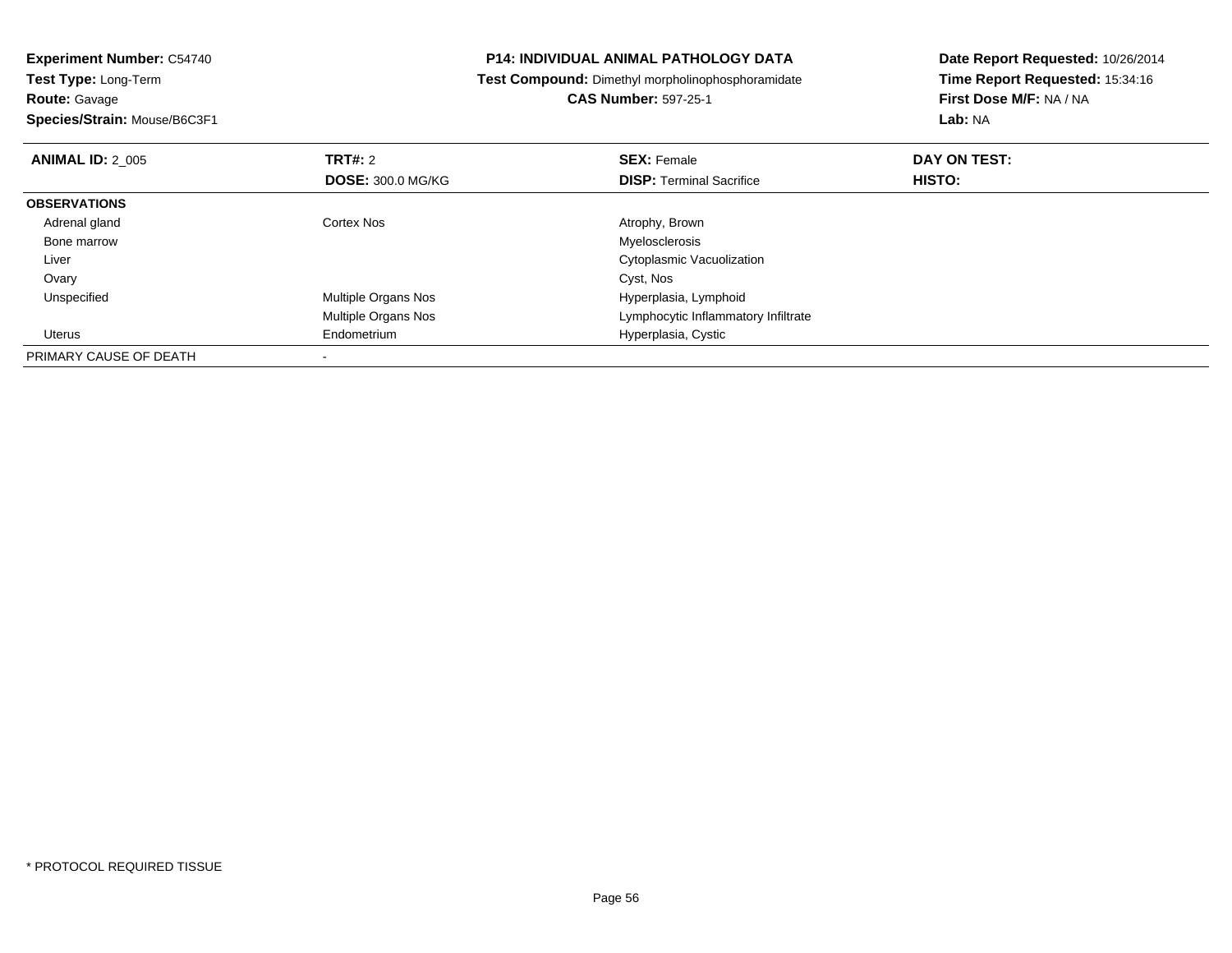# **Route:** Gavage

**Species/Strain:** Mouse/B6C3F1

## **P14: INDIVIDUAL ANIMAL PATHOLOGY DATA**

## **Test Compound:** Dimethyl morpholinophosphoramidate

**CAS Number:** 597-25-1

| <b>ANIMAL ID: 2 006</b> | TRT#: 2                  | <b>SEX: Female</b>                  | DAY ON TEST: |
|-------------------------|--------------------------|-------------------------------------|--------------|
|                         | <b>DOSE: 300.0 MG/KG</b> | <b>DISP: Terminal Sacrifice</b>     | HISTO:       |
| <b>OBSERVATIONS</b>     |                          |                                     |              |
| Bone marrow             |                          | Myelosclerosis                      |              |
| Liver                   |                          | Cytoplasmic Vacuolization           |              |
| Lung                    |                          | Hemorrhage                          |              |
| Ovary                   |                          | Cyst, Nos                           |              |
| Pancreas                |                          | Cyst, Nos                           |              |
| Pituitary gland         |                          | Hyperplasia, Chromophobe Cell       |              |
| Spleen                  |                          | Hemosiderosis                       |              |
| Unspecified             | Multiple Organs Nos      | Lymphocytic Inflammatory Infiltrate |              |
| Uterus                  |                          | <b>Endometrial Stromal Polyp</b>    |              |
|                         | Endometrium              | Hyperplasia, Cystic                 |              |
| PRIMARY CAUSE OF DEATH  | ٠                        |                                     |              |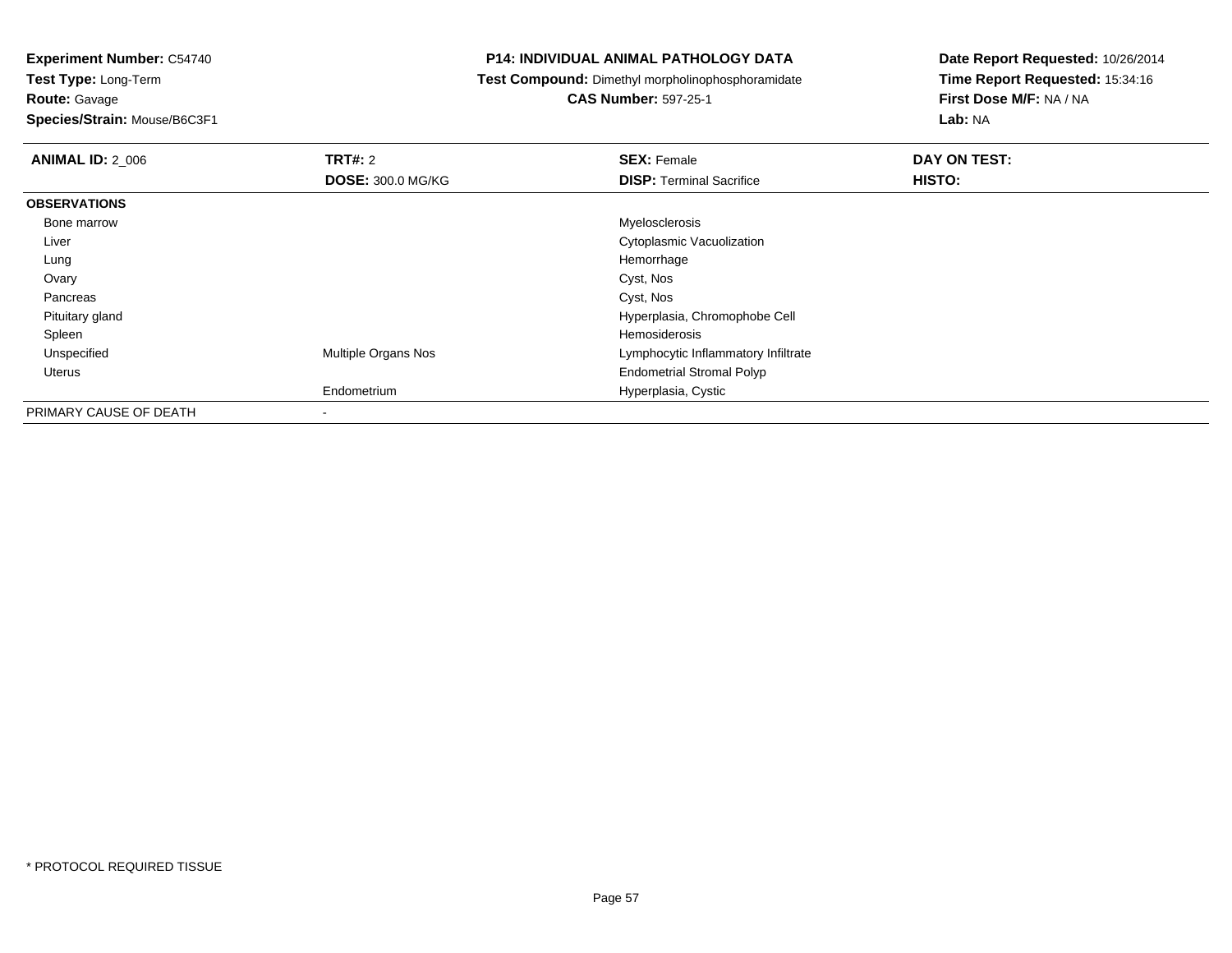**Route:** Gavage

**Species/Strain:** Mouse/B6C3F1

## **P14: INDIVIDUAL ANIMAL PATHOLOGY DATA**

**Test Compound:** Dimethyl morpholinophosphoramidate

**CAS Number:** 597-25-1

| <b>ANIMAL ID: 2_007</b> | <b>TRT#: 2</b>           | <b>SEX: Female</b>               | DAY ON TEST: |  |
|-------------------------|--------------------------|----------------------------------|--------------|--|
|                         | <b>DOSE: 300.0 MG/KG</b> | <b>DISP: Terminal Sacrifice</b>  | HISTO:       |  |
| <b>OBSERVATIONS</b>     |                          |                                  |              |  |
| Adrenal gland           | <b>Cortex Nos</b>        | Atrophy, Brown                   |              |  |
| Bone marrow             |                          | Myelosclerosis                   |              |  |
| Liver                   |                          | Cyst, Nos                        |              |  |
|                         |                          | Cytoplasmic Vacuolization        |              |  |
| Pancreas                | Acinus                   | Atrophy, Nos                     |              |  |
| Stomach                 | <b>Fundal Gland</b>      | Dilatation, Nos                  |              |  |
| Thymus                  |                          | Cyst, Nos                        |              |  |
| Uterus                  |                          | <b>Endometrial Stromal Polyp</b> |              |  |
|                         | Endometrium              | Hyperplasia, Cystic              |              |  |
| PRIMARY CAUSE OF DEATH  |                          |                                  |              |  |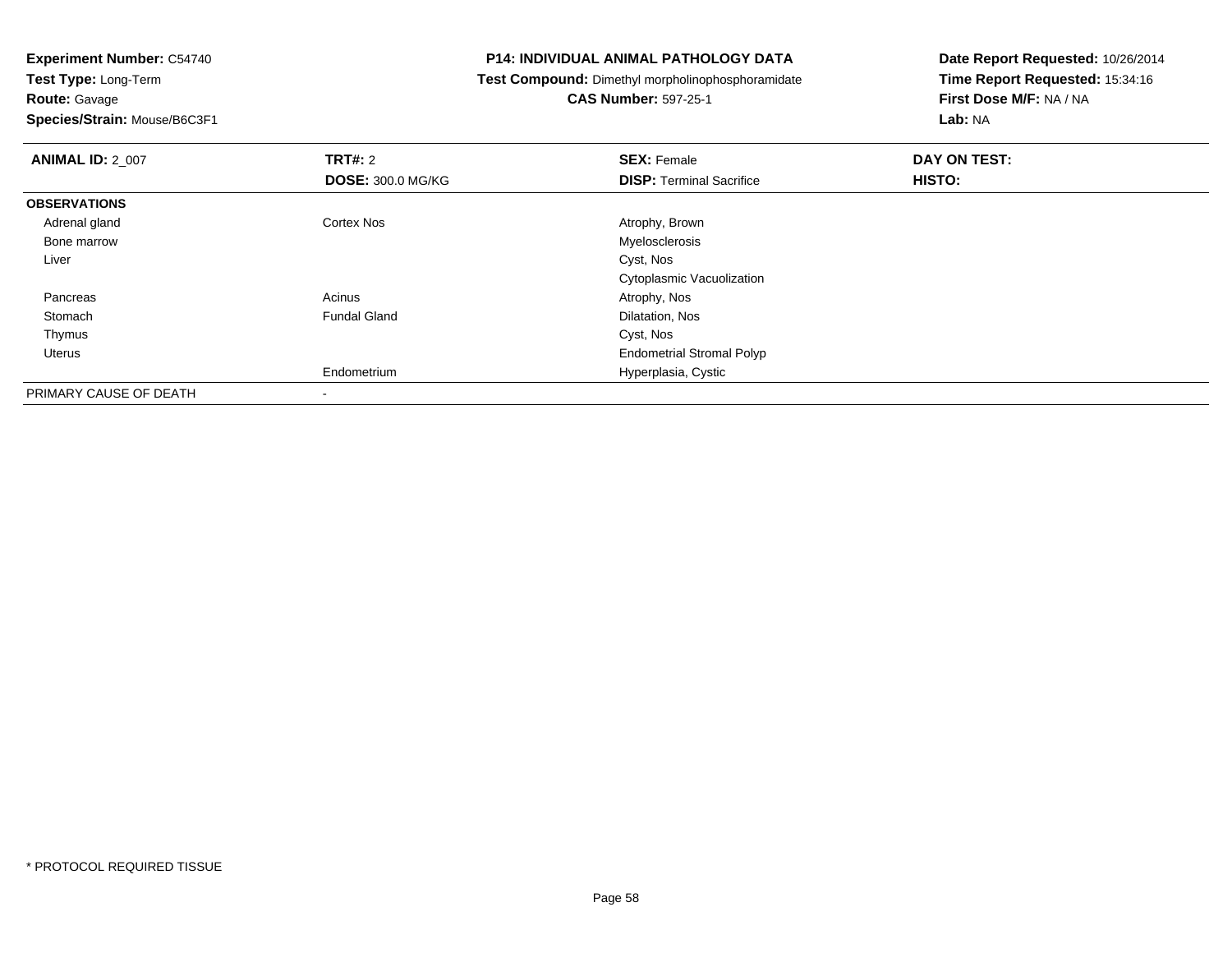| <b>Experiment Number: C54740</b><br><b>Test Type: Long-Term</b><br>Route: Gavage<br>Species/Strain: Mouse/B6C3F1 |                          | P14: INDIVIDUAL ANIMAL PATHOLOGY DATA<br>Test Compound: Dimethyl morpholinophosphoramidate<br><b>CAS Number: 597-25-1</b> | Date Report Requested: 10/26/2014<br>Time Report Requested: 15:34:16<br>First Dose M/F: NA / NA<br>Lab: NA |
|------------------------------------------------------------------------------------------------------------------|--------------------------|---------------------------------------------------------------------------------------------------------------------------|------------------------------------------------------------------------------------------------------------|
| <b>ANIMAL ID: 2 008</b>                                                                                          | TRT#: 2                  | <b>SEX: Female</b>                                                                                                        | DAY ON TEST:                                                                                               |
|                                                                                                                  | <b>DOSE: 300.0 MG/KG</b> | <b>DISP:</b> Natural Death                                                                                                | HISTO:                                                                                                     |
| <b>OBSERVATIONS</b>                                                                                              |                          |                                                                                                                           |                                                                                                            |
| Brain                                                                                                            |                          | Mineralization                                                                                                            |                                                                                                            |
| Liver                                                                                                            |                          | Necrosis, Nos                                                                                                             |                                                                                                            |
| Skin                                                                                                             |                          | Edema, Nos                                                                                                                |                                                                                                            |
| Unspecified                                                                                                      | Multiple Organs Nos      | Leukemia, Granulocytic                                                                                                    |                                                                                                            |
|                                                                                                                  | Multiple Organs Nos      | Thrombosis, Nos                                                                                                           |                                                                                                            |
| PRIMARY CAUSE OF DEATH                                                                                           |                          |                                                                                                                           |                                                                                                            |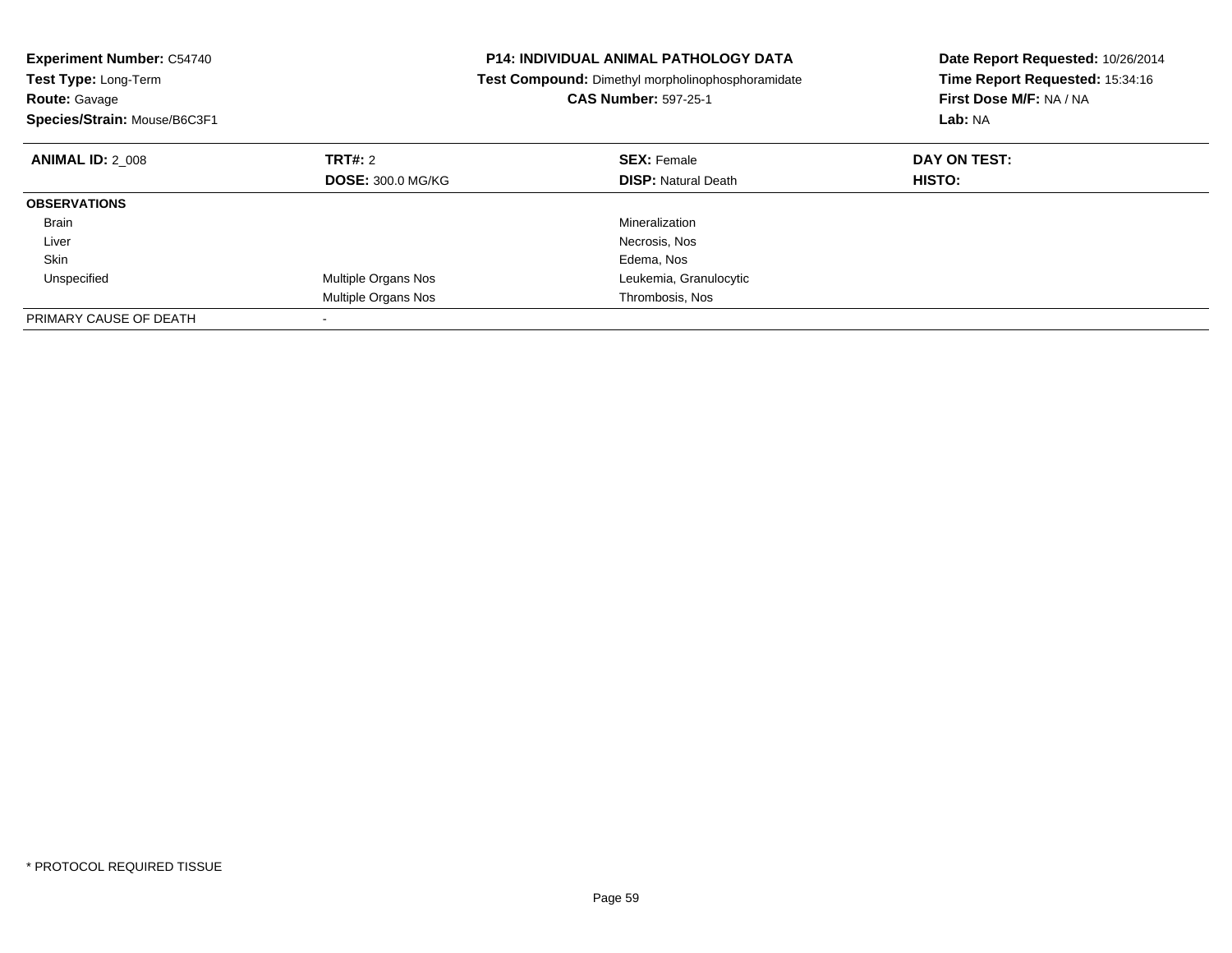## **Route:** Gavage

**Species/Strain:** Mouse/B6C3F1

## **P14: INDIVIDUAL ANIMAL PATHOLOGY DATA**

## **Test Compound:** Dimethyl morpholinophosphoramidate

# **CAS Number:** 597-25-1

| <b>ANIMAL ID: 2 009</b> | <b>TRT#:</b> 2           | <b>SEX: Female</b>                  | DAY ON TEST: |  |
|-------------------------|--------------------------|-------------------------------------|--------------|--|
|                         | <b>DOSE: 300.0 MG/KG</b> | <b>DISP: Terminal Sacrifice</b>     | HISTO:       |  |
| <b>OBSERVATIONS</b>     |                          |                                     |              |  |
| Adrenal gland           | Cortex Nos               | Atrophy, Brown                      |              |  |
| Bone marrow             |                          | Myelosclerosis                      |              |  |
| Kidney                  |                          | Nephrosis, Nos                      |              |  |
| Liver                   |                          | Clear-Cell Change                   |              |  |
| Mammary gland           |                          | Hyperplasia, Nos                    |              |  |
| Pancreas                | Acinus                   | Atrophy, Nos                        |              |  |
| Parathyroid gland       |                          | Cyst, Nos                           |              |  |
| Spleen                  |                          | Hyperplasia, Lymphoid               |              |  |
| Stomach                 |                          | Squamous Cell Carcinoma             |              |  |
| Unspecified             | Multiple Organs Nos      | Lymphocytic Inflammatory Infiltrate |              |  |
| Uterus                  | Endometrium              | Hyperplasia, Cystic                 |              |  |
| PRIMARY CAUSE OF DEATH  | $\blacksquare$           |                                     |              |  |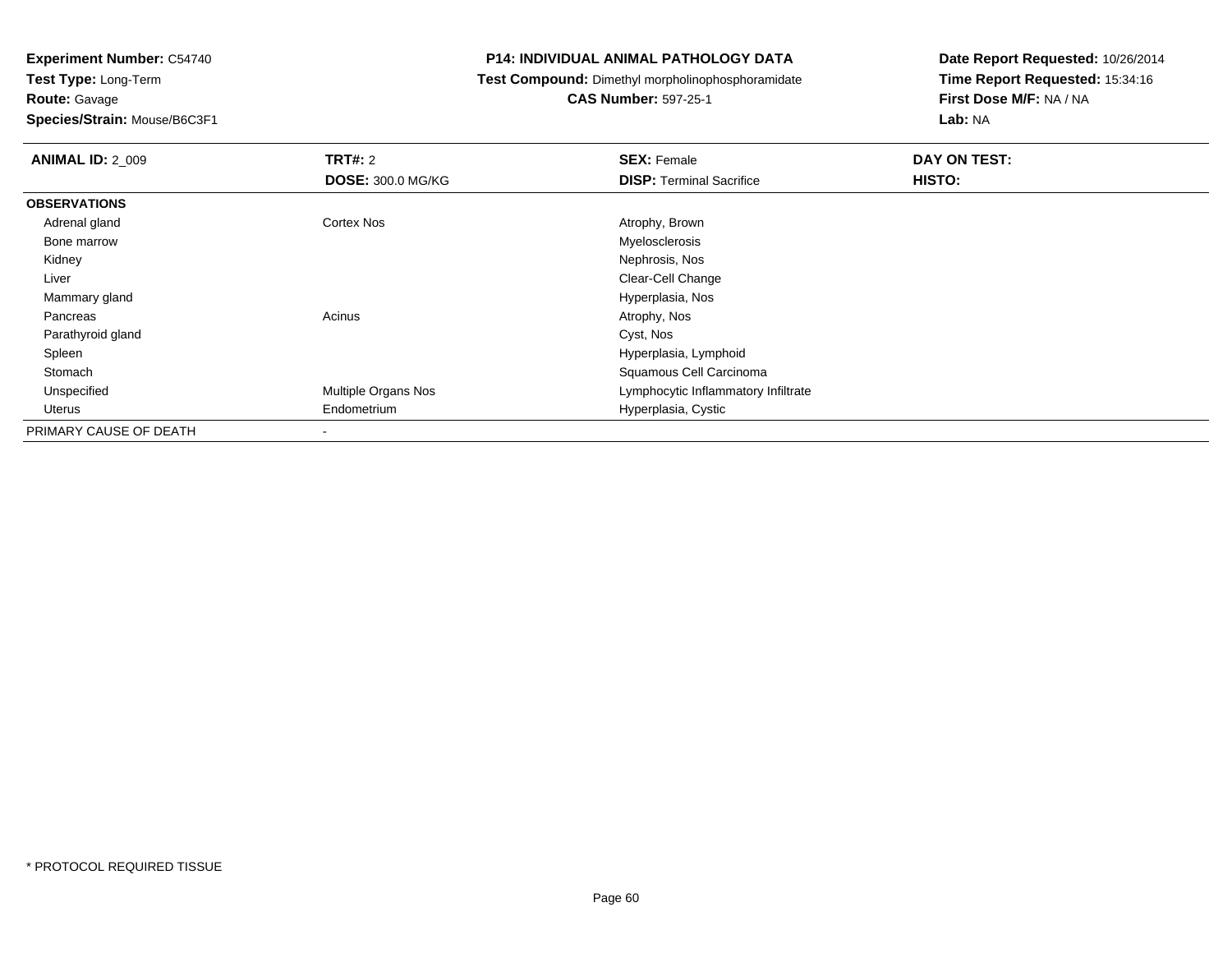| <b>Experiment Number: C54740</b><br><b>Test Type: Long-Term</b><br><b>Route: Gavage</b> |                            | <b>P14: INDIVIDUAL ANIMAL PATHOLOGY DATA</b><br>Test Compound: Dimethyl morpholinophosphoramidate<br><b>CAS Number: 597-25-1</b> | Date Report Requested: 10/26/2014<br>Time Report Requested: 15:34:16<br>First Dose M/F: NA / NA |  |
|-----------------------------------------------------------------------------------------|----------------------------|----------------------------------------------------------------------------------------------------------------------------------|-------------------------------------------------------------------------------------------------|--|
| Species/Strain: Mouse/B6C3F1                                                            |                            |                                                                                                                                  | Lab: NA                                                                                         |  |
| <b>ANIMAL ID: 2 010</b>                                                                 | TRT#: 2                    | <b>SEX: Female</b>                                                                                                               | DAY ON TEST:                                                                                    |  |
|                                                                                         | <b>DOSE: 300.0 MG/KG</b>   | <b>DISP:</b> Natural Death                                                                                                       | <b>HISTO:</b>                                                                                   |  |
| <b>OBSERVATIONS</b>                                                                     |                            |                                                                                                                                  |                                                                                                 |  |
| <b>Brain</b>                                                                            |                            | Mineralization                                                                                                                   |                                                                                                 |  |
| Kidney                                                                                  |                            | Nephrosis, Nos                                                                                                                   |                                                                                                 |  |
| Liver                                                                                   |                            | Cytoplasmic Vacuolization                                                                                                        |                                                                                                 |  |
| Unspecified                                                                             | <b>Multiple Organs Nos</b> | Lymphoma, Nos-Malignant                                                                                                          |                                                                                                 |  |
| Uterus                                                                                  | Endometrium                | Hyperplasia, Cystic                                                                                                              |                                                                                                 |  |
| PRIMARY CAUSE OF DEATH                                                                  |                            |                                                                                                                                  |                                                                                                 |  |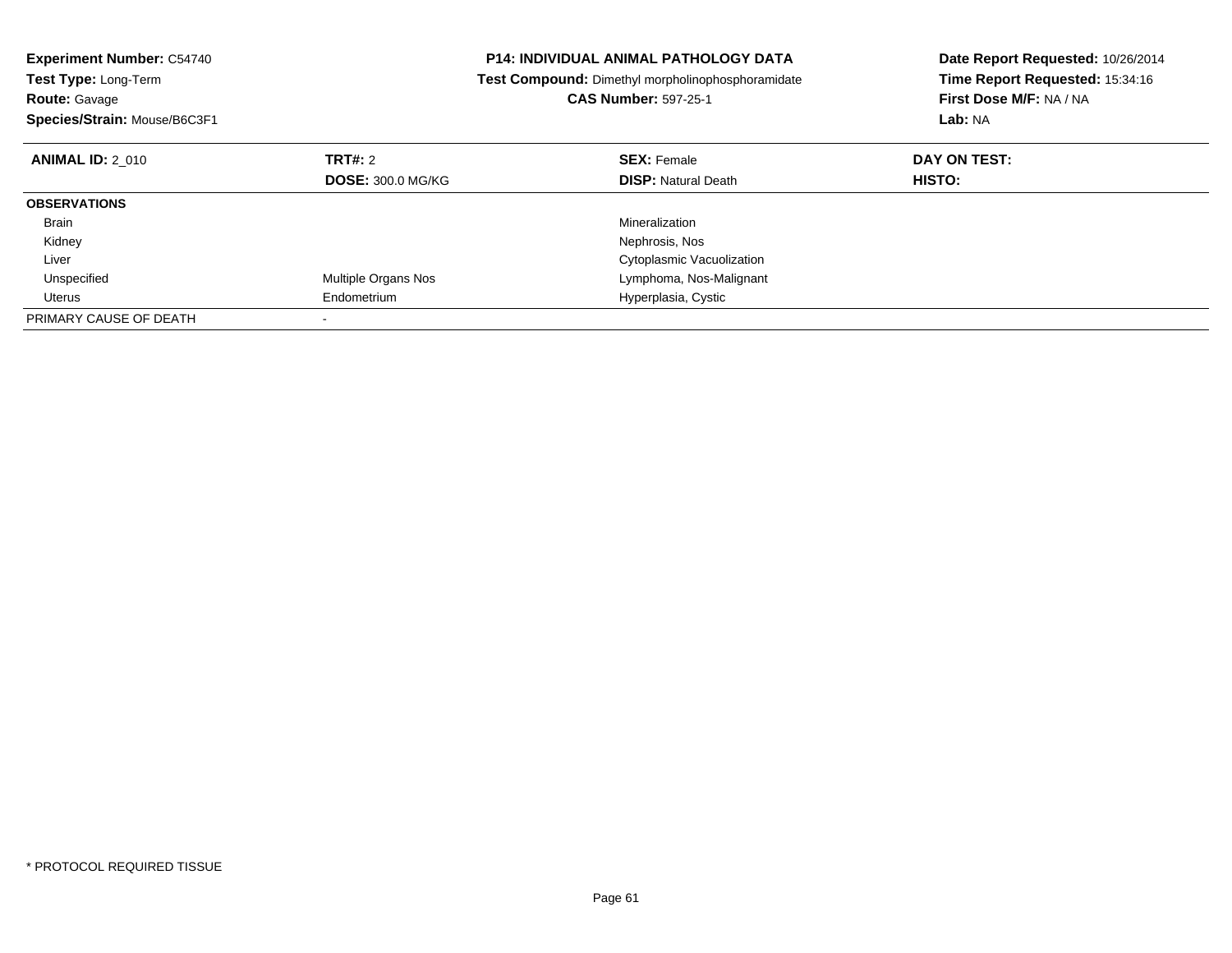**Route:** Gavage

**Species/Strain:** Mouse/B6C3F1

## **P14: INDIVIDUAL ANIMAL PATHOLOGY DATA**

**Test Compound:** Dimethyl morpholinophosphoramidate

**CAS Number:** 597-25-1

| <b>ANIMAL ID: 2_011</b> | TRT#: 2                    | <b>SEX: Female</b>                  | DAY ON TEST: |  |
|-------------------------|----------------------------|-------------------------------------|--------------|--|
|                         | <b>DOSE: 300.0 MG/KG</b>   | <b>DISP: Terminal Sacrifice</b>     | HISTO:       |  |
| <b>OBSERVATIONS</b>     |                            |                                     |              |  |
| Adrenal gland           | <b>Cortex Nos</b>          | Atrophy, Brown                      |              |  |
| Bone marrow             |                            | Myelosclerosis                      |              |  |
| Brain                   |                            | Mineralization                      |              |  |
| Liver                   |                            | Cytoplasmic Vacuolization           |              |  |
|                         |                            | Lymphocytic Inflammatory Infiltrate |              |  |
| Stomach                 |                            | Inflammation, Acute                 |              |  |
| Thyroid                 |                            | Cyst, Follicular Nos                |              |  |
| Unspecified             | <b>Multiple Organs Nos</b> | Hyperplasia, Lymphoid               |              |  |
| Uterus                  | Endometrium                | Hyperplasia, Cystic                 |              |  |
| PRIMARY CAUSE OF DEATH  |                            |                                     |              |  |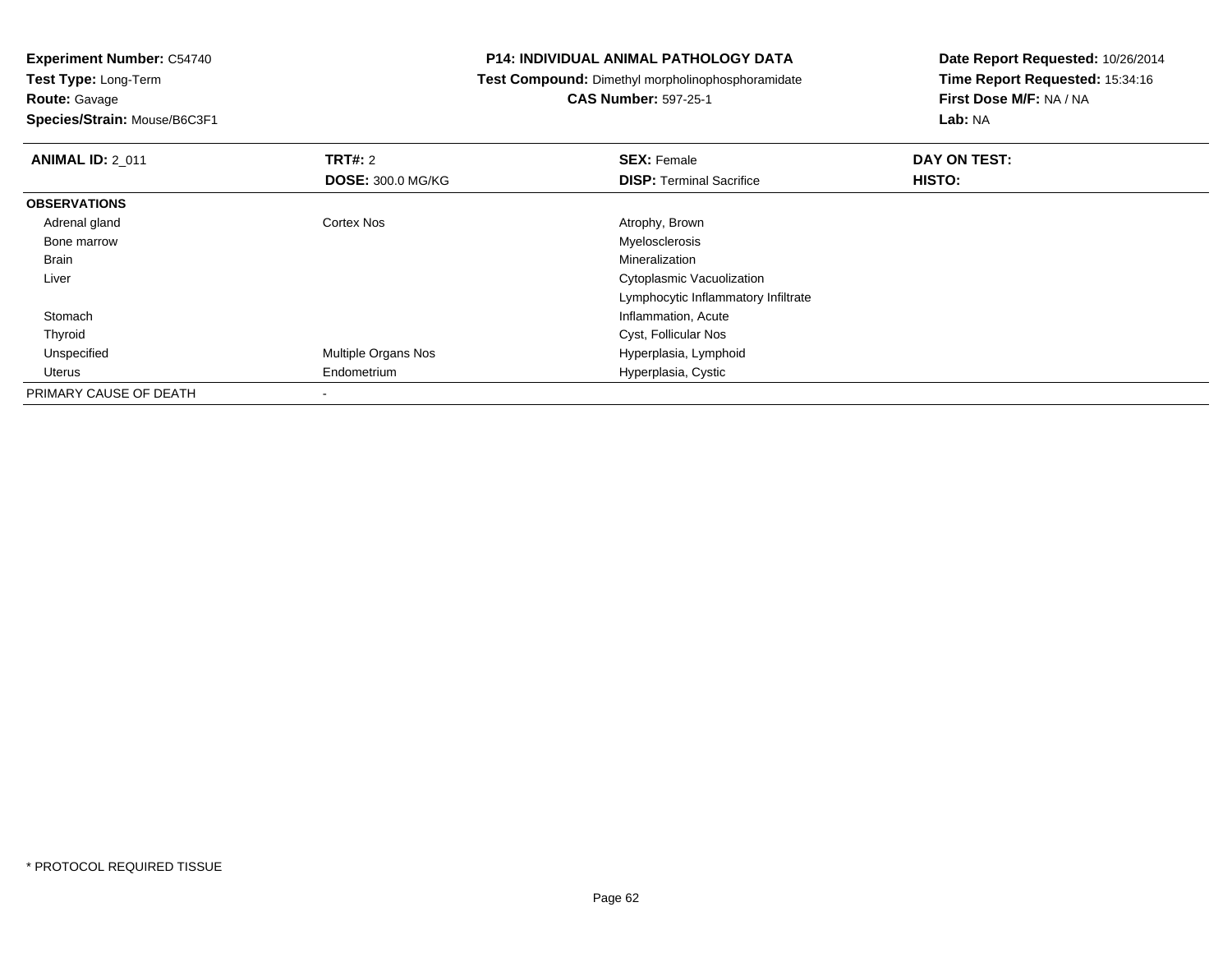# **Route:** Gavage

**Species/Strain:** Mouse/B6C3F1

## **P14: INDIVIDUAL ANIMAL PATHOLOGY DATA**

# **Test Compound:** Dimethyl morpholinophosphoramidate

# **CAS Number:** 597-25-1

| <b>ANIMAL ID: 2_012</b> | TRT#: 2                    | <b>SEX: Female</b>                  | DAY ON TEST: |  |
|-------------------------|----------------------------|-------------------------------------|--------------|--|
|                         | <b>DOSE: 300.0 MG/KG</b>   | <b>DISP: Terminal Sacrifice</b>     | HISTO:       |  |
| <b>OBSERVATIONS</b>     |                            |                                     |              |  |
| Adrenal gland           | <b>Cortex Nos</b>          | Atrophy, Brown                      |              |  |
|                         | Capsule                    | Hyperplasia, Nos                    |              |  |
|                         | Medulla                    | Hyperplasia, Nos                    |              |  |
| Bone marrow             |                            | Myelosclerosis                      |              |  |
| Liver                   |                            | Cytoplasmic Vacuolization           |              |  |
| Pituitary gland         |                            | Chromophobe Adenoma                 |              |  |
| Stomach                 |                            | Hyperplasia, Epithelial             |              |  |
| Unspecified             | <b>Multiple Organs Nos</b> | Hyperplasia, Lymphoid               |              |  |
|                         | <b>Multiple Organs Nos</b> | Lymphocytic Inflammatory Infiltrate |              |  |
| Uterus                  |                            | Leiomyoma                           |              |  |
| PRIMARY CAUSE OF DEATH  |                            |                                     |              |  |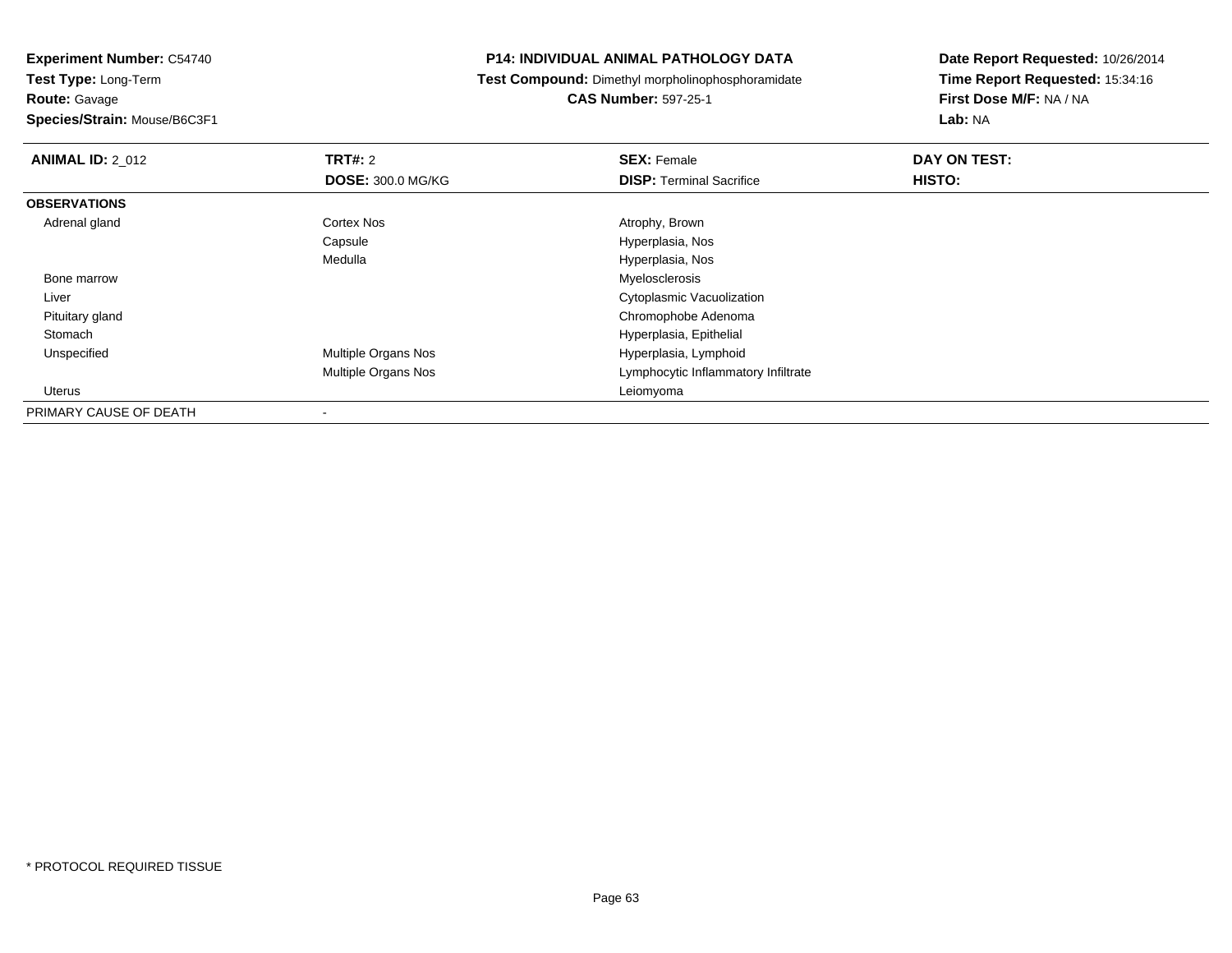**Species/Strain:** Mouse/B6C3F1

## **P14: INDIVIDUAL ANIMAL PATHOLOGY DATA**

**Test Compound:** Dimethyl morpholinophosphoramidate

**CAS Number:** 597-25-1

| <b>ANIMAL ID: 2 013</b> | TRT#: 2                  | <b>SEX: Female</b>                  | DAY ON TEST: |  |
|-------------------------|--------------------------|-------------------------------------|--------------|--|
|                         | <b>DOSE: 300.0 MG/KG</b> | <b>DISP:</b> Terminal Sacrifice     | HISTO:       |  |
| <b>OBSERVATIONS</b>     |                          |                                     |              |  |
| Adrenal gland           | Cortex Nos               | Atrophy, Brown                      |              |  |
| Bone marrow             |                          | Myelosclerosis                      |              |  |
| Liver                   |                          | Cytoplasmic Vacuolization           |              |  |
| Pituitary gland         |                          | Hyperplasia, Chromophobe Cell       |              |  |
| Stomach                 | <b>Fundal Gland</b>      | Dilatation, Nos                     |              |  |
| Unspecified             | Multiple Organs Nos      | Lymphocytic Inflammatory Infiltrate |              |  |
| Uterus                  |                          | Adenoma, Nos                        |              |  |
|                         | Endometrium              | Cyst, Nos                           |              |  |
| PRIMARY CAUSE OF DEATH  |                          |                                     |              |  |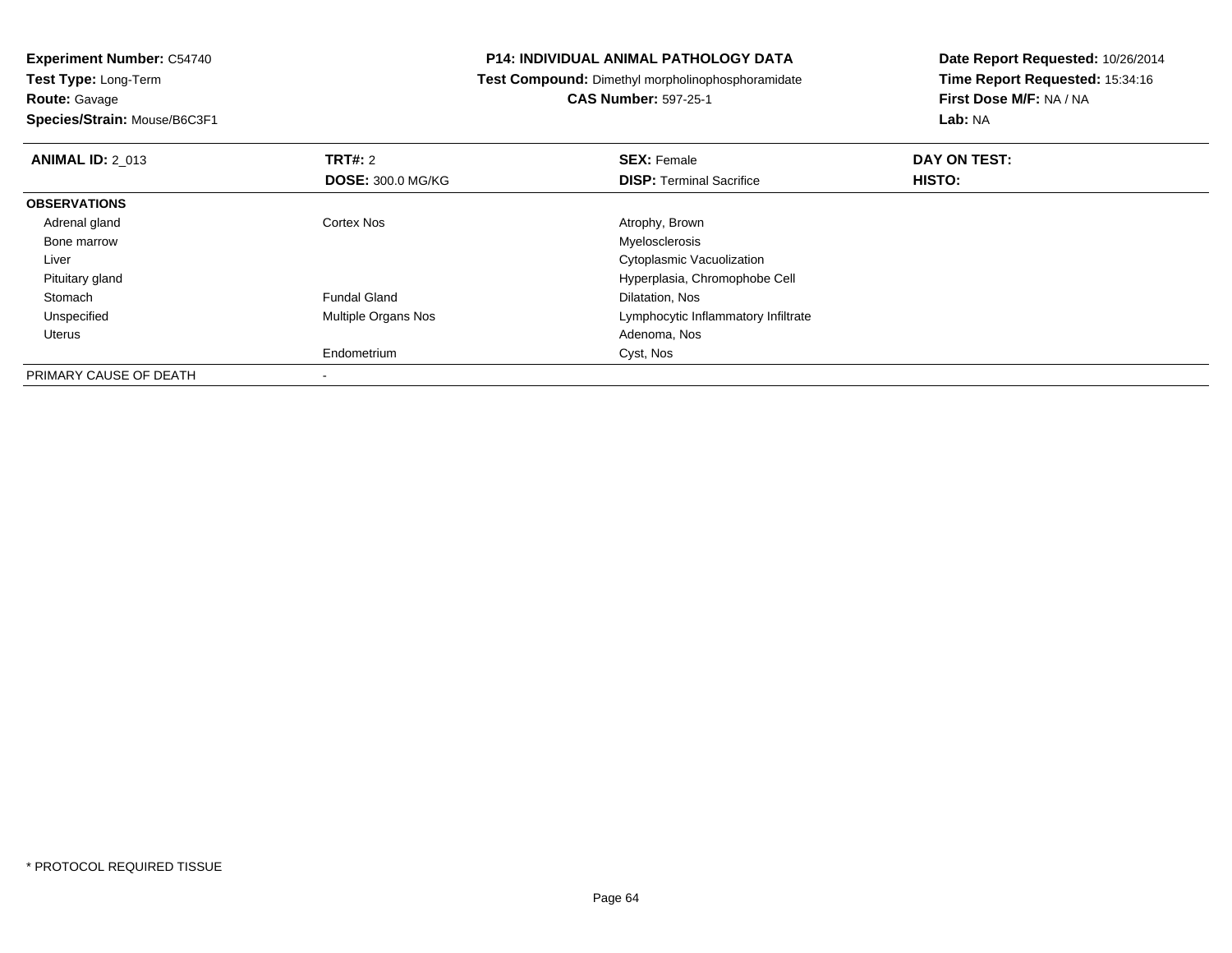**Experiment Number:** C54740**Test Type:** Long-Term**Route:** Gavage**Species/Strain:** Mouse/B6C3F1

## **P14: INDIVIDUAL ANIMAL PATHOLOGY DATA**

## **Test Compound:** Dimethyl morpholinophosphoramidate

## **CAS Number:** 597-25-1

| <b>ANIMAL ID: 2 014</b> | TRT#: 2<br><b>DOSE: 300.0 MG/KG</b> | <b>SEX: Female</b><br><b>DISP: Natural Death</b> | DAY ON TEST:<br>HISTO: |
|-------------------------|-------------------------------------|--------------------------------------------------|------------------------|
| <b>OBSERVATIONS</b>     |                                     |                                                  |                        |
| Adrenal gland           | Cortex Nos                          | Atrophy, Brown                                   |                        |
| <b>Brain</b>            |                                     | Mineralization                                   |                        |
| <b>Intestine Small</b>  | Peyers Patch                        | Hyperplasia, Lymphoid                            |                        |
| Kidney                  |                                     | Nephrosis, Nos                                   |                        |
| Liver                   |                                     | Hepatocytomegaly                                 |                        |
| Lymph node              | Mesenteric Lymph Node               | Hyperplasia, Lymphoid                            |                        |
| Ovary                   |                                     | Cyst, Hemorrhagic                                |                        |
| Pituitary gland         |                                     | Chromophobe Adenoma                              |                        |
| Spleen                  |                                     | Hematopoiesis                                    |                        |
| Stomach                 |                                     | Inflammation, Acute                              |                        |
| Thyroid                 |                                     | Hyperplasia, Follicular Cell                     |                        |
| Uterus                  | Endometrium                         | Cyst, Nos                                        |                        |
| PRIMARY CAUSE OF DEATH  | $\,$                                |                                                  |                        |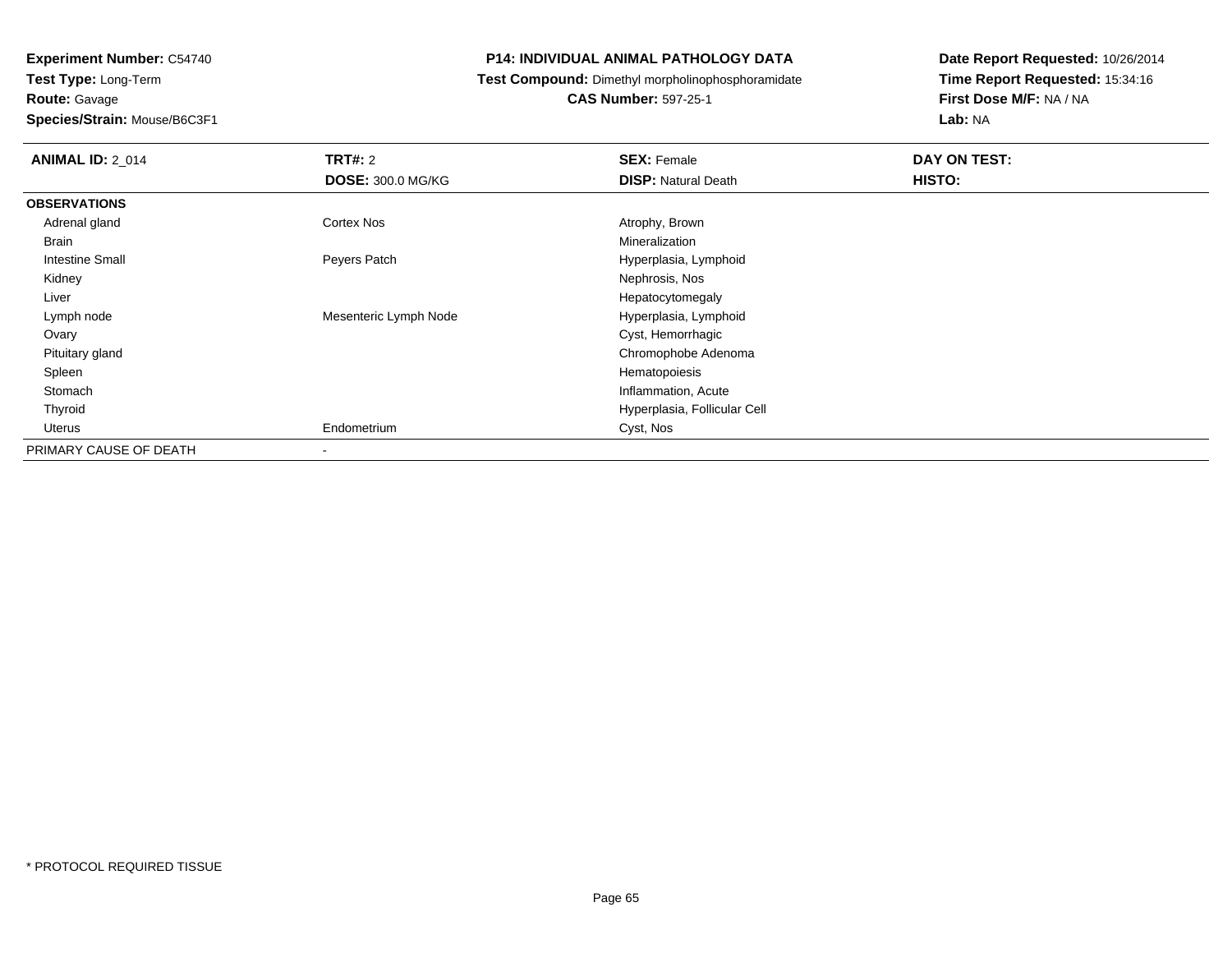| <b>Experiment Number: C54740</b><br>Test Type: Long-Term |                          | <b>P14: INDIVIDUAL ANIMAL PATHOLOGY DATA</b>      | Date Report Requested: 10/26/2014 |
|----------------------------------------------------------|--------------------------|---------------------------------------------------|-----------------------------------|
|                                                          |                          | Test Compound: Dimethyl morpholinophosphoramidate | Time Report Requested: 15:34:16   |
| <b>Route: Gavage</b>                                     |                          | <b>CAS Number: 597-25-1</b>                       | First Dose M/F: NA / NA           |
| Species/Strain: Mouse/B6C3F1                             |                          |                                                   | Lab: NA                           |
| <b>ANIMAL ID: 2 015</b>                                  | TRT#: 2                  | <b>SEX: Female</b>                                | DAY ON TEST:                      |
|                                                          | <b>DOSE: 300.0 MG/KG</b> | <b>DISP:</b> Terminal Sacrifice                   | HISTO:                            |
| <b>OBSERVATIONS</b>                                      |                          |                                                   |                                   |
| Adrenal gland                                            | Cortex Nos               | Atrophy, Brown                                    |                                   |
| Bone marrow                                              |                          | Myelosclerosis                                    |                                   |
| Liver                                                    |                          | Cytoplasmic Vacuolization                         |                                   |
| Unspecified                                              | Multiple Organs Nos      | Lymphocytic Inflammatory Infiltrate               |                                   |
| Uterus                                                   | Endometrium              | Hyperplasia, Cystic                               |                                   |
| PRIMARY CAUSE OF DEATH                                   |                          |                                                   |                                   |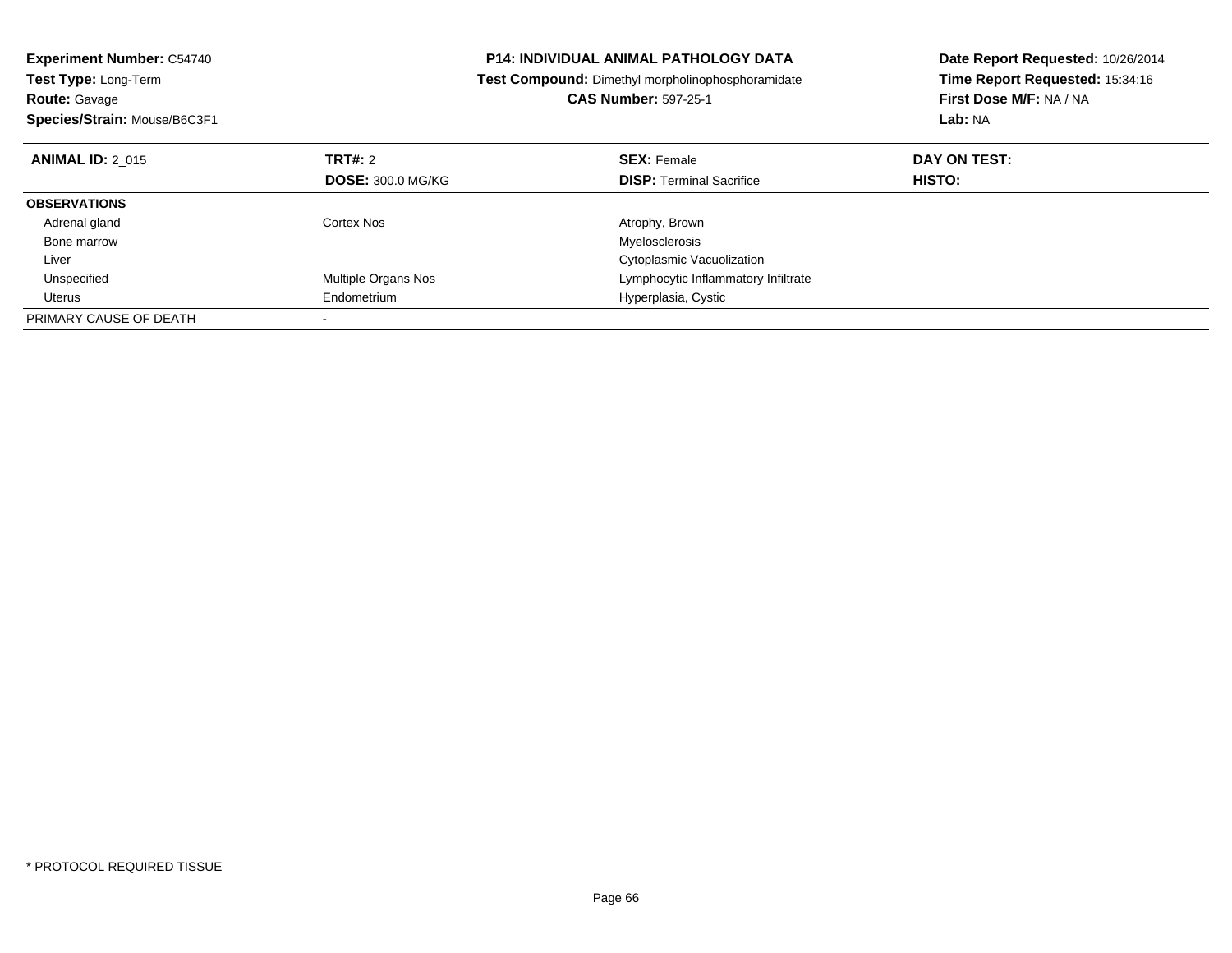| <b>Experiment Number: C54740</b>   |                            | <b>P14: INDIVIDUAL ANIMAL PATHOLOGY DATA</b>             | Date Report Requested: 10/26/2014 |
|------------------------------------|----------------------------|----------------------------------------------------------|-----------------------------------|
| Test Type: Long-Term               |                            | <b>Test Compound:</b> Dimethyl morpholinophosphoramidate | Time Report Requested: 15:34:16   |
| <b>Route: Gavage</b>               |                            | <b>CAS Number: 597-25-1</b>                              | First Dose M/F: NA / NA           |
| Species/Strain: Mouse/B6C3F1       |                            |                                                          | Lab: NA                           |
| TRT#: 2<br><b>ANIMAL ID: 2 016</b> |                            | <b>SEX: Female</b>                                       | DAY ON TEST:                      |
|                                    | <b>DOSE: 300.0 MG/KG</b>   | <b>DISP: Terminal Sacrifice</b>                          | HISTO:                            |
| <b>OBSERVATIONS</b>                |                            |                                                          |                                   |
| Cortex Nos<br>Adrenal gland        |                            | Hypertrophy, Focal                                       |                                   |
| Bone marrow                        |                            | Myelosclerosis                                           |                                   |
| Liver                              |                            | Cytoplasmic Vacuolization                                |                                   |
| Mammary gland                      |                            | Hyperplasia, Nos                                         |                                   |
| Unspecified                        | <b>Multiple Organs Nos</b> | Lymphocytic Inflammatory Infiltrate                      |                                   |
| Uterus                             | Endometrium                | Hyperplasia, Cystic                                      |                                   |
| PRIMARY CAUSE OF DEATH             |                            |                                                          |                                   |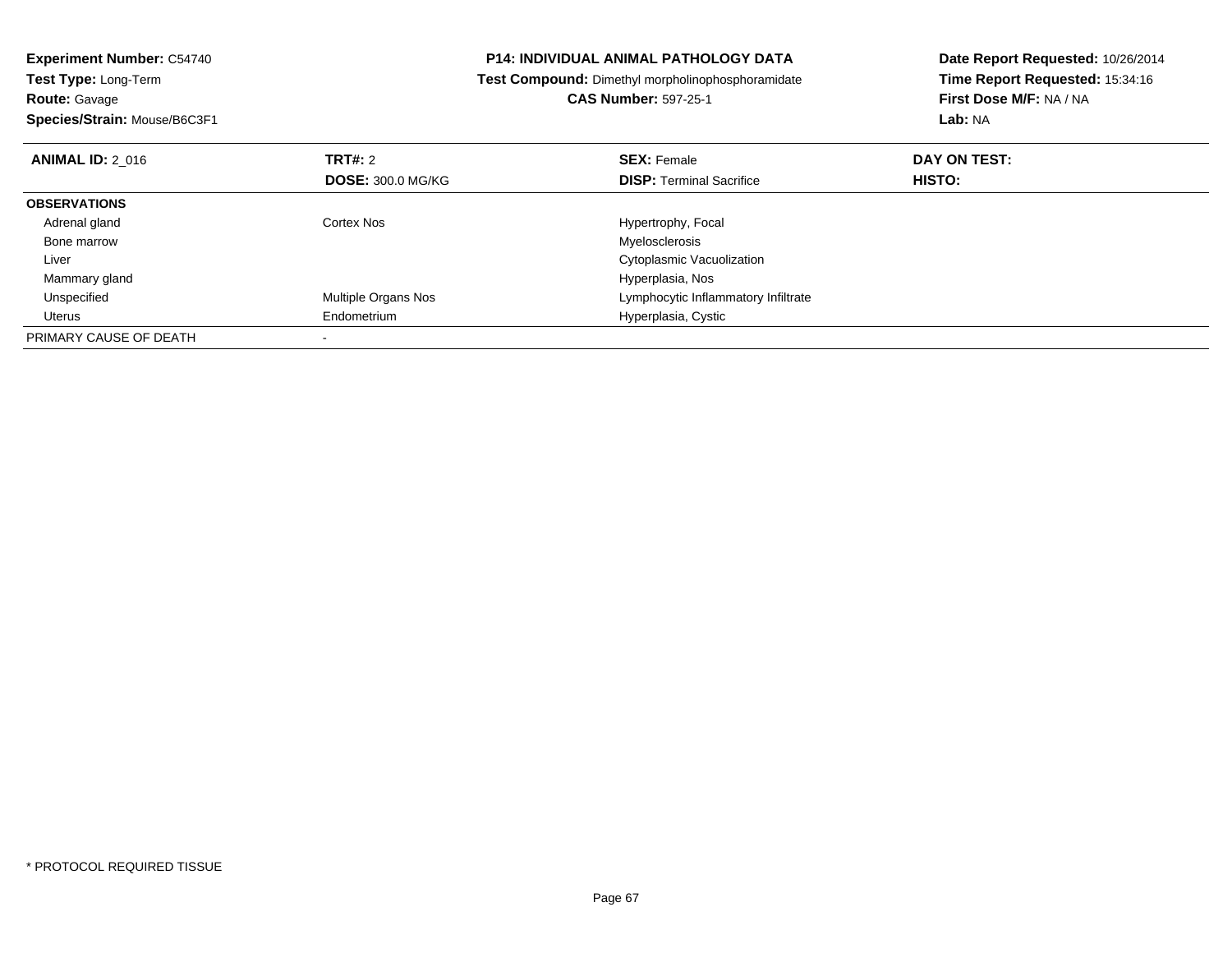| <b>Experiment Number: C54740</b><br>Test Type: Long-Term |                          | <b>P14: INDIVIDUAL ANIMAL PATHOLOGY DATA</b>      | Date Report Requested: 10/26/2014 |
|----------------------------------------------------------|--------------------------|---------------------------------------------------|-----------------------------------|
|                                                          |                          | Test Compound: Dimethyl morpholinophosphoramidate | Time Report Requested: 15:34:16   |
| <b>Route: Gavage</b>                                     |                          | <b>CAS Number: 597-25-1</b>                       | First Dose M/F: NA / NA           |
| Species/Strain: Mouse/B6C3F1                             |                          |                                                   | Lab: NA                           |
| <b>ANIMAL ID: 2 017</b>                                  | TRT#: 2                  | <b>SEX: Female</b>                                | DAY ON TEST:                      |
|                                                          | <b>DOSE: 300.0 MG/KG</b> | <b>DISP:</b> Moribund Sacrifice                   | HISTO:                            |
| <b>OBSERVATIONS</b>                                      |                          |                                                   |                                   |
| <b>Brain</b>                                             |                          | Mineralization                                    |                                   |
| Pancreas                                                 | Acinus                   | Hypoplasia, Nos                                   |                                   |
| Unspecified                                              | Multiple Organs Nos      | Lymphocytic Inflammatory Infiltrate               |                                   |
|                                                          | Multiple Organs Nos      | Lymphoma, Histiocytic-Malignant Type              |                                   |
| Uterus                                                   | Endometrium              | Hyperplasia, Cystic                               |                                   |
| PRIMARY CAUSE OF DEATH                                   |                          |                                                   |                                   |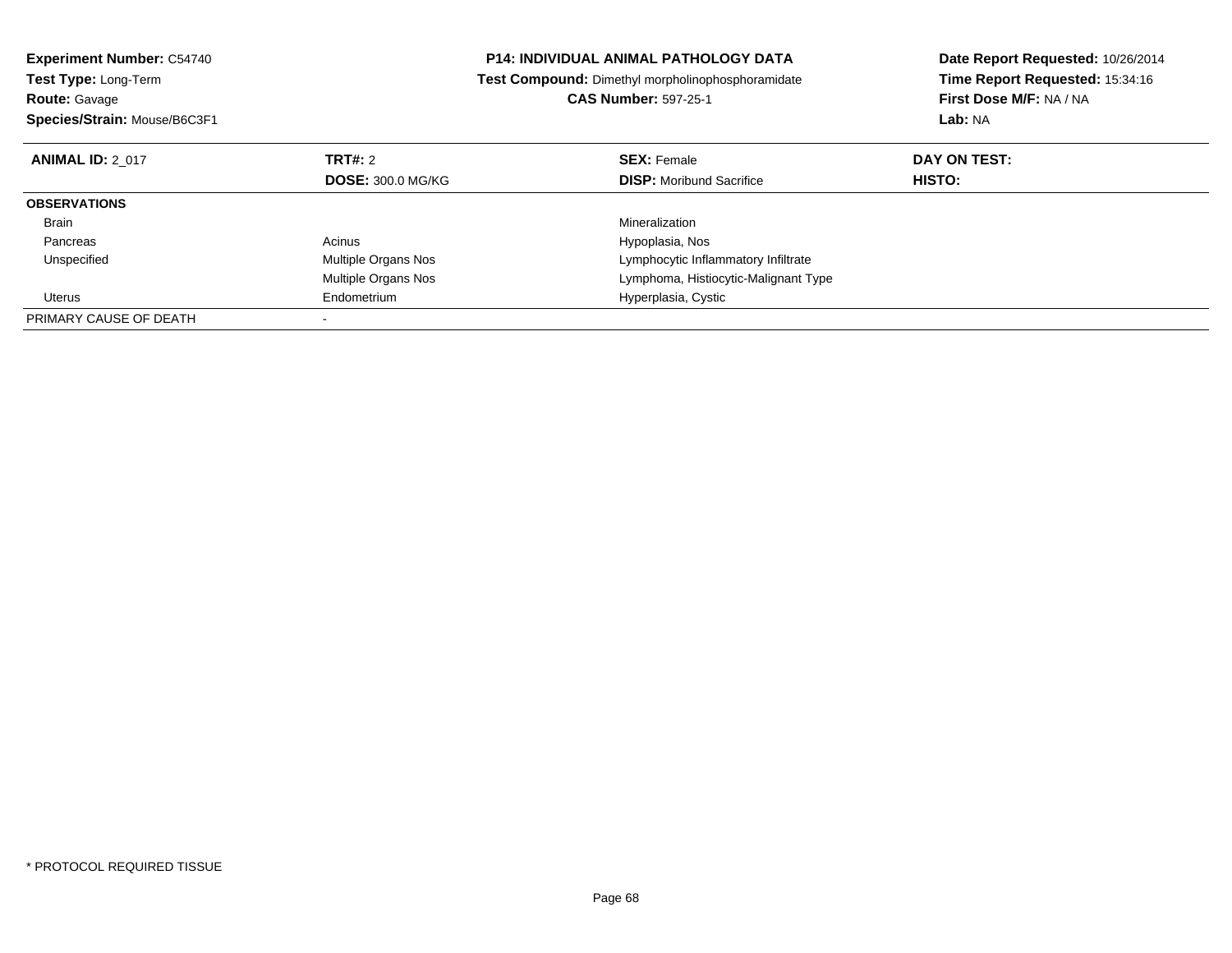**Experiment Number:** C54740

**Test Type:** Long-Term**Route:** Gavage

**Species/Strain:** Mouse/B6C3F1

## **P14: INDIVIDUAL ANIMAL PATHOLOGY DATA**

**Test Compound:** Dimethyl morpholinophosphoramidate

**CAS Number:** 597-25-1

| <b>ANIMAL ID: 2 018</b> | <b>TRT#: 2</b>             | <b>SEX: Female</b>                  | DAY ON TEST: |
|-------------------------|----------------------------|-------------------------------------|--------------|
|                         | DOSE: 300.0 MG/KG          | <b>DISP: Terminal Sacrifice</b>     | HISTO:       |
| <b>OBSERVATIONS</b>     |                            |                                     |              |
| Bone marrow             |                            | Myelosclerosis                      |              |
| Kidney                  |                            | Metaplasia, Osseous                 |              |
| Liver                   |                            | Cytoplasmic Vacuolization           |              |
|                         |                            | Hepatocellular Adenoma              |              |
|                         |                            | Hepatocytomegaly                    |              |
| Mammary gland           |                            | Dilatation, Ducts                   |              |
| Ovary                   | Mesovarium                 | Necrosis, Fat                       |              |
| Pituitary gland         |                            | Chromophobe Adenoma                 |              |
| Skin                    | Tail                       | Hemorrhage                          |              |
| Unspecified             | Multiple Organs Nos        | Hyperplasia, Lymphoid               |              |
|                         | <b>Multiple Organs Nos</b> | Lymphocytic Inflammatory Infiltrate |              |
| PRIMARY CAUSE OF DEATH  |                            |                                     |              |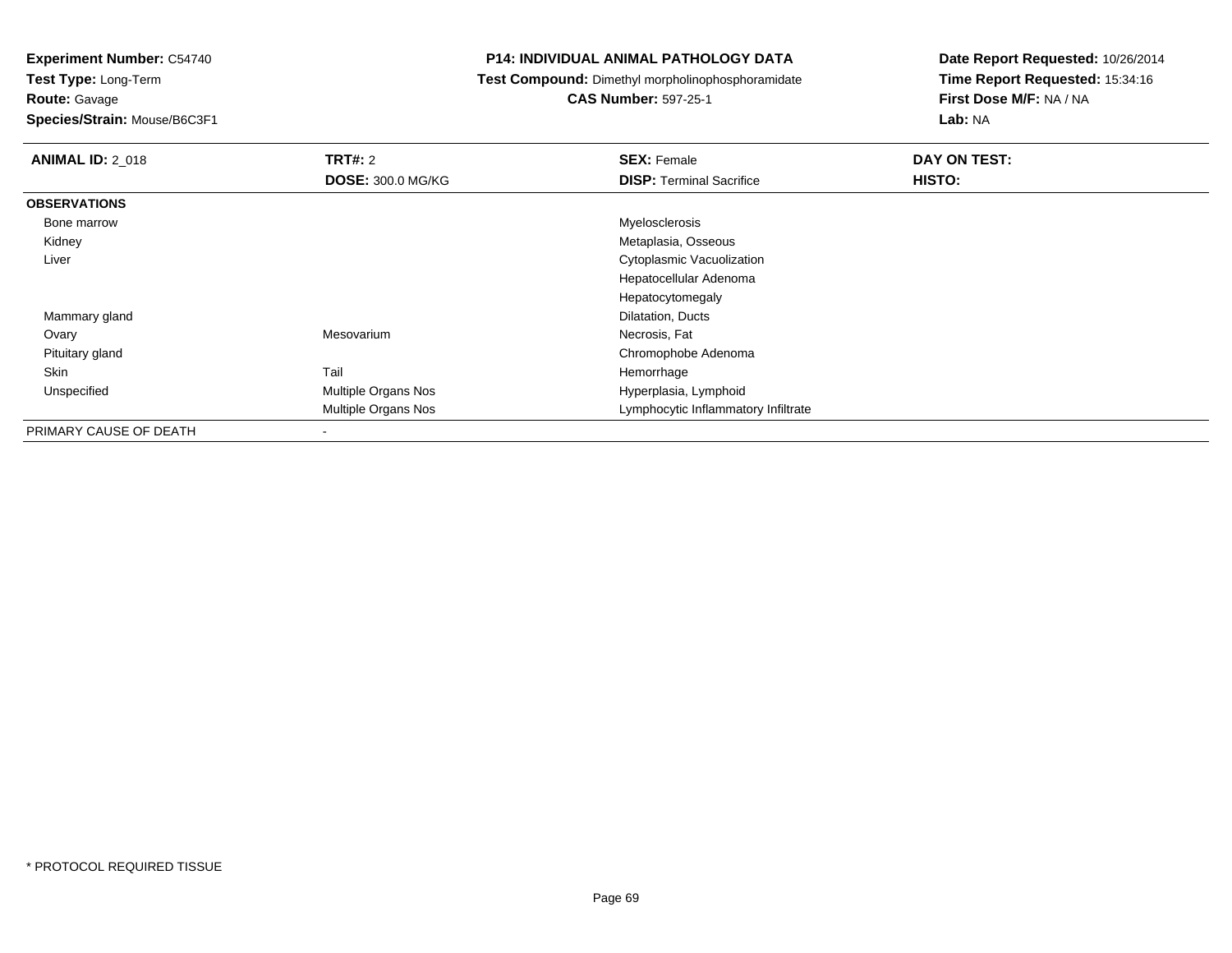**Species/Strain:** Mouse/B6C3F1

## **P14: INDIVIDUAL ANIMAL PATHOLOGY DATA**

**Test Compound:** Dimethyl morpholinophosphoramidate

## **CAS Number:** 597-25-1

| <b>ANIMAL ID: 2 019</b> | TRT#: 2<br><b>DOSE: 300.0 MG/KG</b> | <b>SEX: Female</b><br><b>DISP: Terminal Sacrifice</b> | DAY ON TEST:<br><b>HISTO:</b> |
|-------------------------|-------------------------------------|-------------------------------------------------------|-------------------------------|
| <b>OBSERVATIONS</b>     |                                     |                                                       |                               |
| Adrenal gland           | <b>Cortex Nos</b>                   | Atrophy, Brown                                        |                               |
| Bone marrow             |                                     | Myelosclerosis                                        |                               |
| Brain                   |                                     | Mineralization                                        |                               |
| Liver                   |                                     | Clear-Cell Change                                     |                               |
|                         |                                     | Cytoplasmic Vacuolization                             |                               |
| Skin                    | Lower Leg                           | Keratoacanthoma                                       |                               |
| Thymus                  |                                     | Cyst, Nos                                             |                               |
| Uterus                  | Endometrium                         | Hyperplasia, Cystic                                   |                               |
| PRIMARY CAUSE OF DEATH  |                                     |                                                       |                               |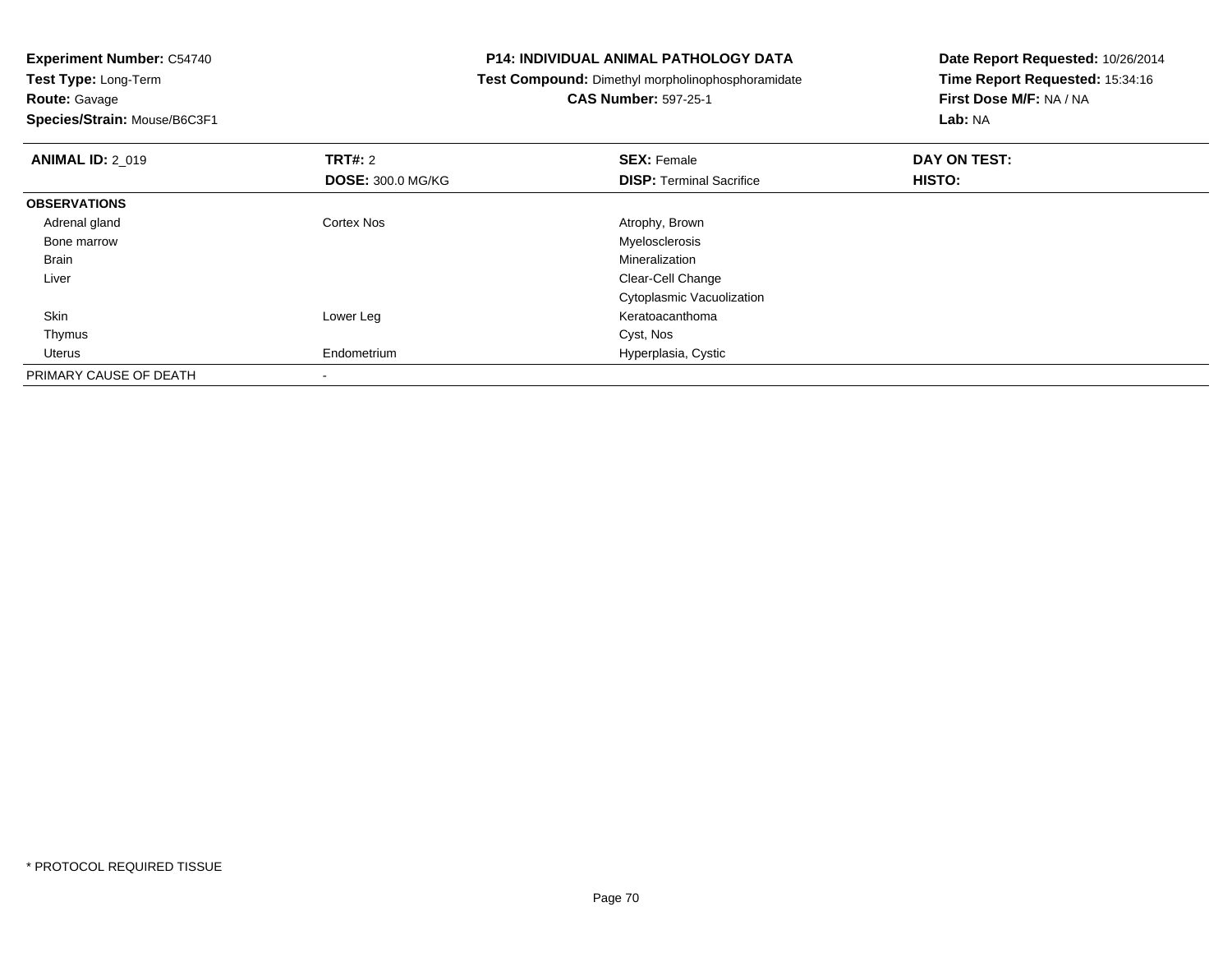| <b>Experiment Number: C54740</b><br><b>Test Type: Long-Term</b><br><b>Route: Gavage</b><br>Species/Strain: Mouse/B6C3F1 |                                     | <b>P14: INDIVIDUAL ANIMAL PATHOLOGY DATA</b><br>Test Compound: Dimethyl morpholinophosphoramidate<br><b>CAS Number: 597-25-1</b> | Date Report Requested: 10/26/2014<br>Time Report Requested: 15:34:16<br>First Dose M/F: NA / NA<br>Lab: NA |
|-------------------------------------------------------------------------------------------------------------------------|-------------------------------------|----------------------------------------------------------------------------------------------------------------------------------|------------------------------------------------------------------------------------------------------------|
| <b>ANIMAL ID: 2 020</b>                                                                                                 | TRT#: 2<br><b>DOSE: 300.0 MG/KG</b> | <b>SEX: Female</b><br><b>DISP:</b> Terminal Sacrifice                                                                            | DAY ON TEST:<br><b>HISTO:</b>                                                                              |
| <b>OBSERVATIONS</b>                                                                                                     |                                     |                                                                                                                                  |                                                                                                            |
| Bone marrow                                                                                                             |                                     | Myelosclerosis                                                                                                                   |                                                                                                            |
| <b>Brain</b>                                                                                                            |                                     | Mineralization                                                                                                                   |                                                                                                            |
| Liver                                                                                                                   |                                     | Cytoplasmic Vacuolization                                                                                                        |                                                                                                            |
| Uterus                                                                                                                  | Endometrium                         | Hyperplasia, Cystic                                                                                                              |                                                                                                            |
| PRIMARY CAUSE OF DEATH                                                                                                  | $\overline{\phantom{a}}$            |                                                                                                                                  |                                                                                                            |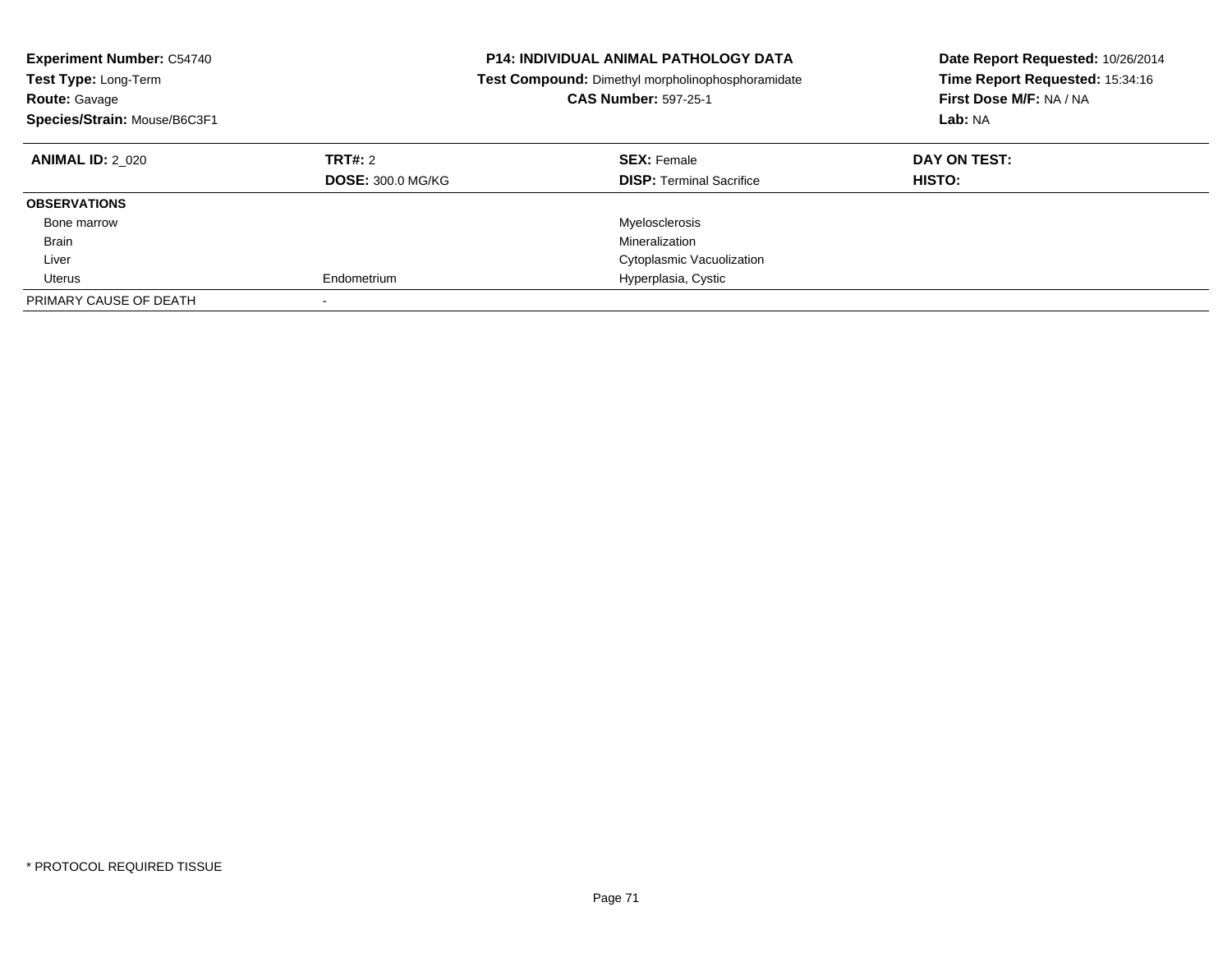## **Species/Strain:** Mouse/B6C3F1

## **P14: INDIVIDUAL ANIMAL PATHOLOGY DATA**

**Test Compound:** Dimethyl morpholinophosphoramidate

## **CAS Number:** 597-25-1

| <b>ANIMAL ID: 2 021</b> | TRT#: 2                  | <b>SEX: Female</b>                  | DAY ON TEST: |  |
|-------------------------|--------------------------|-------------------------------------|--------------|--|
|                         | <b>DOSE: 300.0 MG/KG</b> | <b>DISP:</b> Terminal Sacrifice     | HISTO:       |  |
| <b>OBSERVATIONS</b>     |                          |                                     |              |  |
| Adrenal gland           | <b>Cortex Nos</b>        | Atrophy, Brown                      |              |  |
| Bone marrow             |                          | Myelosclerosis                      |              |  |
| Kidney                  |                          | Metaplasia, Osseous                 |              |  |
| Liver                   |                          | Cytoplasmic Vacuolization           |              |  |
| Lymph node              | Pancreatic Lymph Node    | Congestion, Nos                     |              |  |
| Mammary gland           |                          | Adenocarcinoma, Nos                 |              |  |
| Thymus                  |                          | Cyst, Nos                           |              |  |
| Unspecified             | Multiple Organs Nos      | Hyperplasia, Lymphoid               |              |  |
|                         | Multiple Organs Nos      | Lymphocytic Inflammatory Infiltrate |              |  |
| Uterus                  | Endometrium              | Hyperplasia, Nos                    |              |  |
| PRIMARY CAUSE OF DEATH  | $\blacksquare$           |                                     |              |  |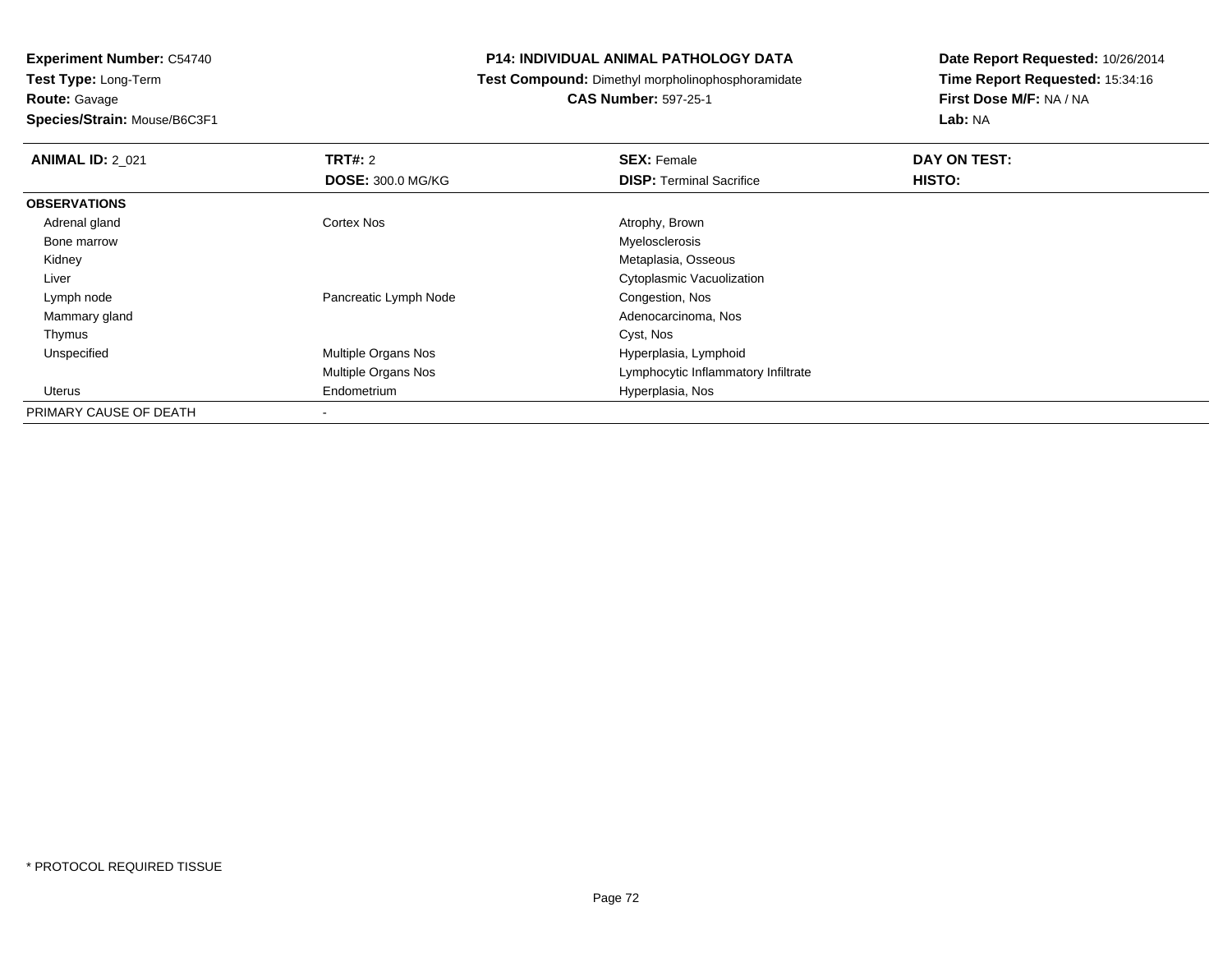**Species/Strain:** Mouse/B6C3F1

## **P14: INDIVIDUAL ANIMAL PATHOLOGY DATA**

**Test Compound:** Dimethyl morpholinophosphoramidate

**CAS Number:** 597-25-1

| <b>ANIMAL ID: 2 022</b> | <b>TRT#: 2</b>             | <b>SEX: Female</b>                  | DAY ON TEST: |  |
|-------------------------|----------------------------|-------------------------------------|--------------|--|
|                         | <b>DOSE: 300.0 MG/KG</b>   | <b>DISP:</b> Terminal Sacrifice     | HISTO:       |  |
| <b>OBSERVATIONS</b>     |                            |                                     |              |  |
| Adrenal gland           |                            | Pheochromocytoma                    |              |  |
| Bone marrow             |                            | Myelosclerosis                      |              |  |
| Brain                   |                            | Mineralization                      |              |  |
| Liver                   |                            | Cytoplasmic Vacuolization           |              |  |
| Ovary                   |                            | Cyst, Nos                           |              |  |
| Pituitary gland         |                            | Hyperplasia, Chromophobe Cell       |              |  |
| Unspecified             | <b>Multiple Organs Nos</b> | Lymphocytic Inflammatory Infiltrate |              |  |
| Uterus                  | Endometrium                | Hyperplasia, Cystic                 |              |  |
| PRIMARY CAUSE OF DEATH  |                            |                                     |              |  |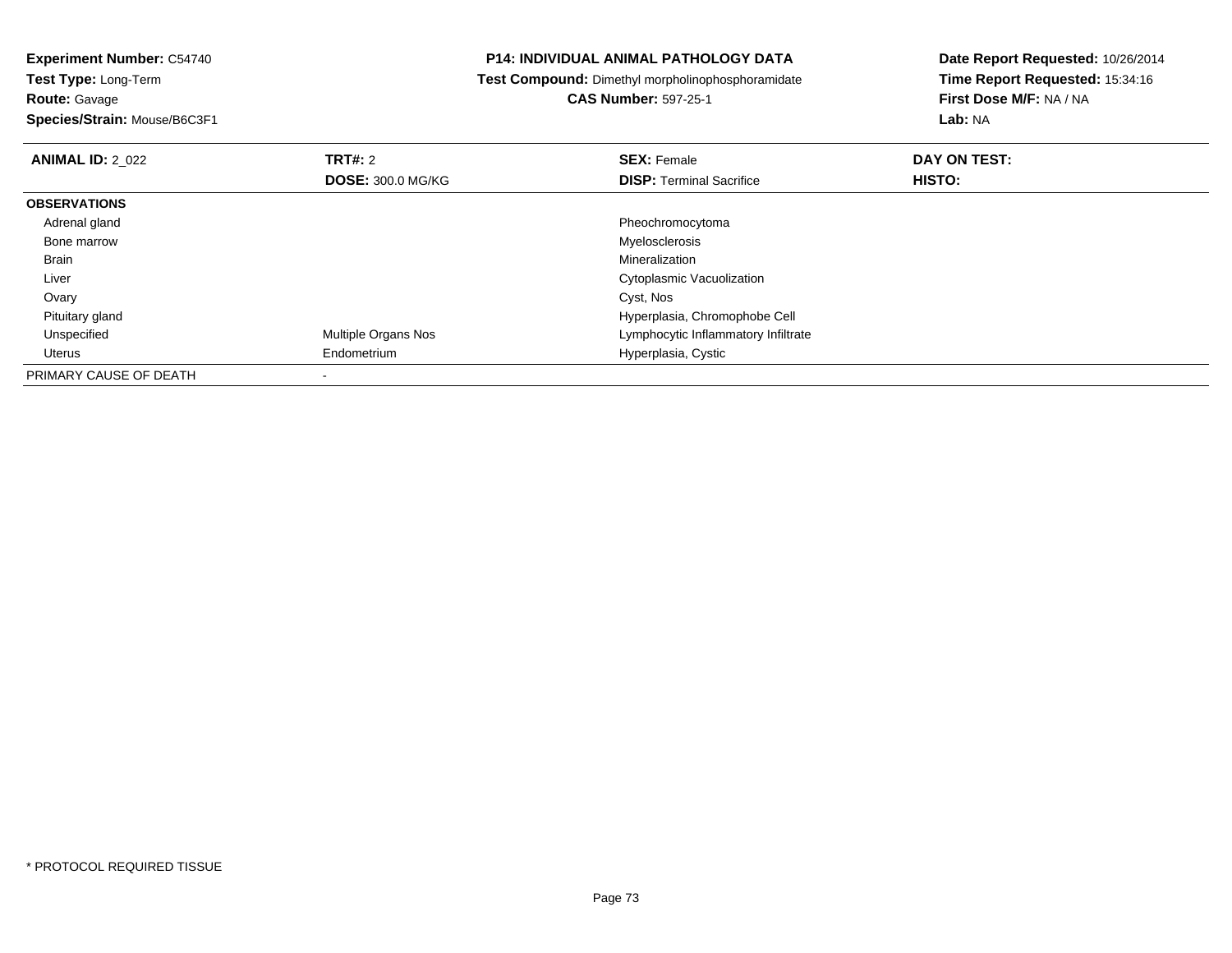| <b>Experiment Number: C54740</b><br><b>Test Type: Long-Term</b><br><b>Route: Gavage</b><br>Species/Strain: Mouse/B6C3F1 |                          | <b>P14: INDIVIDUAL ANIMAL PATHOLOGY DATA</b><br>Test Compound: Dimethyl morpholinophosphoramidate<br><b>CAS Number: 597-25-1</b> | Date Report Requested: 10/26/2014<br>Time Report Requested: 15:34:16<br>First Dose M/F: NA / NA<br>Lab: NA |  |
|-------------------------------------------------------------------------------------------------------------------------|--------------------------|----------------------------------------------------------------------------------------------------------------------------------|------------------------------------------------------------------------------------------------------------|--|
| <b>ANIMAL ID: 2 023</b>                                                                                                 | TRT#: 2                  | <b>SEX: Female</b>                                                                                                               | DAY ON TEST:                                                                                               |  |
|                                                                                                                         | <b>DOSE: 300.0 MG/KG</b> | <b>DISP: Terminal Sacrifice</b>                                                                                                  | HISTO:                                                                                                     |  |
| <b>OBSERVATIONS</b>                                                                                                     |                          |                                                                                                                                  |                                                                                                            |  |
| Adrenal gland                                                                                                           | Cortex Nos               | Atrophy, Brown                                                                                                                   |                                                                                                            |  |
| Bone marrow                                                                                                             |                          | Myelosclerosis                                                                                                                   |                                                                                                            |  |
| Parathyroid gland                                                                                                       |                          | Cyst, Nos                                                                                                                        |                                                                                                            |  |
| Unspecified                                                                                                             | Multiple Organs Nos      | Lymphoma, Nos-Malignant                                                                                                          |                                                                                                            |  |
| Uterus                                                                                                                  | Endometrium              | Hyperplasia, Cystic                                                                                                              |                                                                                                            |  |
| PRIMARY CAUSE OF DEATH                                                                                                  |                          |                                                                                                                                  |                                                                                                            |  |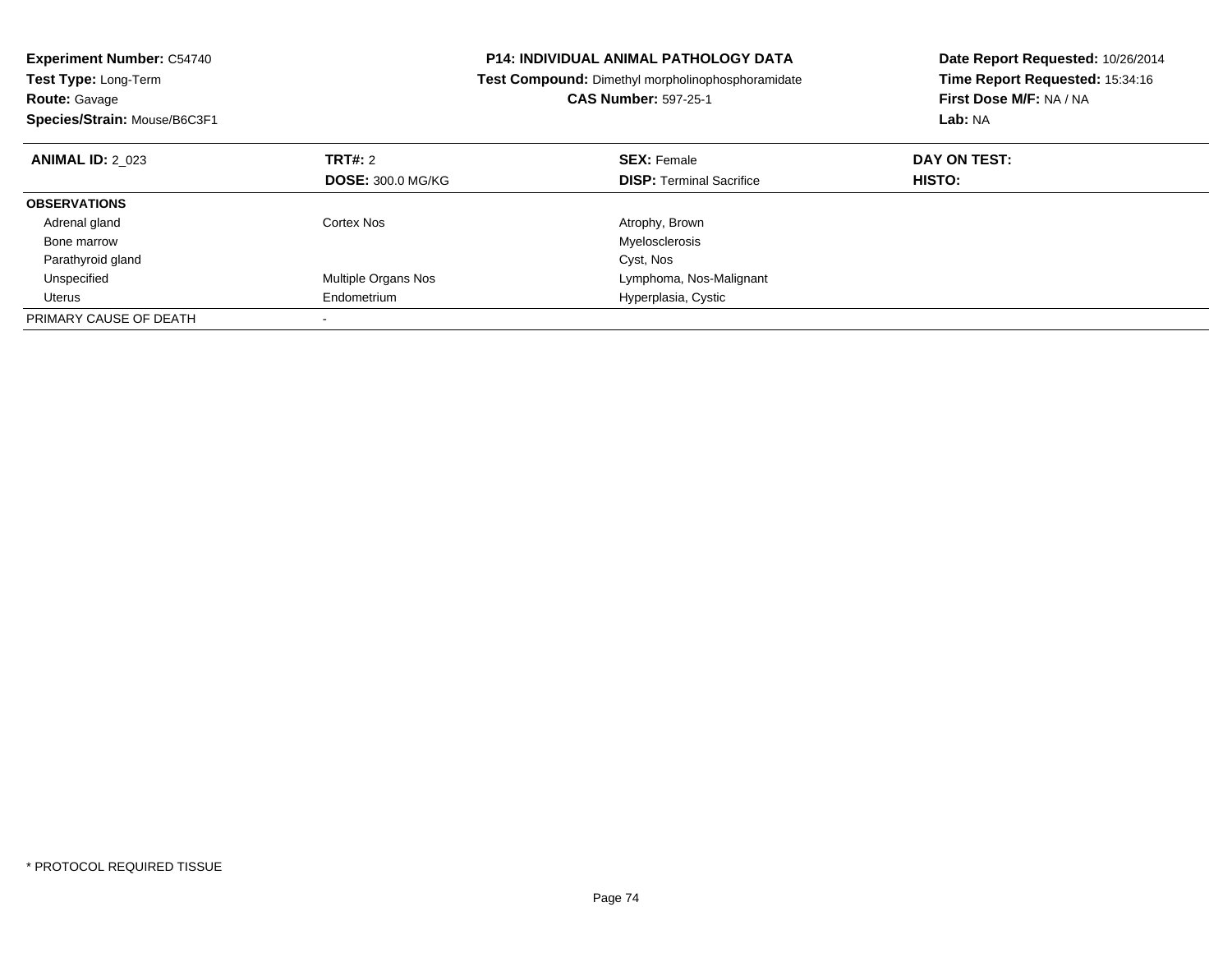| <b>P14: INDIVIDUAL ANIMAL PATHOLOGY DATA</b>             | Date Report Requested: 10/26/2014 |  |
|----------------------------------------------------------|-----------------------------------|--|
| <b>Test Compound:</b> Dimethyl morpholinophosphoramidate | Time Report Requested: 15:34:16   |  |
| <b>CAS Number: 597-25-1</b>                              | First Dose M/F: NA / NA           |  |
|                                                          | Lab: NA                           |  |
| <b>SEX: Female</b>                                       | DAY ON TEST:                      |  |
| <b>DISP:</b> Natural Death                               | <b>HISTO:</b>                     |  |
|                                                          |                                   |  |
| Atrophy, Brown                                           |                                   |  |
| Myelosclerosis                                           |                                   |  |
| Mineralization                                           |                                   |  |
| Cytoplasmic Vacuolization                                |                                   |  |
| Necrosis, Nos                                            |                                   |  |
| Lymphoma, Nos-Malignant                                  |                                   |  |
| Cyst, Nos                                                |                                   |  |
|                                                          |                                   |  |
|                                                          | <b>DOSE: 300.0 MG/KG</b>          |  |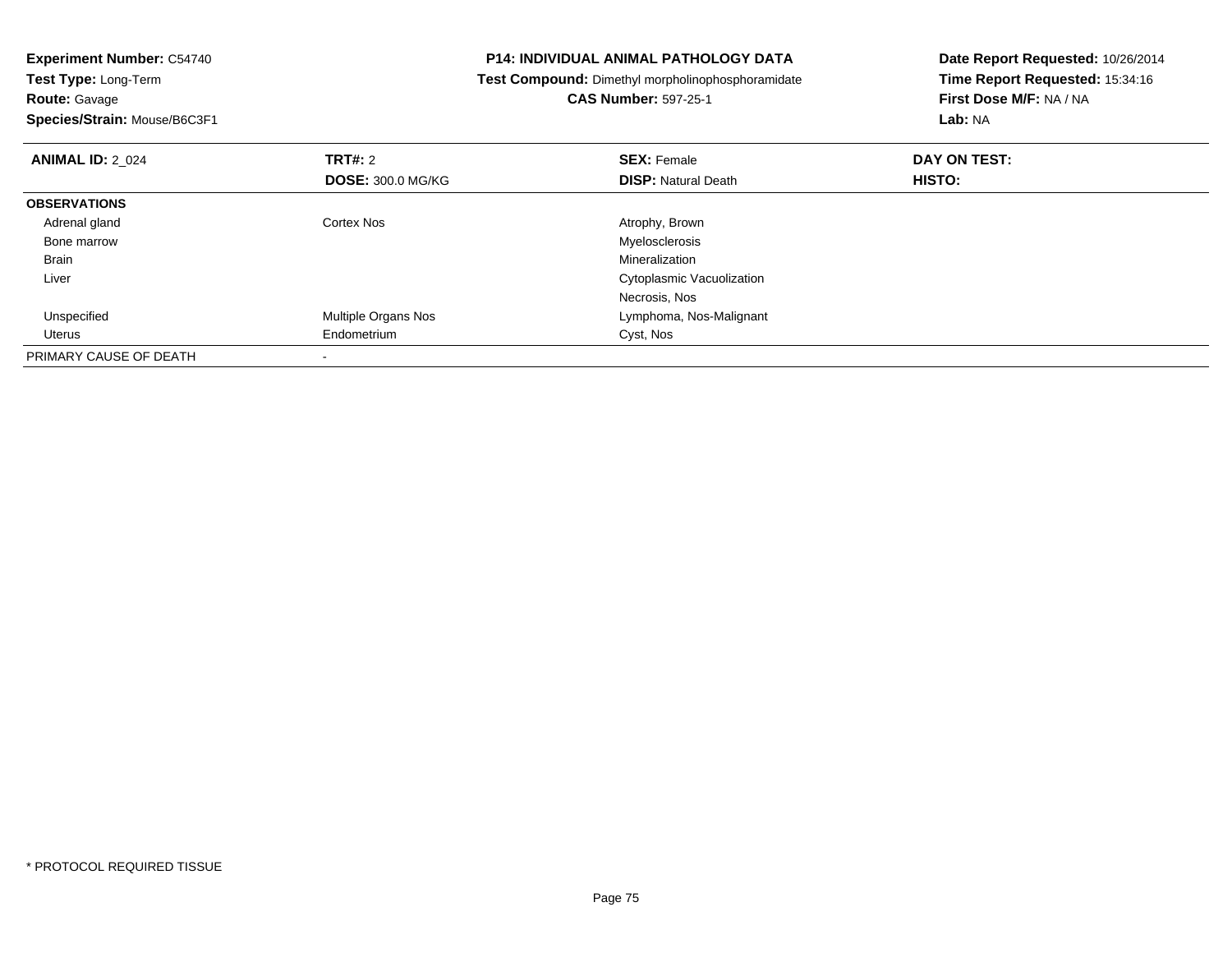**Route:** Gavage

**Species/Strain:** Mouse/B6C3F1

## **P14: INDIVIDUAL ANIMAL PATHOLOGY DATA**

**Test Compound:** Dimethyl morpholinophosphoramidate

**CAS Number:** 597-25-1

| <b>ANIMAL ID: 2 025</b> | TRT#: 2                    | <b>SEX: Female</b>                  | DAY ON TEST: |  |
|-------------------------|----------------------------|-------------------------------------|--------------|--|
|                         | <b>DOSE: 300.0 MG/KG</b>   | <b>DISP: Terminal Sacrifice</b>     | HISTO:       |  |
| <b>OBSERVATIONS</b>     |                            |                                     |              |  |
| Adrenal gland           | <b>Cortex Nos</b>          | Atrophy, Brown                      |              |  |
| Bone marrow             |                            | Myelosclerosis                      |              |  |
| Liver                   |                            | Clear-Cell Change                   |              |  |
|                         |                            | Cytoplasmic Vacuolization           |              |  |
| Pancreas                | Acinus                     | Atrophy, Nos                        |              |  |
| Thyroid                 |                            | Cyst, Follicular Nos                |              |  |
| Unspecified             | <b>Multiple Organs Nos</b> | Lymphocytic Inflammatory Infiltrate |              |  |
| Uterus                  | Endometrium                | Hyperplasia, Cystic                 |              |  |
| PRIMARY CAUSE OF DEATH  |                            |                                     |              |  |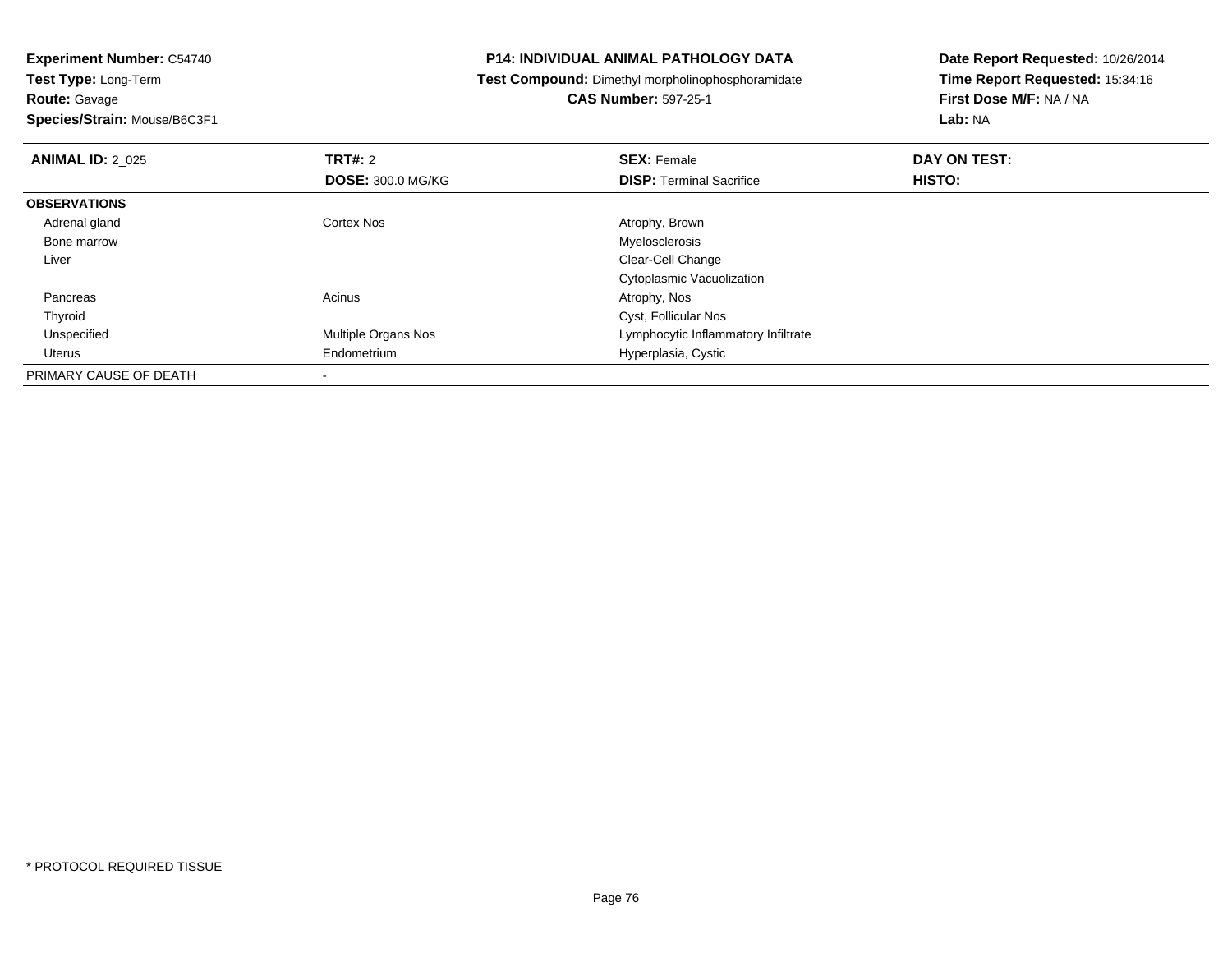**Route:** Gavage

**Species/Strain:** Mouse/B6C3F1

## **P14: INDIVIDUAL ANIMAL PATHOLOGY DATA**

**Test Compound:** Dimethyl morpholinophosphoramidate

# **CAS Number:** 597-25-1

| <b>ANIMAL ID: 2 026</b> | TRT#: 2                  | <b>SEX: Female</b>                  | DAY ON TEST:  |  |
|-------------------------|--------------------------|-------------------------------------|---------------|--|
|                         | <b>DOSE: 300.0 MG/KG</b> | <b>DISP: Terminal Sacrifice</b>     | <b>HISTO:</b> |  |
| <b>OBSERVATIONS</b>     |                          |                                     |               |  |
| Adrenal gland           | <b>Cortex Nos</b>        | Atrophy, Brown                      |               |  |
|                         |                          | Pheochromocytoma                    |               |  |
| Bone marrow             |                          | Myelosclerosis                      |               |  |
| Brain                   |                          | Mineralization                      |               |  |
| Kidney                  |                          | Nephrosis, Nos                      |               |  |
| Liver                   |                          | Cytoplasmic Vacuolization           |               |  |
| Pituitary gland         |                          | Chromophobe Adenoma                 |               |  |
| Thyroid                 |                          | Hyperplasia, Follicular Cell        |               |  |
| Unspecified             | Multiple Organs Nos      | Lymphocytic Inflammatory Infiltrate |               |  |
| Uterus                  | Endometrium              | Hyperplasia, Cystic                 |               |  |
| PRIMARY CAUSE OF DEATH  | $\overline{\phantom{a}}$ |                                     |               |  |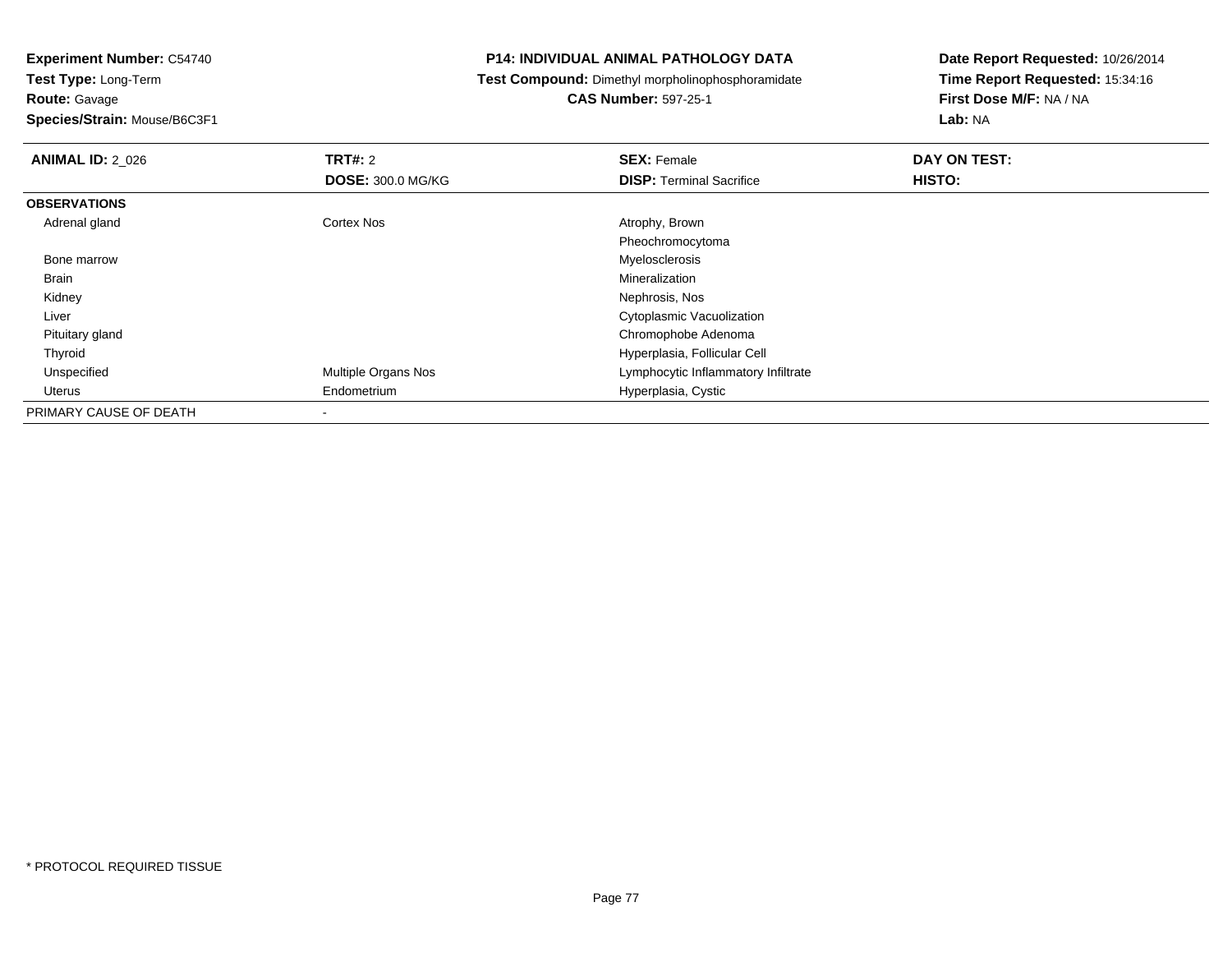**Route:** Gavage

**Species/Strain:** Mouse/B6C3F1

## **P14: INDIVIDUAL ANIMAL PATHOLOGY DATA**

**Test Compound:** Dimethyl morpholinophosphoramidate

# **CAS Number:** 597-25-1

| <b>ANIMAL ID: 2 027</b> | TRT#: 2                  | <b>SEX: Female</b>                  | DAY ON TEST: |  |
|-------------------------|--------------------------|-------------------------------------|--------------|--|
|                         | <b>DOSE: 300.0 MG/KG</b> | <b>DISP: Terminal Sacrifice</b>     | HISTO:       |  |
| <b>OBSERVATIONS</b>     |                          |                                     |              |  |
| Adrenal gland           | Cortex Nos               | Atrophy, Brown                      |              |  |
| Bone marrow             |                          | Myelosclerosis                      |              |  |
| Liver                   |                          | Clear-Cell Change                   |              |  |
|                         |                          | Cytoplasmic Vacuolization           |              |  |
| Lung                    | Cartilage                | Mineralization                      |              |  |
| Spleen                  |                          | Hemosiderosis                       |              |  |
| Thymus                  |                          | Cyst, Nos                           |              |  |
| Thyroid                 |                          | Hyperplasia, Follicular Cell        |              |  |
| Unspecified             | Multiple Organs Nos      | Lymphocytic Inflammatory Infiltrate |              |  |
| Uterus                  | Endometrium              | Hyperplasia, Cystic                 |              |  |
| PRIMARY CAUSE OF DEATH  | ۰                        |                                     |              |  |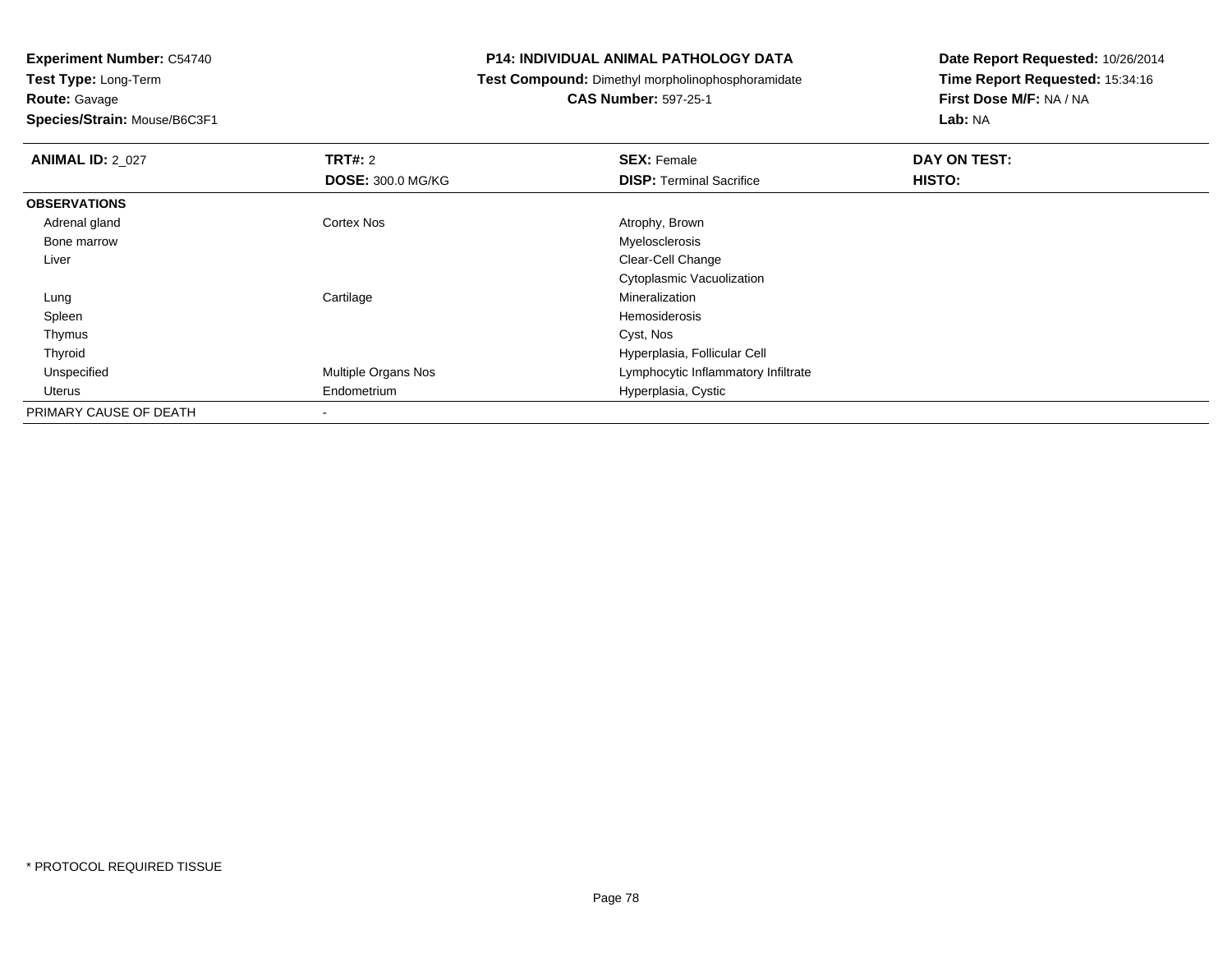**Route:** Gavage

**Species/Strain:** Mouse/B6C3F1

## **P14: INDIVIDUAL ANIMAL PATHOLOGY DATA**

**Test Compound:** Dimethyl morpholinophosphoramidate

**CAS Number:** 597-25-1

| <b>ANIMAL ID: 2_028</b> | <b>TRT#: 2</b>           | <b>SEX: Female</b>              | DAY ON TEST: |  |
|-------------------------|--------------------------|---------------------------------|--------------|--|
|                         | <b>DOSE: 300.0 MG/KG</b> | <b>DISP: Terminal Sacrifice</b> | HISTO:       |  |
| <b>OBSERVATIONS</b>     |                          |                                 |              |  |
| Adrenal gland           | <b>Cortex Nos</b>        | Atrophy, Brown                  |              |  |
| Bone marrow             |                          | Myelosclerosis                  |              |  |
| <b>Brain</b>            |                          | Mineralization                  |              |  |
| Liver                   |                          | Clear-Cell Change               |              |  |
|                         |                          | Cytoplasmic Vacuolization       |              |  |
| Lymph node              | Mesenteric Lymph Node    | Lymphoma, Nos-Malignant         |              |  |
| Pancreas                | Acinus                   | Hyperplasia, Nos                |              |  |
| Thymus                  |                          | Hyperplasia, Lymphoid           |              |  |
| Uterus                  | Endometrium              | Hyperplasia, Cystic             |              |  |
|                         | Ligament                 | Necrosis, Fat                   |              |  |
| PRIMARY CAUSE OF DEATH  |                          |                                 |              |  |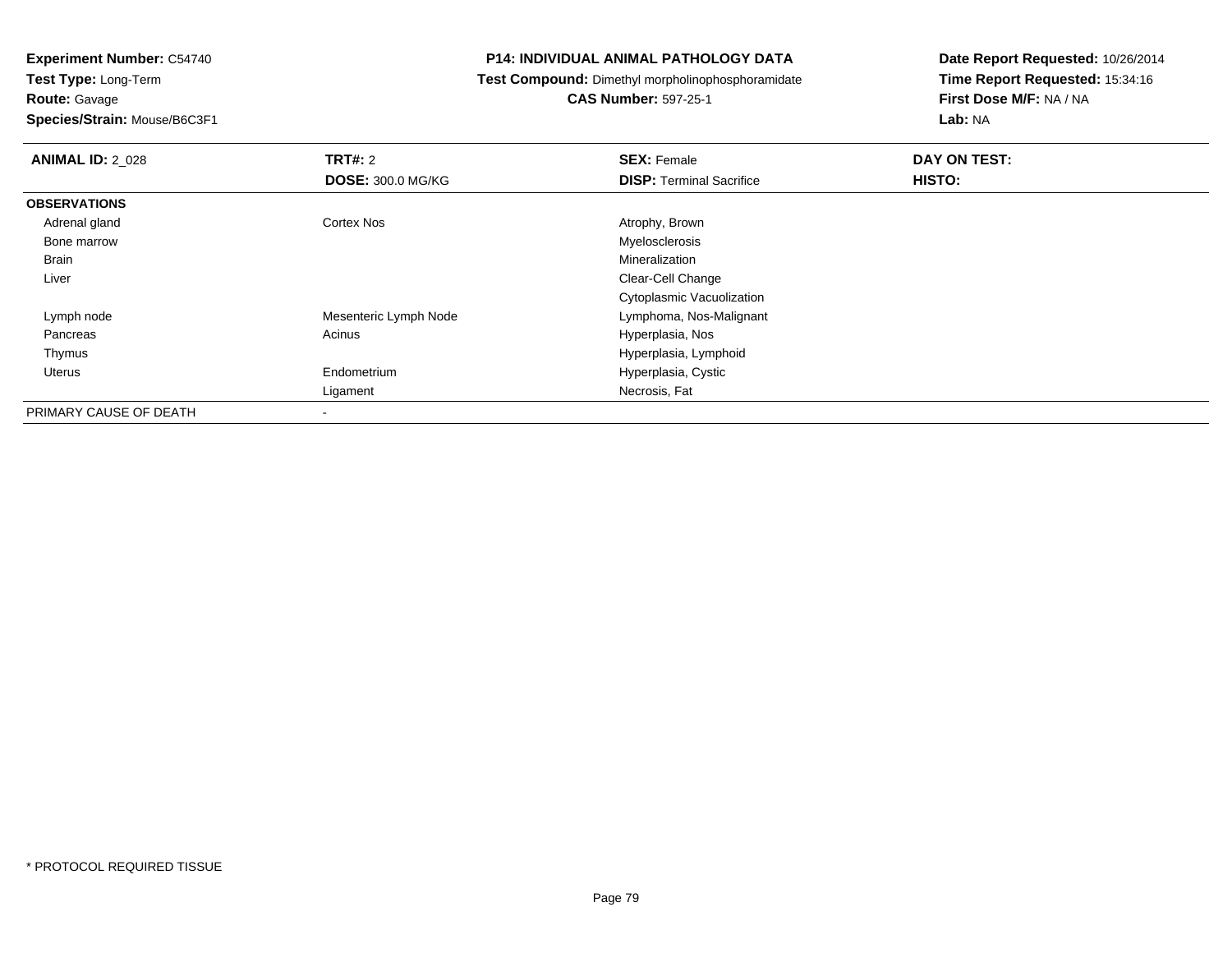**Species/Strain:** Mouse/B6C3F1

## **P14: INDIVIDUAL ANIMAL PATHOLOGY DATA**

**Test Compound:** Dimethyl morpholinophosphoramidate

**CAS Number:** 597-25-1

| <b>ANIMAL ID: 2 029</b> | TRT#: 2                  | <b>SEX: Female</b>                  | DAY ON TEST: |  |
|-------------------------|--------------------------|-------------------------------------|--------------|--|
|                         | <b>DOSE: 300.0 MG/KG</b> | <b>DISP: Terminal Sacrifice</b>     | HISTO:       |  |
| <b>OBSERVATIONS</b>     |                          |                                     |              |  |
| Adrenal gland           | Cortex Nos               | Atrophy, Brown                      |              |  |
| Bone marrow             |                          | Myelosclerosis                      |              |  |
| Liver                   |                          | Cytoplasmic Vacuolization           |              |  |
| Pancreas                |                          | Cytoplasmic Vacuolization           |              |  |
| Pituitary gland         |                          | Chromophobe Adenoma                 |              |  |
| Thyroid                 |                          | Hyperplasia, Follicular Cell        |              |  |
| Unspecified             | Multiple Organs Nos      | Hyperplasia, Lymphoid               |              |  |
|                         | Multiple Organs Nos      | Lymphocytic Inflammatory Infiltrate |              |  |
| <b>Uterus</b>           | Endometrium              | Hyperplasia, Cystic                 |              |  |
| PRIMARY CAUSE OF DEATH  |                          |                                     |              |  |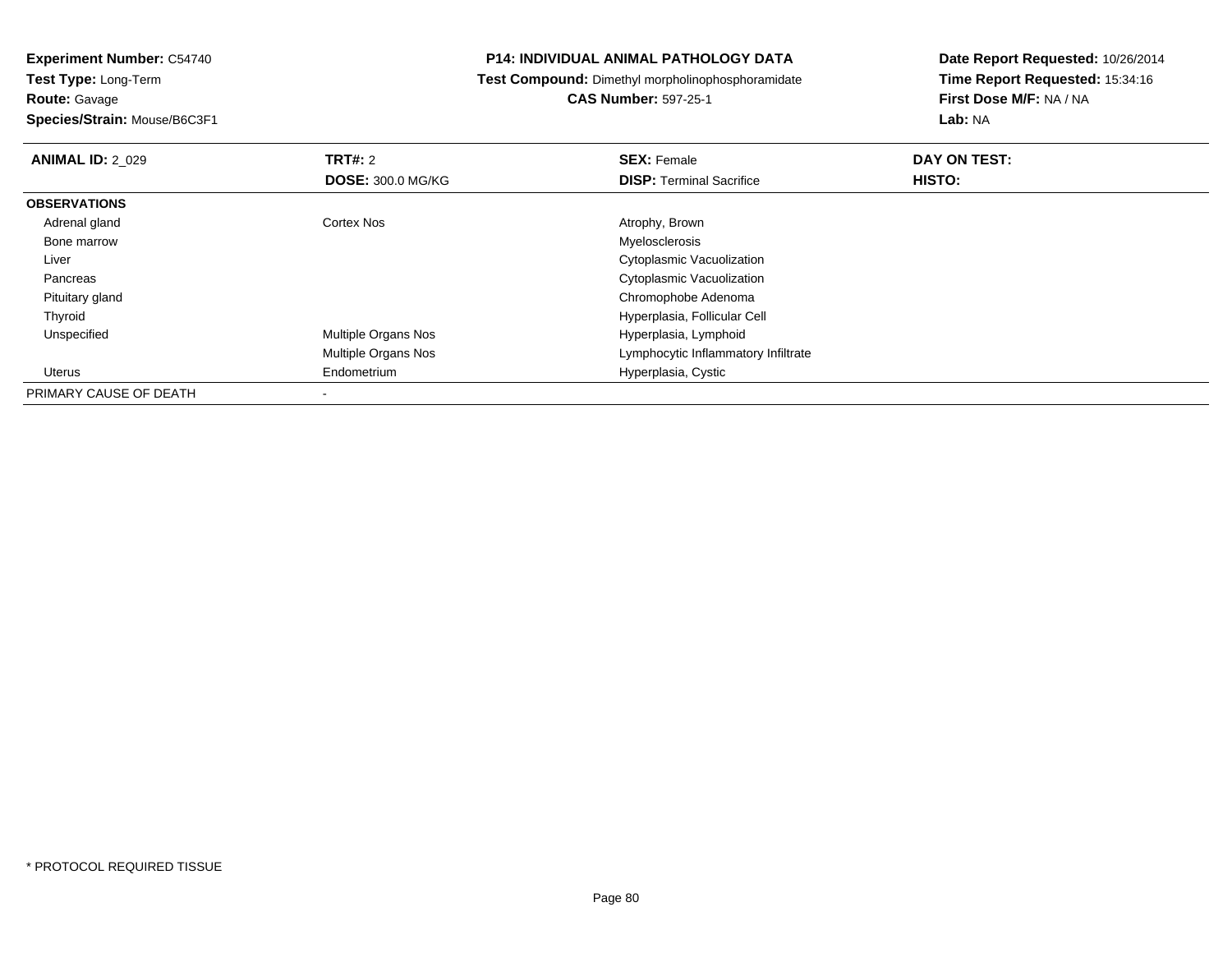**Route:** Gavage

**Species/Strain:** Mouse/B6C3F1

## **P14: INDIVIDUAL ANIMAL PATHOLOGY DATA**

**Test Compound:** Dimethyl morpholinophosphoramidate

# **CAS Number:** 597-25-1

| <b>ANIMAL ID: 2_030</b> | TRT#: 2                  | <b>SEX: Female</b>                  | DAY ON TEST: |  |
|-------------------------|--------------------------|-------------------------------------|--------------|--|
|                         | <b>DOSE: 300.0 MG/KG</b> | <b>DISP: Terminal Sacrifice</b>     | HISTO:       |  |
| <b>OBSERVATIONS</b>     |                          |                                     |              |  |
| Adrenal gland           | <b>Cortex Nos</b>        | Atrophy, Brown                      |              |  |
| Bone marrow             |                          | Myelosclerosis                      |              |  |
| Brain                   |                          | Mineralization                      |              |  |
| Liver                   |                          | Cytoplasmic Vacuolization           |              |  |
| Pituitary gland         |                          | Angiectasis                         |              |  |
|                         |                          | Hyperplasia, Chromophobe Cell       |              |  |
| Spleen                  |                          | Hemosiderosis                       |              |  |
| Unspecified             | Multiple Organs Nos      | Lymphocytic Inflammatory Infiltrate |              |  |
| Uterus                  | Endometrium              | Hyperplasia, Cystic                 |              |  |
| PRIMARY CAUSE OF DEATH  | $\overline{\phantom{a}}$ |                                     |              |  |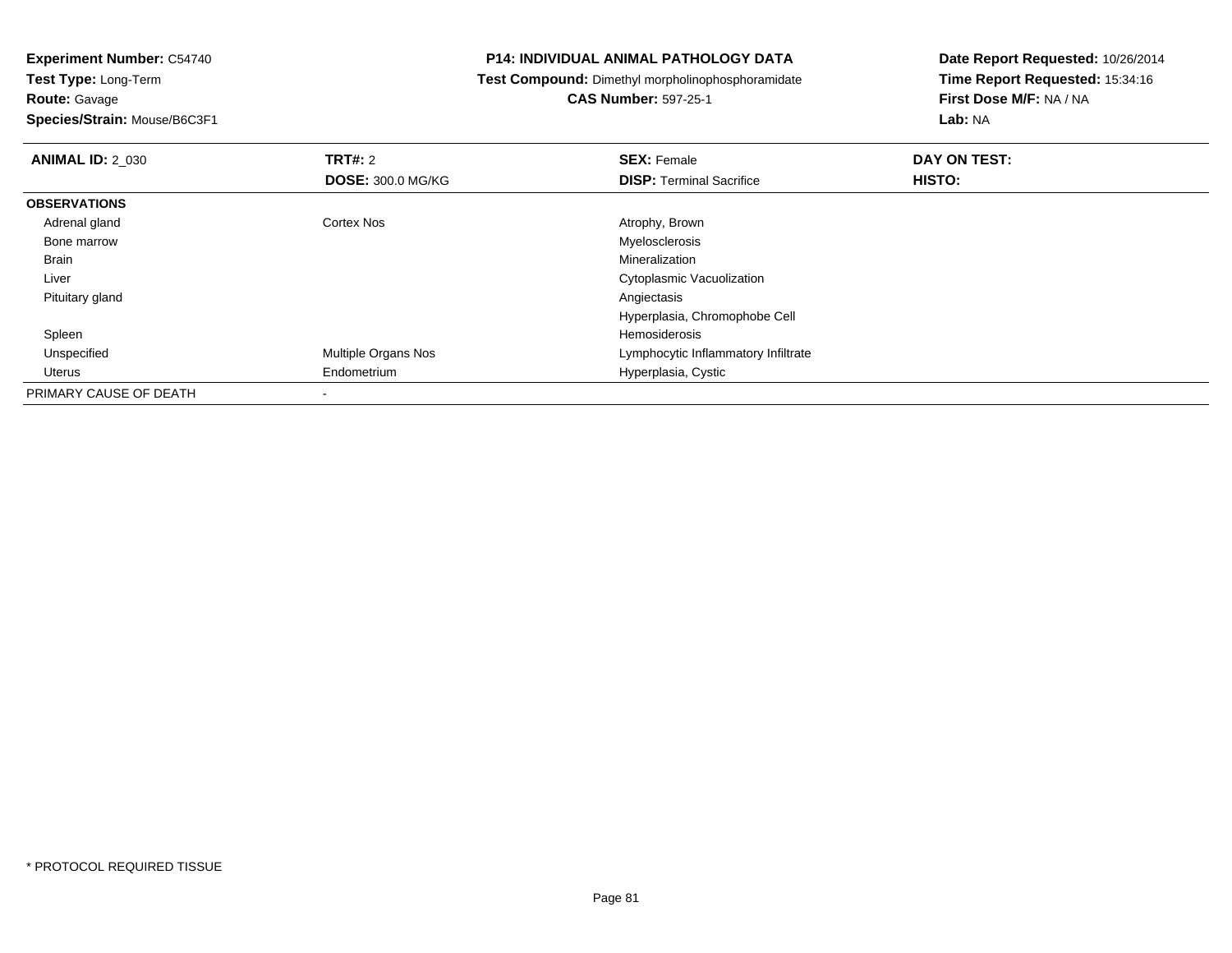**Route:** Gavage

**Species/Strain:** Mouse/B6C3F1

## **P14: INDIVIDUAL ANIMAL PATHOLOGY DATA**

**Test Compound:** Dimethyl morpholinophosphoramidate

**CAS Number:** 597-25-1

| <b>ANIMAL ID: 2_033</b> | <b>TRT#: 2</b>           | <b>SEX: Female</b>                  | DAY ON TEST: |  |
|-------------------------|--------------------------|-------------------------------------|--------------|--|
|                         | <b>DOSE: 300.0 MG/KG</b> | <b>DISP: Terminal Sacrifice</b>     | HISTO:       |  |
| <b>OBSERVATIONS</b>     |                          |                                     |              |  |
| Adrenal gland           | Cortex Nos               | Atrophy, Brown                      |              |  |
| <b>Brain</b>            |                          | Mineralization                      |              |  |
| Intestine Small         | Jejunum                  | Inflammation, Acute Necrotizing     |              |  |
| Lung                    |                          | Histiocytosis                       |              |  |
|                         |                          | Lymphocytic Inflammatory Infiltrate |              |  |
| Ovary                   |                          | Atrophy, Nos                        |              |  |
|                         |                          | Cyst, Nos                           |              |  |
| Pituitary gland         |                          | Chromophobe Adenoma                 |              |  |
| Spleen                  |                          | Hematopoiesis                       |              |  |
| Thymus                  |                          | Cyst, Nos                           |              |  |
| Unspecified             | Multiple Organs Nos      | Hyperplasia, Lymphoid               |              |  |
| Uterus                  | Endometrium              | Hyperplasia, Cystic                 |              |  |
| PRIMARY CAUSE OF DEATH  |                          |                                     |              |  |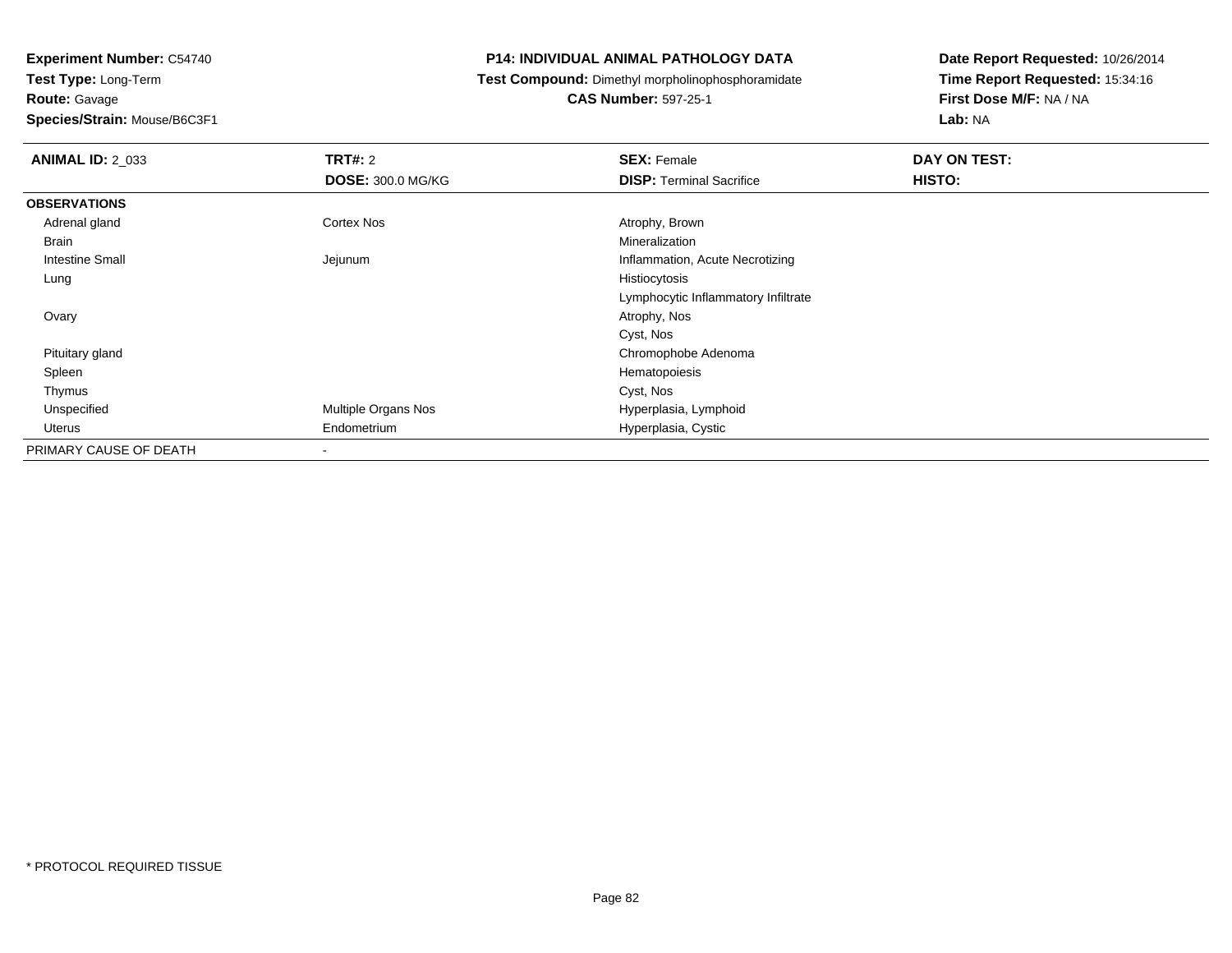**Species/Strain:** Mouse/B6C3F1

## **P14: INDIVIDUAL ANIMAL PATHOLOGY DATA**

**Test Compound:** Dimethyl morpholinophosphoramidate

**CAS Number:** 597-25-1

| <b>ANIMAL ID: 2 035</b> | TRT#: 2                  | <b>SEX: Female</b>                  | DAY ON TEST: |  |
|-------------------------|--------------------------|-------------------------------------|--------------|--|
|                         | <b>DOSE: 300.0 MG/KG</b> | <b>DISP: Terminal Sacrifice</b>     | HISTO:       |  |
| <b>OBSERVATIONS</b>     |                          |                                     |              |  |
| Adrenal gland           | <b>Cortex Nos</b>        | Atrophy, Brown                      |              |  |
| Bone marrow             |                          | Myelosclerosis                      |              |  |
| Intestine Small         | Jejunum                  | Hyperplasia, Lymphoid               |              |  |
| Liver                   |                          | Inflammation, Acute                 |              |  |
| Lung                    |                          | Alveolar/Bronchiolar Adenoma        |              |  |
| Ovary                   |                          | Cyst, Nos                           |              |  |
| Pituitary gland         |                          | Hyperplasia, Chromophobe Cell       |              |  |
| Thyroid                 |                          | Hyperplasia, Follicular Cell        |              |  |
| Unspecified             | Multiple Organs Nos      | Lymphocytic Inflammatory Infiltrate |              |  |
| Uterus                  | Endometrium              | Hyperplasia, Cystic                 |              |  |
| PRIMARY CAUSE OF DEATH  |                          |                                     |              |  |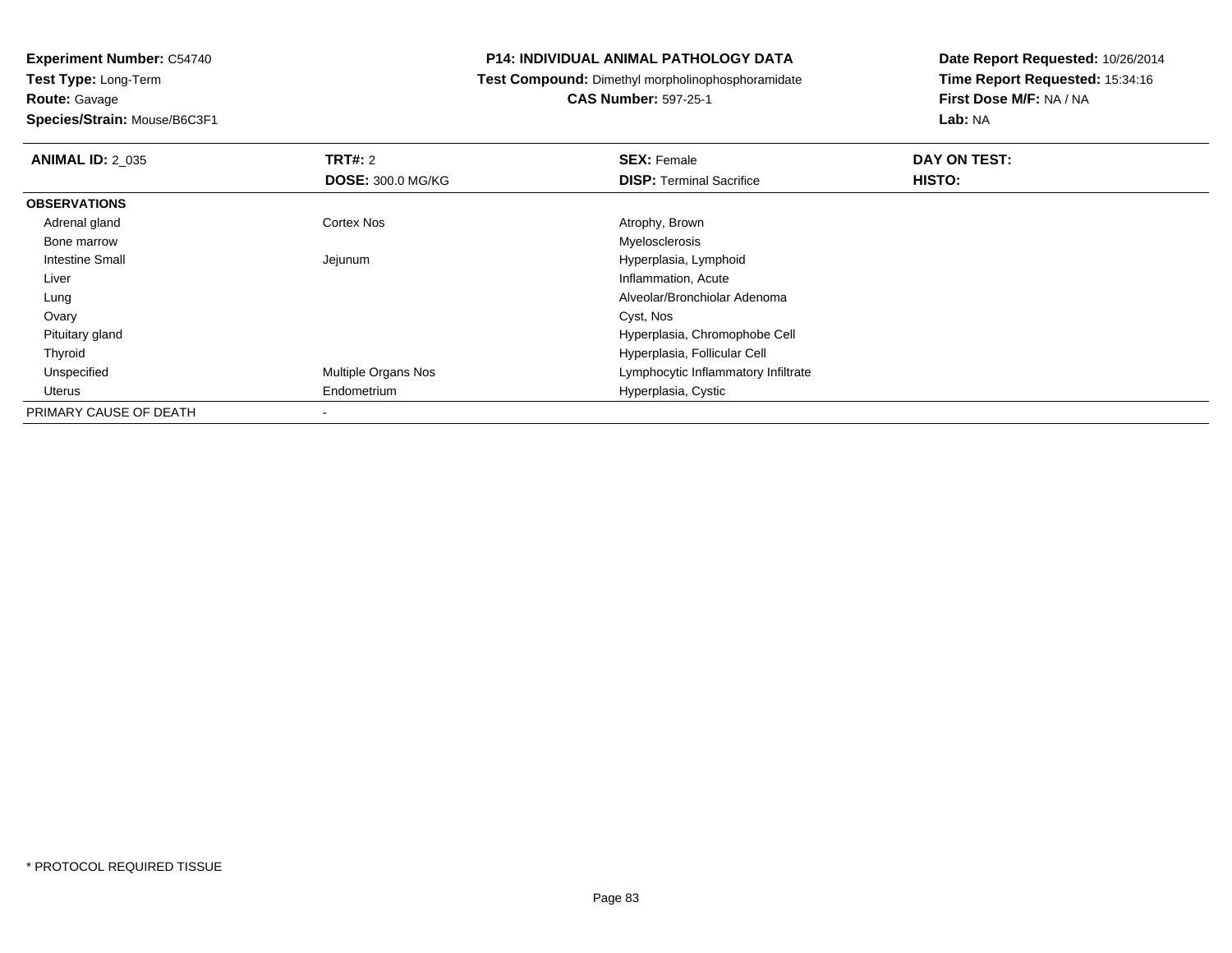**Route:** Gavage

**Species/Strain:** Mouse/B6C3F1

## **P14: INDIVIDUAL ANIMAL PATHOLOGY DATA**

**Test Compound:** Dimethyl morpholinophosphoramidate

**CAS Number:** 597-25-1

| <b>ANIMAL ID: 2_036</b> | <b>TRT#:</b> 2           | <b>SEX: Female</b>                  | DAY ON TEST: |  |
|-------------------------|--------------------------|-------------------------------------|--------------|--|
|                         | <b>DOSE: 300.0 MG/KG</b> | <b>DISP: Terminal Sacrifice</b>     | HISTO:       |  |
| <b>OBSERVATIONS</b>     |                          |                                     |              |  |
| Adrenal gland           | Cortex Nos               | Atrophy, Brown                      |              |  |
| Bone marrow             |                          | Myelosclerosis                      |              |  |
| Liver                   |                          | Cytoplasmic Vacuolization           |              |  |
| Ovary                   |                          | Cyst, Nos                           |              |  |
| Pancreas                | Acinus                   | Atrophy, Nos                        |              |  |
|                         |                          | Dilatation, Ducts                   |              |  |
| Thymus                  |                          | Cyst, Nos                           |              |  |
| Thyroid                 |                          | Cyst, Follicular Nos                |              |  |
| Unspecified             |                          | Cyst, Epidermal Inclusion           |              |  |
|                         |                          | Inflammation, Acute                 |              |  |
|                         | Multiple Organs Nos      | Lymphocytic Inflammatory Infiltrate |              |  |
| Uterus                  | Endometrium              | Hyperplasia, Cystic                 |              |  |
| PRIMARY CAUSE OF DEATH  |                          |                                     |              |  |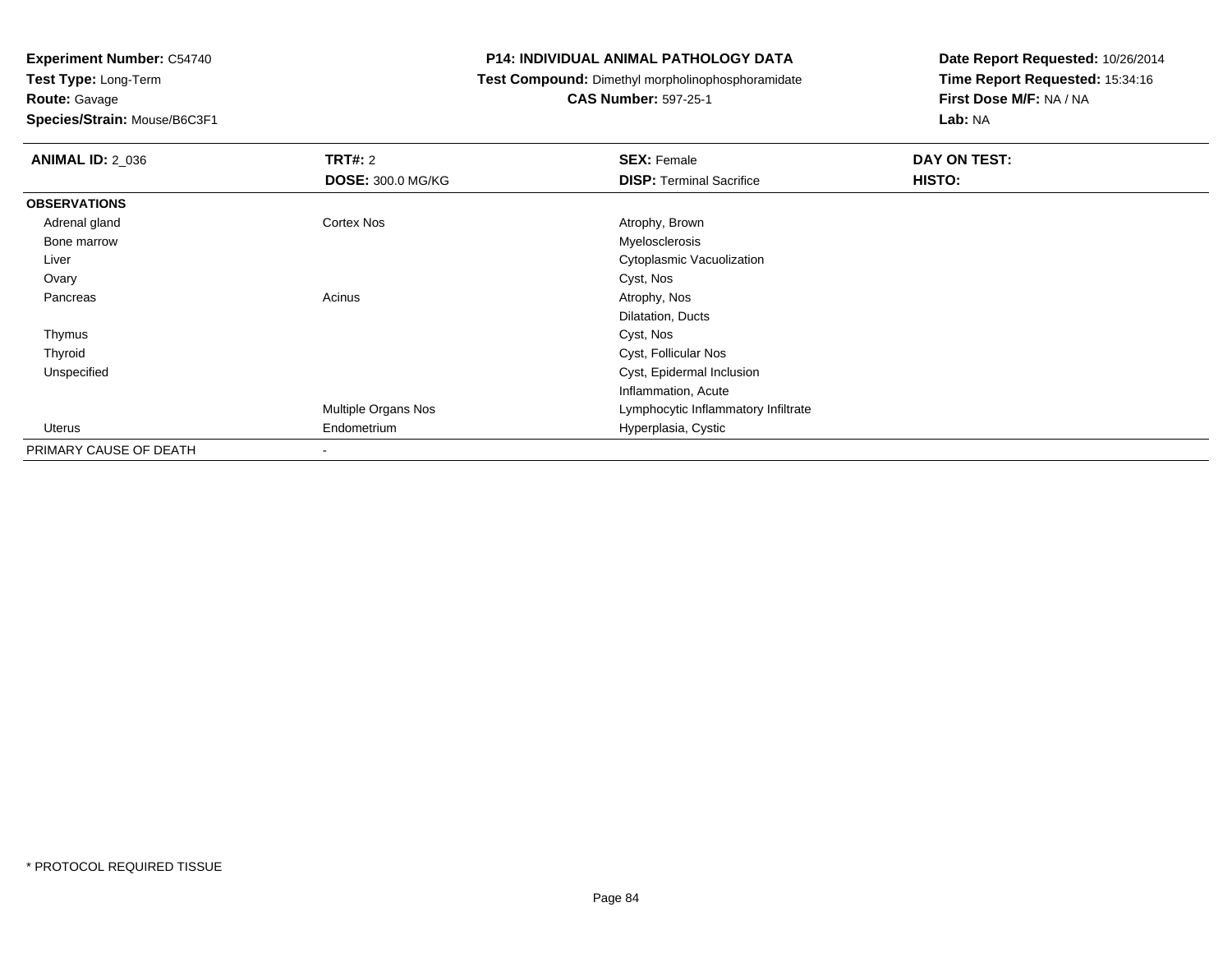**Species/Strain:** Mouse/B6C3F1

## **P14: INDIVIDUAL ANIMAL PATHOLOGY DATA**

**Test Compound:** Dimethyl morpholinophosphoramidate

**CAS Number:** 597-25-1

| <b>ANIMAL ID: 2 037</b> | TRT#: 2                    | <b>SEX: Female</b>                  | DAY ON TEST: |  |
|-------------------------|----------------------------|-------------------------------------|--------------|--|
|                         | <b>DOSE: 300.0 MG/KG</b>   | <b>DISP: Terminal Sacrifice</b>     | HISTO:       |  |
| <b>OBSERVATIONS</b>     |                            |                                     |              |  |
| Adrenal gland           | Cortex Nos                 | Atrophy, Brown                      |              |  |
| Bone marrow             |                            | Myelosclerosis                      |              |  |
| Kidney                  |                            | Metaplasia, Osseous                 |              |  |
| Liver                   |                            | Cytoplasmic Vacuolization           |              |  |
| Ovary                   |                            | Cyst, Hemorrhagic                   |              |  |
| Pituitary gland         |                            | Hyperplasia, Chromophobe Cell       |              |  |
| Unspecified             | <b>Multiple Organs Nos</b> | Lymphocytic Inflammatory Infiltrate |              |  |
| Uterus                  | Endometrium                | Hyperplasia, Cystic                 |              |  |
| PRIMARY CAUSE OF DEATH  |                            |                                     |              |  |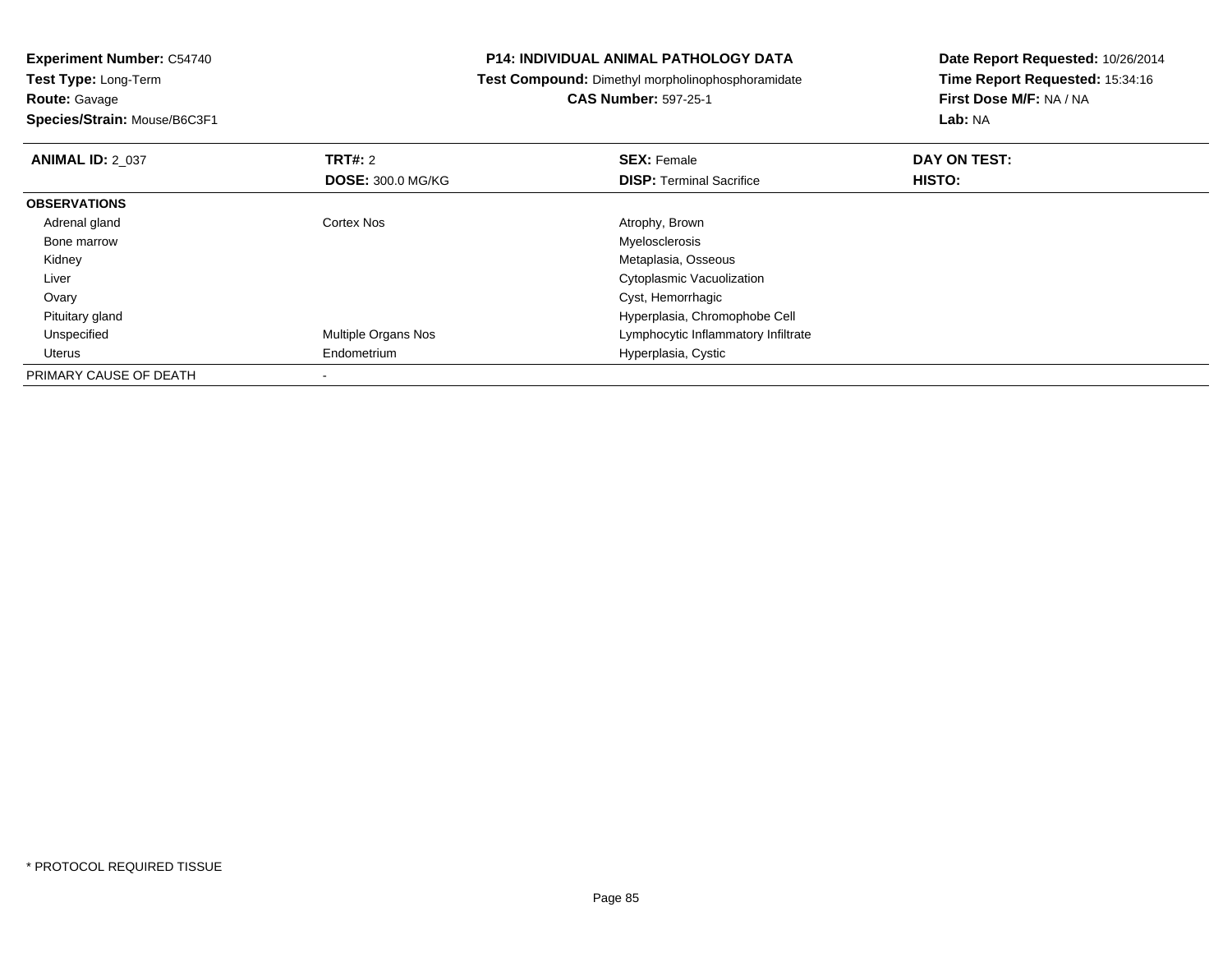**Species/Strain:** Mouse/B6C3F1

## **P14: INDIVIDUAL ANIMAL PATHOLOGY DATA**

**Test Compound:** Dimethyl morpholinophosphoramidate

# **CAS Number:** 597-25-1

| <b>ANIMAL ID: 2 038</b> | <b>TRT#: 2</b>           | <b>SEX: Female</b>                  | DAY ON TEST: |  |
|-------------------------|--------------------------|-------------------------------------|--------------|--|
|                         | <b>DOSE: 300.0 MG/KG</b> | <b>DISP:</b> Terminal Sacrifice     | HISTO:       |  |
| <b>OBSERVATIONS</b>     |                          |                                     |              |  |
| Adrenal gland           | <b>Cortex Nos</b>        | Atrophy, Brown                      |              |  |
| Bone marrow             |                          | Myelosclerosis                      |              |  |
| Brain                   |                          | Mineralization                      |              |  |
| Liver                   |                          | Cytoplasmic Vacuolization           |              |  |
|                         |                          | Lymphocytic Inflammatory Infiltrate |              |  |
| Spleen                  |                          | Hemosiderosis                       |              |  |
| Unspecified             | Multiple Organs Nos      | Hyperplasia, Lymphoid               |              |  |
| Uterus                  | Endometrium              | Hyperplasia, Cystic                 |              |  |
| PRIMARY CAUSE OF DEATH  |                          |                                     |              |  |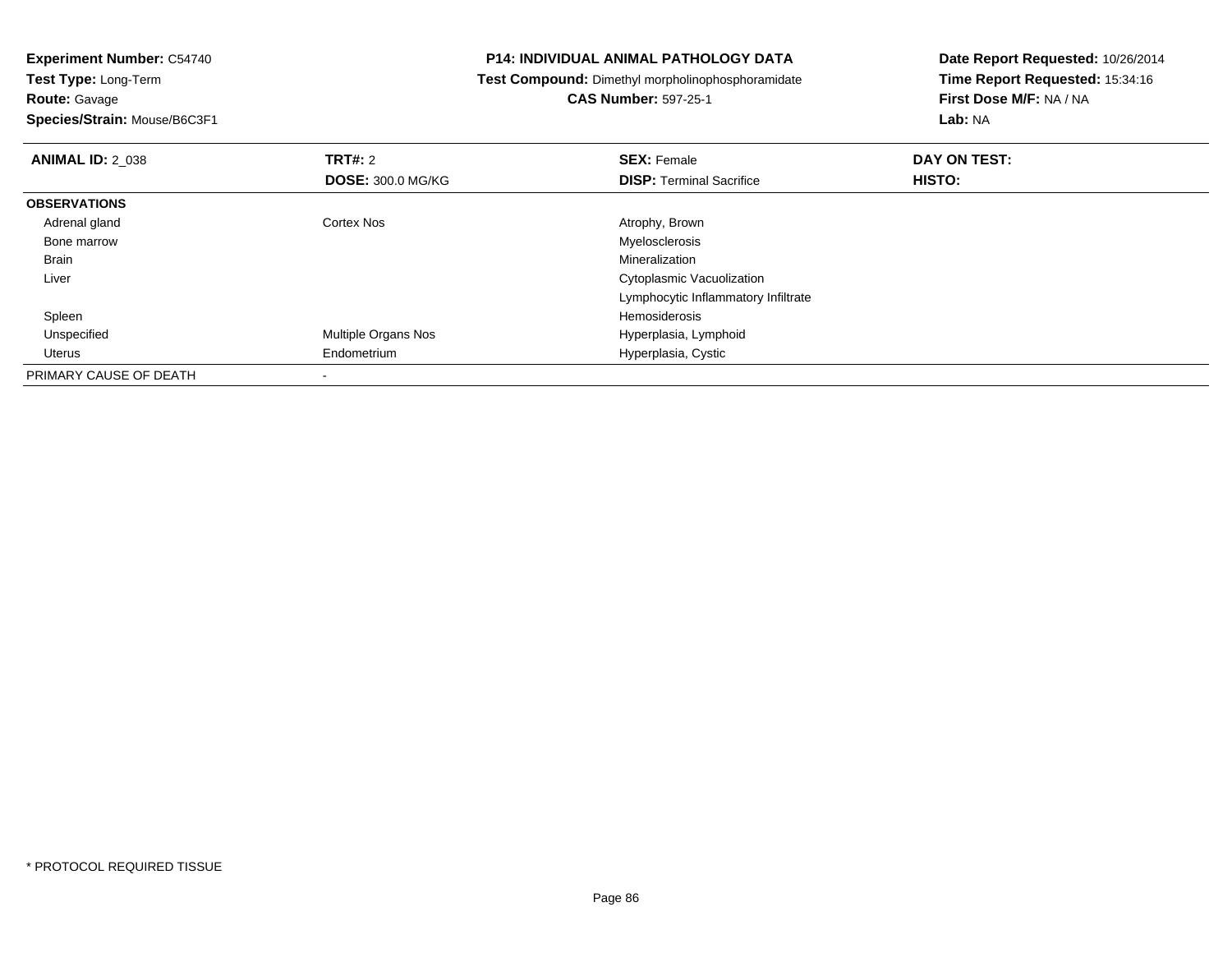**Route:** Gavage

**Species/Strain:** Mouse/B6C3F1

## **P14: INDIVIDUAL ANIMAL PATHOLOGY DATA**

**Test Compound:** Dimethyl morpholinophosphoramidate

**CAS Number:** 597-25-1

| <b>ANIMAL ID: 2_039</b> | TRT#: 2                  | <b>SEX: Female</b>              | DAY ON TEST: |  |
|-------------------------|--------------------------|---------------------------------|--------------|--|
|                         | <b>DOSE: 300.0 MG/KG</b> | <b>DISP: Terminal Sacrifice</b> | HISTO:       |  |
| <b>OBSERVATIONS</b>     |                          |                                 |              |  |
| Adrenal gland           | <b>Cortex Nos</b>        | Atrophy, Brown                  |              |  |
| Bone marrow             |                          | Myelosclerosis                  |              |  |
| Brain                   |                          | Mineralization                  |              |  |
| Liver                   |                          | Clear-Cell Change               |              |  |
|                         |                          | Cytoplasmic Vacuolization       |              |  |
| Ovary                   |                          | Cyst, Nos                       |              |  |
| Pituitary gland         |                          | Hyperplasia, Chromophobe Cell   |              |  |
| Spleen                  |                          | Hyperplasia, Lymphoid           |              |  |
| Uterus                  | Endometrium              | Hyperplasia, Cystic             |              |  |
| PRIMARY CAUSE OF DEATH  |                          |                                 |              |  |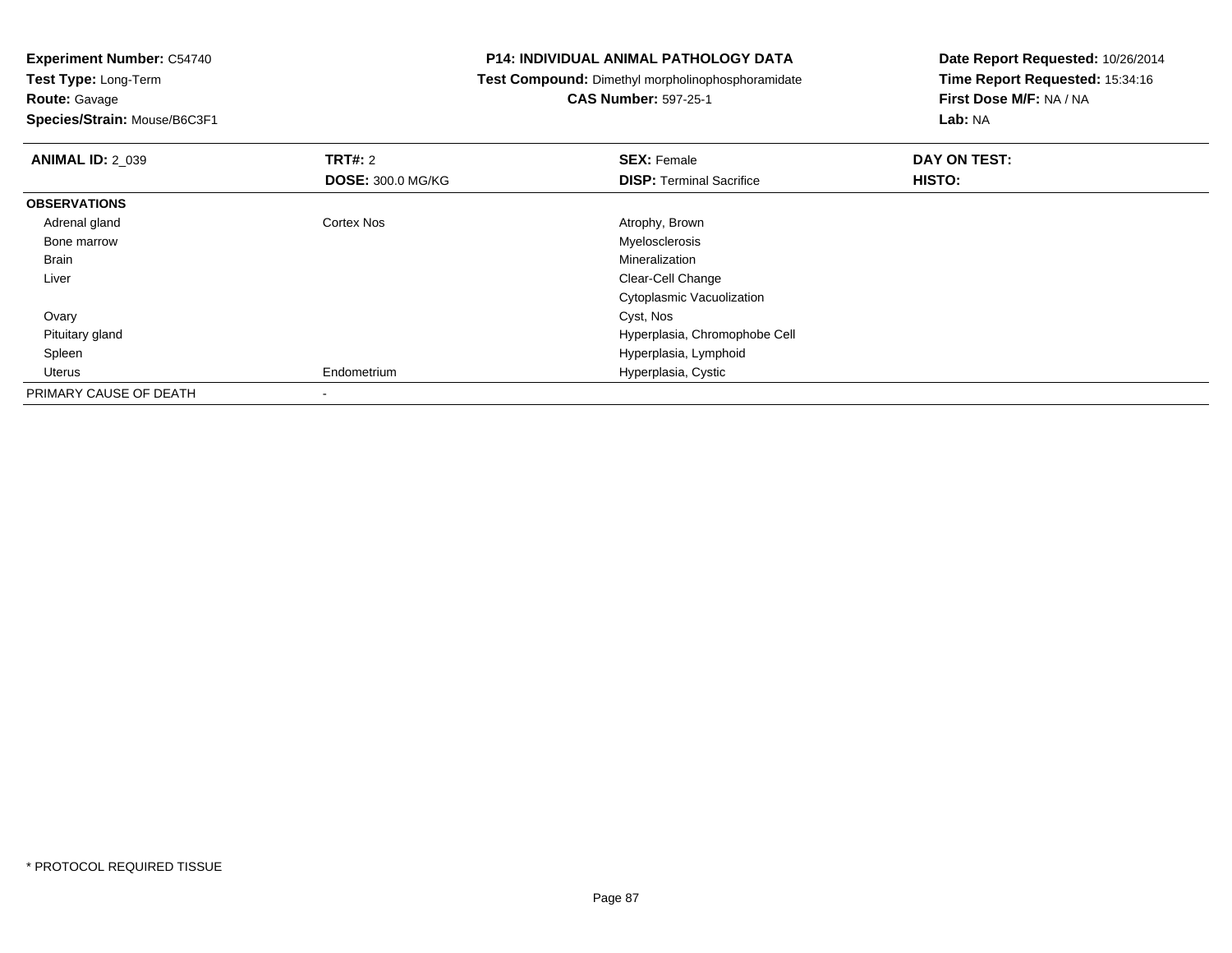| <b>Experiment Number: C54740</b><br>Test Type: Long-Term<br><b>Route: Gavage</b><br>Species/Strain: Mouse/B6C3F1 |                          | <b>P14: INDIVIDUAL ANIMAL PATHOLOGY DATA</b><br>Test Compound: Dimethyl morpholinophosphoramidate<br><b>CAS Number: 597-25-1</b> | Date Report Requested: 10/26/2014<br>Time Report Requested: 15:34:16<br>First Dose M/F: NA / NA<br><b>Lab: NA</b> |
|------------------------------------------------------------------------------------------------------------------|--------------------------|----------------------------------------------------------------------------------------------------------------------------------|-------------------------------------------------------------------------------------------------------------------|
| <b>ANIMAL ID: 2 040</b>                                                                                          | TRT#: 2                  | <b>SEX: Female</b>                                                                                                               | DAY ON TEST:                                                                                                      |
|                                                                                                                  | <b>DOSE: 300.0 MG/KG</b> | <b>DISP:</b> Terminal Sacrifice                                                                                                  | HISTO:                                                                                                            |
| <b>OBSERVATIONS</b>                                                                                              |                          |                                                                                                                                  |                                                                                                                   |
| Liver                                                                                                            |                          | Cytoplasmic Vacuolization                                                                                                        |                                                                                                                   |
| Lung                                                                                                             |                          | Alveolar/Bronchiolar Adenoma                                                                                                     |                                                                                                                   |
| Pituitary gland                                                                                                  |                          | Hypertrophy, Focal                                                                                                               |                                                                                                                   |
| Unspecified                                                                                                      | Multiple Organs Nos      | Lymphoma, Nos-Malignant                                                                                                          |                                                                                                                   |
| Uterus                                                                                                           |                          | Hydrometra                                                                                                                       |                                                                                                                   |
|                                                                                                                  | Endometrium              | Hyperplasia, Cystic                                                                                                              |                                                                                                                   |
| PRIMARY CAUSE OF DEATH                                                                                           |                          |                                                                                                                                  |                                                                                                                   |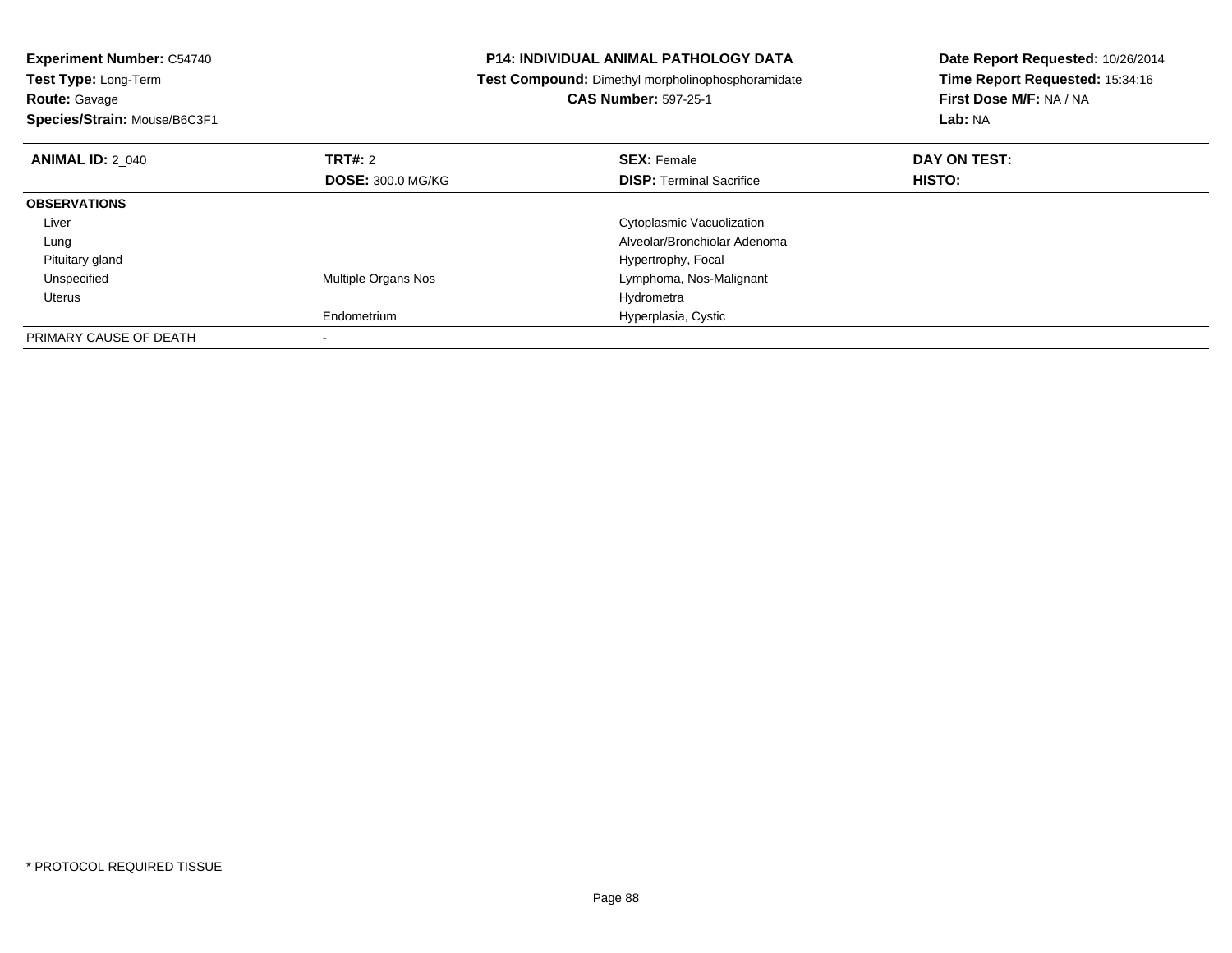| <b>Experiment Number: C54740</b>          | <b>P14: INDIVIDUAL ANIMAL PATHOLOGY DATA</b>      | Date Report Requested: 10/26/2014 |  |
|-------------------------------------------|---------------------------------------------------|-----------------------------------|--|
| Test Type: Long-Term                      | Test Compound: Dimethyl morpholinophosphoramidate | Time Report Requested: 15:34:16   |  |
| <b>Route: Gavage</b>                      | <b>CAS Number: 597-25-1</b>                       | First Dose M/F: NA / NA           |  |
| Species/Strain: Mouse/B6C3F1              |                                                   | Lab: NA                           |  |
| <b>TRT#: 2</b><br><b>ANIMAL ID: 2_041</b> | <b>SEX: Female</b>                                | DAY ON TEST:                      |  |
| <b>DOSE: 300.0 MG/KG</b>                  | <b>DISP:</b> Terminal Sacrifice                   | HISTO:                            |  |
| <b>OBSERVATIONS</b>                       |                                                   |                                   |  |
| Adrenal gland<br>Cortex Nos               | Atrophy, Brown                                    |                                   |  |
| Bone marrow                               | Myelosclerosis                                    |                                   |  |
| Brain                                     | <b>Mineralization</b>                             |                                   |  |
| Liver                                     | Cytoplasmic Vacuolization                         |                                   |  |
| Spleen                                    | Hemosiderosis                                     |                                   |  |
| Multiple Organs Nos<br>Unspecified        | Lymphocytic Inflammatory Infiltrate               |                                   |  |
| Endometrium<br>Uterus                     | Hyperplasia, Cystic                               |                                   |  |
| PRIMARY CAUSE OF DEATH                    |                                                   |                                   |  |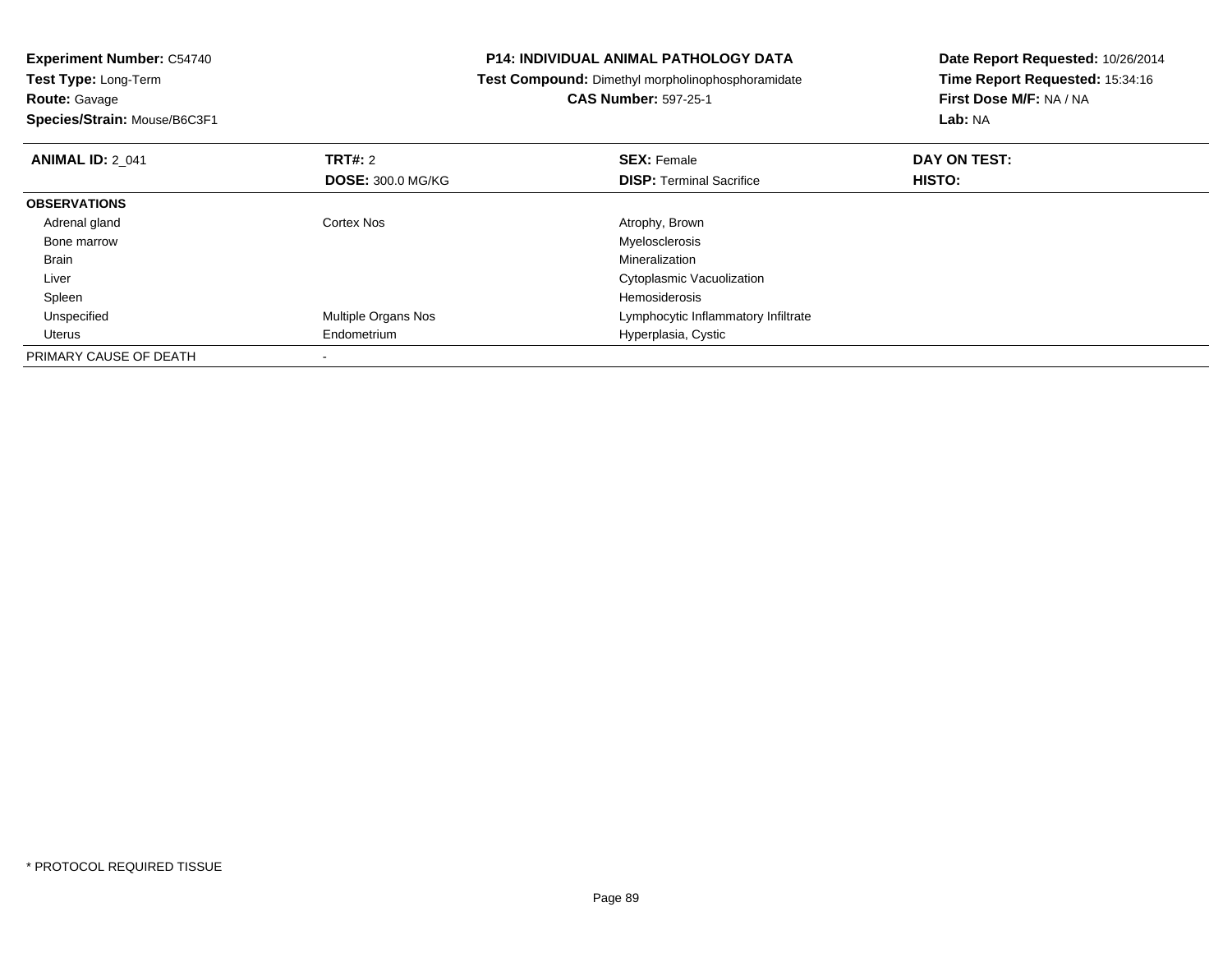**Route:** Gavage

**Species/Strain:** Mouse/B6C3F1

## **P14: INDIVIDUAL ANIMAL PATHOLOGY DATA**

**Test Compound:** Dimethyl morpholinophosphoramidate

**CAS Number:** 597-25-1

| <b>ANIMAL ID: 2 042</b> | TRT#: 2                  | <b>SEX: Female</b>                  | DAY ON TEST: |  |
|-------------------------|--------------------------|-------------------------------------|--------------|--|
|                         | <b>DOSE: 300.0 MG/KG</b> | <b>DISP:</b> Moribund Sacrifice     | HISTO:       |  |
| <b>OBSERVATIONS</b>     |                          |                                     |              |  |
| Adrenal gland           | <b>Cortex Nos</b>        | Atrophy, Brown                      |              |  |
| Blood vessel            | Aorta Nos                | Mineralization                      |              |  |
|                         | Pulmonary Vein Nos       | Mineralization                      |              |  |
| Kidney                  |                          | Nephrosis, Nos                      |              |  |
| Liver                   |                          | <b>Cytoplasmic Vacuolization</b>    |              |  |
| Pituitary gland         |                          | Angiectasis                         |              |  |
| Urinary bladder         |                          | Lymphocytic Inflammatory Infiltrate |              |  |
| Uterus                  | Endometrium              | Hyperplasia, Cystic                 |              |  |
|                         | Endometrium              | Inflammation, Acute                 |              |  |
| PRIMARY CAUSE OF DEATH  | -                        |                                     |              |  |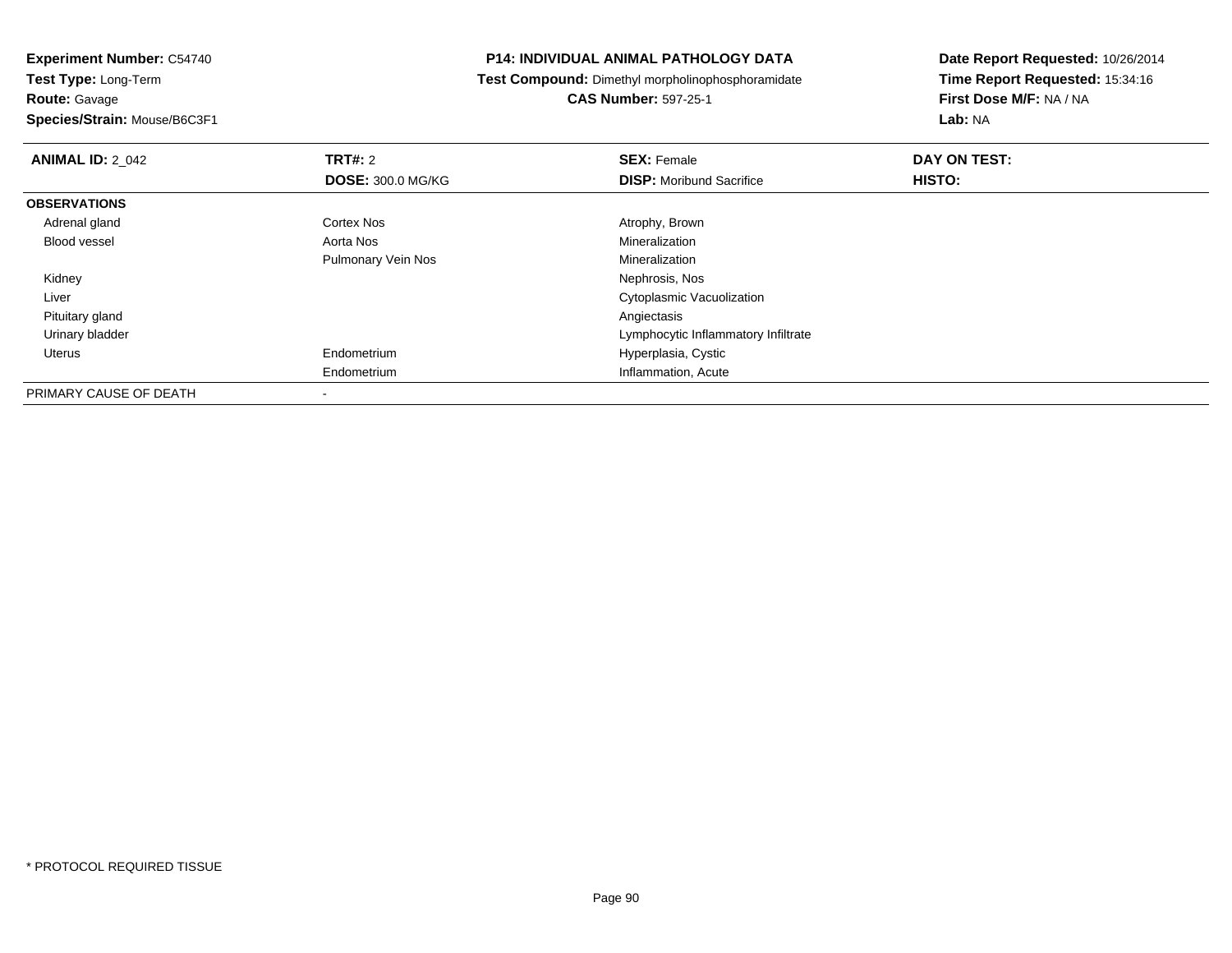| <b>P14: INDIVIDUAL ANIMAL PATHOLOGY DATA</b>      | Date Report Requested: 10/26/2014 |  |
|---------------------------------------------------|-----------------------------------|--|
| Test Compound: Dimethyl morpholinophosphoramidate | Time Report Requested: 15:34:16   |  |
| <b>CAS Number: 597-25-1</b>                       | First Dose M/F: NA / NA           |  |
|                                                   | Lab: NA                           |  |
| <b>SEX: Female</b>                                | DAY ON TEST:                      |  |
| <b>DISP:</b> Terminal Sacrifice                   | <b>HISTO:</b>                     |  |
|                                                   |                                   |  |
| Atrophy, Brown                                    |                                   |  |
| Myelosclerosis                                    |                                   |  |
| Cytoplasmic Vacuolization                         |                                   |  |
| Cyst, Nos                                         |                                   |  |
| Hyperplasia, Lymphoid                             |                                   |  |
| Lymphocytic Inflammatory Infiltrate               |                                   |  |
| Hyperplasia, Cystic                               |                                   |  |
|                                                   |                                   |  |
| <b>DOSE: 300.0 MG/KG</b>                          |                                   |  |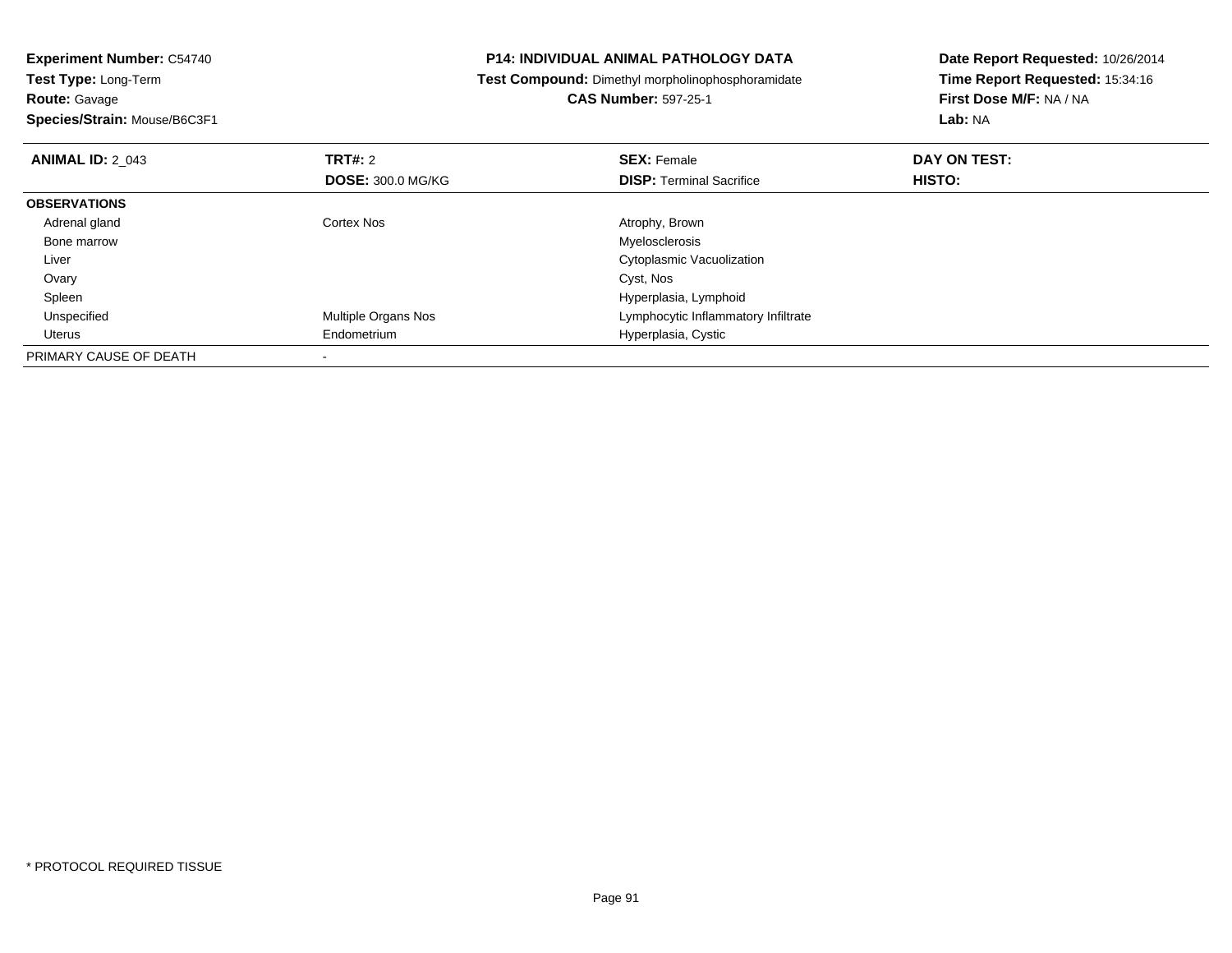**Route:** Gavage

**Species/Strain:** Mouse/B6C3F1

## **P14: INDIVIDUAL ANIMAL PATHOLOGY DATA**

**Test Compound:** Dimethyl morpholinophosphoramidate

# **CAS Number:** 597-25-1

| <b>ANIMAL ID: 2 044</b> | TRT#: 2                    | <b>SEX: Female</b>                  | DAY ON TEST: |  |
|-------------------------|----------------------------|-------------------------------------|--------------|--|
|                         | <b>DOSE: 300.0 MG/KG</b>   | <b>DISP:</b> Moribund Sacrifice     | HISTO:       |  |
| <b>OBSERVATIONS</b>     |                            |                                     |              |  |
| Adrenal gland           | <b>Cortex Nos</b>          | Atrophy, Brown                      |              |  |
| Kidney                  |                            | Glomerulonephritis, Nos             |              |  |
|                         |                            | Infarct, Nos                        |              |  |
| Liver                   |                            | Hepatocellular Carcinoma            |              |  |
| Ovary                   |                            | Cyst, Hemorrhagic                   |              |  |
| Spleen                  |                            | Hematopoiesis                       |              |  |
| Unspecified             | <b>Multiple Organs Nos</b> | Congestion, Nos                     |              |  |
| Urinary bladder         |                            | Lymphocytic Inflammatory Infiltrate |              |  |
| Uterus                  | Endometrium                | Cyst, Nos                           |              |  |
| PRIMARY CAUSE OF DEATH  |                            |                                     |              |  |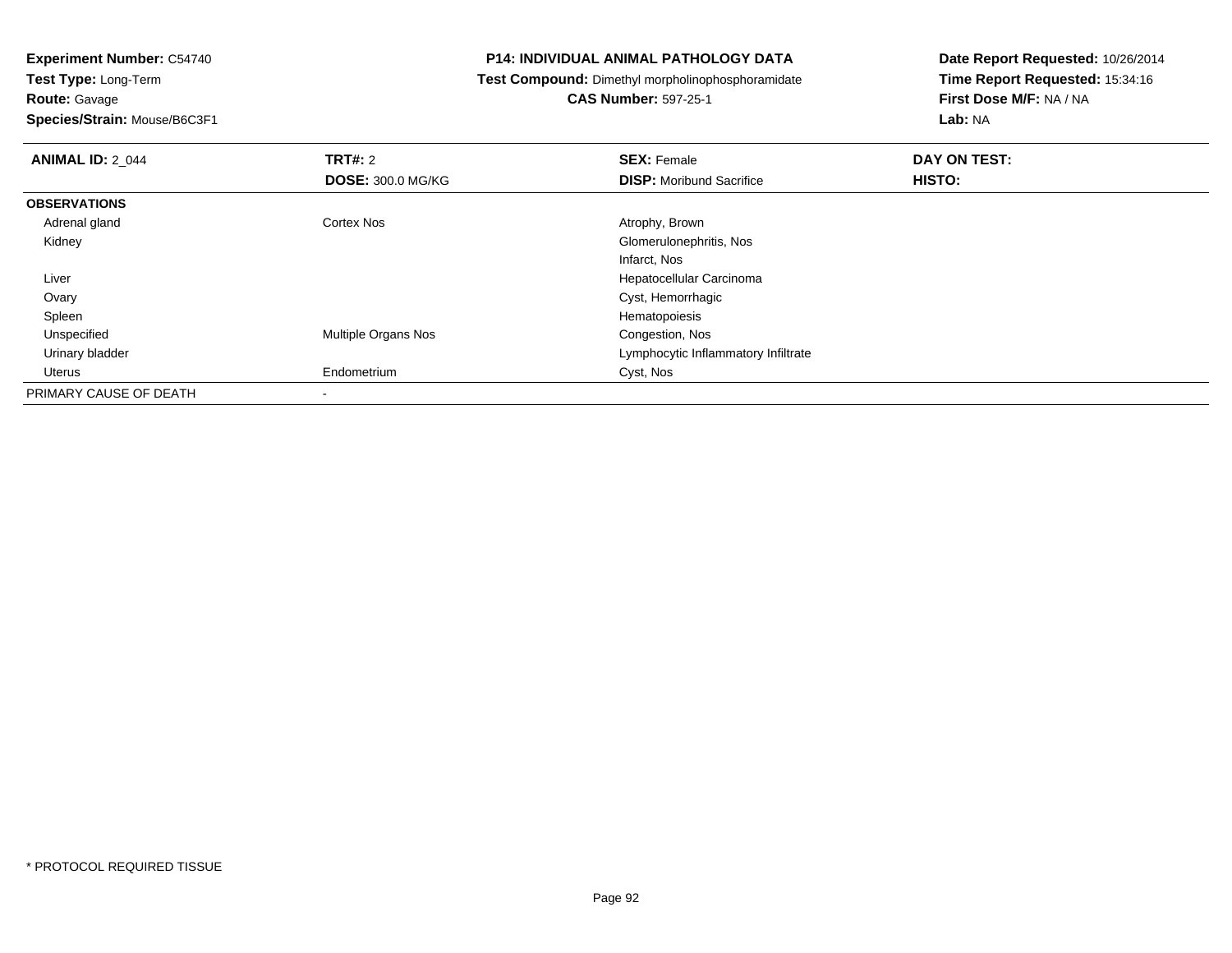**Experiment Number:** C54740

**Test Type:** Long-Term**Route:** Gavage

**Species/Strain:** Mouse/B6C3F1

## **P14: INDIVIDUAL ANIMAL PATHOLOGY DATA**

**Test Compound:** Dimethyl morpholinophosphoramidate

**CAS Number:** 597-25-1

| <b>ANIMAL ID: 2 045</b> | TRT#: 2                    | <b>SEX: Female</b>                  | DAY ON TEST: |
|-------------------------|----------------------------|-------------------------------------|--------------|
|                         | <b>DOSE: 300.0 MG/KG</b>   | <b>DISP: Terminal Sacrifice</b>     | HISTO:       |
| <b>OBSERVATIONS</b>     |                            |                                     |              |
| Bone marrow             |                            | Myelosclerosis                      |              |
| Kidney                  |                            | Infarct, Nos                        |              |
| Liver                   |                            | <b>Cytoplasmic Vacuolization</b>    |              |
|                         |                            | Hepatocellular Carcinoma            |              |
| Mammary gland           |                            | Hyperplasia, Nos                    |              |
| Thyroid                 |                            | Hyperplasia, Follicular Cell        |              |
| Unspecified             | <b>Multiple Organs Nos</b> | Hyperplasia, Lymphoid               |              |
|                         | Multiple Organs Nos        | Lymphocytic Inflammatory Infiltrate |              |
| Uterus                  | Endometrium                | Hyperplasia, Cystic                 |              |
| PRIMARY CAUSE OF DEATH  | $\overline{\phantom{a}}$   |                                     |              |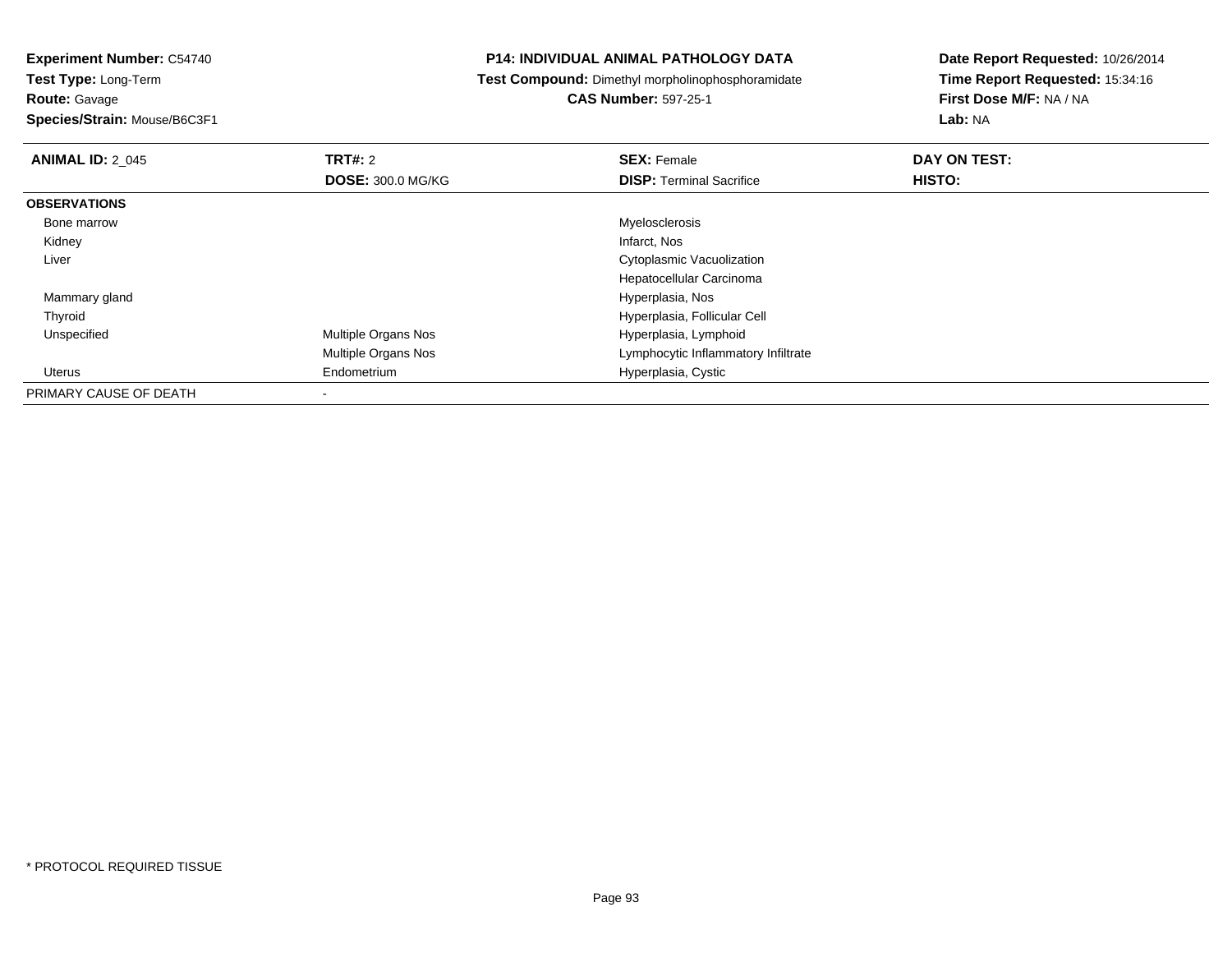| <b>P14: INDIVIDUAL ANIMAL PATHOLOGY DATA</b>             | Date Report Requested: 10/26/2014               |  |
|----------------------------------------------------------|-------------------------------------------------|--|
| <b>Test Compound:</b> Dimethyl morpholinophosphoramidate | Time Report Requested: 15:34:16                 |  |
| <b>CAS Number: 597-25-1</b>                              | First Dose M/F: NA / NA                         |  |
|                                                          | Lab: NA                                         |  |
| <b>SEX: Female</b>                                       | DAY ON TEST:                                    |  |
| <b>DISP: Terminal Sacrifice</b>                          | HISTO:                                          |  |
|                                                          |                                                 |  |
| Atrophy, Brown                                           |                                                 |  |
| Myelosclerosis                                           |                                                 |  |
| Cytoplasmic Vacuolization                                |                                                 |  |
| Alveolar/Bronchiolar Carcinoma                           |                                                 |  |
| Cyst, Follicular Nos                                     |                                                 |  |
| Lymphocytic Inflammatory Infiltrate                      |                                                 |  |
| Hyperplasia, Cystic                                      |                                                 |  |
|                                                          |                                                 |  |
|                                                          | <b>DOSE: 300.0 MG/KG</b><br>Multiple Organs Nos |  |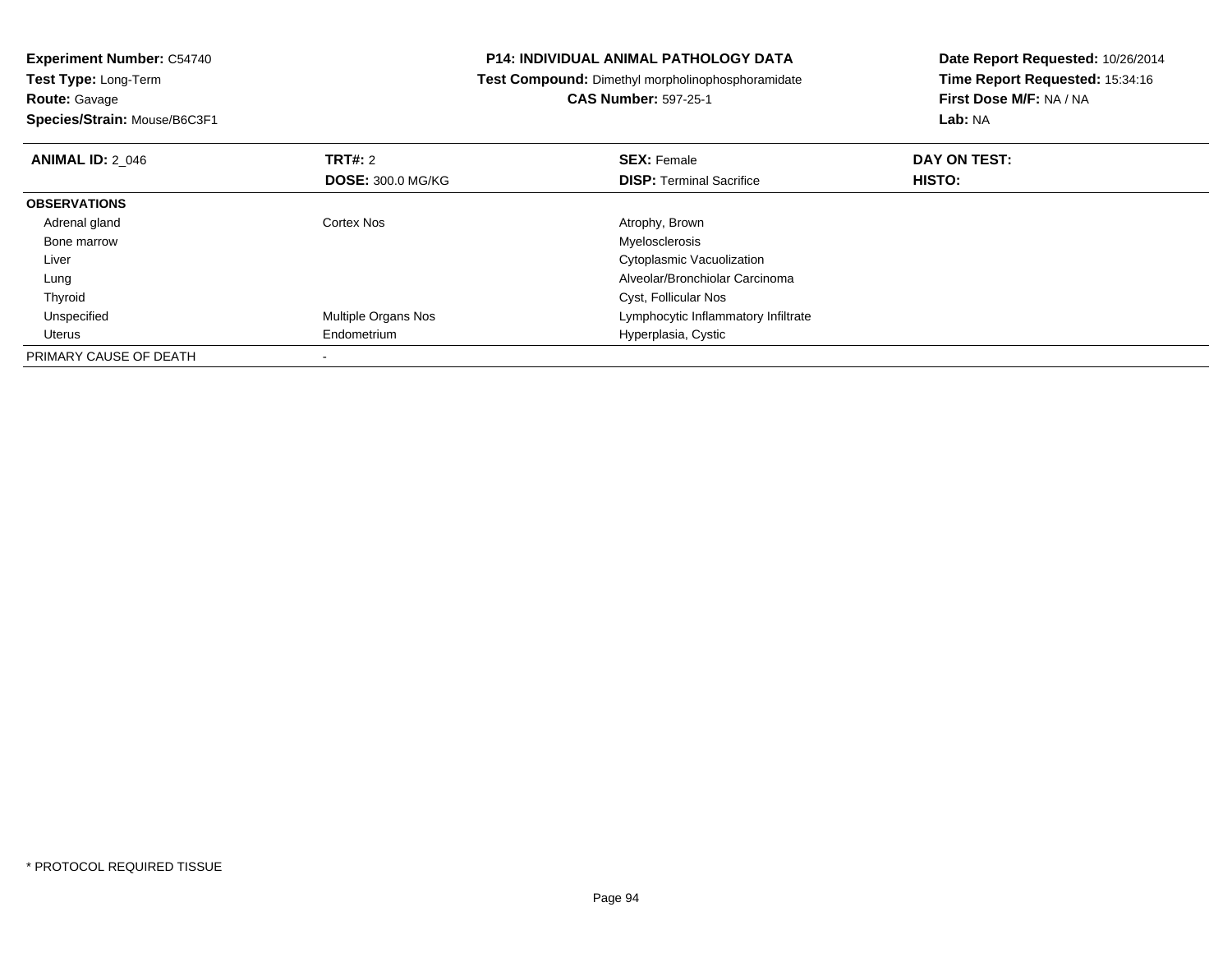**Species/Strain:** Mouse/B6C3F1

## **P14: INDIVIDUAL ANIMAL PATHOLOGY DATA**

**Test Compound:** Dimethyl morpholinophosphoramidate

**CAS Number:** 597-25-1

| <b>ANIMAL ID: 2 047</b> | TRT#: 2                    | <b>SEX: Female</b>                  | DAY ON TEST: |  |
|-------------------------|----------------------------|-------------------------------------|--------------|--|
|                         | <b>DOSE: 300.0 MG/KG</b>   | <b>DISP:</b> Terminal Sacrifice     | HISTO:       |  |
| <b>OBSERVATIONS</b>     |                            |                                     |              |  |
| Adrenal gland           | Cortex Nos                 | Atrophy, Brown                      |              |  |
| Bone marrow             |                            | Myelosclerosis                      |              |  |
| Liver                   |                            | Cytoplasmic Vacuolization           |              |  |
| Lung                    |                            | Hemorrhage                          |              |  |
| Pituitary gland         |                            | Hyperplasia, Chromophobe Cell       |              |  |
| Thyroid                 |                            | Hyperplasia, Follicular Cell        |              |  |
| Unspecified             | <b>Multiple Organs Nos</b> | Lymphocytic Inflammatory Infiltrate |              |  |
| Uterus                  | Endometrium                | Hyperplasia, Cystic                 |              |  |
| PRIMARY CAUSE OF DEATH  |                            |                                     |              |  |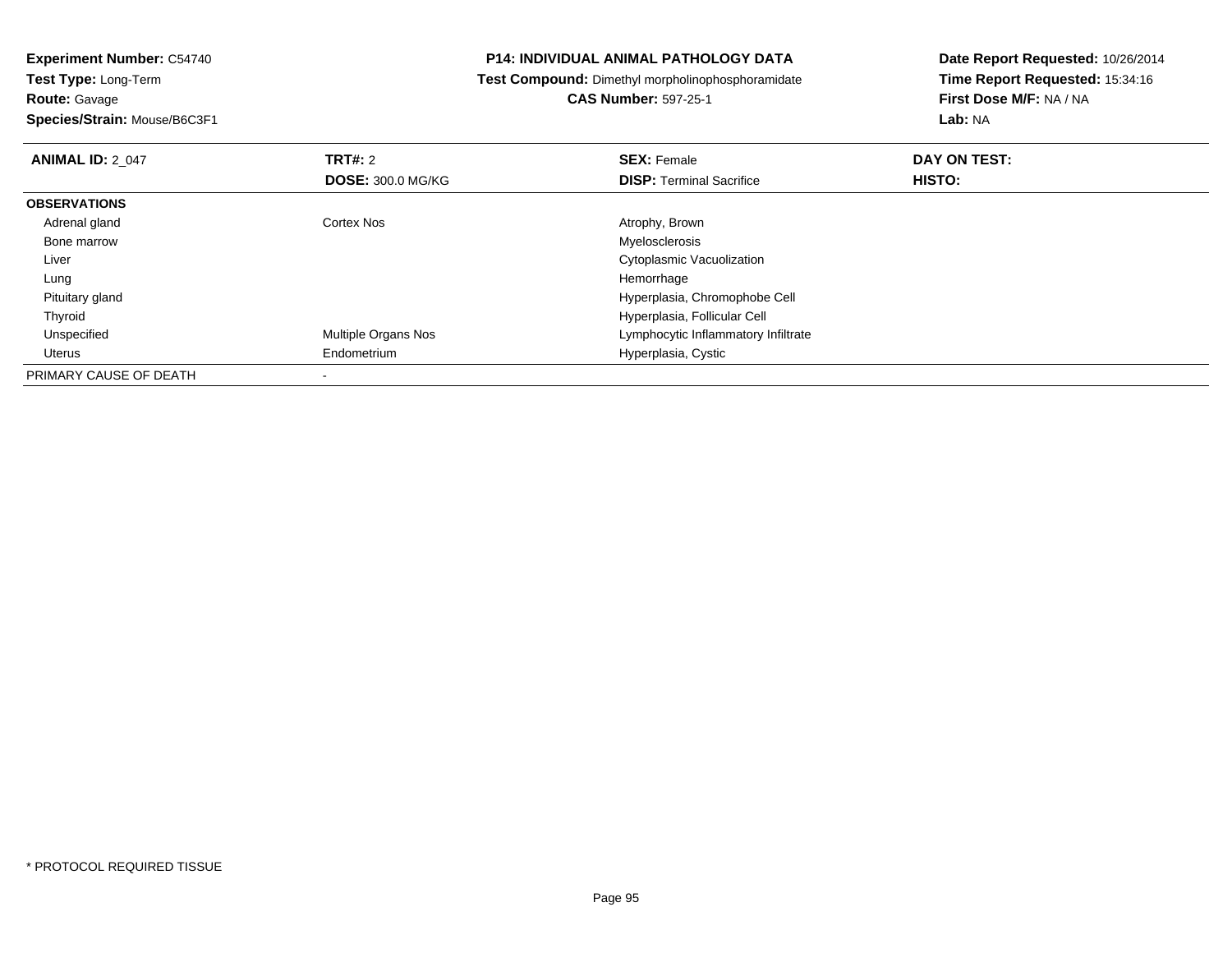**Route:** Gavage

**Species/Strain:** Mouse/B6C3F1

## **P14: INDIVIDUAL ANIMAL PATHOLOGY DATA**

**Test Compound:** Dimethyl morpholinophosphoramidate

# **CAS Number:** 597-25-1

| <b>ANIMAL ID: 2_048</b> | <b>TRT#: 2</b>           | <b>SEX: Female</b>               | DAY ON TEST:  |
|-------------------------|--------------------------|----------------------------------|---------------|
|                         | <b>DOSE: 300.0 MG/KG</b> | <b>DISP: Terminal Sacrifice</b>  | <b>HISTO:</b> |
| <b>OBSERVATIONS</b>     |                          |                                  |               |
| Adrenal gland           | Cortex Nos               | Atrophy, Brown                   |               |
| Bone marrow             |                          | Myelosclerosis                   |               |
| <b>Brain</b>            |                          | Mineralization                   |               |
| Liver                   |                          | <b>Cytoplasmic Vacuolization</b> |               |
|                         |                          | Inflammation, Acute              |               |
| Ovary                   |                          | Cyst, Nos                        |               |
| Pituitary gland         |                          | Chromophobe Adenoma              |               |
| Thymus                  |                          | Cyst, Nos                        |               |
| Thyroid                 |                          | Hyperplasia, Follicular Cell     |               |
| Uterus                  | Endometrium              | Hyperplasia, Cystic              |               |
| PRIMARY CAUSE OF DEATH  | ۰                        |                                  |               |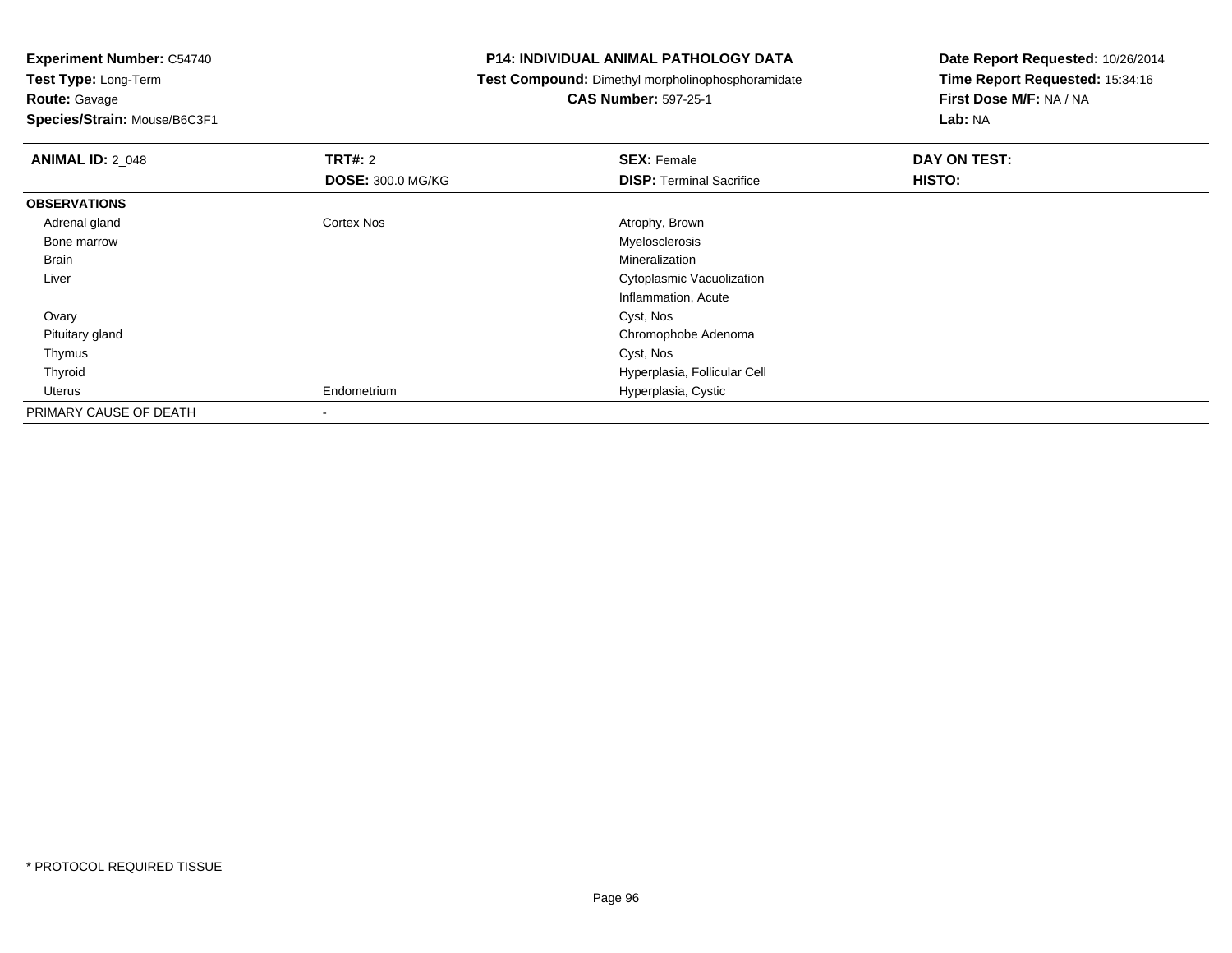| <b>Experiment Number: C54740</b><br><b>Test Type: Long-Term</b><br><b>Route: Gavage</b><br>Species/Strain: Mouse/B6C3F1 | <b>P14: INDIVIDUAL ANIMAL PATHOLOGY DATA</b><br><b>Test Compound:</b> Dimethyl morpholinophosphoramidate<br><b>CAS Number: 597-25-1</b> |                                                  | Date Report Requested: 10/26/2014<br>Time Report Requested: 15:34:16<br>First Dose M/F: NA / NA<br>Lab: NA |
|-------------------------------------------------------------------------------------------------------------------------|-----------------------------------------------------------------------------------------------------------------------------------------|--------------------------------------------------|------------------------------------------------------------------------------------------------------------|
| <b>ANIMAL ID: 2 049</b>                                                                                                 | <b>TRT#: 2</b><br><b>DOSE: 300.0 MG/KG</b>                                                                                              | <b>SEX: Female</b><br><b>DISP:</b> Natural Death | DAY ON TEST:<br><b>HISTO:</b>                                                                              |
| <b>OBSERVATIONS</b>                                                                                                     |                                                                                                                                         |                                                  |                                                                                                            |
| Liver                                                                                                                   |                                                                                                                                         | Cytoplasmic Vacuolization                        |                                                                                                            |
| Ovary                                                                                                                   |                                                                                                                                         | Cyst, Nos                                        |                                                                                                            |
| Unspecified                                                                                                             | Multiple Organs Nos                                                                                                                     | Lymphoma, Nos-Malignant                          |                                                                                                            |
| Uterus                                                                                                                  | Endometrium                                                                                                                             | Cyst, Nos                                        |                                                                                                            |
| PRIMARY CAUSE OF DEATH                                                                                                  |                                                                                                                                         |                                                  |                                                                                                            |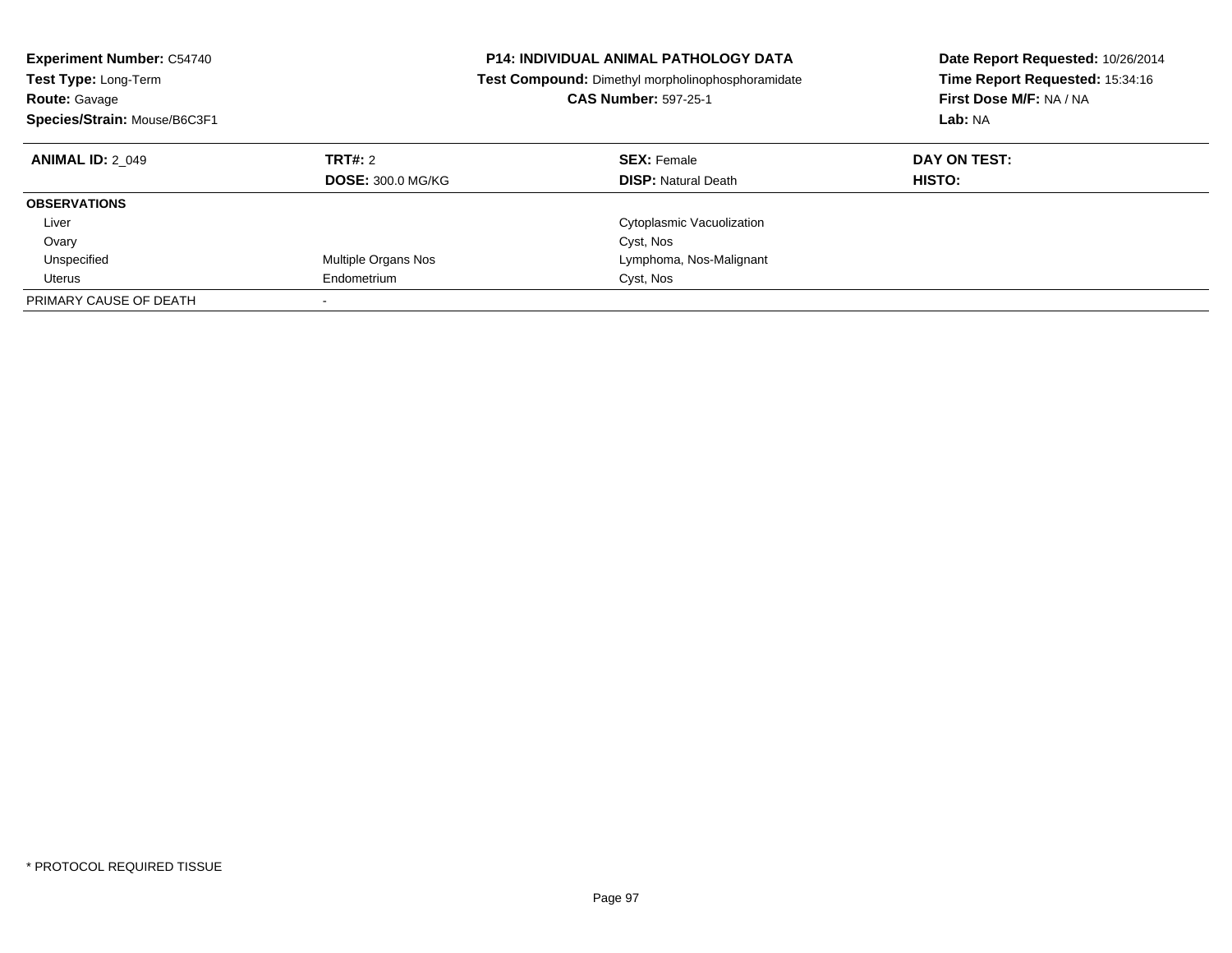| <b>Experiment Number: C54740</b><br>Test Type: Long-Term |                          | <b>P14: INDIVIDUAL ANIMAL PATHOLOGY DATA</b>             | Date Report Requested: 10/26/2014 |
|----------------------------------------------------------|--------------------------|----------------------------------------------------------|-----------------------------------|
|                                                          |                          | <b>Test Compound:</b> Dimethyl morpholinophosphoramidate | Time Report Requested: 15:34:16   |
| <b>Route: Gavage</b>                                     |                          | <b>CAS Number: 597-25-1</b>                              | First Dose M/F: NA / NA           |
| Species/Strain: Mouse/B6C3F1                             |                          |                                                          | Lab: NA                           |
| <b>ANIMAL ID: 2 050</b>                                  | TRT#: 2                  | <b>SEX: Female</b>                                       | DAY ON TEST:                      |
|                                                          | <b>DOSE: 300.0 MG/KG</b> | <b>DISP:</b> Terminal Sacrifice                          | HISTO:                            |
| <b>OBSERVATIONS</b>                                      |                          |                                                          |                                   |
| Adrenal gland                                            | Cortex Nos               | Atrophy, Brown                                           |                                   |
| Bone marrow                                              |                          | Myelosclerosis                                           |                                   |
| Liver                                                    |                          | Cytoplasmic Vacuolization                                |                                   |
| Spleen                                                   |                          | Hyperplasia, Lymphoid                                    |                                   |
| Unspecified                                              | Multiple Organs Nos      | Lymphocytic Inflammatory Infiltrate                      |                                   |
| Uterus                                                   | Endometrium              | Hyperplasia, Cystic                                      |                                   |
| PRIMARY CAUSE OF DEATH                                   |                          |                                                          |                                   |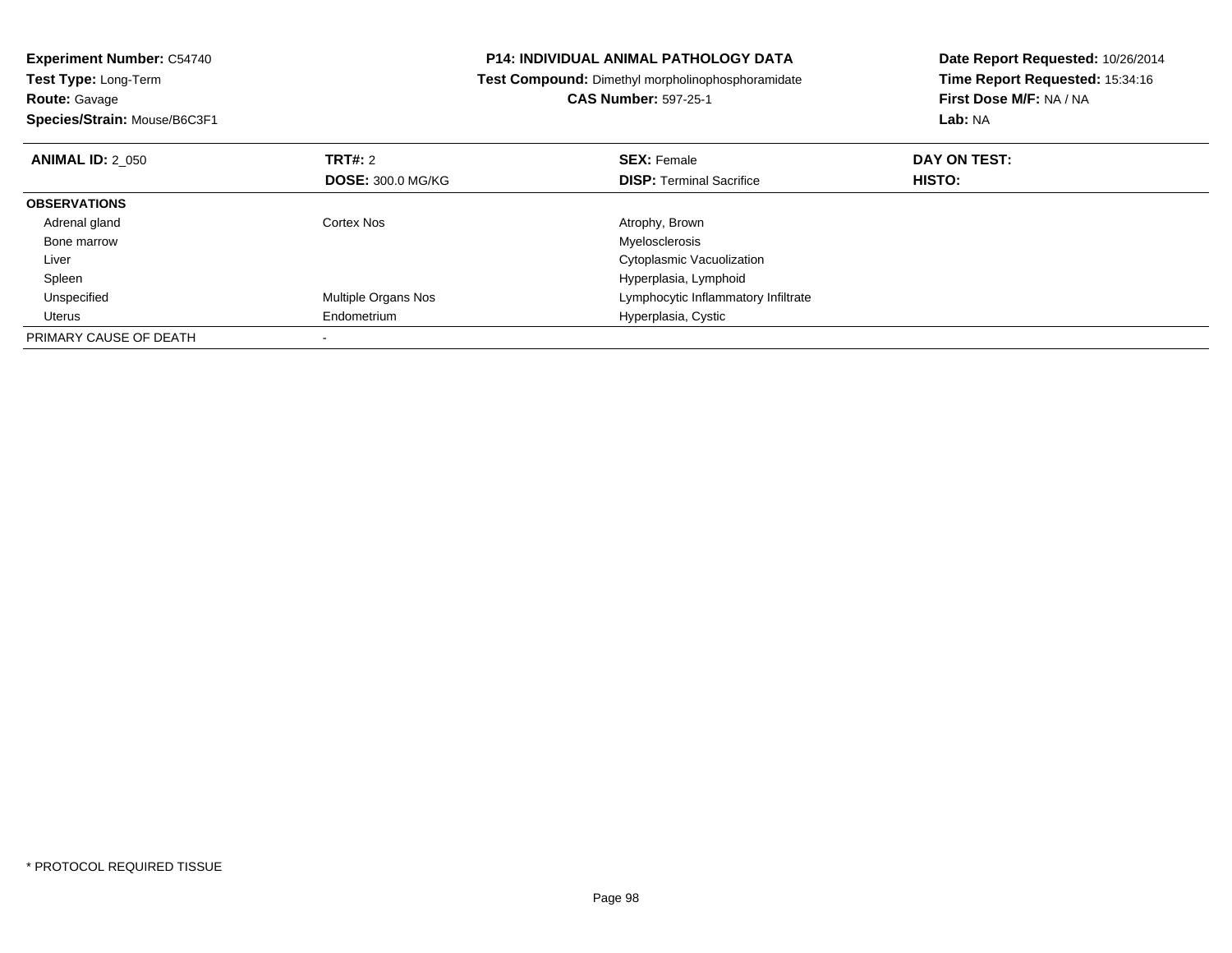**Route:** Gavage

**Species/Strain:** Mouse/B6C3F1

## **P14: INDIVIDUAL ANIMAL PATHOLOGY DATA**

**Test Compound:** Dimethyl morpholinophosphoramidate

**CAS Number:** 597-25-1

| <b>ANIMAL ID: 3_001</b> | TRT#: 3                    | <b>SEX: Female</b>                  | DAY ON TEST: |  |
|-------------------------|----------------------------|-------------------------------------|--------------|--|
|                         | DOSE: 0                    | <b>DISP: Terminal Sacrifice</b>     | HISTO:       |  |
| <b>OBSERVATIONS</b>     |                            |                                     |              |  |
| Adrenal gland           | <b>Cortex Nos</b>          | Atrophy, Brown                      |              |  |
| Bone marrow             |                            | Myelosclerosis                      |              |  |
| Mammary gland           |                            | Hyperplasia, Nos                    |              |  |
| Ovary                   |                            | Cyst, Nos                           |              |  |
| Pituitary gland         |                            | Hyperplasia, Chromophobe Cell       |              |  |
| Thymus                  |                            | Cyst, Nos                           |              |  |
| Unspecified             | Multiple Organs Nos        | Hyperplasia, Lymphoid               |              |  |
|                         | <b>Multiple Organs Nos</b> | Lymphocytic Inflammatory Infiltrate |              |  |
| Uterus                  | Endometrium                | Hyperplasia, Cystic                 |              |  |
| PRIMARY CAUSE OF DEATH  |                            |                                     |              |  |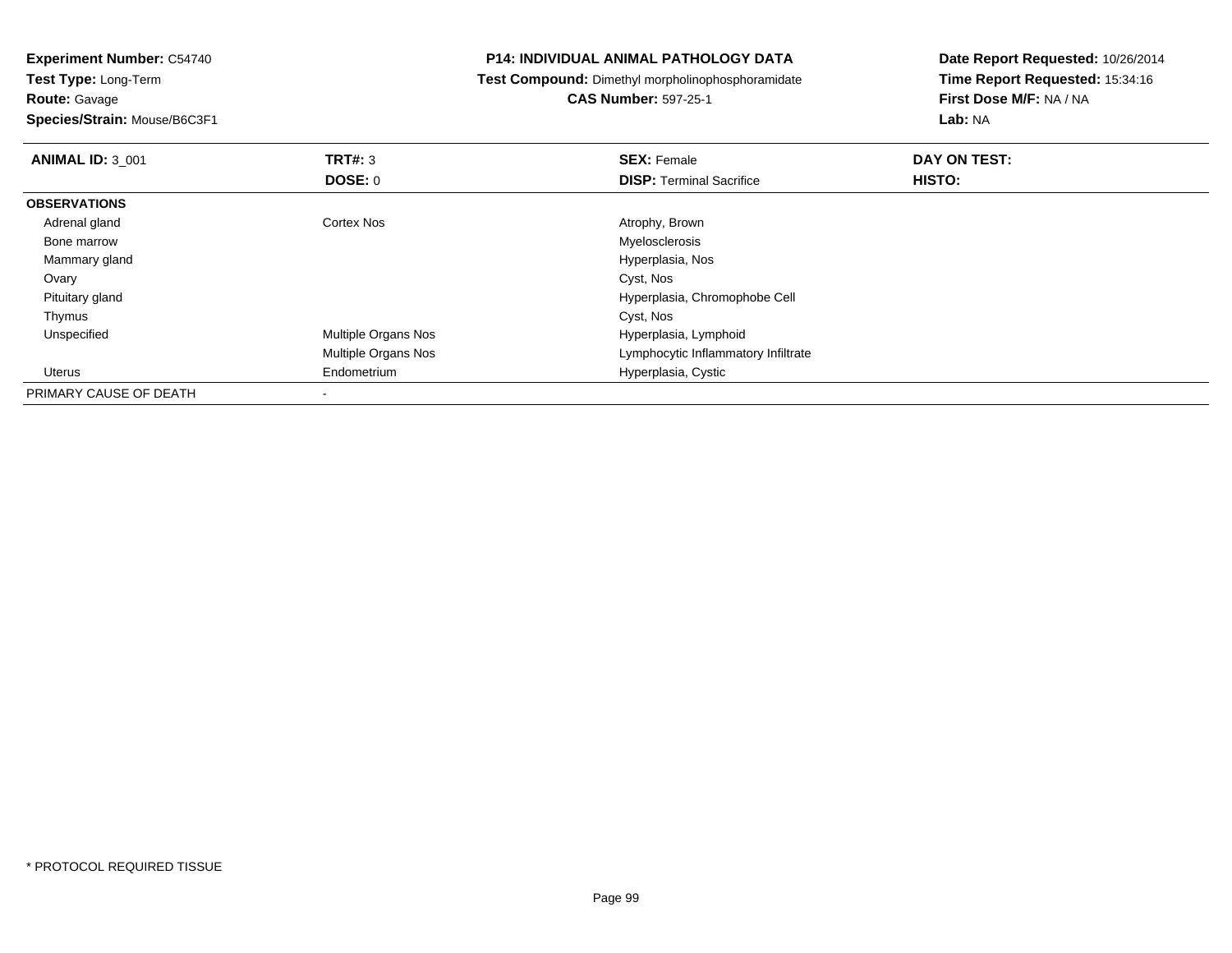| <b>Experiment Number: C54740</b><br>Test Type: Long-Term<br><b>Route: Gavage</b><br>Species/Strain: Mouse/B6C3F1 |                    | <b>P14: INDIVIDUAL ANIMAL PATHOLOGY DATA</b><br>Test Compound: Dimethyl morpholinophosphoramidate<br><b>CAS Number: 597-25-1</b> | Date Report Requested: 10/26/2014<br>Time Report Requested: 15:34:16<br>First Dose M/F: NA / NA<br>Lab: NA |
|------------------------------------------------------------------------------------------------------------------|--------------------|----------------------------------------------------------------------------------------------------------------------------------|------------------------------------------------------------------------------------------------------------|
| <b>ANIMAL ID: 3 002</b>                                                                                          | TRT#: 3<br>DOSE: 0 | <b>SEX: Female</b><br><b>DISP:</b> Moribund Sacrifice                                                                            | DAY ON TEST:<br>HISTO:                                                                                     |
| <b>OBSERVATIONS</b>                                                                                              |                    |                                                                                                                                  |                                                                                                            |
| Bone marrow                                                                                                      |                    | Myelosclerosis                                                                                                                   |                                                                                                            |
| Liver                                                                                                            |                    | Clear-Cell Change                                                                                                                |                                                                                                            |
|                                                                                                                  |                    | Lymphocytic Inflammatory Infiltrate                                                                                              |                                                                                                            |
| Ovary                                                                                                            |                    | Cyst, Nos                                                                                                                        |                                                                                                            |
| Spleen                                                                                                           |                    | Hemosiderosis                                                                                                                    |                                                                                                            |
| Stomach                                                                                                          |                    | Edema, Nos                                                                                                                       |                                                                                                            |
| Uterus                                                                                                           | Endometrium        | Cyst, Nos                                                                                                                        |                                                                                                            |
| PRIMARY CAUSE OF DEATH                                                                                           |                    |                                                                                                                                  |                                                                                                            |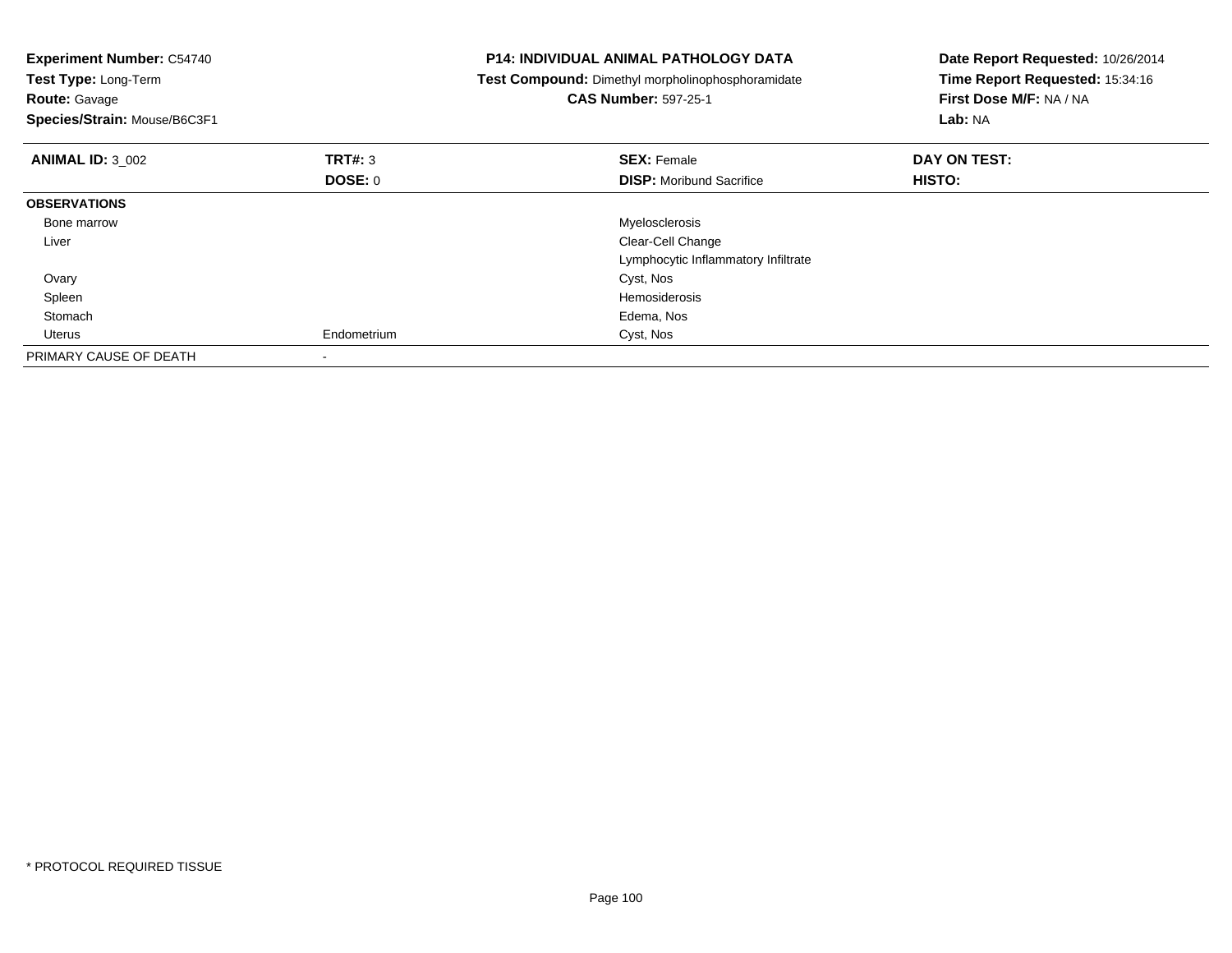**Route:** Gavage

**Species/Strain:** Mouse/B6C3F1

## **P14: INDIVIDUAL ANIMAL PATHOLOGY DATA**

**Test Compound:** Dimethyl morpholinophosphoramidate

# **CAS Number:** 597-25-1

| <b>ANIMAL ID: 3 003</b> | TRT#: 3             | <b>SEX: Female</b>                  | DAY ON TEST: |  |
|-------------------------|---------------------|-------------------------------------|--------------|--|
|                         | <b>DOSE: 0</b>      | <b>DISP: Terminal Sacrifice</b>     | HISTO:       |  |
| <b>OBSERVATIONS</b>     |                     |                                     |              |  |
| Adrenal gland           | Cortex Nos          | Atrophy, Brown                      |              |  |
| Bone marrow             |                     | Myelosclerosis                      |              |  |
| Kidney                  |                     | Infarct, Nos                        |              |  |
| Liver                   |                     | Cytoplasmic Vacuolization           |              |  |
| Mammary gland           |                     | Hyperplasia, Nos                    |              |  |
| Pituitary gland         |                     | Hyperplasia, Chromophobe Cell       |              |  |
| Thyroid                 |                     | Cyst, Follicular Nos                |              |  |
| Unspecified             | Multiple Organs Nos | Lymphocytic Inflammatory Infiltrate |              |  |
| Uterus                  | Endometrium         | Hyperplasia, Cystic                 |              |  |
| PRIMARY CAUSE OF DEATH  |                     |                                     |              |  |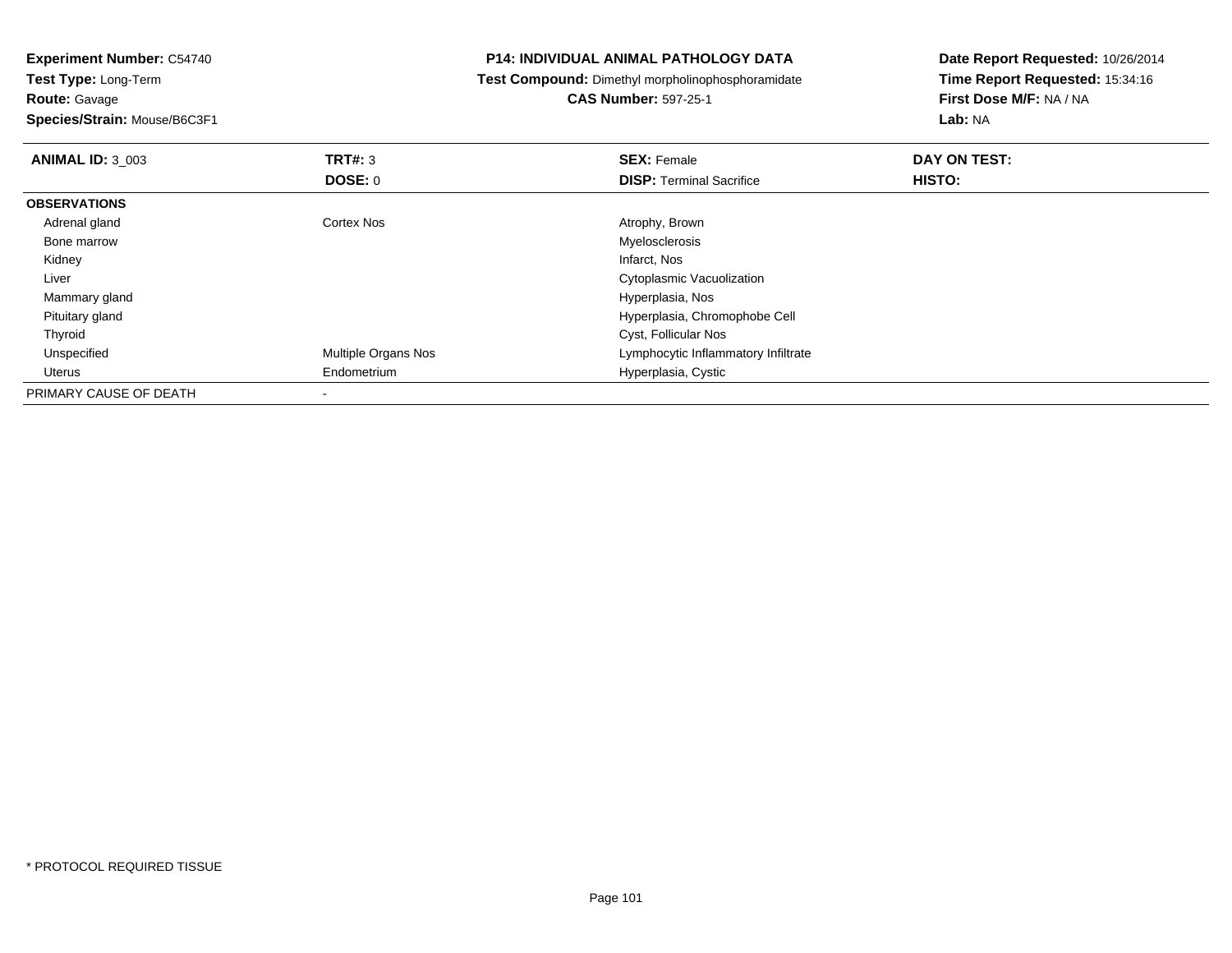**Experiment Number:** C54740**Test Type:** Long-Term**Route:** Gavage **Species/Strain:** Mouse/B6C3F1**P14: INDIVIDUAL ANIMAL PATHOLOGY DATA Test Compound:** Dimethyl morpholinophosphoramidate**CAS Number:** 597-25-1**Date Report Requested:** 10/26/2014**Time Report Requested:** 15:34:16**First Dose M/F:** NA / NA**Lab:** NA**ANIMAL ID:** 3\_004**TRT#:** 3 **SEX:** Female **DAY ON TEST: DOSE:** 0**DISP:** Terminal Sacrifice **HISTO: OBSERVATIONS** Bone marroww when the contract of the contract of the contract of the contract of the contract of the contract of the contract of the contract of the contract of the contract of the contract of the contract of the contract of the con Liver Cytoplasmic Vacuolization Hepatocellular Carcinoma**Ovary** y and the control of the control of the control of the control of the control of the control of the control of the control of the control of the control of the control of the control of the control of the control of the co Pituitary gland Hyperplasia, Chromophobe Cell Thymus Congestion, Nos UnspecifiedAdipose Tissue Multiple Organs Nos Lymphocytic Inflammatory Infiltrate Uterus Endometrium Hyperplasia, Cystic PRIMARY CAUSE OF DEATH-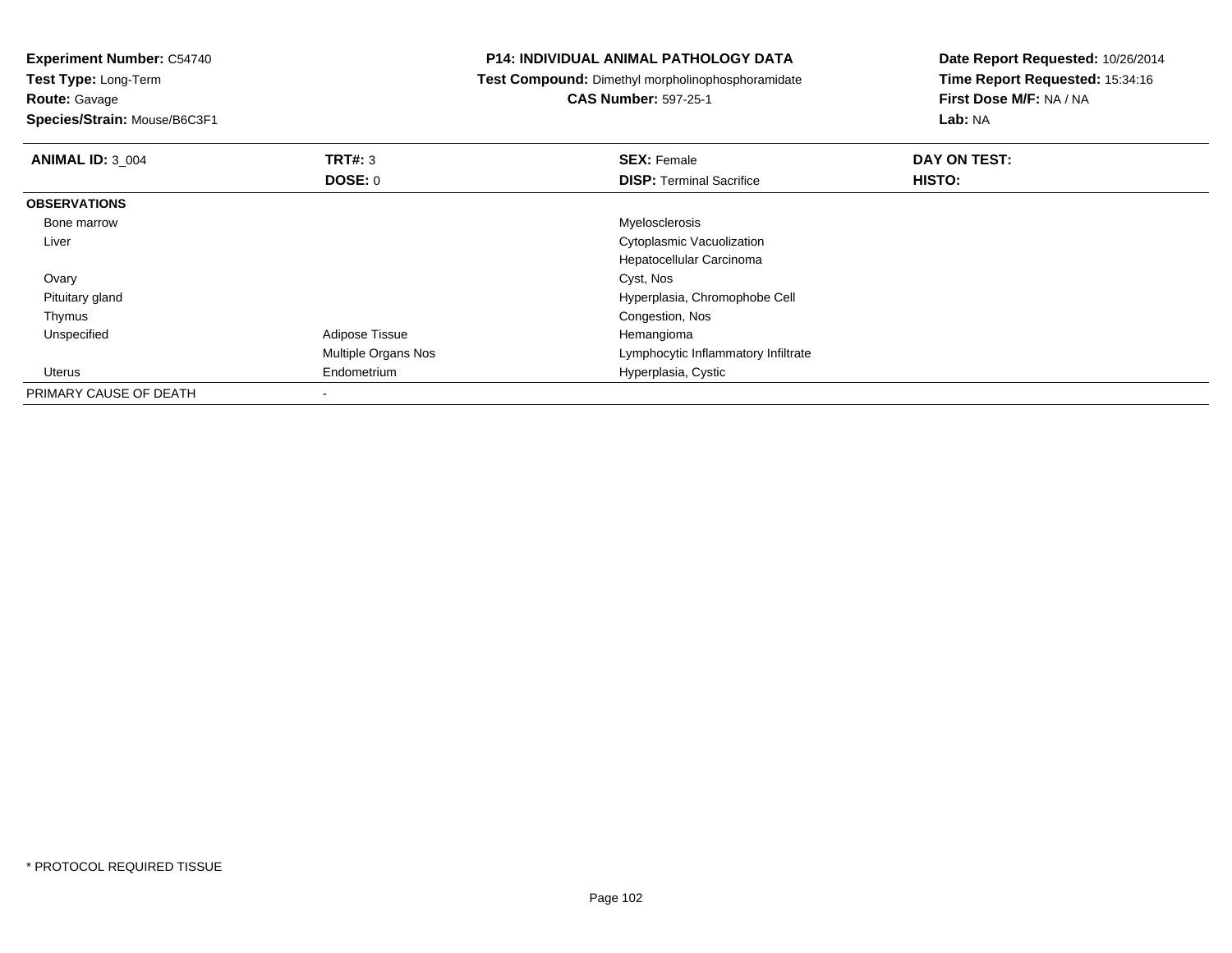|         |                                                                        | Date Report Requested: 10/26/2014                                                                 |  |
|---------|------------------------------------------------------------------------|---------------------------------------------------------------------------------------------------|--|
|         |                                                                        | Time Report Requested: 15:34:16                                                                   |  |
|         | <b>CAS Number: 597-25-1</b>                                            | First Dose M/F: NA / NA                                                                           |  |
|         |                                                                        | Lab: NA                                                                                           |  |
|         | <b>SEX: Female</b>                                                     | DAY ON TEST:                                                                                      |  |
|         | <b>DISP: Terminal Sacrifice</b>                                        | <b>HISTO:</b>                                                                                     |  |
|         |                                                                        |                                                                                                   |  |
|         | Atrophy, Brown                                                         |                                                                                                   |  |
|         | Mineralization                                                         |                                                                                                   |  |
|         | Myelosclerosis                                                         |                                                                                                   |  |
|         | Mineralization                                                         |                                                                                                   |  |
|         | Cytoplasmic Vacuolization                                              |                                                                                                   |  |
|         | <b>Hemosiderosis</b>                                                   |                                                                                                   |  |
|         | Lymphocytic Inflammatory Infiltrate                                    |                                                                                                   |  |
|         | Hyperplasia, Cystic                                                    |                                                                                                   |  |
|         |                                                                        |                                                                                                   |  |
| DOSE: 0 | Cortex Nos<br>Pulmonary Vein Nos<br>Multiple Organs Nos<br>Endometrium | <b>P14: INDIVIDUAL ANIMAL PATHOLOGY DATA</b><br>Test Compound: Dimethyl morpholinophosphoramidate |  |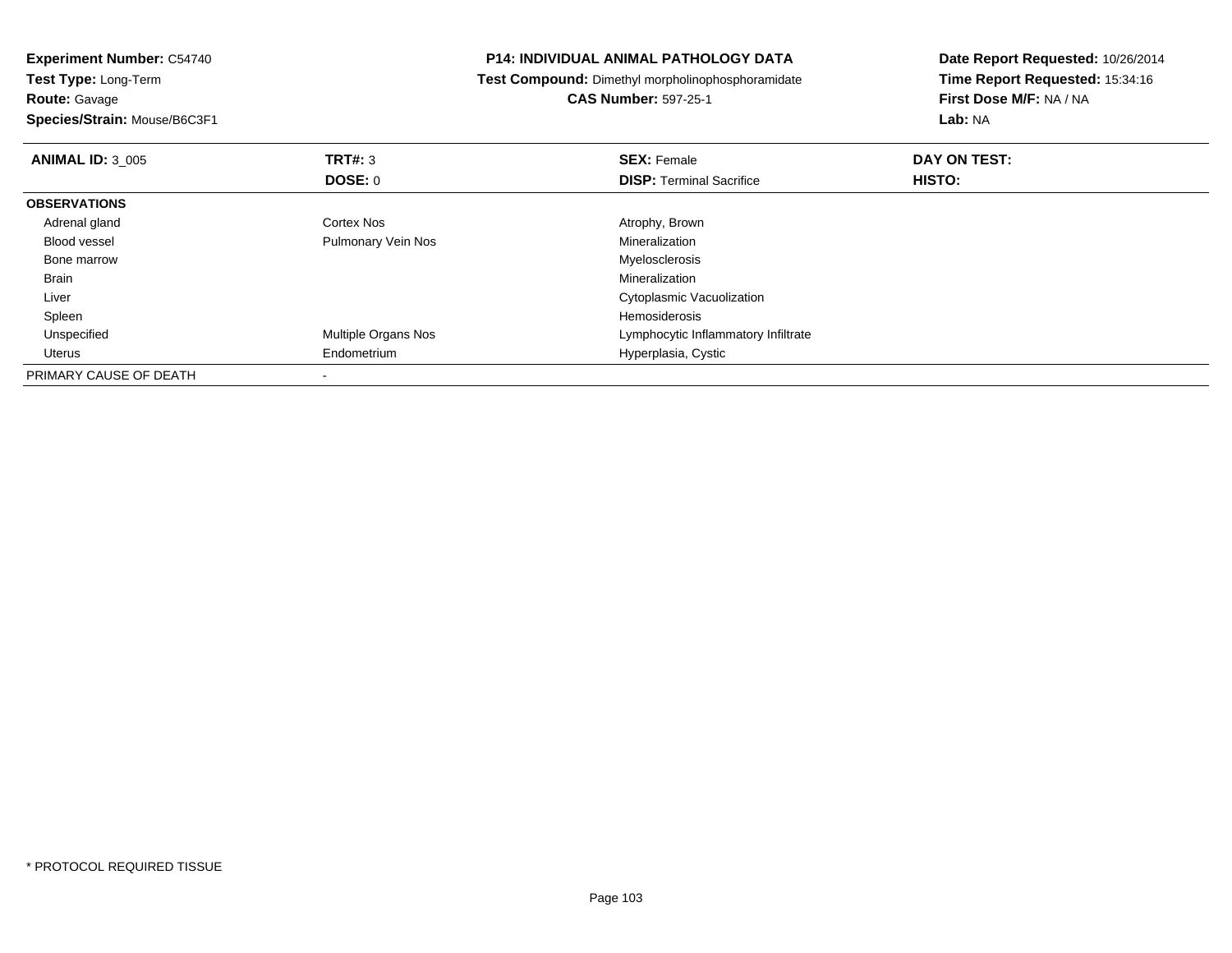| <b>Experiment Number: C54740</b><br>Test Type: Long-Term<br><b>Route: Gavage</b><br>Species/Strain: Mouse/B6C3F1 |             | <b>P14: INDIVIDUAL ANIMAL PATHOLOGY DATA</b><br>Test Compound: Dimethyl morpholinophosphoramidate<br><b>CAS Number: 597-25-1</b> | Date Report Requested: 10/26/2014<br>Time Report Requested: 15:34:16<br>First Dose M/F: NA / NA<br>Lab: NA |
|------------------------------------------------------------------------------------------------------------------|-------------|----------------------------------------------------------------------------------------------------------------------------------|------------------------------------------------------------------------------------------------------------|
| <b>ANIMAL ID: 3 006</b>                                                                                          | TRT#: 3     | <b>SEX: Female</b>                                                                                                               | DAY ON TEST:                                                                                               |
|                                                                                                                  | DOSE: 0     | <b>DISP:</b> Terminal Sacrifice                                                                                                  | HISTO:                                                                                                     |
| <b>OBSERVATIONS</b>                                                                                              |             |                                                                                                                                  |                                                                                                            |
| Adrenal gland                                                                                                    | Cortex Nos  | Atrophy, Brown                                                                                                                   |                                                                                                            |
| Bone marrow                                                                                                      |             | Myelosclerosis                                                                                                                   |                                                                                                            |
| Liver                                                                                                            |             | Clear-Cell Change                                                                                                                |                                                                                                            |
|                                                                                                                  |             | Cytoplasmic Vacuolization                                                                                                        |                                                                                                            |
| Spleen                                                                                                           |             | Hemosiderosis                                                                                                                    |                                                                                                            |
| <b>Uterus</b>                                                                                                    | Endometrium | Cyst, Nos                                                                                                                        |                                                                                                            |
| PRIMARY CAUSE OF DEATH                                                                                           |             |                                                                                                                                  |                                                                                                            |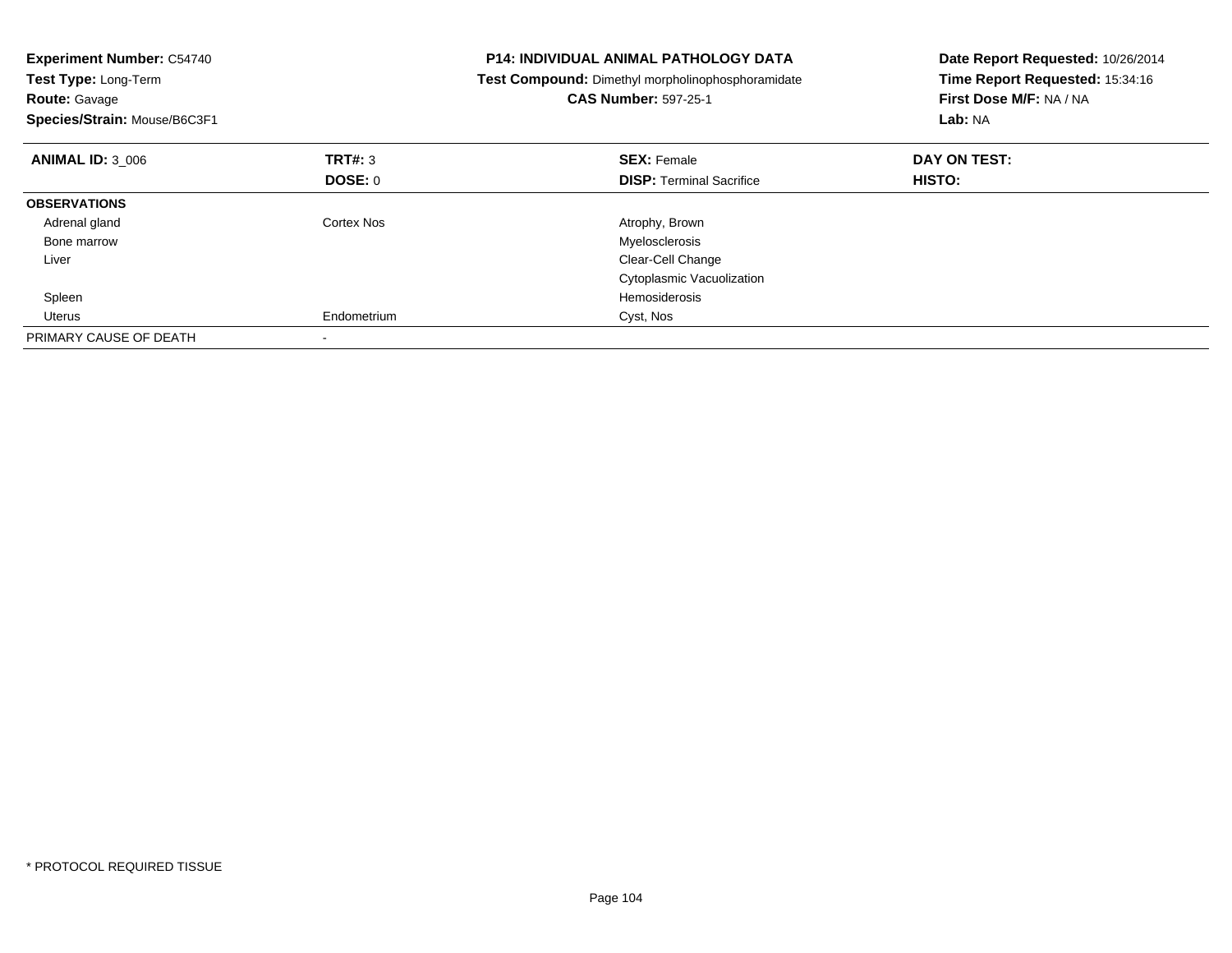| <b>Experiment Number: C54740</b><br>Test Type: Long-Term |                        | P14: INDIVIDUAL ANIMAL PATHOLOGY DATA             | Date Report Requested: 10/26/2014 |
|----------------------------------------------------------|------------------------|---------------------------------------------------|-----------------------------------|
|                                                          |                        | Test Compound: Dimethyl morpholinophosphoramidate | Time Report Requested: 15:34:16   |
| <b>Route: Gavage</b>                                     |                        | <b>CAS Number: 597-25-1</b>                       | First Dose M/F: NA / NA           |
| Species/Strain: Mouse/B6C3F1                             |                        |                                                   | Lab: NA                           |
| <b>ANIMAL ID: 3 007</b>                                  | TRT#: 3                | <b>SEX: Female</b>                                | DAY ON TEST:                      |
|                                                          | <b>DOSE: 0</b>         | <b>DISP:</b> Terminal Sacrifice                   | HISTO:                            |
| <b>OBSERVATIONS</b>                                      |                        |                                                   |                                   |
| Adrenal gland                                            | Cortex Nos             | Atrophy, Brown                                    |                                   |
| Bone marrow                                              |                        | Myelosclerosis                                    |                                   |
| Liver                                                    |                        | Clear-Cell Change                                 |                                   |
| Unspecified                                              | Multiple Organs Nos    | Lymphoma, Nos-Malignant                           |                                   |
|                                                          | <b>Mediastinum Nos</b> | Necrosis, Fat                                     |                                   |
| <b>Uterus</b>                                            |                        | Hemangioma                                        |                                   |
|                                                          | Endometrium            | Hyperplasia, Cystic                               |                                   |
| PRIMARY CAUSE OF DEATH                                   |                        |                                                   |                                   |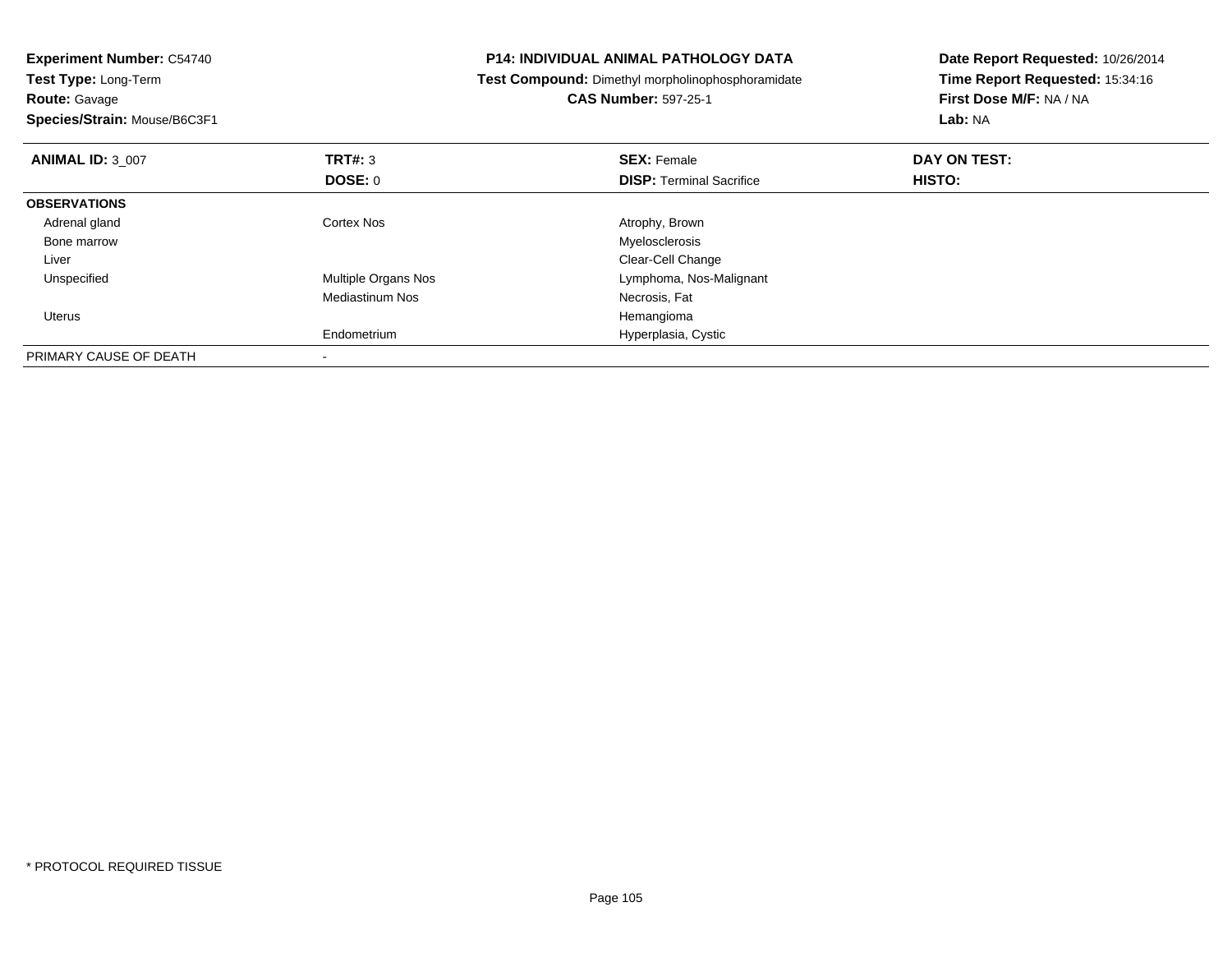| <b>Experiment Number: C54740</b><br>Test Type: Long-Term<br><b>Route: Gavage</b><br>Species/Strain: Mouse/B6C3F1 |             | P14: INDIVIDUAL ANIMAL PATHOLOGY DATA<br>Test Compound: Dimethyl morpholinophosphoramidate<br><b>CAS Number: 597-25-1</b> | Date Report Requested: 10/26/2014<br>Time Report Requested: 15:34:16<br>First Dose M/F: NA / NA<br><b>Lab: NA</b> |
|------------------------------------------------------------------------------------------------------------------|-------------|---------------------------------------------------------------------------------------------------------------------------|-------------------------------------------------------------------------------------------------------------------|
| <b>ANIMAL ID: 3 008</b>                                                                                          | TRT#: 3     | <b>SEX: Female</b>                                                                                                        | DAY ON TEST:                                                                                                      |
|                                                                                                                  | DOSE: 0     | <b>DISP: Terminal Sacrifice</b>                                                                                           | HISTO:                                                                                                            |
| <b>OBSERVATIONS</b>                                                                                              |             |                                                                                                                           |                                                                                                                   |
| Adrenal gland                                                                                                    |             | Angiectasis                                                                                                               |                                                                                                                   |
| Bone marrow                                                                                                      |             | Myelosclerosis                                                                                                            |                                                                                                                   |
| Kidney                                                                                                           |             | Metaplasia, Osseous                                                                                                       |                                                                                                                   |
| Liver                                                                                                            |             | Cytoplasmic Vacuolization                                                                                                 |                                                                                                                   |
|                                                                                                                  |             | Hepatocellular Carcinoma                                                                                                  |                                                                                                                   |
| Ovary                                                                                                            |             | Cyst, Nos                                                                                                                 |                                                                                                                   |
| Thyroid                                                                                                          |             | Hyperplasia, Follicular Cell                                                                                              |                                                                                                                   |
| Uterus                                                                                                           | Endometrium | Hyperplasia, Cystic                                                                                                       |                                                                                                                   |
| PRIMARY CAUSE OF DEATH                                                                                           |             |                                                                                                                           |                                                                                                                   |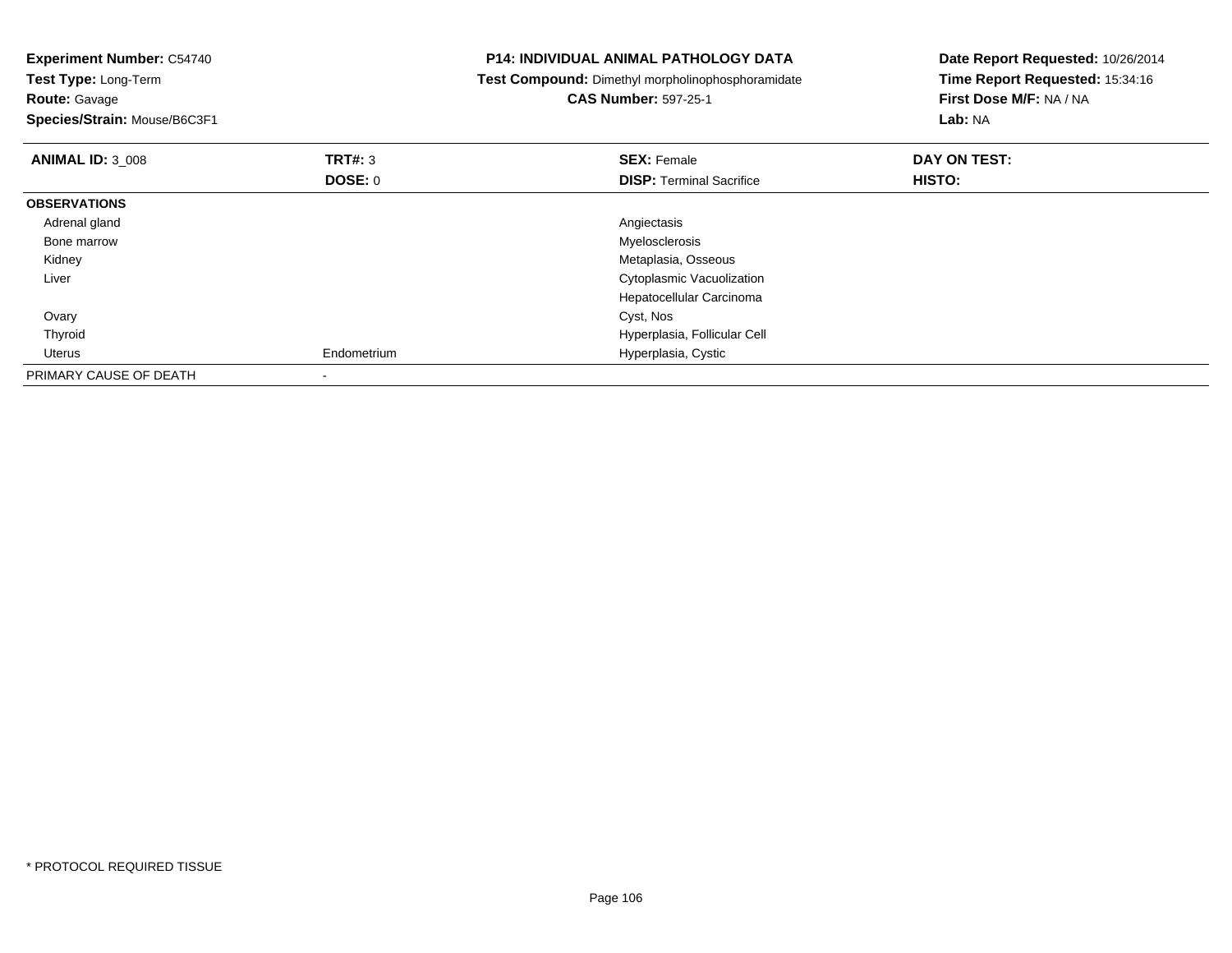**Route:** Gavage

**Species/Strain:** Mouse/B6C3F1

## **P14: INDIVIDUAL ANIMAL PATHOLOGY DATA**

**Test Compound:** Dimethyl morpholinophosphoramidate

**CAS Number:** 597-25-1

| <b>ANIMAL ID: 3_009</b> | TRT#: 3                    | <b>SEX: Female</b>               | DAY ON TEST: |  |
|-------------------------|----------------------------|----------------------------------|--------------|--|
|                         | <b>DOSE: 0</b>             | <b>DISP: Terminal Sacrifice</b>  | HISTO:       |  |
| <b>OBSERVATIONS</b>     |                            |                                  |              |  |
| Adrenal gland           | <b>Cortex Nos</b>          | Atrophy, Brown                   |              |  |
| Bone marrow             |                            | Myelosclerosis                   |              |  |
| Liver                   |                            | <b>Cytoplasmic Vacuolization</b> |              |  |
| Pancreas                | Acinus                     | Atrophy, Nos                     |              |  |
|                         |                            | Dilatation, Ducts                |              |  |
| Pituitary gland         |                            | Hyperplasia, Chromophobe Cell    |              |  |
| Spleen                  |                            | Hemosiderosis                    |              |  |
| Unspecified             | <b>Multiple Organs Nos</b> | Lymphoma, Nos-Malignant          |              |  |
| <b>Uterus</b>           | Endometrium                | Cyst, Nos                        |              |  |
| PRIMARY CAUSE OF DEATH  |                            |                                  |              |  |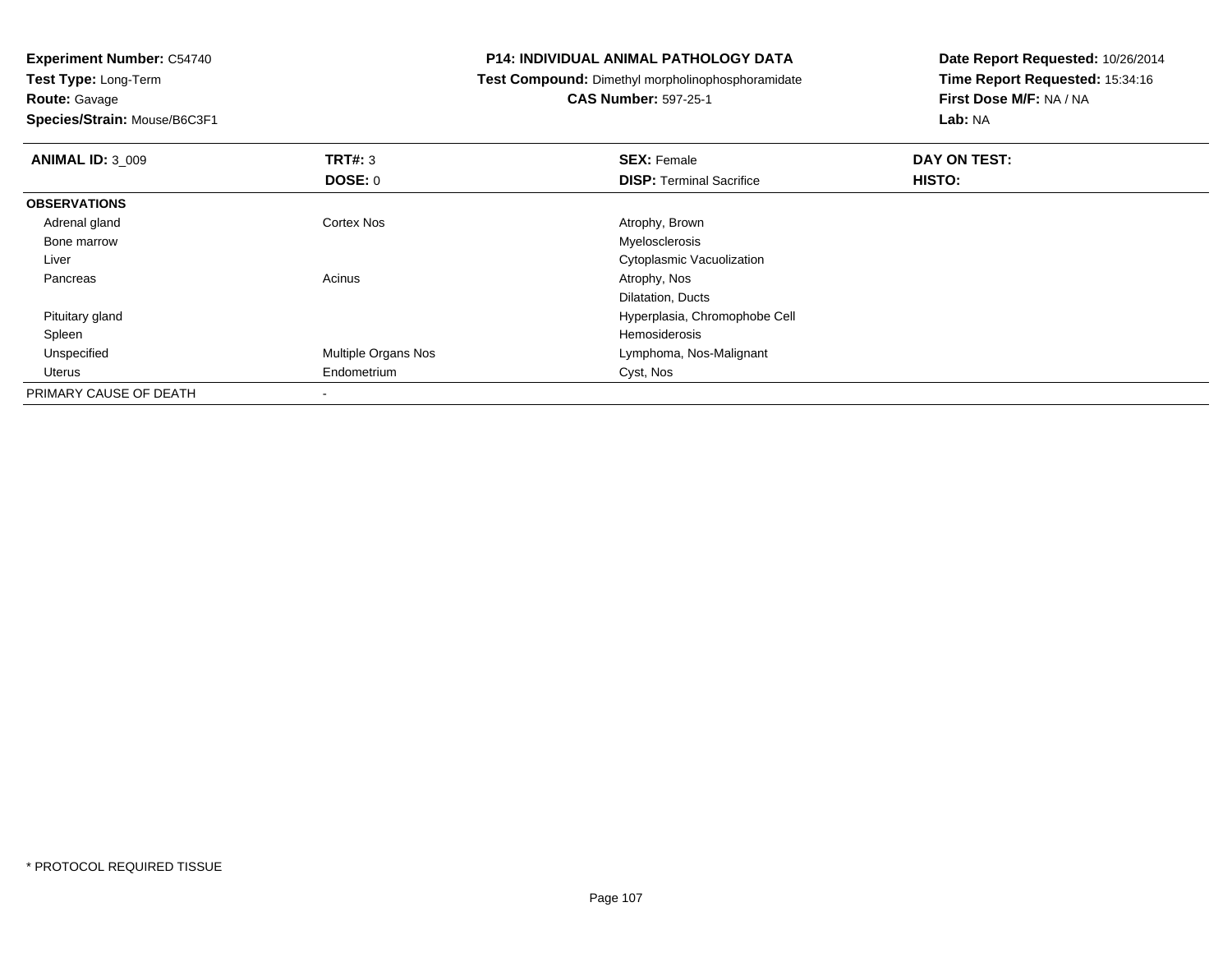**Experiment Number:** C54740

**Test Type:** Long-Term**Route:** Gavage

**Species/Strain:** Mouse/B6C3F1

## **P14: INDIVIDUAL ANIMAL PATHOLOGY DATA**

**Test Compound:** Dimethyl morpholinophosphoramidate

**CAS Number:** 597-25-1

| <b>ANIMAL ID: 3 010</b> | TRT#: 3                  | <b>SEX: Female</b>                  | DAY ON TEST: |  |
|-------------------------|--------------------------|-------------------------------------|--------------|--|
|                         | <b>DOSE: 0</b>           | <b>DISP: Terminal Sacrifice</b>     | HISTO:       |  |
| <b>OBSERVATIONS</b>     |                          |                                     |              |  |
| Adrenal gland           | <b>Cortex Nos</b>        | Atrophy, Brown                      |              |  |
| Bone marrow             |                          | Myelosclerosis                      |              |  |
| Brain                   |                          | Mineralization                      |              |  |
| Liver                   |                          | Cytoplasmic Vacuolization           |              |  |
|                         |                          | Lymphocytic Inflammatory Infiltrate |              |  |
| Lymph node              | Mandibular Lymph Node    | Edema, Nos                          |              |  |
| Mammary gland           |                          | Hyperplasia, Nos                    |              |  |
|                         |                          | Lactation                           |              |  |
| Ovary                   |                          | Cyst, Nos                           |              |  |
| Pituitary gland         |                          | Chromophobe Adenoma                 |              |  |
| Uterus                  | Endometrium              | Cyst, Nos                           |              |  |
| PRIMARY CAUSE OF DEATH  | $\overline{\phantom{a}}$ |                                     |              |  |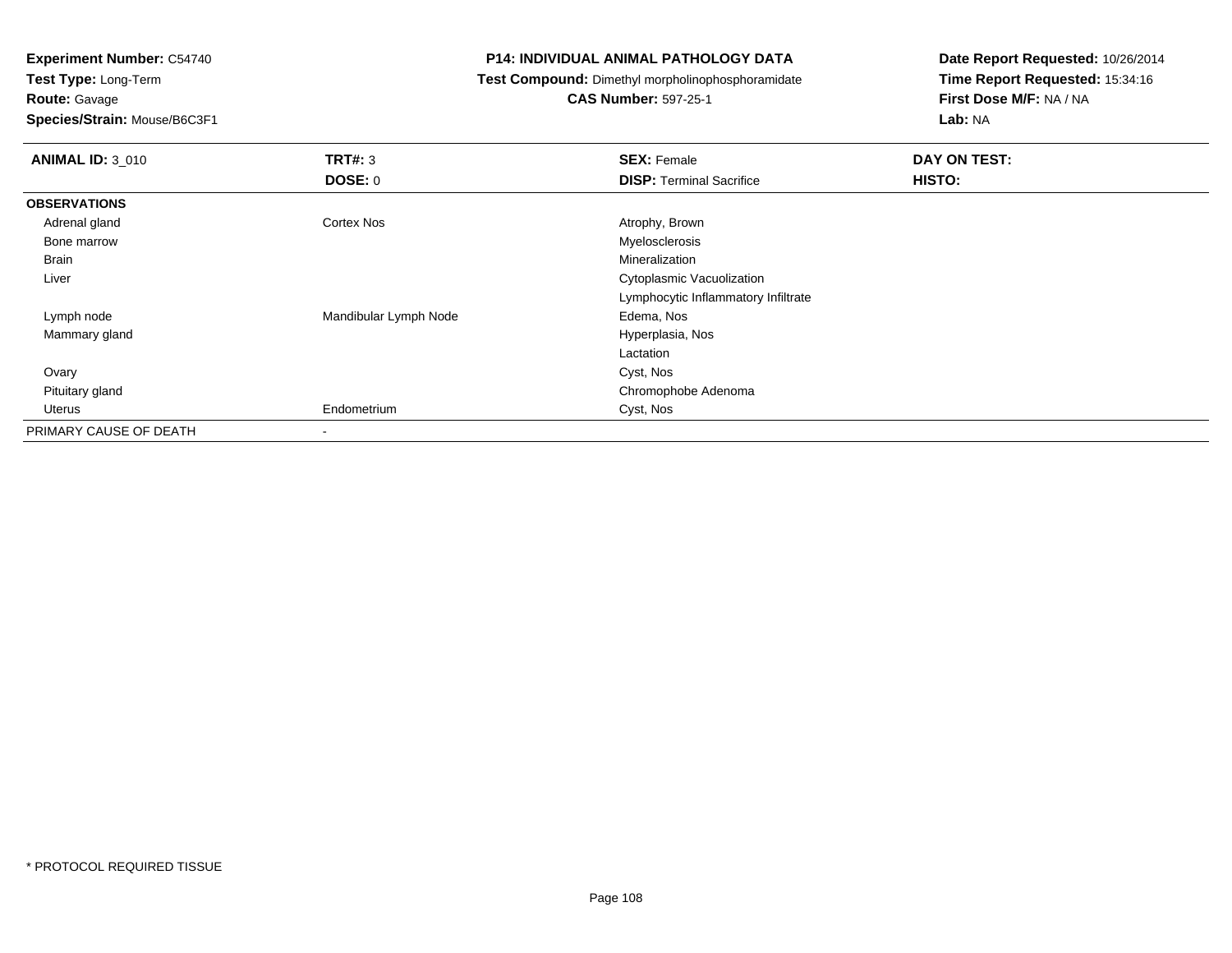| <b>Experiment Number: C54740</b><br>Test Type: Long-Term<br><b>Route: Gavage</b><br>Species/Strain: Mouse/B6C3F1 |                    | <b>P14: INDIVIDUAL ANIMAL PATHOLOGY DATA</b><br>Test Compound: Dimethyl morpholinophosphoramidate<br><b>CAS Number: 597-25-1</b> | Date Report Requested: 10/26/2014<br>Time Report Requested: 15:34:16<br>First Dose M/F: NA / NA<br>Lab: NA |
|------------------------------------------------------------------------------------------------------------------|--------------------|----------------------------------------------------------------------------------------------------------------------------------|------------------------------------------------------------------------------------------------------------|
| <b>ANIMAL ID: 3 011</b>                                                                                          | TRT#: 3<br>DOSE: 0 | <b>SEX: Female</b><br><b>DISP:</b> Terminal Sacrifice                                                                            | DAY ON TEST:<br>HISTO:                                                                                     |
| <b>OBSERVATIONS</b>                                                                                              |                    |                                                                                                                                  |                                                                                                            |
| Liver                                                                                                            |                    | Clear-Cell Change                                                                                                                |                                                                                                            |
| Pituitary gland                                                                                                  |                    | Hyperplasia, Chromophobe Cell                                                                                                    |                                                                                                            |
| Uterus                                                                                                           | Endometrium        | Hyperplasia, Cystic                                                                                                              |                                                                                                            |
| PRIMARY CAUSE OF DEATH                                                                                           |                    |                                                                                                                                  |                                                                                                            |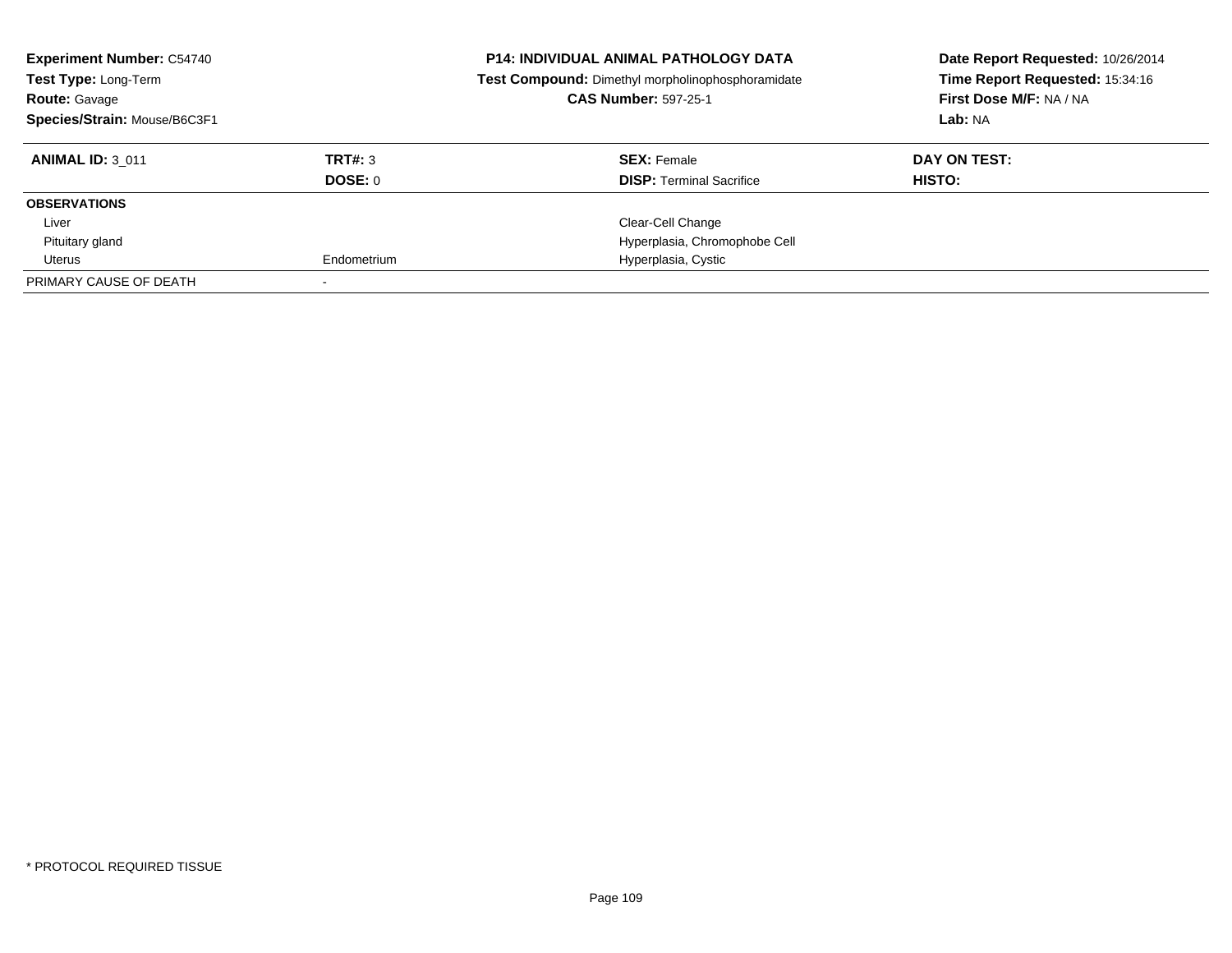**Test Type:** Long-Term

**Route:** Gavage

**Species/Strain:** Mouse/B6C3F1

## **P14: INDIVIDUAL ANIMAL PATHOLOGY DATA**

**Test Compound:** Dimethyl morpholinophosphoramidate

**CAS Number:** 597-25-1

| <b>ANIMAL ID: 3_012</b> | TRT#: 3             | <b>SEX: Female</b>                  | DAY ON TEST: |  |
|-------------------------|---------------------|-------------------------------------|--------------|--|
|                         | <b>DOSE: 0</b>      | <b>DISP: Terminal Sacrifice</b>     | HISTO:       |  |
| <b>OBSERVATIONS</b>     |                     |                                     |              |  |
| Bone marrow             |                     | Myelosclerosis                      |              |  |
| Liver                   |                     | Clear-Cell Change                   |              |  |
|                         |                     | Cytoplasmic Vacuolization           |              |  |
| Pituitary gland         |                     | Hyperplasia, Chromophobe Cell       |              |  |
| Stomach                 |                     | Mineralization                      |              |  |
| Thymus                  |                     | Cyst, Nos                           |              |  |
| Thyroid                 |                     | Cyst, Follicular Nos                |              |  |
| Unspecified             | Tail                | Fibrous Osteodystrophy              |              |  |
|                         | Multiple Organs Nos | Hyperplasia, Lymphoid               |              |  |
|                         | Multiple Organs Nos | Lymphocytic Inflammatory Infiltrate |              |  |
| Uterus                  | Endometrium         | Hyperplasia, Cystic                 |              |  |
| PRIMARY CAUSE OF DEATH  | ۰                   |                                     |              |  |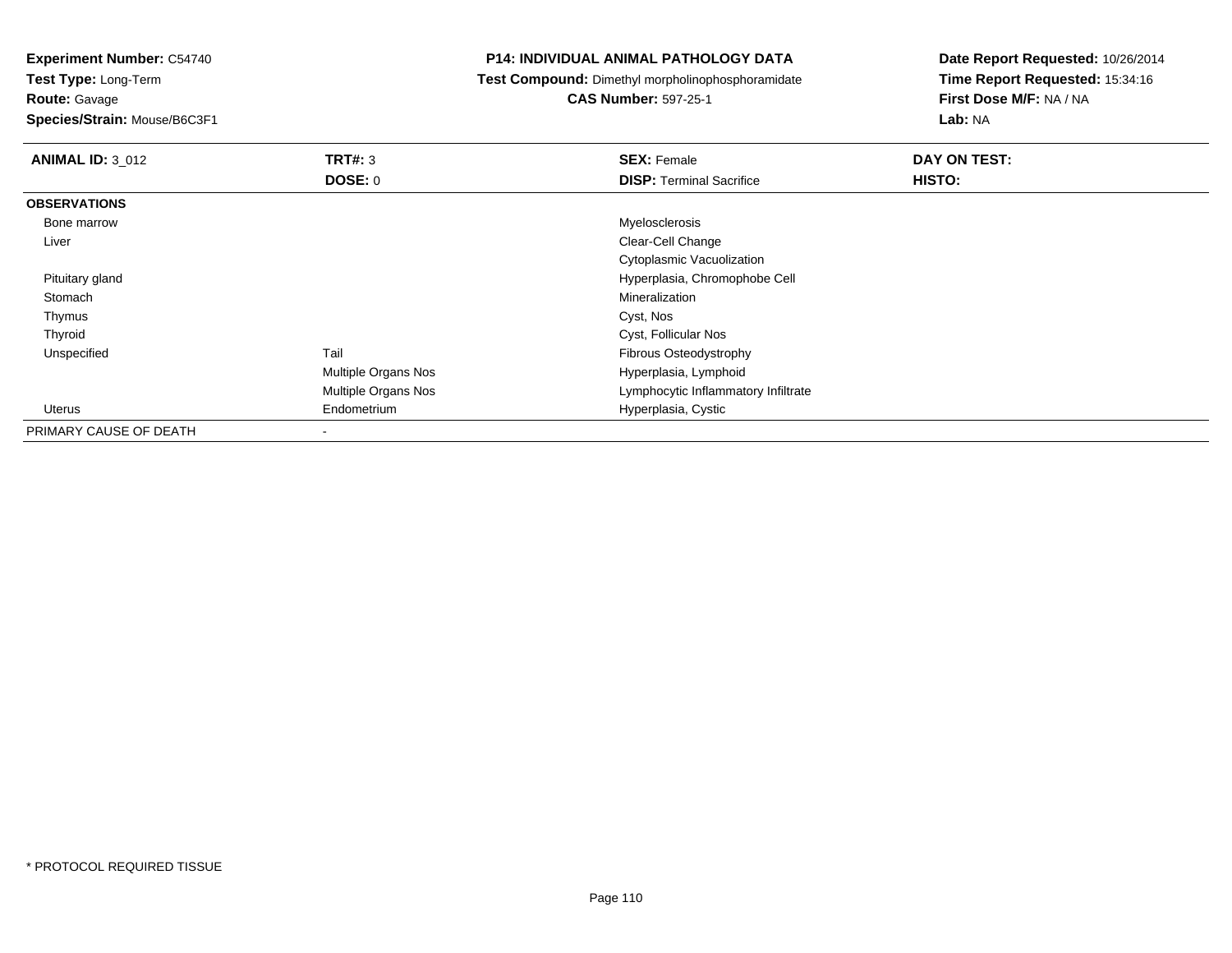| <b>Experiment Number: C54740</b><br>Test Type: Long-Term |                | <b>P14: INDIVIDUAL ANIMAL PATHOLOGY DATA</b>      | Date Report Requested: 10/26/2014 |
|----------------------------------------------------------|----------------|---------------------------------------------------|-----------------------------------|
|                                                          |                | Test Compound: Dimethyl morpholinophosphoramidate | Time Report Requested: 15:34:16   |
| <b>Route: Gavage</b>                                     |                | <b>CAS Number: 597-25-1</b>                       | First Dose M/F: NA / NA           |
| Species/Strain: Mouse/B6C3F1                             |                |                                                   | Lab: NA                           |
| <b>ANIMAL ID: 3 013</b>                                  | <b>TRT#: 3</b> | <b>SEX: Female</b>                                | DAY ON TEST:                      |
|                                                          | DOSE: 0        | <b>DISP: Natural Death</b>                        | HISTO:                            |
| <b>OBSERVATIONS</b>                                      |                |                                                   |                                   |
| Bone marrow                                              |                | Myelosclerosis                                    |                                   |
| Heart                                                    |                | Degeneration, Nos                                 |                                   |
| Kidney                                                   |                | Nephrosis, Nos                                    |                                   |
| Liver                                                    |                | Cytoplasmic Vacuolization                         |                                   |
|                                                          |                | Necrosis, Nos                                     |                                   |
| Lung                                                     |                | Alveolar/Bronchiolar Carcinoma                    |                                   |
|                                                          |                | Lymphocytic Inflammatory Infiltrate               |                                   |
| Uterus                                                   | Endometrium    | Hyperplasia, Cystic                               |                                   |
| PRIMARY CAUSE OF DEATH                                   |                |                                                   |                                   |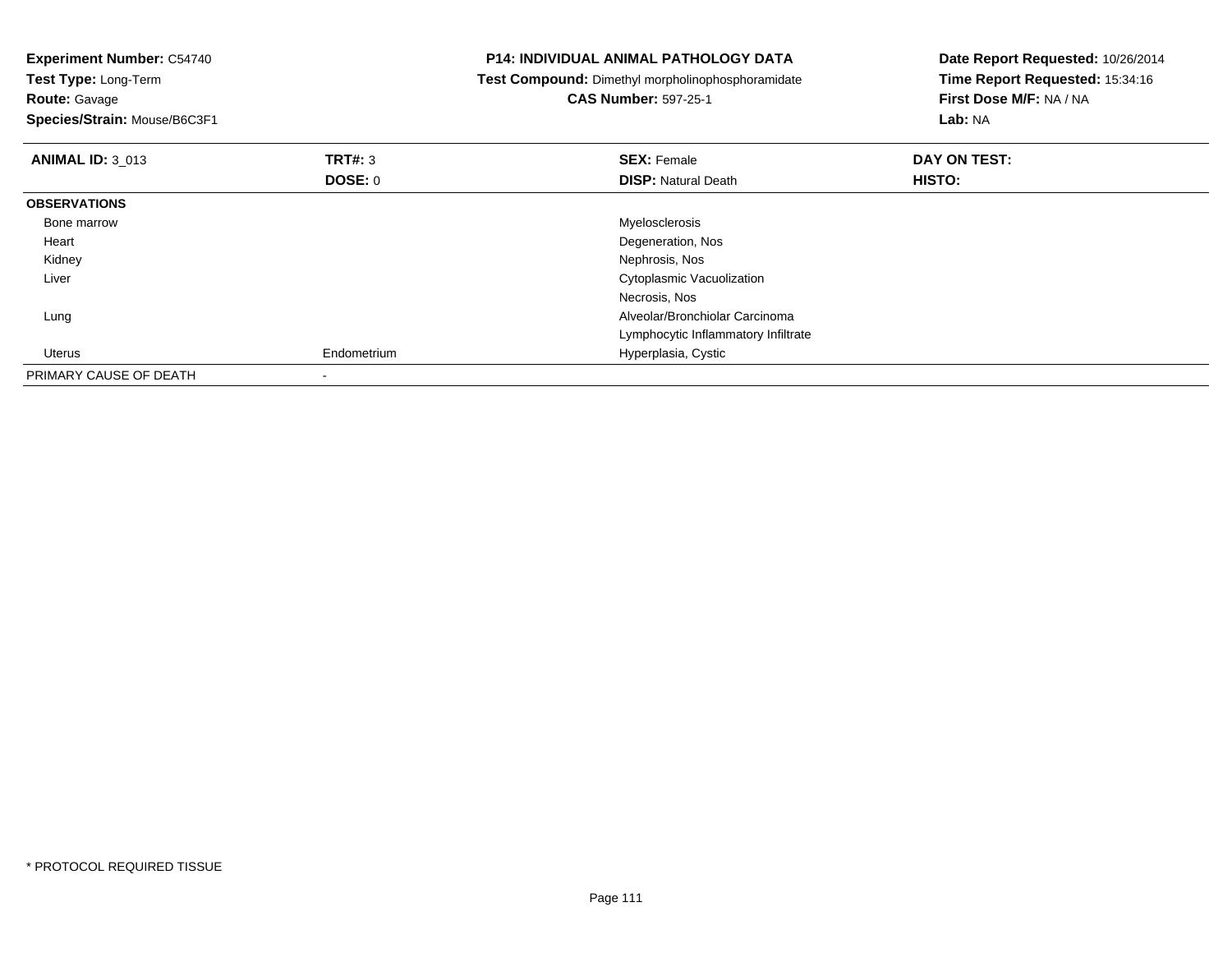| <b>Experiment Number: C54740</b> |                     | <b>P14: INDIVIDUAL ANIMAL PATHOLOGY DATA</b>      | Date Report Requested: 10/26/2014 |
|----------------------------------|---------------------|---------------------------------------------------|-----------------------------------|
| Test Type: Long-Term             |                     | Test Compound: Dimethyl morpholinophosphoramidate | Time Report Requested: 15:34:16   |
| <b>Route: Gavage</b>             |                     | <b>CAS Number: 597-25-1</b>                       | First Dose M/F: NA / NA           |
| Species/Strain: Mouse/B6C3F1     |                     |                                                   | Lab: NA                           |
| <b>ANIMAL ID: 3_014</b>          | TRT#: 3             | <b>SEX: Female</b>                                | DAY ON TEST:                      |
|                                  | <b>DOSE: 0</b>      | <b>DISP:</b> Terminal Sacrifice                   | HISTO:                            |
| <b>OBSERVATIONS</b>              |                     |                                                   |                                   |
| Adrenal gland                    | Cortex Nos          | Hyperplasia, Nodular                              |                                   |
| Bone marrow                      |                     | Myelosclerosis                                    |                                   |
| Kidney                           |                     | Metaplasia, Osseous                               |                                   |
| Liver                            |                     | Cytoplasmic Vacuolization                         |                                   |
| Pituitary gland                  |                     | Chromophobe Adenoma                               |                                   |
| Thyroid                          |                     | Hyperplasia, Follicular Cell                      |                                   |
| Unspecified                      | Multiple Organs Nos | Inflammation, Acute                               |                                   |
| Uterus                           | Endometrium         | Hyperplasia, Cystic                               |                                   |
| PRIMARY CAUSE OF DEATH           |                     |                                                   |                                   |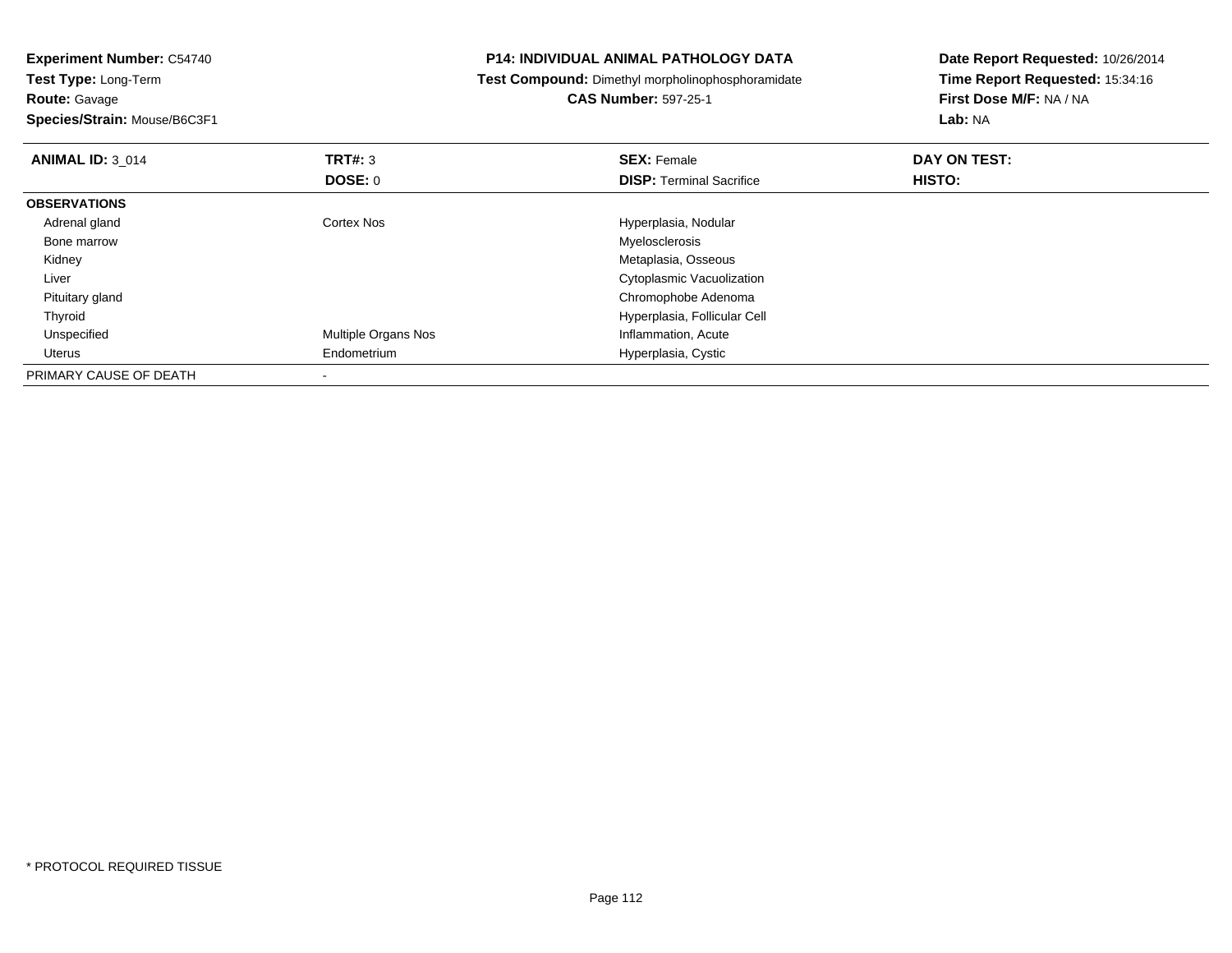| <b>Experiment Number: C54740</b><br><b>Test Type: Long-Term</b><br><b>Route: Gavage</b> | <b>P14: INDIVIDUAL ANIMAL PATHOLOGY DATA</b><br><b>Test Compound:</b> Dimethyl morpholinophosphoramidate<br><b>CAS Number: 597-25-1</b> |                                     | Date Report Requested: 10/26/2014<br>Time Report Requested: 15:34:16<br>First Dose M/F: NA / NA |
|-----------------------------------------------------------------------------------------|-----------------------------------------------------------------------------------------------------------------------------------------|-------------------------------------|-------------------------------------------------------------------------------------------------|
| Species/Strain: Mouse/B6C3F1                                                            |                                                                                                                                         |                                     | Lab: NA                                                                                         |
| <b>ANIMAL ID: 3 015</b>                                                                 | <b>TRT#: 3</b>                                                                                                                          | <b>SEX: Female</b>                  | DAY ON TEST:                                                                                    |
|                                                                                         | DOSE: 0                                                                                                                                 | <b>DISP:</b> Terminal Sacrifice     | HISTO:                                                                                          |
| <b>OBSERVATIONS</b>                                                                     |                                                                                                                                         |                                     |                                                                                                 |
| Adrenal gland                                                                           | Cortex Nos                                                                                                                              | Atrophy, Brown                      |                                                                                                 |
| Bone marrow                                                                             |                                                                                                                                         | Myelosclerosis                      |                                                                                                 |
| Liver                                                                                   |                                                                                                                                         | Cytoplasmic Vacuolization           |                                                                                                 |
| Ovary                                                                                   |                                                                                                                                         | Cyst, Hemorrhagic                   |                                                                                                 |
| Pituitary gland                                                                         |                                                                                                                                         | Chromophobe Adenoma                 |                                                                                                 |
| Unspecified                                                                             | <b>Multiple Organs Nos</b>                                                                                                              | Lymphocytic Inflammatory Infiltrate |                                                                                                 |
| Uterus                                                                                  | Endometrium                                                                                                                             | Hyperplasia, Cystic                 |                                                                                                 |
| PRIMARY CAUSE OF DEATH                                                                  |                                                                                                                                         |                                     |                                                                                                 |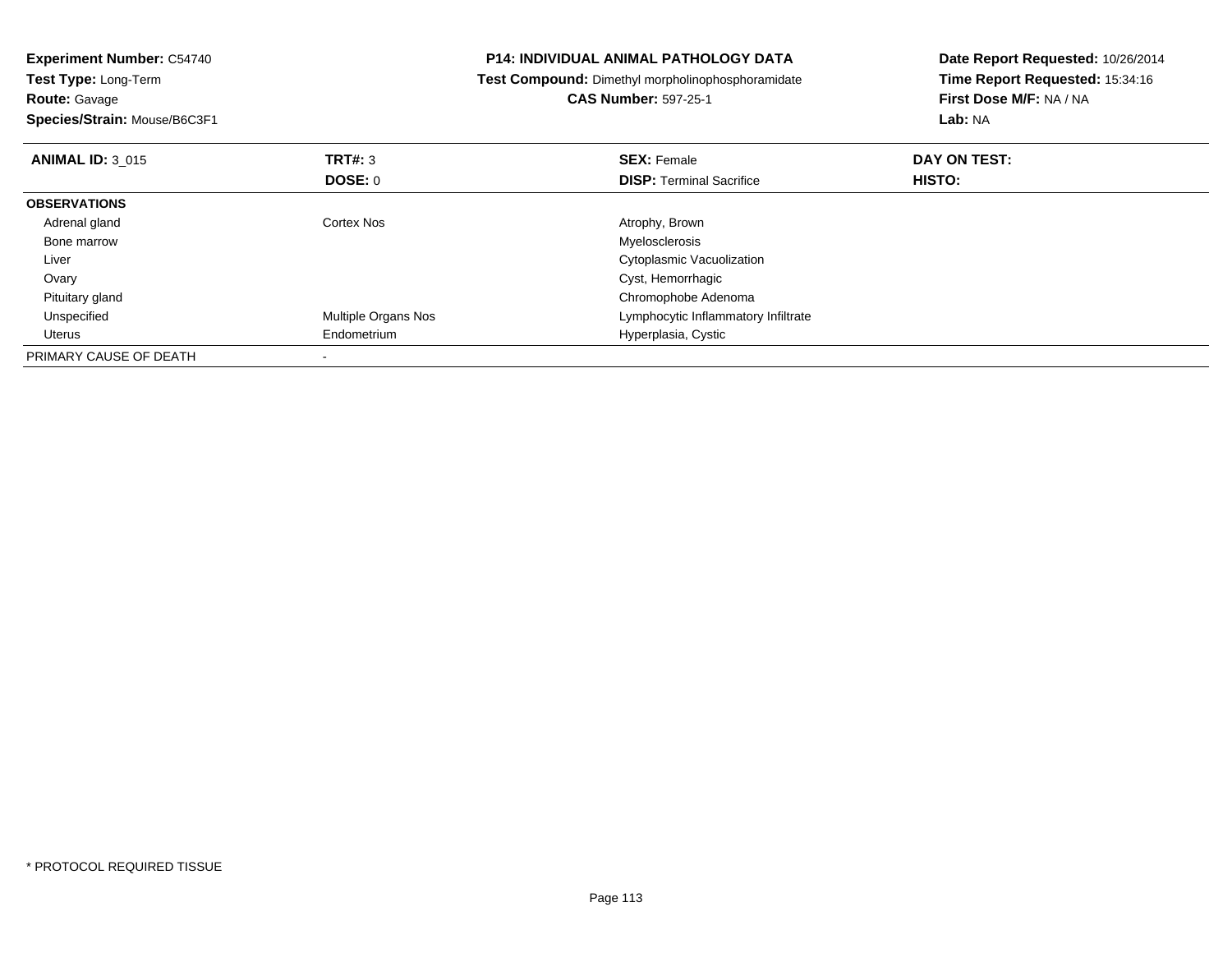| <b>Experiment Number: C54740</b><br>Test Type: Long-Term<br><b>Route: Gavage</b><br>Species/Strain: Mouse/B6C3F1 |                     | <b>P14: INDIVIDUAL ANIMAL PATHOLOGY DATA</b><br>Test Compound: Dimethyl morpholinophosphoramidate<br><b>CAS Number: 597-25-1</b> | Date Report Requested: 10/26/2014<br>Time Report Requested: 15:34:16<br>First Dose M/F: NA / NA<br>Lab: NA |
|------------------------------------------------------------------------------------------------------------------|---------------------|----------------------------------------------------------------------------------------------------------------------------------|------------------------------------------------------------------------------------------------------------|
| <b>ANIMAL ID: 3 016</b>                                                                                          | <b>TRT#: 3</b>      | <b>SEX: Female</b>                                                                                                               | DAY ON TEST:                                                                                               |
|                                                                                                                  | DOSE: 0             | <b>DISP:</b> Terminal Sacrifice                                                                                                  | <b>HISTO:</b>                                                                                              |
| <b>OBSERVATIONS</b>                                                                                              |                     |                                                                                                                                  |                                                                                                            |
| Adrenal gland                                                                                                    | Cortex Nos          | Pigmentation, Nos                                                                                                                |                                                                                                            |
| Bone marrow                                                                                                      |                     | Myelosclerosis                                                                                                                   |                                                                                                            |
| Liver                                                                                                            |                     | Cytoplasmic Vacuolization                                                                                                        |                                                                                                            |
| Ovary                                                                                                            |                     | Cyst, Nos                                                                                                                        |                                                                                                            |
| Thymus                                                                                                           |                     | Cyst, Nos                                                                                                                        |                                                                                                            |
| Unspecified                                                                                                      | Multiple Organs Nos | Lymphocytic Inflammatory Infiltrate                                                                                              |                                                                                                            |
| Uterus                                                                                                           | Endometrium         | Hyperplasia, Cystic                                                                                                              |                                                                                                            |
| PRIMARY CAUSE OF DEATH                                                                                           |                     |                                                                                                                                  |                                                                                                            |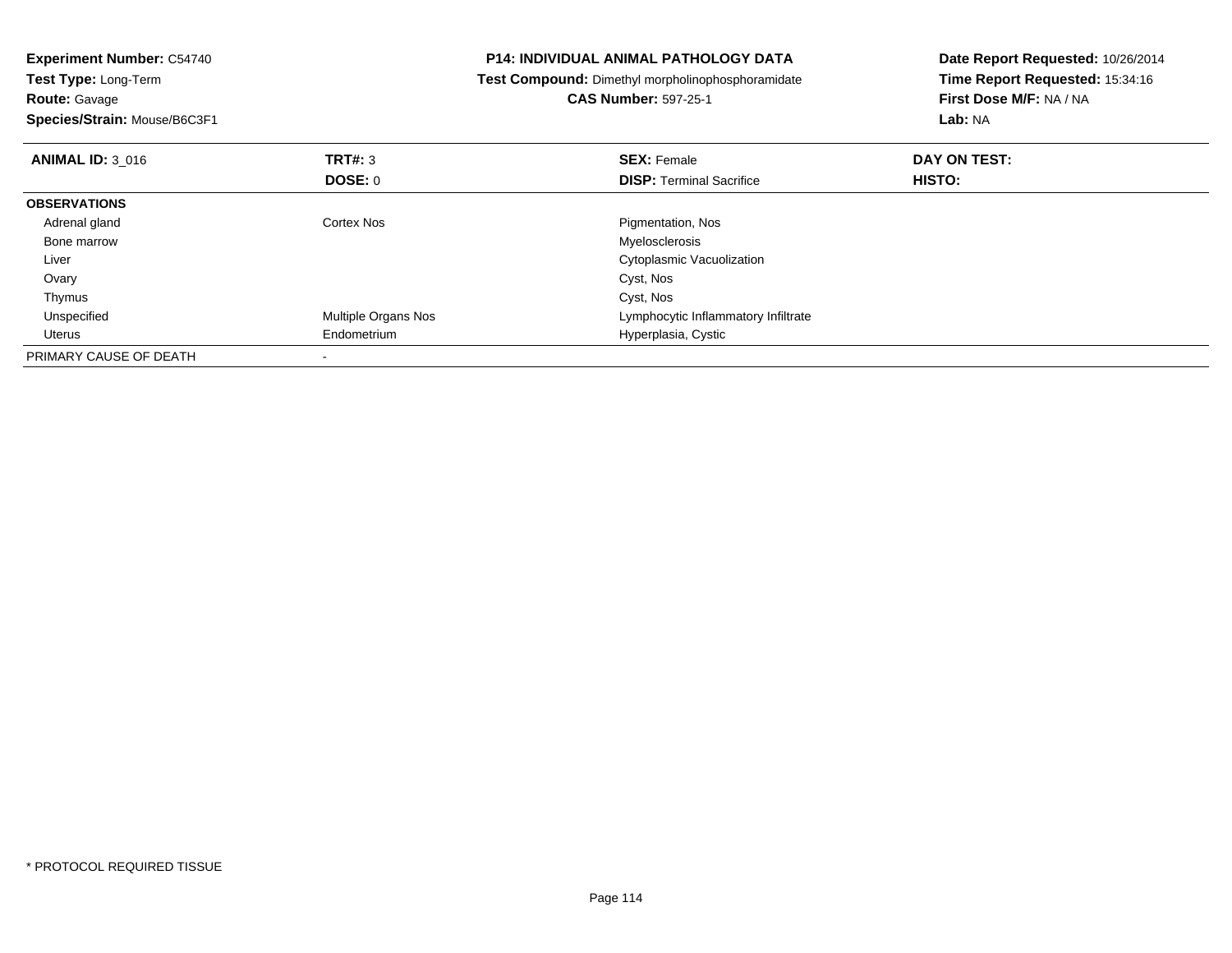| <b>Experiment Number: C54740</b><br>Test Type: Long-Term<br><b>Route: Gavage</b><br>Species/Strain: Mouse/B6C3F1 |                | <b>P14: INDIVIDUAL ANIMAL PATHOLOGY DATA</b><br>Test Compound: Dimethyl morpholinophosphoramidate<br><b>CAS Number: 597-25-1</b> | Date Report Requested: 10/26/2014<br>Time Report Requested: 15:34:16<br>First Dose M/F: NA / NA<br>Lab: NA |
|------------------------------------------------------------------------------------------------------------------|----------------|----------------------------------------------------------------------------------------------------------------------------------|------------------------------------------------------------------------------------------------------------|
| <b>ANIMAL ID: 3 017</b>                                                                                          | <b>TRT#: 3</b> | <b>SEX: Female</b>                                                                                                               | DAY ON TEST:                                                                                               |
|                                                                                                                  | DOSE: 0        | <b>DISP:</b> Terminal Sacrifice                                                                                                  | HISTO:                                                                                                     |
| <b>OBSERVATIONS</b>                                                                                              |                |                                                                                                                                  |                                                                                                            |
| Adrenal gland                                                                                                    | Cortex Nos     | Atrophy, Brown                                                                                                                   |                                                                                                            |
| Kidney                                                                                                           | Tubule         | Pigmentation, Nos                                                                                                                |                                                                                                            |
| Liver                                                                                                            |                | Clear-Cell Change                                                                                                                |                                                                                                            |
|                                                                                                                  |                | Hepatocellular Adenoma                                                                                                           |                                                                                                            |
| Ovary                                                                                                            |                | Cyst, Hemorrhagic                                                                                                                |                                                                                                            |
|                                                                                                                  |                | Mineralization                                                                                                                   |                                                                                                            |
| <b>Uterus</b>                                                                                                    | Endometrium    | Hyperplasia, Cystic                                                                                                              |                                                                                                            |
| PRIMARY CAUSE OF DEATH                                                                                           |                |                                                                                                                                  |                                                                                                            |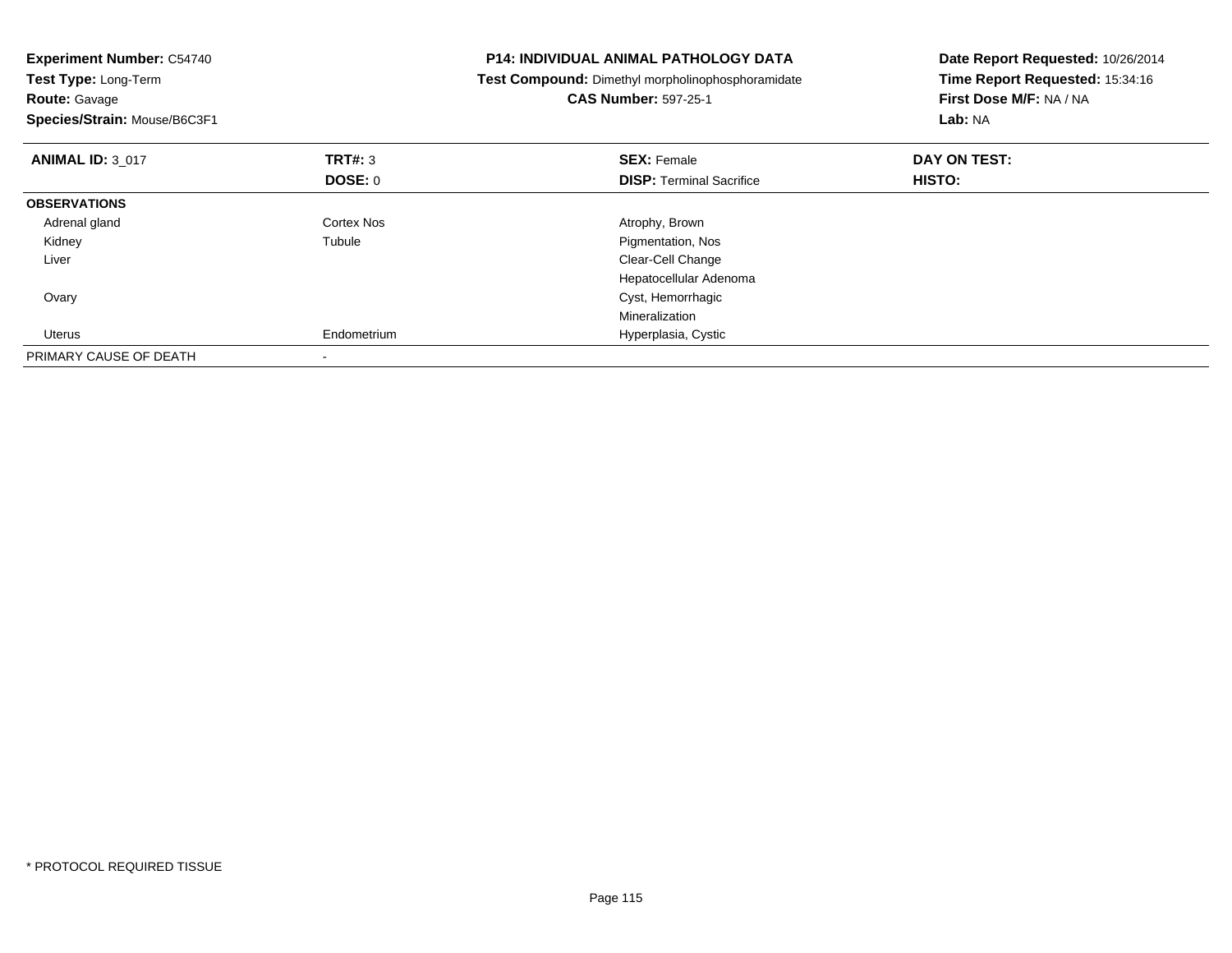## **Route:** Gavage

**Species/Strain:** Mouse/B6C3F1

## **P14: INDIVIDUAL ANIMAL PATHOLOGY DATA**

**Test Compound:** Dimethyl morpholinophosphoramidate

# **CAS Number:** 597-25-1

| <b>ANIMAL ID: 3 018</b> | TRT#: 3                  | <b>SEX: Female</b>                  | DAY ON TEST:  |  |
|-------------------------|--------------------------|-------------------------------------|---------------|--|
|                         | DOSE: 0                  | <b>DISP: Terminal Sacrifice</b>     | <b>HISTO:</b> |  |
| <b>OBSERVATIONS</b>     |                          |                                     |               |  |
| Adrenal gland           | <b>Cortex Nos</b>        | Atrophy, Brown                      |               |  |
| Intestine Small         | Jejunum                  | Hyperplasia, Lymphoid               |               |  |
| Kidney                  |                          | Nephrosis, Nos                      |               |  |
| Lymph node              | Mesenteric Lymph Node    | Hyperplasia, Lymphoid               |               |  |
| Pancreas                |                          | Inflammation, Acute Necrotizing     |               |  |
| Parathyroid gland       |                          | Cyst, Nos                           |               |  |
| Thyroid                 |                          | Follicular-Cell Adenoma             |               |  |
| Unspecified             | Groin                    | Abscess, Nos                        |               |  |
|                         | Multiple Organs Nos      | Lymphocytic Inflammatory Infiltrate |               |  |
| Uterus                  | Endometrium              | Cyst, Nos                           |               |  |
| PRIMARY CAUSE OF DEATH  | $\overline{\phantom{a}}$ |                                     |               |  |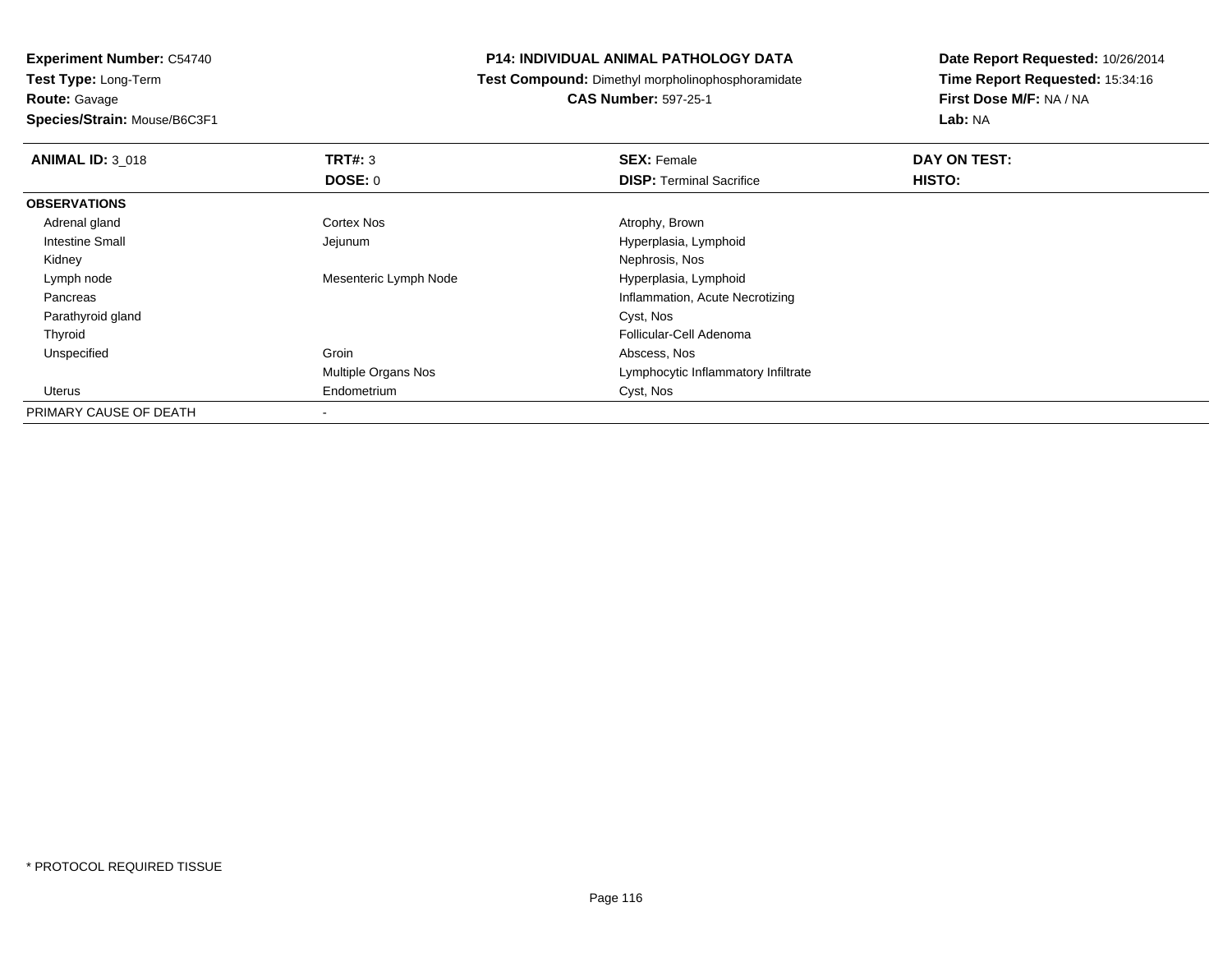**Route:** Gavage

**Species/Strain:** Mouse/B6C3F1

## **P14: INDIVIDUAL ANIMAL PATHOLOGY DATA**

**Test Compound:** Dimethyl morpholinophosphoramidate

**CAS Number:** 597-25-1

| <b>ANIMAL ID: 3_019</b> | <b>TRT#: 3</b>      | <b>SEX: Female</b>                  | DAY ON TEST:  |
|-------------------------|---------------------|-------------------------------------|---------------|
|                         | <b>DOSE: 0</b>      | <b>DISP: Terminal Sacrifice</b>     | <b>HISTO:</b> |
| <b>OBSERVATIONS</b>     |                     |                                     |               |
| Adrenal gland           | Cortex Nos          | Atrophy, Brown                      |               |
| Bone marrow             |                     | Myelosclerosis                      |               |
| Liver                   |                     | <b>Cytoplasmic Vacuolization</b>    |               |
| Lung                    |                     | Alveolar/Bronchiolar Adenoma        |               |
|                         |                     | Histiocytosis                       |               |
| Spleen                  |                     | Hemosiderosis                       |               |
| Thymus                  |                     | Cyst, Nos                           |               |
|                         |                     | Hyperplasia, Lymphoid               |               |
| Unspecified             | Multiple Organs Nos | Lymphocytic Inflammatory Infiltrate |               |
| Uterus                  | Endometrium         | Cyst, Nos                           |               |
| PRIMARY CAUSE OF DEATH  | ۰                   |                                     |               |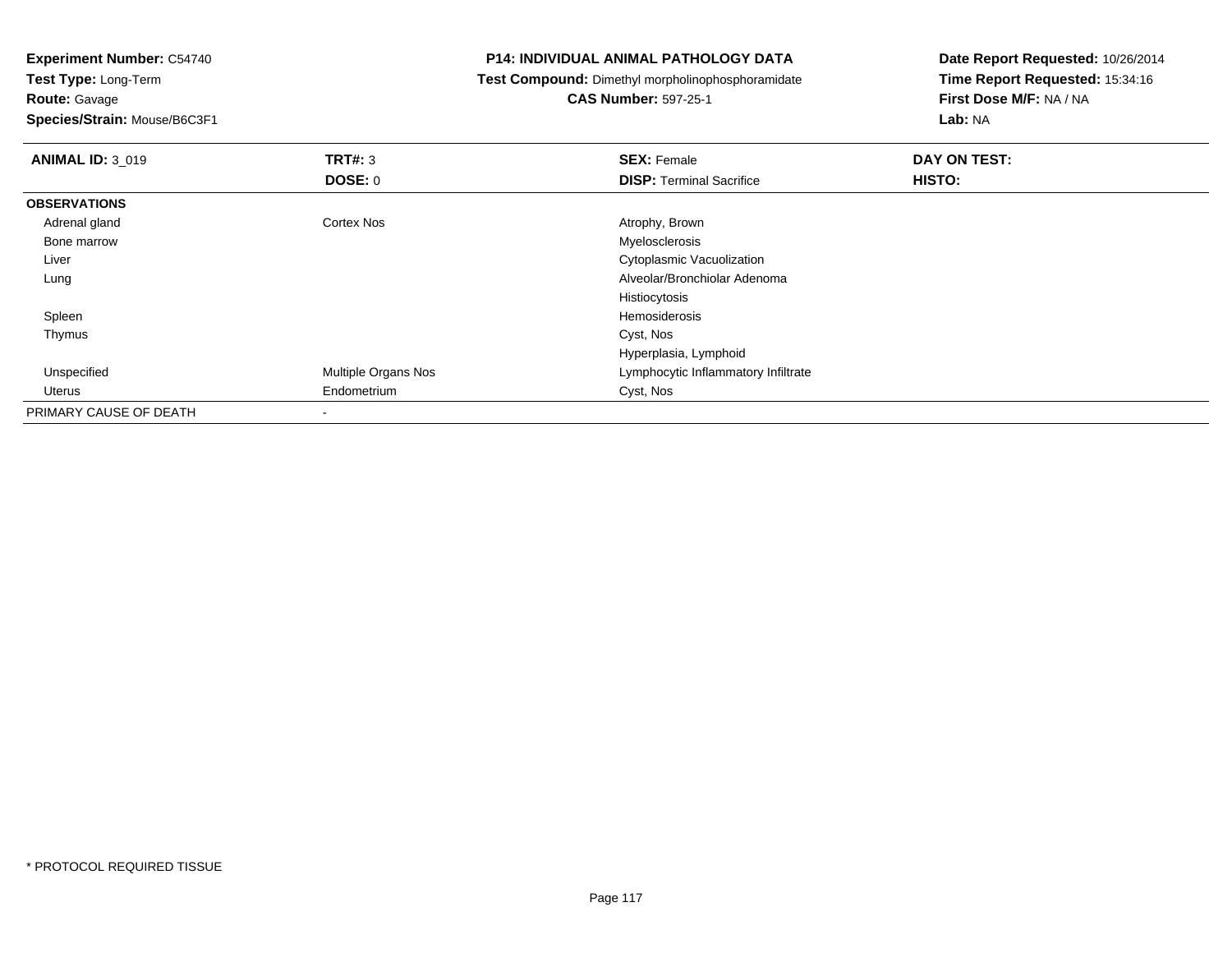| <b>Experiment Number: C54740</b><br><b>Test Type: Long-Term</b> |                     | <b>P14: INDIVIDUAL ANIMAL PATHOLOGY DATA</b>      | Date Report Requested: 10/26/2014<br>Time Report Requested: 15:34:16 |  |
|-----------------------------------------------------------------|---------------------|---------------------------------------------------|----------------------------------------------------------------------|--|
|                                                                 |                     | Test Compound: Dimethyl morpholinophosphoramidate |                                                                      |  |
| <b>Route: Gavage</b>                                            |                     | <b>CAS Number: 597-25-1</b>                       | First Dose M/F: NA / NA                                              |  |
| Species/Strain: Mouse/B6C3F1                                    |                     |                                                   | Lab: NA                                                              |  |
| <b>ANIMAL ID: 3 020</b>                                         | <b>TRT#: 3</b>      | <b>SEX: Female</b>                                | DAY ON TEST:                                                         |  |
|                                                                 | <b>DOSE: 0</b>      | <b>DISP: Terminal Sacrifice</b>                   | HISTO:                                                               |  |
| <b>OBSERVATIONS</b>                                             |                     |                                                   |                                                                      |  |
| Adrenal gland                                                   | Cortex Nos          | Atrophy, Brown                                    |                                                                      |  |
| Bone marrow                                                     |                     | Myelosclerosis                                    |                                                                      |  |
| Liver                                                           |                     | Cytoplasmic Vacuolization                         |                                                                      |  |
| Mammary gland                                                   |                     | Hyperplasia, Nos                                  |                                                                      |  |
| Ovary                                                           |                     | Hemangioma                                        |                                                                      |  |
| Pituitary gland                                                 |                     | Chromophobe Adenoma                               |                                                                      |  |
| Thyroid                                                         |                     | Cyst, Follicular Nos                              |                                                                      |  |
| Unspecified                                                     | Multiple Organs Nos | Lymphocytic Inflammatory Infiltrate               |                                                                      |  |
| PRIMARY CAUSE OF DEATH                                          |                     |                                                   |                                                                      |  |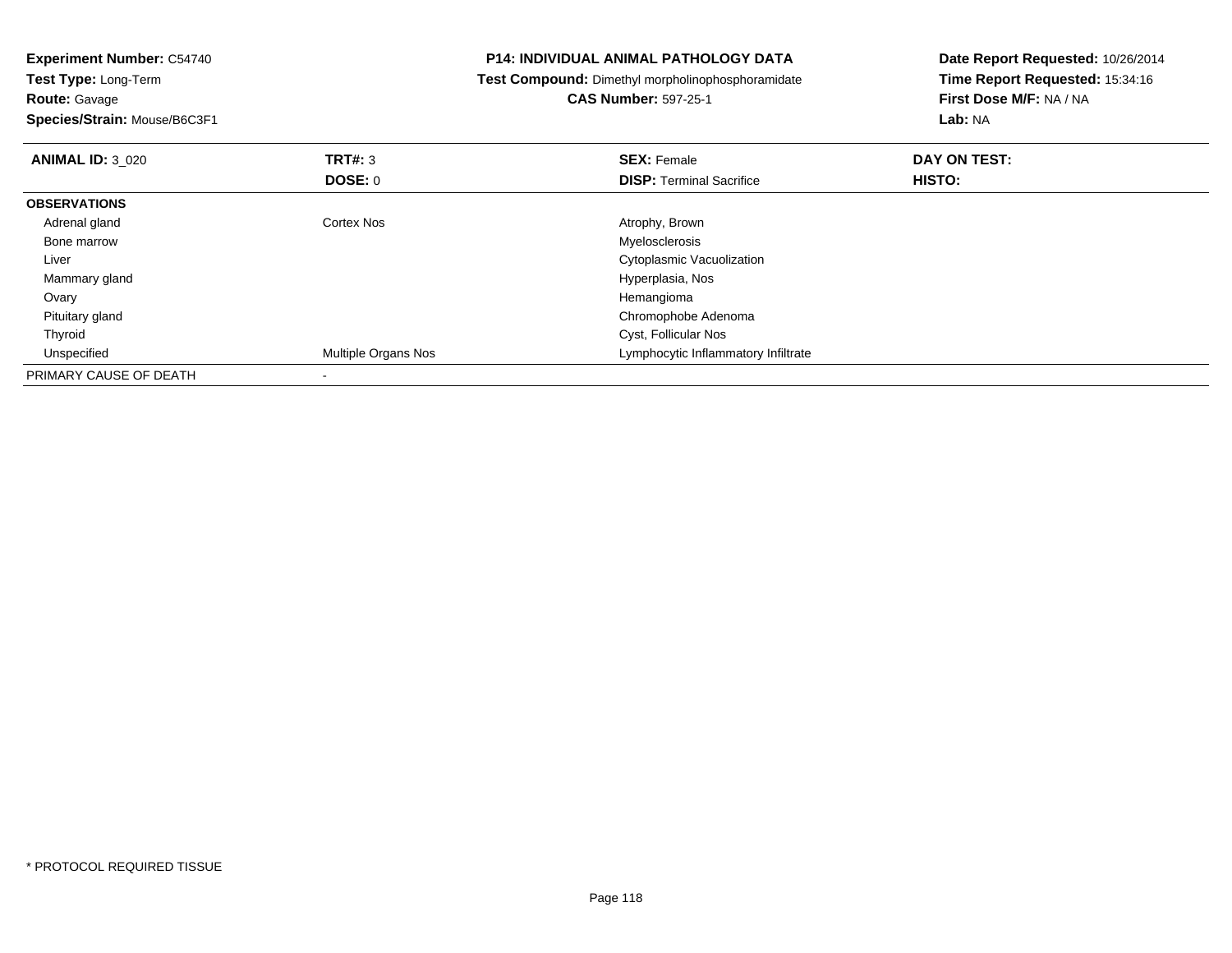**Route:** Gavage

**Species/Strain:** Mouse/B6C3F1

## **P14: INDIVIDUAL ANIMAL PATHOLOGY DATA**

**Test Compound:** Dimethyl morpholinophosphoramidate

**CAS Number:** 597-25-1

| <b>ANIMAL ID: 3_021</b> | TRT#: 3                    | <b>SEX: Female</b>                  | DAY ON TEST:  |  |
|-------------------------|----------------------------|-------------------------------------|---------------|--|
|                         | <b>DOSE: 0</b>             | <b>DISP: Terminal Sacrifice</b>     | <b>HISTO:</b> |  |
| <b>OBSERVATIONS</b>     |                            |                                     |               |  |
| Adrenal gland           | <b>Cortex Nos</b>          | Hypertrophy, Focal                  |               |  |
| Bone marrow             |                            | Myelosclerosis                      |               |  |
| Brain                   |                            | Mineralization                      |               |  |
| Kidney                  |                            | Nephrosis, Nos                      |               |  |
| Liver                   |                            | Cytoplasmic Vacuolization           |               |  |
| Ovary                   |                            | Cyst, Nos                           |               |  |
| Spleen                  |                            | Hyperplasia, Lymphoid               |               |  |
| Stomach                 |                            | Inflammation, Acute                 |               |  |
| Unspecified             | <b>Multiple Organs Nos</b> | Lymphocytic Inflammatory Infiltrate |               |  |
| Uterus                  | Endometrium                | Hyperplasia, Cystic                 |               |  |
| PRIMARY CAUSE OF DEATH  | $\overline{\phantom{a}}$   |                                     |               |  |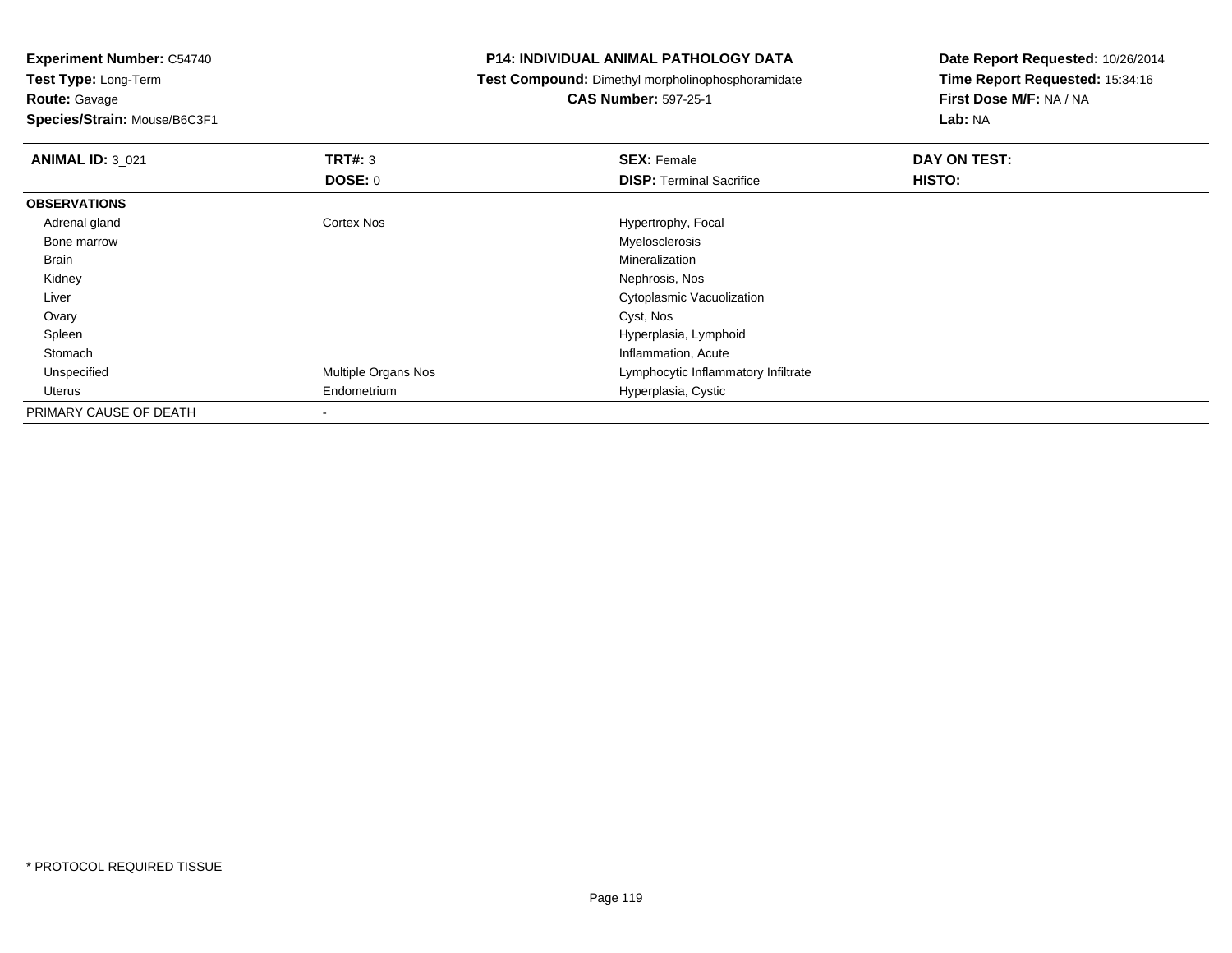| <b>Experiment Number: C54740</b><br>Test Type: Long-Term<br><b>Route: Gavage</b><br>Species/Strain: Mouse/B6C3F1 |                     | <b>P14: INDIVIDUAL ANIMAL PATHOLOGY DATA</b><br>Test Compound: Dimethyl morpholinophosphoramidate<br><b>CAS Number: 597-25-1</b> | Date Report Requested: 10/26/2014<br>Time Report Requested: 15:34:16<br>First Dose M/F: NA / NA<br>Lab: NA |
|------------------------------------------------------------------------------------------------------------------|---------------------|----------------------------------------------------------------------------------------------------------------------------------|------------------------------------------------------------------------------------------------------------|
| <b>ANIMAL ID: 3 022</b>                                                                                          | <b>TRT#: 3</b>      | <b>SEX: Female</b>                                                                                                               | DAY ON TEST:                                                                                               |
|                                                                                                                  | DOSE: 0             | <b>DISP:</b> Moribund Sacrifice                                                                                                  | <b>HISTO:</b>                                                                                              |
| <b>OBSERVATIONS</b>                                                                                              |                     |                                                                                                                                  |                                                                                                            |
| Adrenal gland                                                                                                    | Cortex Nos          | Hypertrophy, Focal                                                                                                               |                                                                                                            |
| Lung                                                                                                             |                     | <b>Bronchiectasis</b>                                                                                                            |                                                                                                            |
|                                                                                                                  |                     | Histiocytosis                                                                                                                    |                                                                                                            |
| <b>Skin</b>                                                                                                      | <b>Neck</b>         | <b>Fibrosis</b>                                                                                                                  |                                                                                                            |
|                                                                                                                  | <b>Neck</b>         | Hyperkeratosis                                                                                                                   |                                                                                                            |
| Unspecified                                                                                                      | Multiple Organs Nos | Lymphoma, Nos-Malignant                                                                                                          |                                                                                                            |
| Uterus                                                                                                           | Endometrium         | Hyperplasia, Cystic                                                                                                              |                                                                                                            |
| PRIMARY CAUSE OF DEATH                                                                                           |                     |                                                                                                                                  |                                                                                                            |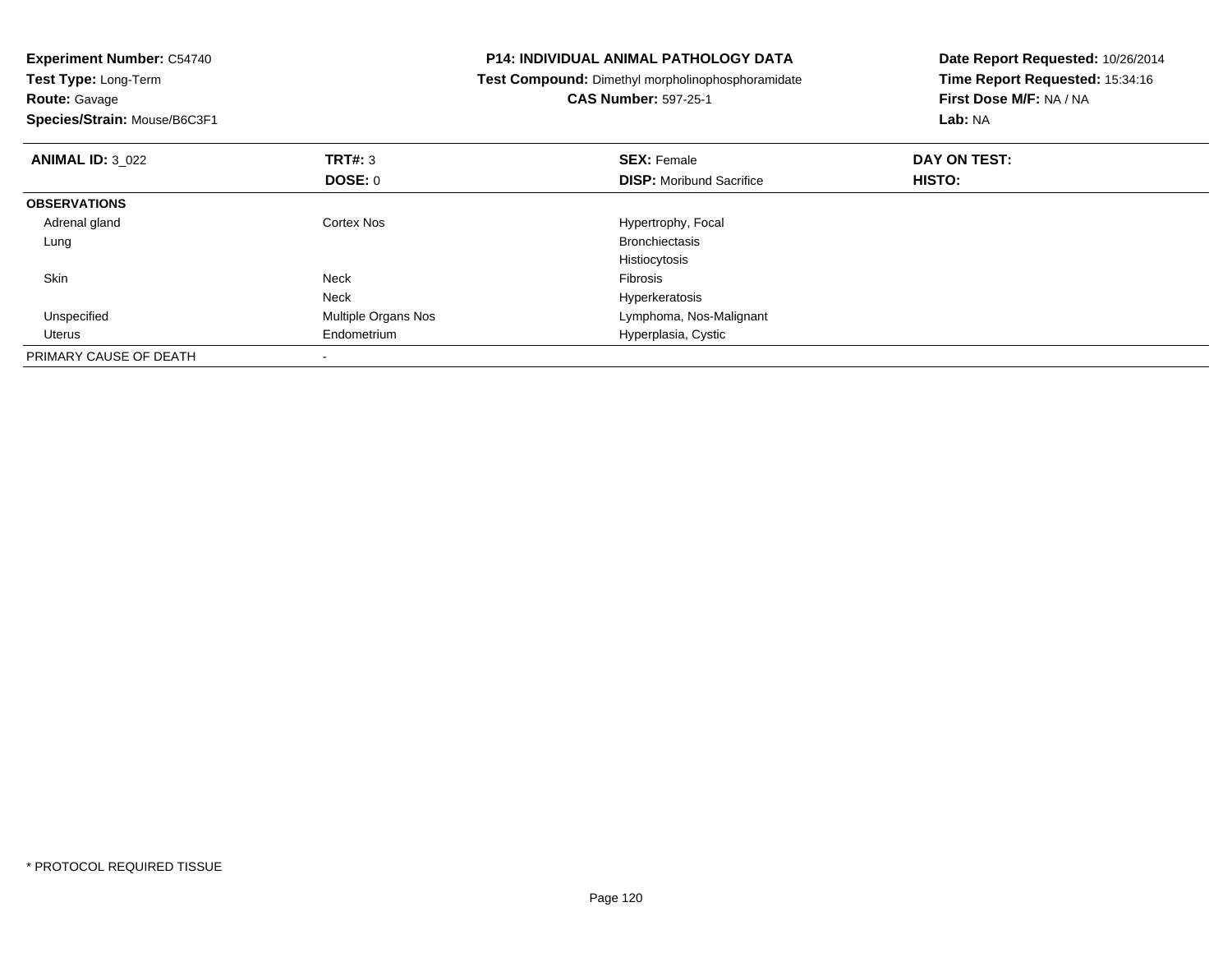**Route:** Gavage

**Species/Strain:** Mouse/B6C3F1

## **P14: INDIVIDUAL ANIMAL PATHOLOGY DATA**

**Test Compound:** Dimethyl morpholinophosphoramidate

**CAS Number:** 597-25-1

| <b>ANIMAL ID: 3_023</b> | <b>TRT#: 3</b>           | <b>SEX: Female</b>             | DAY ON TEST: |  |
|-------------------------|--------------------------|--------------------------------|--------------|--|
|                         | DOSE: 0                  | <b>DISP: Natural Death</b>     | HISTO:       |  |
| <b>OBSERVATIONS</b>     |                          |                                |              |  |
| Adrenal gland           | Cortex Nos               | Atrophy, Brown                 |              |  |
| Brain                   |                          | Mineralization                 |              |  |
| Heart                   |                          | Fibrosis                       |              |  |
| <b>Intestine Small</b>  | Duodenum                 | Adenomatous Polyp, Nos         |              |  |
| Kidney                  |                          | Nephrosis, Nos                 |              |  |
| Liver                   |                          | Cytoplasmic Vacuolization      |              |  |
| Lung                    |                          | Alveolar/Bronchiolar Carcinoma |              |  |
|                         |                          | Histiocytosis                  |              |  |
| Lymph node              | Mediastinal Lymph Node   | Edema, Nos                     |              |  |
| Ovary                   |                          | Angiectasis                    |              |  |
|                         |                          | Cyst, Nos                      |              |  |
| Pituitary gland         |                          | Chromophobe Adenoma            |              |  |
| Spleen                  |                          | Hematopoiesis                  |              |  |
| Uterus                  | Endometrium              | Hyperplasia, Cystic            |              |  |
| PRIMARY CAUSE OF DEATH  | $\overline{\phantom{a}}$ |                                |              |  |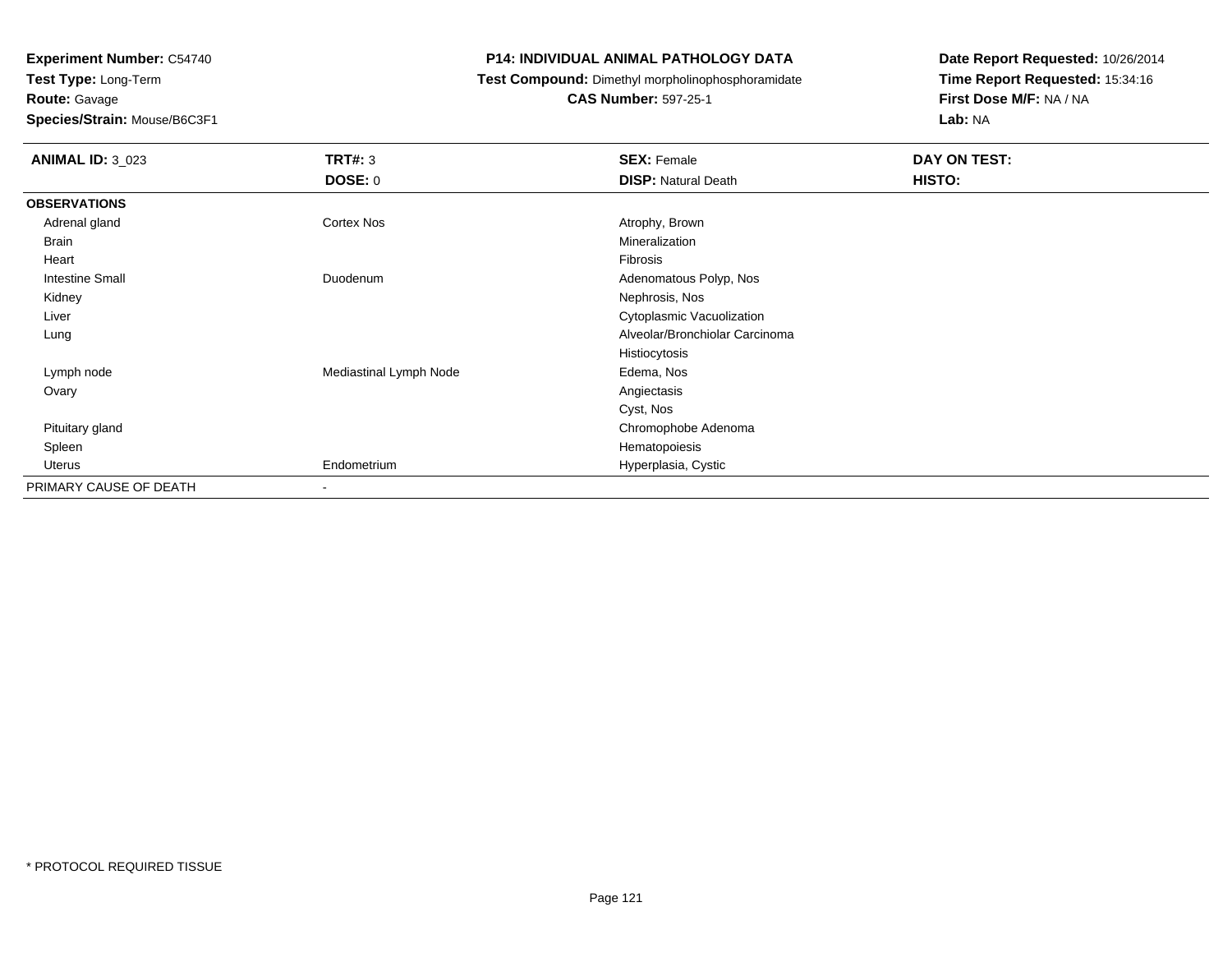**Route:** Gavage

**Species/Strain:** Mouse/B6C3F1

## **P14: INDIVIDUAL ANIMAL PATHOLOGY DATA**

**Test Compound:** Dimethyl morpholinophosphoramidate

**CAS Number:** 597-25-1

| <b>ANIMAL ID: 3 024</b> | <b>TRT#: 3</b>      | <b>SEX: Female</b>                  | DAY ON TEST: |
|-------------------------|---------------------|-------------------------------------|--------------|
|                         | DOSE: 0             | <b>DISP: Terminal Sacrifice</b>     | HISTO:       |
| <b>OBSERVATIONS</b>     |                     |                                     |              |
| Adrenal gland           | Cortex Nos          | Atrophy, Brown                      |              |
| Bone marrow             |                     | Myelosclerosis                      |              |
| Brain                   |                     | Mineralization                      |              |
| Liver                   |                     | Clear-Cell Change                   |              |
|                         |                     | Cytoplasmic Vacuolization           |              |
| Lung                    |                     | Alveolar/Bronchiolar Adenoma        |              |
|                         |                     | Hemorrhage                          |              |
| Thyroid                 |                     | Hyperplasia, Follicular Cell        |              |
| Unspecified             | Multiple Organs Nos | Lymphocytic Inflammatory Infiltrate |              |
| Uterus                  | Endometrium         | Hyperplasia, Cystic                 |              |
| PRIMARY CAUSE OF DEATH  | ۰                   |                                     |              |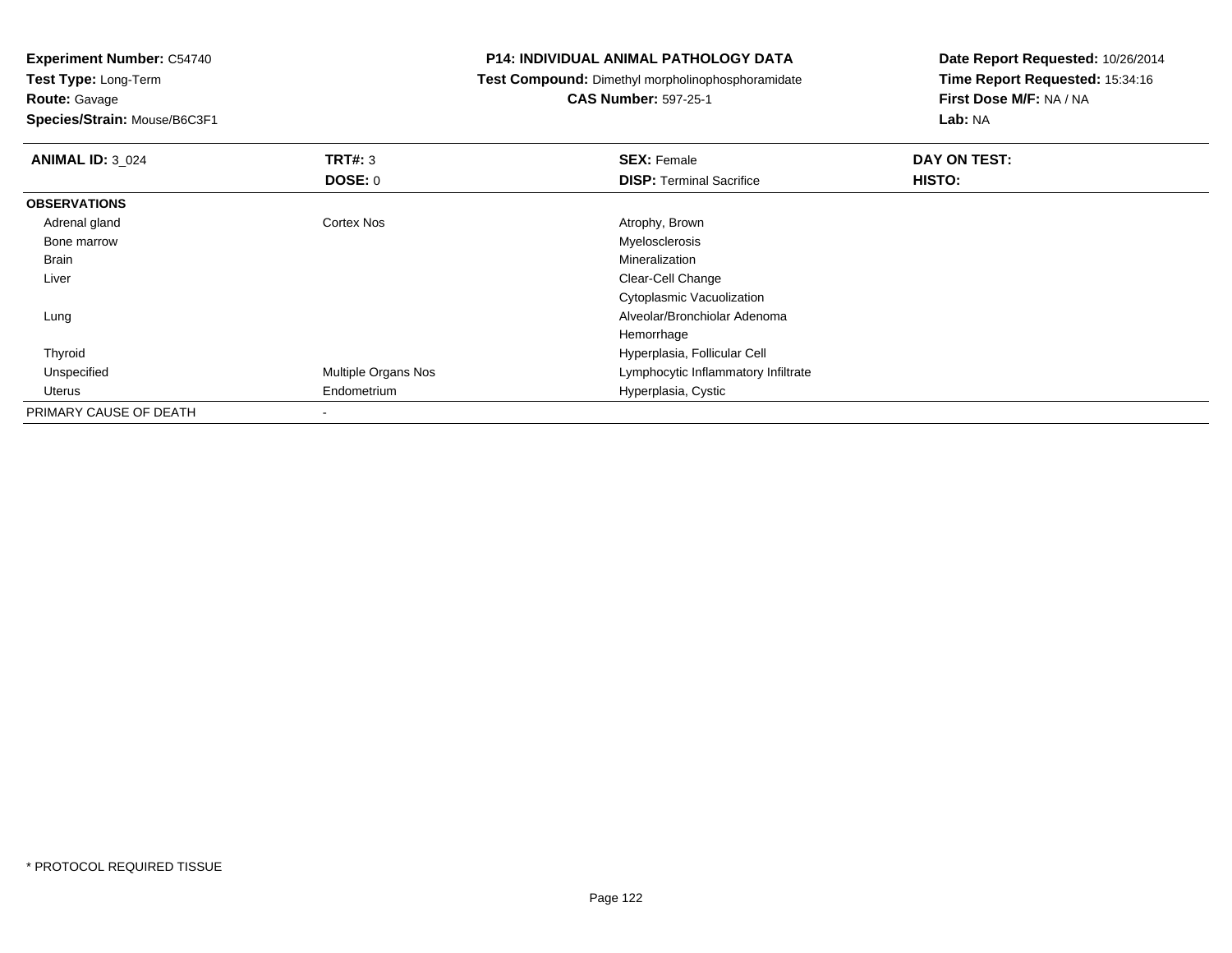|                |                                                  | Date Report Requested: 10/26/2014                                                                 |  |
|----------------|--------------------------------------------------|---------------------------------------------------------------------------------------------------|--|
|                |                                                  | Time Report Requested: 15:34:16                                                                   |  |
|                | <b>CAS Number: 597-25-1</b>                      | First Dose M/F: NA / NA                                                                           |  |
|                |                                                  | Lab: NA                                                                                           |  |
| <b>TRT#: 3</b> | <b>SEX: Female</b>                               | DAY ON TEST:                                                                                      |  |
| DOSE: 0        | <b>DISP:</b> Terminal Sacrifice                  | HISTO:                                                                                            |  |
|                |                                                  |                                                                                                   |  |
|                | Atrophy, Brown                                   |                                                                                                   |  |
|                | Myelosclerosis                                   |                                                                                                   |  |
|                | Mineralization                                   |                                                                                                   |  |
|                | Clear-Cell Change                                |                                                                                                   |  |
|                | Hyperplasia, Chromophobe Cell                    |                                                                                                   |  |
|                | Cyst, Nos                                        |                                                                                                   |  |
|                | Lymphocytic Inflammatory Infiltrate              |                                                                                                   |  |
|                | Hyperplasia, Cystic                              |                                                                                                   |  |
|                |                                                  |                                                                                                   |  |
|                | Cortex Nos<br>Multiple Organs Nos<br>Endometrium | <b>P14: INDIVIDUAL ANIMAL PATHOLOGY DATA</b><br>Test Compound: Dimethyl morpholinophosphoramidate |  |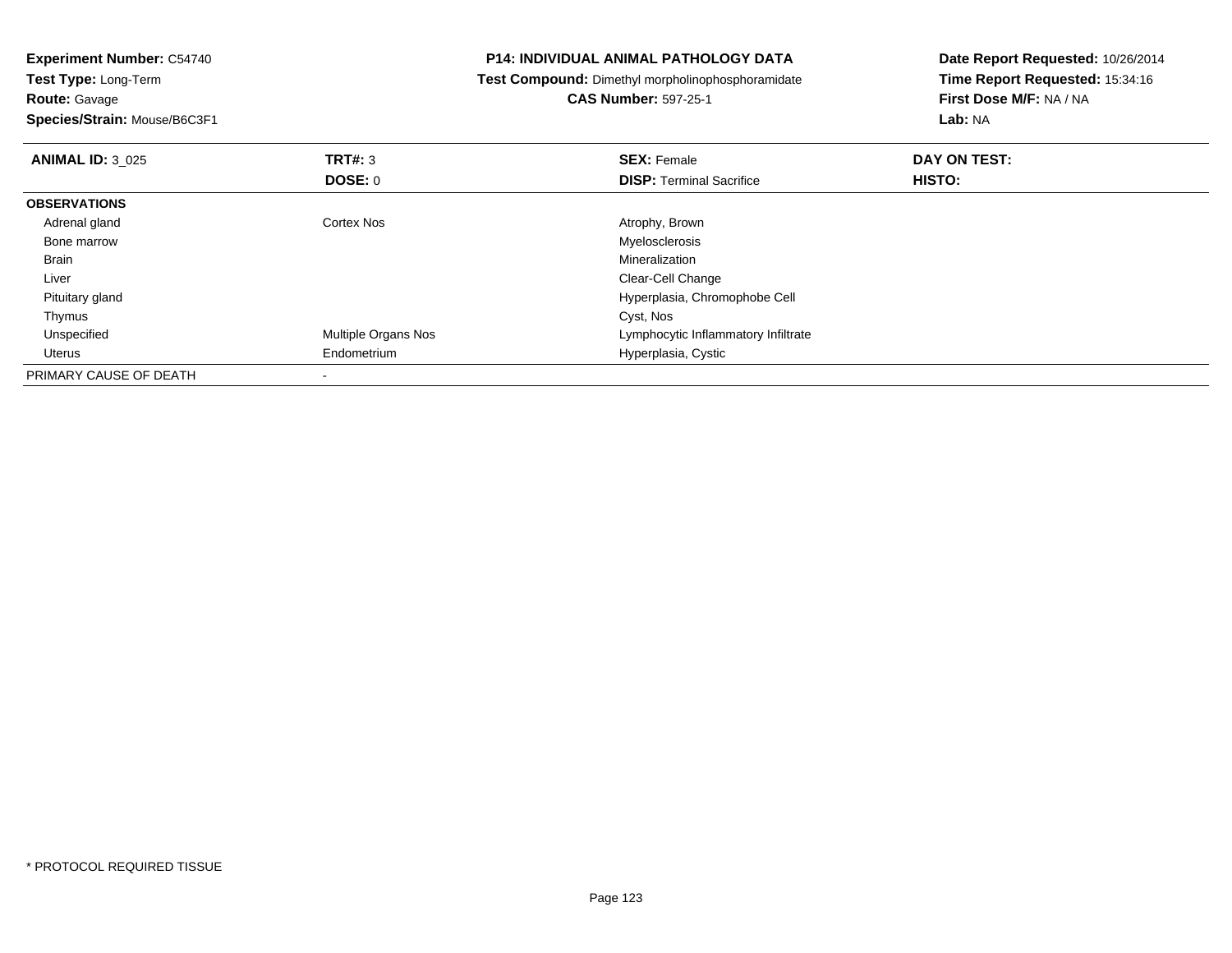| <b>Experiment Number: C54740</b><br>Test Type: Long-Term<br><b>Route: Gavage</b><br>Species/Strain: Mouse/B6C3F1 |                     | <b>P14: INDIVIDUAL ANIMAL PATHOLOGY DATA</b><br><b>Test Compound: Dimethyl morpholinophosphoramidate</b><br><b>CAS Number: 597-25-1</b> | Date Report Requested: 10/26/2014<br>Time Report Requested: 15:34:16<br>First Dose M/F: NA / NA<br>Lab: NA |
|------------------------------------------------------------------------------------------------------------------|---------------------|-----------------------------------------------------------------------------------------------------------------------------------------|------------------------------------------------------------------------------------------------------------|
|                                                                                                                  |                     |                                                                                                                                         |                                                                                                            |
| <b>ANIMAL ID: 3 026</b>                                                                                          | <b>TRT#: 3</b>      | <b>SEX: Female</b>                                                                                                                      | DAY ON TEST:                                                                                               |
|                                                                                                                  | DOSE: 0             | <b>DISP:</b> Terminal Sacrifice                                                                                                         | HISTO:                                                                                                     |
| <b>OBSERVATIONS</b>                                                                                              |                     |                                                                                                                                         |                                                                                                            |
| Adrenal gland                                                                                                    | Cortex Nos          | Atrophy, Brown                                                                                                                          |                                                                                                            |
| Bone marrow                                                                                                      |                     | Myelosclerosis                                                                                                                          |                                                                                                            |
| Brain                                                                                                            |                     | Mineralization                                                                                                                          |                                                                                                            |
| Liver                                                                                                            |                     | Clear-Cell Change                                                                                                                       |                                                                                                            |
| Pituitary gland                                                                                                  |                     | Chromophobe Adenoma                                                                                                                     |                                                                                                            |
| Unspecified                                                                                                      | Multiple Organs Nos | Lymphoma, Mixed-Malignant Type                                                                                                          |                                                                                                            |
| Uterus                                                                                                           | Endometrium         | Hyperplasia, Cystic                                                                                                                     |                                                                                                            |
| PRIMARY CAUSE OF DEATH                                                                                           |                     |                                                                                                                                         |                                                                                                            |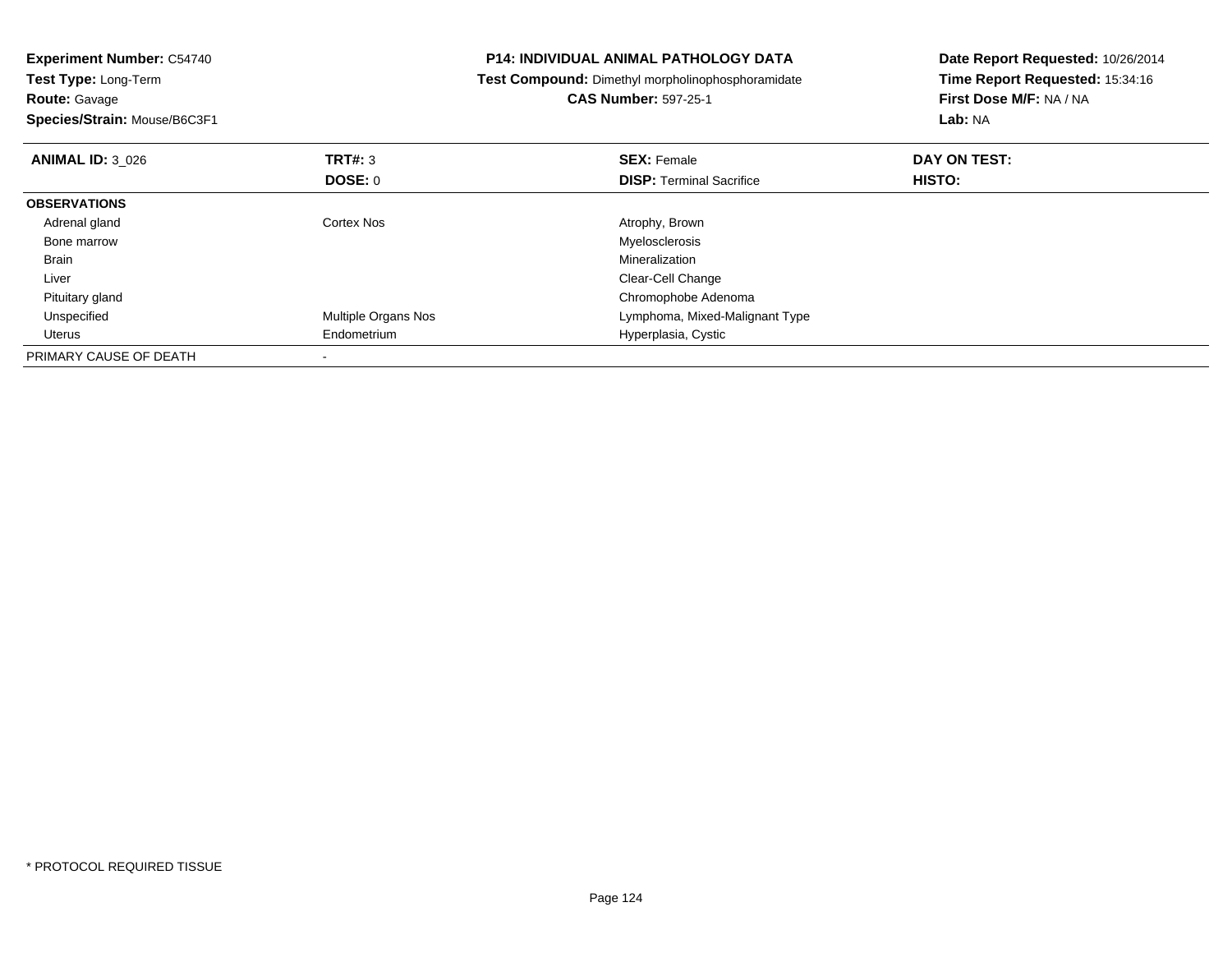**Test Type:** Long-Term**Route:** Gavage

**Species/Strain:** Mouse/B6C3F1

## **P14: INDIVIDUAL ANIMAL PATHOLOGY DATA**

**Test Compound:** Dimethyl morpholinophosphoramidate

**CAS Number:** 597-25-1

| <b>ANIMAL ID: 3 027</b> | TRT#: 3             | <b>SEX: Female</b>                  | DAY ON TEST: |  |
|-------------------------|---------------------|-------------------------------------|--------------|--|
|                         | DOSE: 0             | <b>DISP: Terminal Sacrifice</b>     | HISTO:       |  |
| <b>OBSERVATIONS</b>     |                     |                                     |              |  |
| Adrenal gland           | Cortex Nos          | Atrophy, Brown                      |              |  |
|                         | Cortex Nos          | Degeneration, Ballooning            |              |  |
|                         | Medulla             | Hyperplasia, Nos                    |              |  |
| Bone marrow             |                     | Myelosclerosis                      |              |  |
| Liver                   |                     | Cytoplasmic Vacuolization           |              |  |
| Ovary                   |                     | Cyst, Nos                           |              |  |
| Pituitary gland         |                     | Chromophobe Adenoma                 |              |  |
| Spleen                  |                     | Hyperplasia, Lymphoid               |              |  |
| Thyroid                 |                     | Follicular-Cell Adenoma             |              |  |
|                         |                     | Hyperplasia, Follicular Cell        |              |  |
| Unspecified             | Multiple Organs Nos | Lymphocytic Inflammatory Infiltrate |              |  |
| Uterus                  | Endometrium         | Hyperplasia, Cystic                 |              |  |
| PRIMARY CAUSE OF DEATH  |                     |                                     |              |  |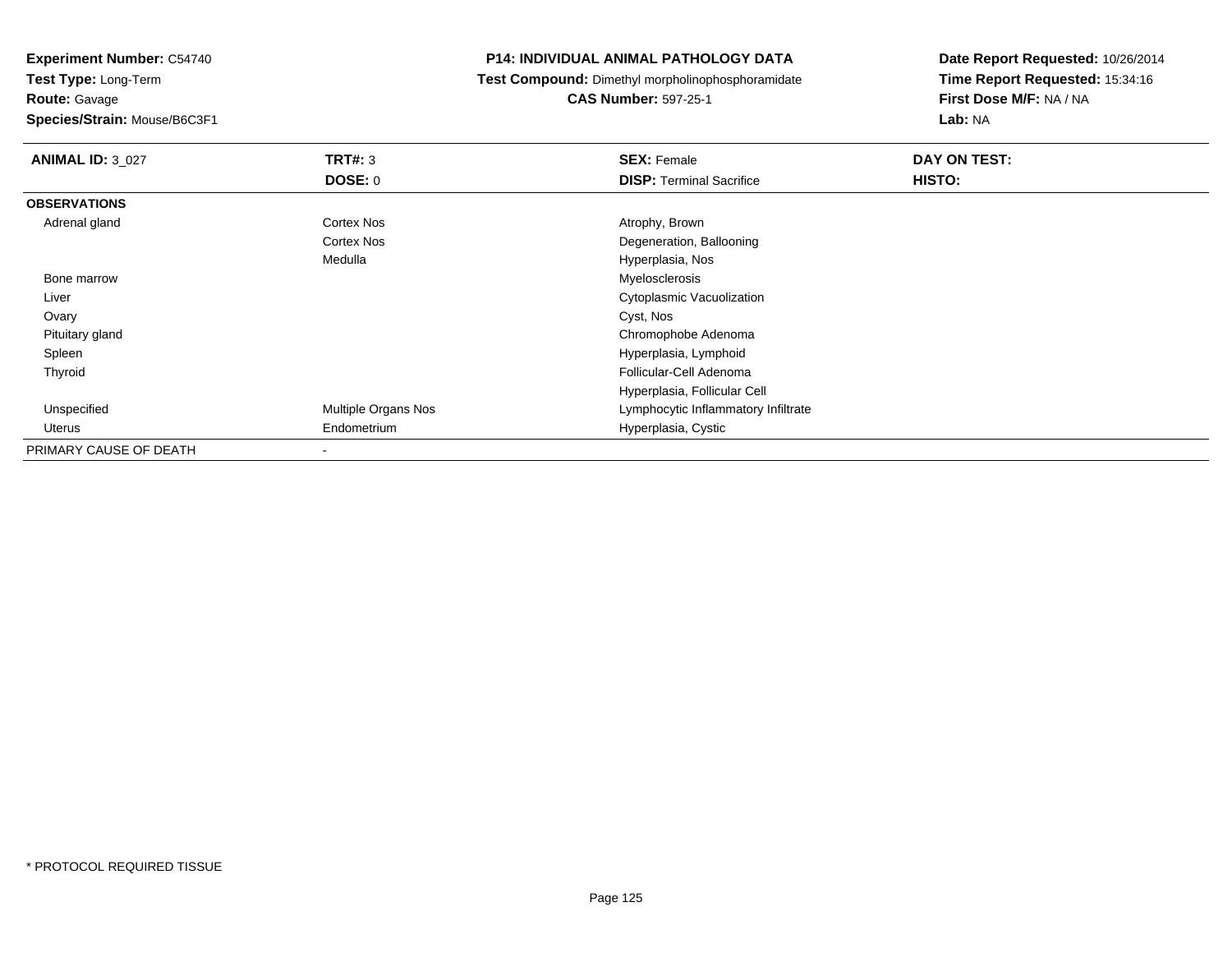| <b>Experiment Number: C54740</b><br>Test Type: Long-Term<br><b>Route: Gavage</b><br>Species/Strain: Mouse/B6C3F1 |                | <b>P14: INDIVIDUAL ANIMAL PATHOLOGY DATA</b><br>Test Compound: Dimethyl morpholinophosphoramidate<br><b>CAS Number: 597-25-1</b> | Date Report Requested: 10/26/2014<br>Time Report Requested: 15:34:17<br>First Dose M/F: NA / NA<br>Lab: NA |
|------------------------------------------------------------------------------------------------------------------|----------------|----------------------------------------------------------------------------------------------------------------------------------|------------------------------------------------------------------------------------------------------------|
| <b>ANIMAL ID: 3 028</b>                                                                                          | <b>TRT#: 3</b> | <b>SEX: Female</b>                                                                                                               | DAY ON TEST:                                                                                               |
|                                                                                                                  | DOSE: 0        | <b>DISP:</b> Terminal Sacrifice                                                                                                  | HISTO:                                                                                                     |
| <b>OBSERVATIONS</b>                                                                                              |                |                                                                                                                                  |                                                                                                            |
| Bone marrow                                                                                                      |                | Myelosclerosis                                                                                                                   |                                                                                                            |
| Liver                                                                                                            |                | Clear-Cell Change                                                                                                                |                                                                                                            |
|                                                                                                                  |                | Cytoplasmic Vacuolization                                                                                                        |                                                                                                            |
|                                                                                                                  |                | Hepatocellular Adenoma                                                                                                           |                                                                                                            |
| Mammary gland                                                                                                    |                | Adenocarcinoma, Nos                                                                                                              |                                                                                                            |
| Ovary                                                                                                            |                | Cyst, Nos                                                                                                                        |                                                                                                            |
| Uterus                                                                                                           | Endometrium    | Hyperplasia, Nos                                                                                                                 |                                                                                                            |
| PRIMARY CAUSE OF DEATH                                                                                           |                |                                                                                                                                  |                                                                                                            |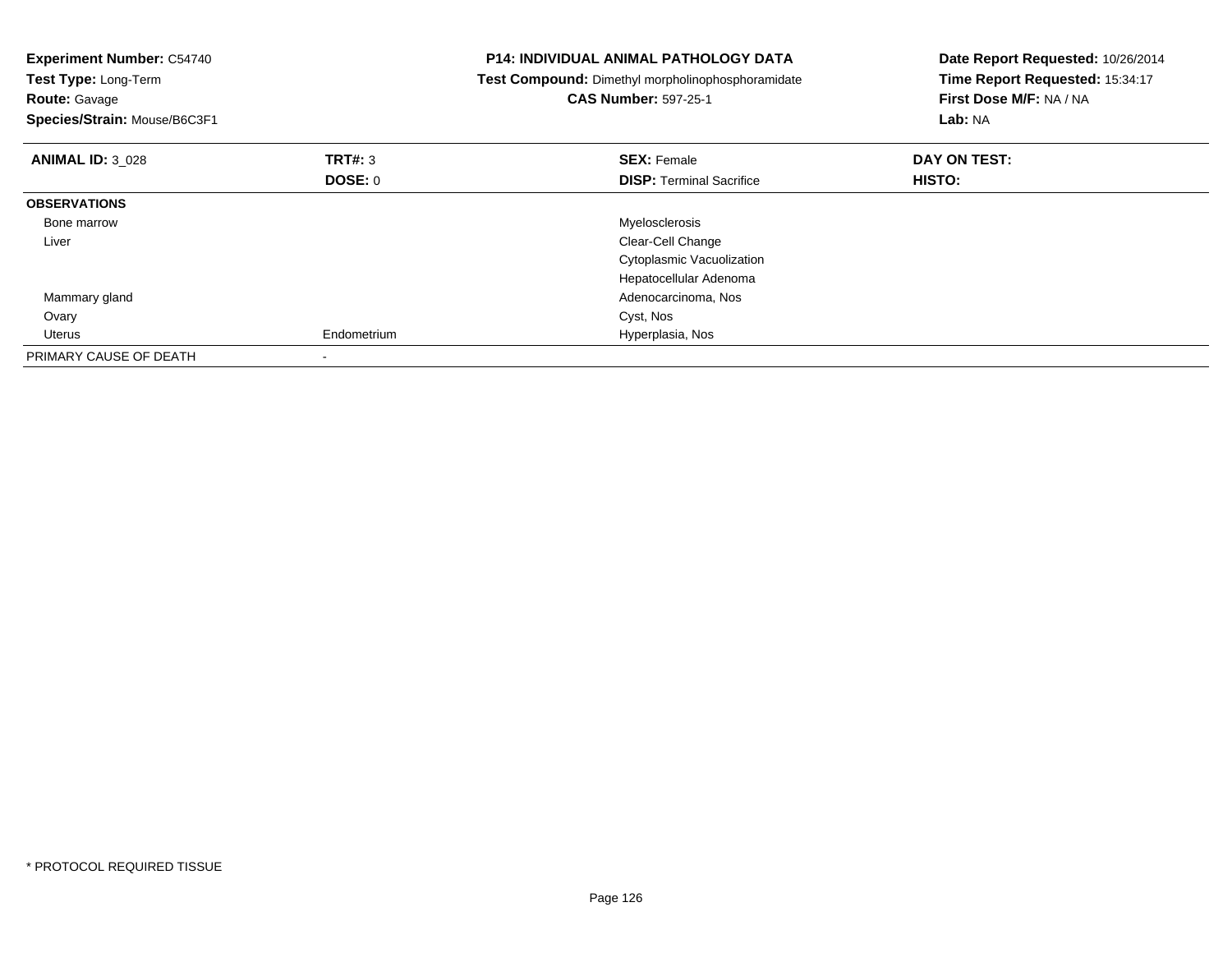| <b>Experiment Number: C54740</b><br><b>Test Type: Long-Term</b><br><b>Route: Gavage</b><br>Species/Strain: Mouse/B6C3F1 |                            | <b>P14: INDIVIDUAL ANIMAL PATHOLOGY DATA</b><br>Test Compound: Dimethyl morpholinophosphoramidate<br><b>CAS Number: 597-25-1</b> | Date Report Requested: 10/26/2014<br>Time Report Requested: 15:34:17<br>First Dose M/F: NA / NA<br>Lab: NA |
|-------------------------------------------------------------------------------------------------------------------------|----------------------------|----------------------------------------------------------------------------------------------------------------------------------|------------------------------------------------------------------------------------------------------------|
| <b>ANIMAL ID: 3 029</b>                                                                                                 | TRT#: 3<br>DOSE: 0         | <b>SEX: Female</b><br><b>DISP:</b> Terminal Sacrifice                                                                            | DAY ON TEST:<br>HISTO:                                                                                     |
| <b>OBSERVATIONS</b>                                                                                                     |                            |                                                                                                                                  |                                                                                                            |
| Bone marrow                                                                                                             |                            | Myelosclerosis                                                                                                                   |                                                                                                            |
| Liver                                                                                                                   |                            | Hepatocellular Adenoma                                                                                                           |                                                                                                            |
| Unspecified                                                                                                             | <b>Multiple Organs Nos</b> | Lymphocytic Inflammatory Infiltrate                                                                                              |                                                                                                            |
| Uterus                                                                                                                  | Endometrium                | Cyst, Nos                                                                                                                        |                                                                                                            |
| PRIMARY CAUSE OF DEATH                                                                                                  |                            |                                                                                                                                  |                                                                                                            |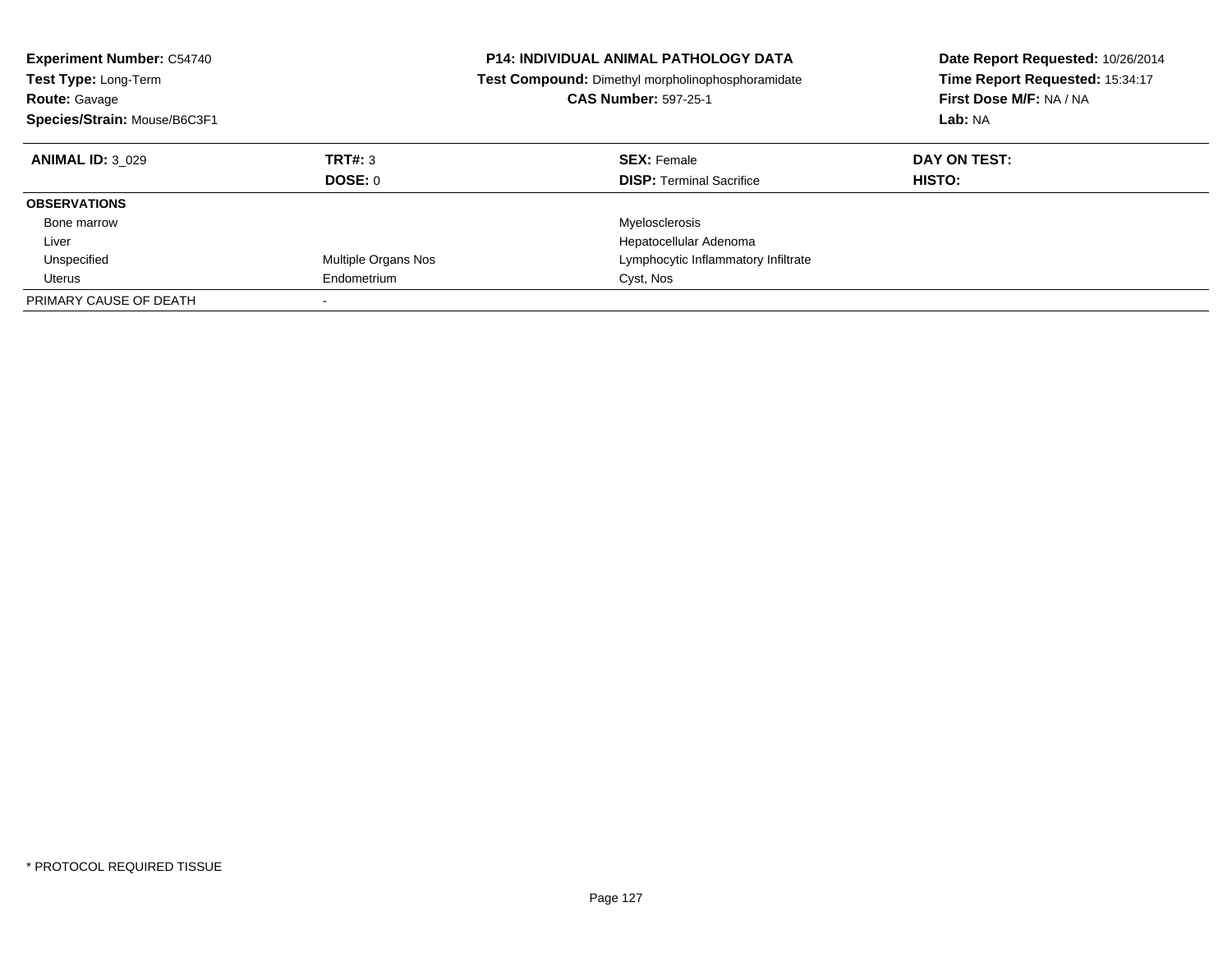| <b>Experiment Number: C54740</b> |                     | <b>P14: INDIVIDUAL ANIMAL PATHOLOGY DATA</b>      | Date Report Requested: 10/26/2014 |  |
|----------------------------------|---------------------|---------------------------------------------------|-----------------------------------|--|
| Test Type: Long-Term             |                     | Test Compound: Dimethyl morpholinophosphoramidate | Time Report Requested: 15:34:17   |  |
| <b>Route: Gavage</b>             |                     | <b>CAS Number: 597-25-1</b>                       | First Dose M/F: NA / NA           |  |
| Species/Strain: Mouse/B6C3F1     |                     |                                                   | Lab: NA                           |  |
| <b>ANIMAL ID: 3 030</b>          | <b>TRT#: 3</b>      | <b>SEX: Female</b>                                | DAY ON TEST:                      |  |
|                                  | DOSE: 0             | <b>DISP:</b> Terminal Sacrifice                   | HISTO:                            |  |
| <b>OBSERVATIONS</b>              |                     |                                                   |                                   |  |
| Adrenal gland                    | Cortex Nos          | Hyperplasia, Nodular                              |                                   |  |
| Bone marrow                      |                     | Myelosclerosis                                    |                                   |  |
| Liver                            |                     | Cytoplasmic Vacuolization                         |                                   |  |
| Ovary                            |                     | Papillary Cystadenoma, Nos                        |                                   |  |
| Pituitary gland                  |                     | Hyperplasia, Chromophobe Cell                     |                                   |  |
| Thyroid                          |                     | Hyperplasia, Follicular Cell                      |                                   |  |
| Unspecified                      | Multiple Organs Nos | Lymphocytic Inflammatory Infiltrate               |                                   |  |
| Uterus                           | Endometrium         | Cyst, Nos                                         |                                   |  |
| PRIMARY CAUSE OF DEATH           |                     |                                                   |                                   |  |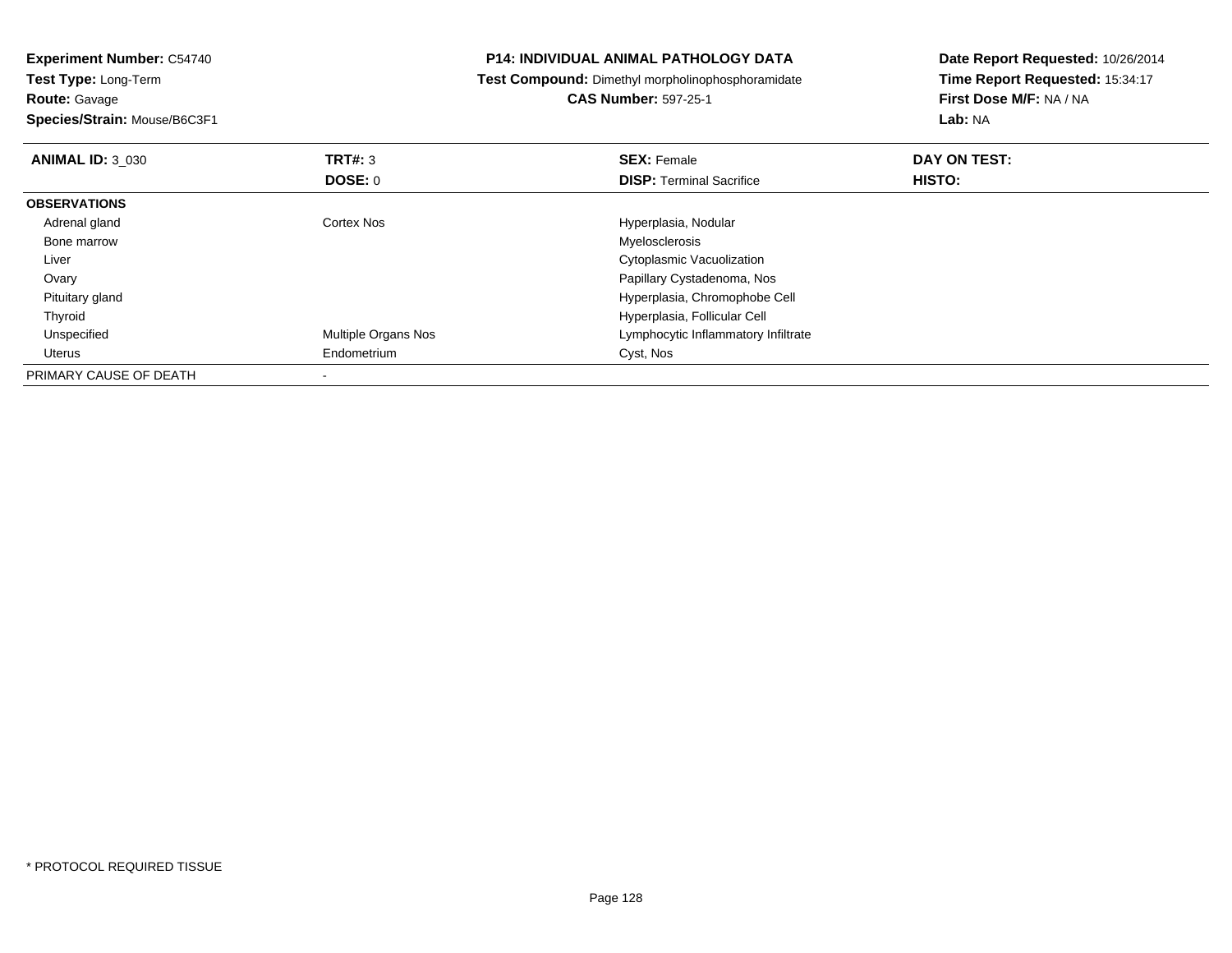| <b>Experiment Number: C54740</b><br>Test Type: Long-Term<br><b>Route: Gavage</b><br>Species/Strain: Mouse/B6C3F1 |             | <b>P14: INDIVIDUAL ANIMAL PATHOLOGY DATA</b><br>Test Compound: Dimethyl morpholinophosphoramidate<br><b>CAS Number: 597-25-1</b> | Date Report Requested: 10/26/2014<br>Time Report Requested: 15:34:17<br>First Dose M/F: NA / NA<br>Lab: NA |
|------------------------------------------------------------------------------------------------------------------|-------------|----------------------------------------------------------------------------------------------------------------------------------|------------------------------------------------------------------------------------------------------------|
| <b>ANIMAL ID: 3 031</b>                                                                                          | TRT#: 3     | <b>SEX: Female</b>                                                                                                               | DAY ON TEST:                                                                                               |
|                                                                                                                  | DOSE: 0     | <b>DISP:</b> Accidently Killed                                                                                                   | HISTO:                                                                                                     |
| <b>OBSERVATIONS</b>                                                                                              |             |                                                                                                                                  |                                                                                                            |
| Adrenal gland                                                                                                    |             | Congestion, Nos                                                                                                                  |                                                                                                            |
| Liver                                                                                                            |             | Cytoplasmic Vacuolization                                                                                                        |                                                                                                            |
| Uterus                                                                                                           | Endometrium | Hyperplasia, Cystic                                                                                                              |                                                                                                            |
| PRIMARY CAUSE OF DEATH                                                                                           |             |                                                                                                                                  |                                                                                                            |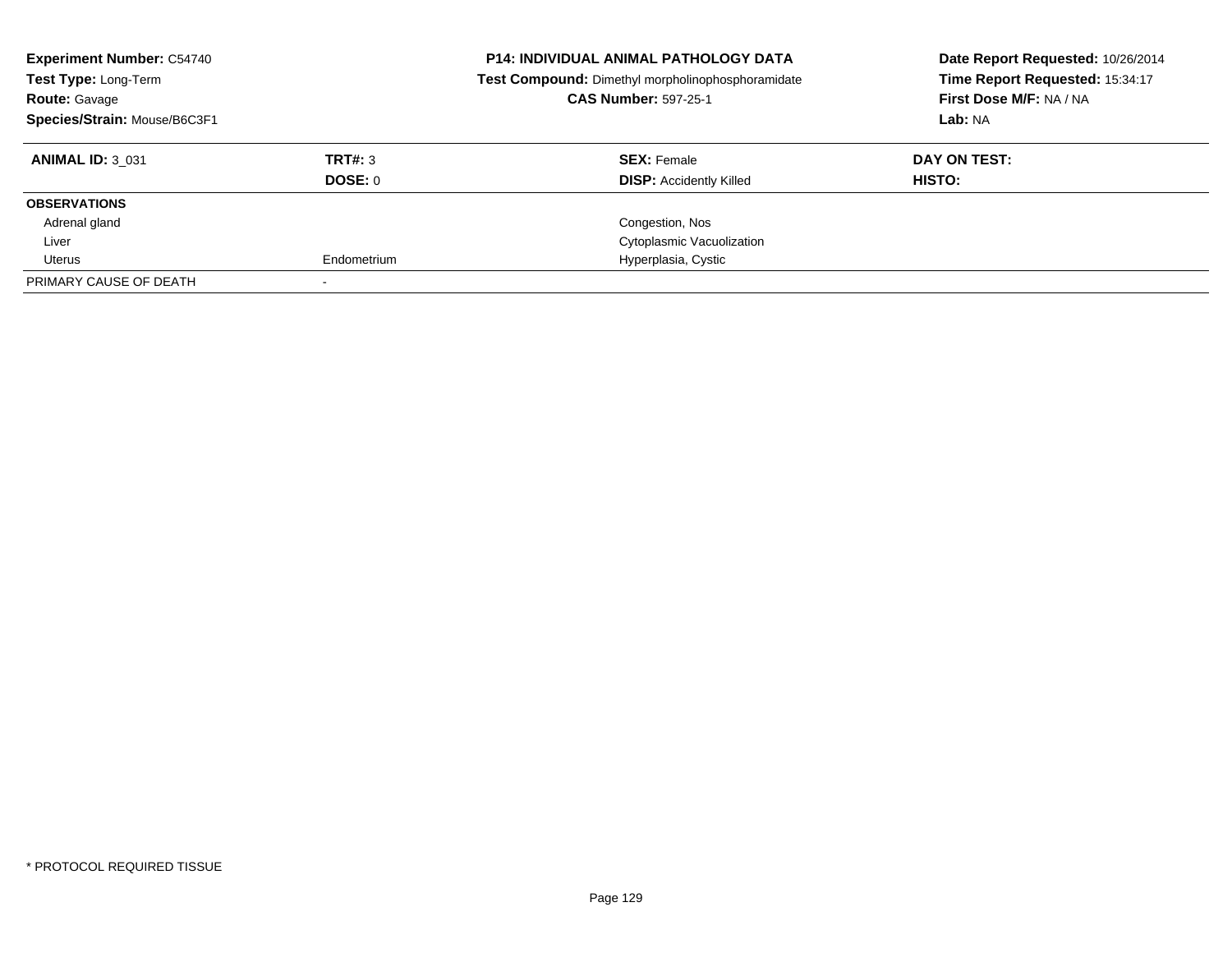| <b>Experiment Number: C54740</b><br><b>Test Type: Long-Term</b><br><b>Route: Gavage</b><br>Species/Strain: Mouse/B6C3F1 |                            | <b>P14: INDIVIDUAL ANIMAL PATHOLOGY DATA</b><br>Test Compound: Dimethyl morpholinophosphoramidate<br><b>CAS Number: 597-25-1</b> | Date Report Requested: 10/26/2014<br>Time Report Requested: 15:34:17<br>First Dose M/F: NA / NA<br>Lab: NA |
|-------------------------------------------------------------------------------------------------------------------------|----------------------------|----------------------------------------------------------------------------------------------------------------------------------|------------------------------------------------------------------------------------------------------------|
|                                                                                                                         |                            |                                                                                                                                  |                                                                                                            |
| <b>ANIMAL ID: 3 032</b>                                                                                                 | <b>TRT#: 3</b>             | <b>SEX: Female</b>                                                                                                               | DAY ON TEST:                                                                                               |
|                                                                                                                         | DOSE: 0                    | <b>DISP:</b> Terminal Sacrifice                                                                                                  | HISTO:                                                                                                     |
| <b>OBSERVATIONS</b>                                                                                                     |                            |                                                                                                                                  |                                                                                                            |
| Adrenal gland                                                                                                           | Cortex Nos                 | Atrophy, Brown                                                                                                                   |                                                                                                            |
| Bone marrow                                                                                                             |                            | Myelosclerosis                                                                                                                   |                                                                                                            |
| Brain                                                                                                                   |                            | Mineralization                                                                                                                   |                                                                                                            |
| Liver                                                                                                                   |                            | Cytoplasmic Vacuolization                                                                                                        |                                                                                                            |
| Thyroid                                                                                                                 |                            | Papillary Cystadenoma, Nos                                                                                                       |                                                                                                            |
| Unspecified                                                                                                             | <b>Multiple Organs Nos</b> | Lymphocytic Inflammatory Infiltrate                                                                                              |                                                                                                            |
| Uterus                                                                                                                  | Endometrium                | Hyperplasia, Cystic                                                                                                              |                                                                                                            |
| PRIMARY CAUSE OF DEATH                                                                                                  |                            |                                                                                                                                  |                                                                                                            |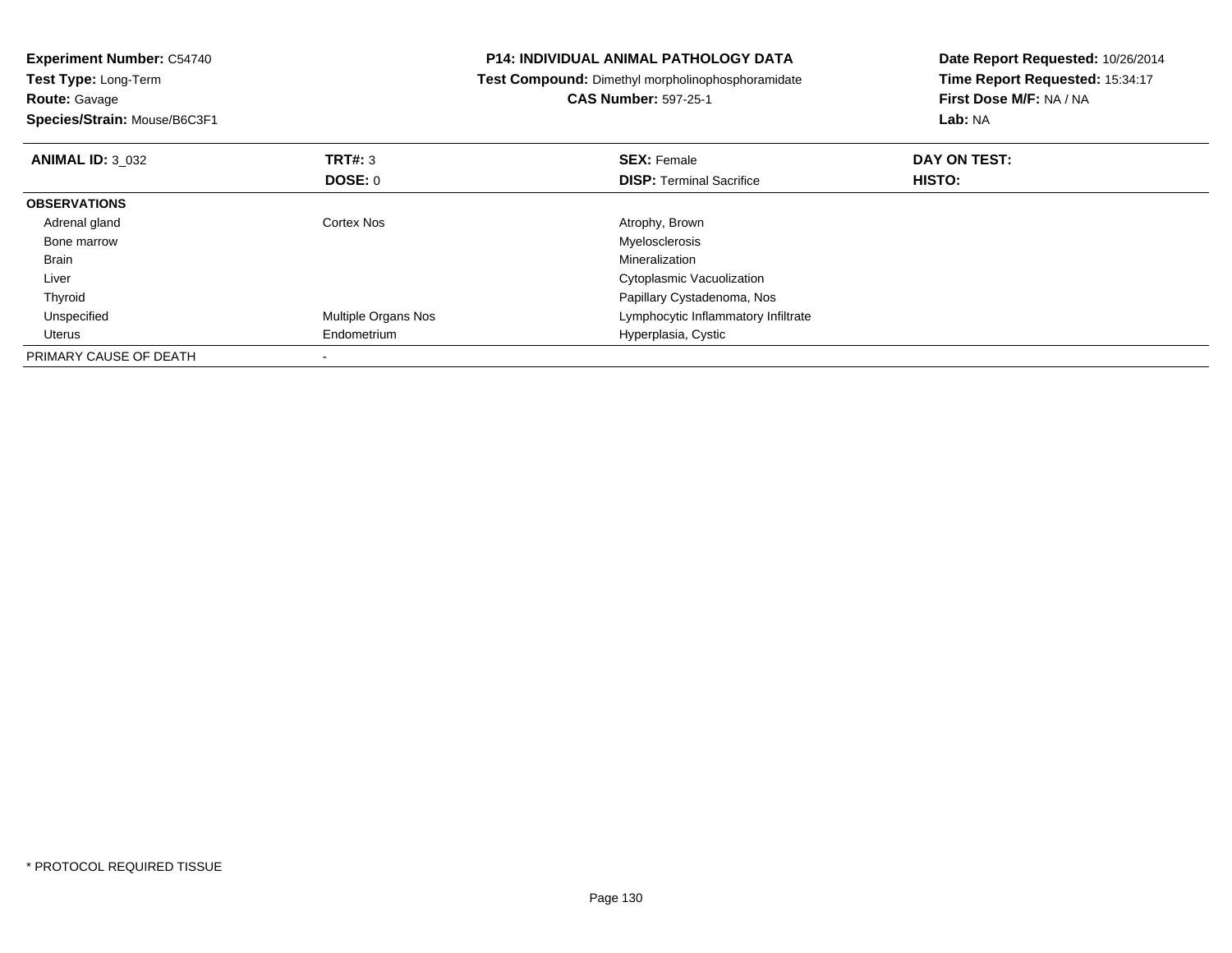**Experiment Number:** C54740**Test Type:** Long-Term**Route:** Gavage **Species/Strain:** Mouse/B6C3F1**P14: INDIVIDUAL ANIMAL PATHOLOGY DATA Test Compound:** Dimethyl morpholinophosphoramidate**CAS Number:** 597-25-1**Date Report Requested:** 10/26/2014**Time Report Requested:** 15:34:17**First Dose M/F:** NA / NA**Lab:** NA**ANIMAL ID:** 3\_033**TRT#:** 3 **SEX:** Female **DAY ON TEST: DOSE:** 0**DISP:** Terminal Sacrifice **HISTO: OBSERVATIONS** Adrenal glandCortex Nos **Atrophy, Brown**<br>
Myelosclerosis Bone marroww when the contract of the contract of the contract of the contract of the contract of the contract of the contract of the contract of the contract of the contract of the contract of the contract of the contract of the con Brainn and the control of the control of the control of the control of the control of the control of the control of the control of the control of the control of the control of the control of the control of the control of the co Liver Cytoplasmic Vacuolization Hepatocellular Carcinoma**Ovary** y and the control of the control of the control of the control of the control of the control of the control of the control of the control of the control of the control of the control of the control of the control of the co Pituitary glandChromophobe Adenoma<br>Multiple Organs Nos **Exercía Express Chromophobe Adenoma**<br>Lymphocytic Inflammator UnspecifiedLymphocytic Inflammatory Infiltrate Uterus Endometrium Hyperplasia, Cystic PRIMARY CAUSE OF DEATH-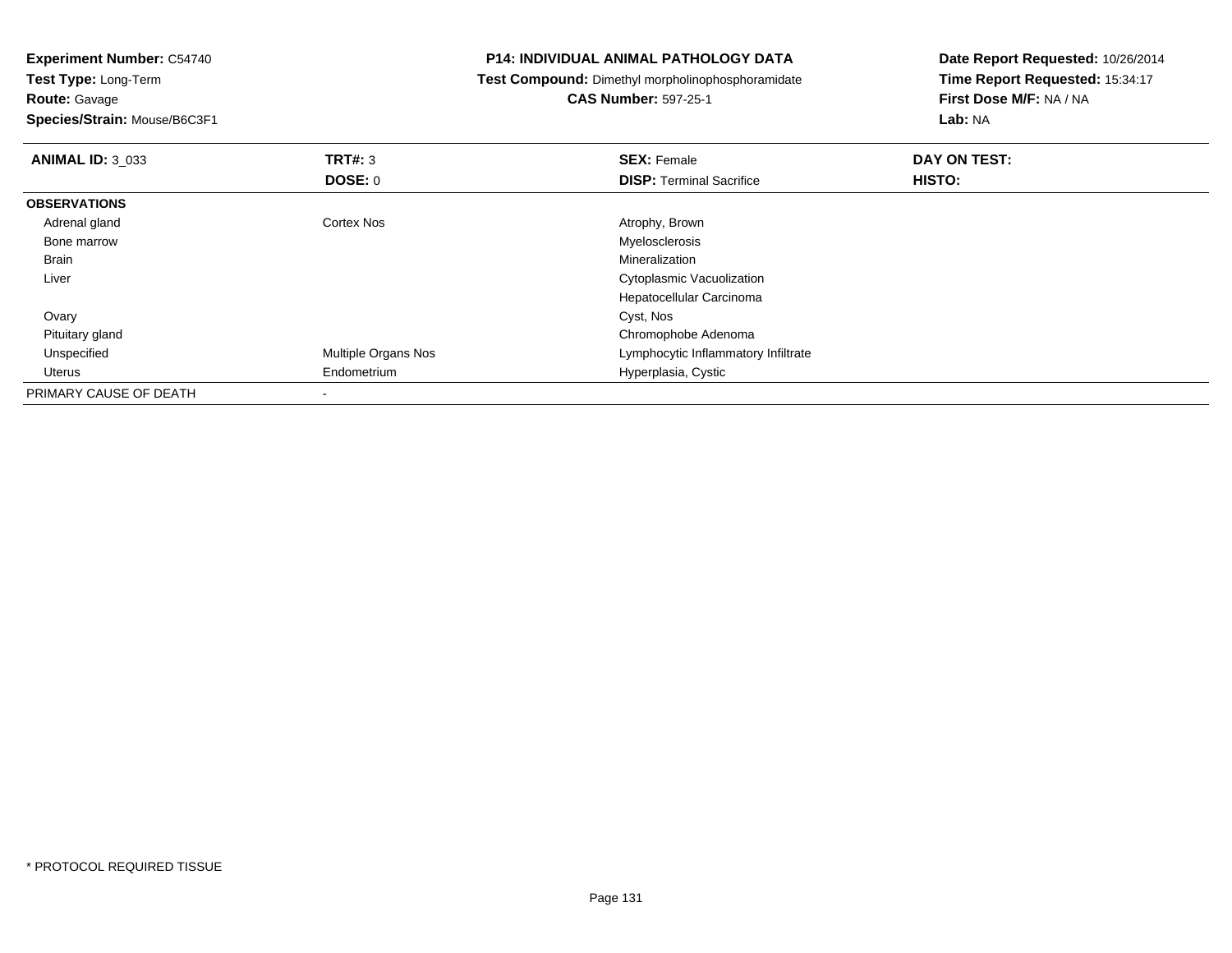| <b>Experiment Number: C54740</b><br>Test Type: Long-Term<br><b>Route: Gavage</b><br>Species/Strain: Mouse/B6C3F1 |                          | <b>P14: INDIVIDUAL ANIMAL PATHOLOGY DATA</b><br>Test Compound: Dimethyl morpholinophosphoramidate<br><b>CAS Number: 597-25-1</b> | Date Report Requested: 10/26/2014<br>Time Report Requested: 15:34:17<br>First Dose M/F: NA / NA<br>Lab: NA |
|------------------------------------------------------------------------------------------------------------------|--------------------------|----------------------------------------------------------------------------------------------------------------------------------|------------------------------------------------------------------------------------------------------------|
| <b>ANIMAL ID: 3 034</b>                                                                                          | <b>TRT#: 3</b>           | <b>SEX: Female</b>                                                                                                               | DAY ON TEST:                                                                                               |
|                                                                                                                  | DOSE: 0                  | <b>DISP:</b> Terminal Sacrifice                                                                                                  | <b>HISTO:</b>                                                                                              |
| <b>OBSERVATIONS</b>                                                                                              |                          |                                                                                                                                  |                                                                                                            |
| Adrenal gland                                                                                                    | Cortex Nos               | Atrophy, Brown                                                                                                                   |                                                                                                            |
| Bone marrow                                                                                                      |                          | Myelosclerosis                                                                                                                   |                                                                                                            |
| Intestine Small                                                                                                  | Mesentery Nos            | Necrosis, Fat                                                                                                                    |                                                                                                            |
| Liver                                                                                                            |                          | Cytoplasmic Vacuolization                                                                                                        |                                                                                                            |
|                                                                                                                  |                          | Hematopoiesis                                                                                                                    |                                                                                                            |
| Pituitary gland                                                                                                  |                          | Cyst, Colloid                                                                                                                    |                                                                                                            |
| Uterus                                                                                                           | Endometrium              | Hyperplasia, Cystic                                                                                                              |                                                                                                            |
| PRIMARY CAUSE OF DEATH                                                                                           | $\overline{\phantom{a}}$ |                                                                                                                                  |                                                                                                            |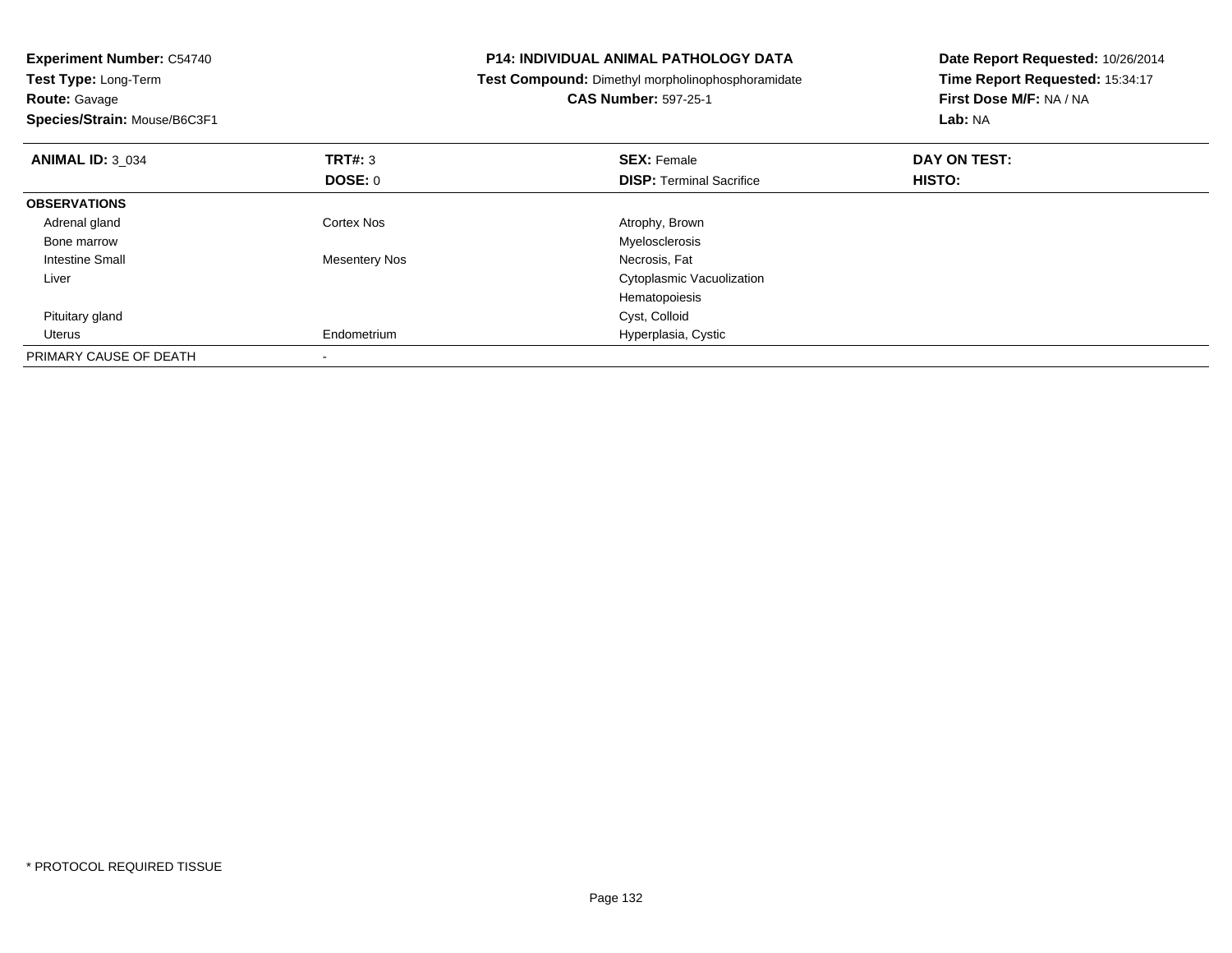| <b>Experiment Number: C54740</b><br>Test Type: Long-Term<br><b>Route: Gavage</b> |                            | <b>P14: INDIVIDUAL ANIMAL PATHOLOGY DATA</b><br>Test Compound: Dimethyl morpholinophosphoramidate<br><b>CAS Number: 597-25-1</b> | Date Report Requested: 10/26/2014<br>Time Report Requested: 15:34:17<br>First Dose M/F: NA / NA |
|----------------------------------------------------------------------------------|----------------------------|----------------------------------------------------------------------------------------------------------------------------------|-------------------------------------------------------------------------------------------------|
| Species/Strain: Mouse/B6C3F1                                                     |                            |                                                                                                                                  | Lab: NA                                                                                         |
| <b>ANIMAL ID: 3 035</b>                                                          | TRT#: 3                    | <b>SEX: Female</b>                                                                                                               | DAY ON TEST:                                                                                    |
|                                                                                  | <b>DOSE: 0</b>             | <b>DISP:</b> Terminal Sacrifice                                                                                                  | HISTO:                                                                                          |
| <b>OBSERVATIONS</b>                                                              |                            |                                                                                                                                  |                                                                                                 |
| Adrenal gland                                                                    | Cortex Nos                 | Atrophy, Brown                                                                                                                   |                                                                                                 |
| Bone marrow                                                                      |                            | Myelosclerosis                                                                                                                   |                                                                                                 |
| Brain                                                                            |                            | Mineralization                                                                                                                   |                                                                                                 |
| Unspecified                                                                      | <b>Multiple Organs Nos</b> | Lymphoma, Histiocytic-Malignant Type                                                                                             |                                                                                                 |
| Uterus                                                                           |                            | Angiectasis                                                                                                                      |                                                                                                 |
|                                                                                  |                            | <b>Endometrial Stromal Polyp</b>                                                                                                 |                                                                                                 |
|                                                                                  | Endometrium                | Hyperplasia, Cystic                                                                                                              |                                                                                                 |
| PRIMARY CAUSE OF DEATH                                                           |                            |                                                                                                                                  |                                                                                                 |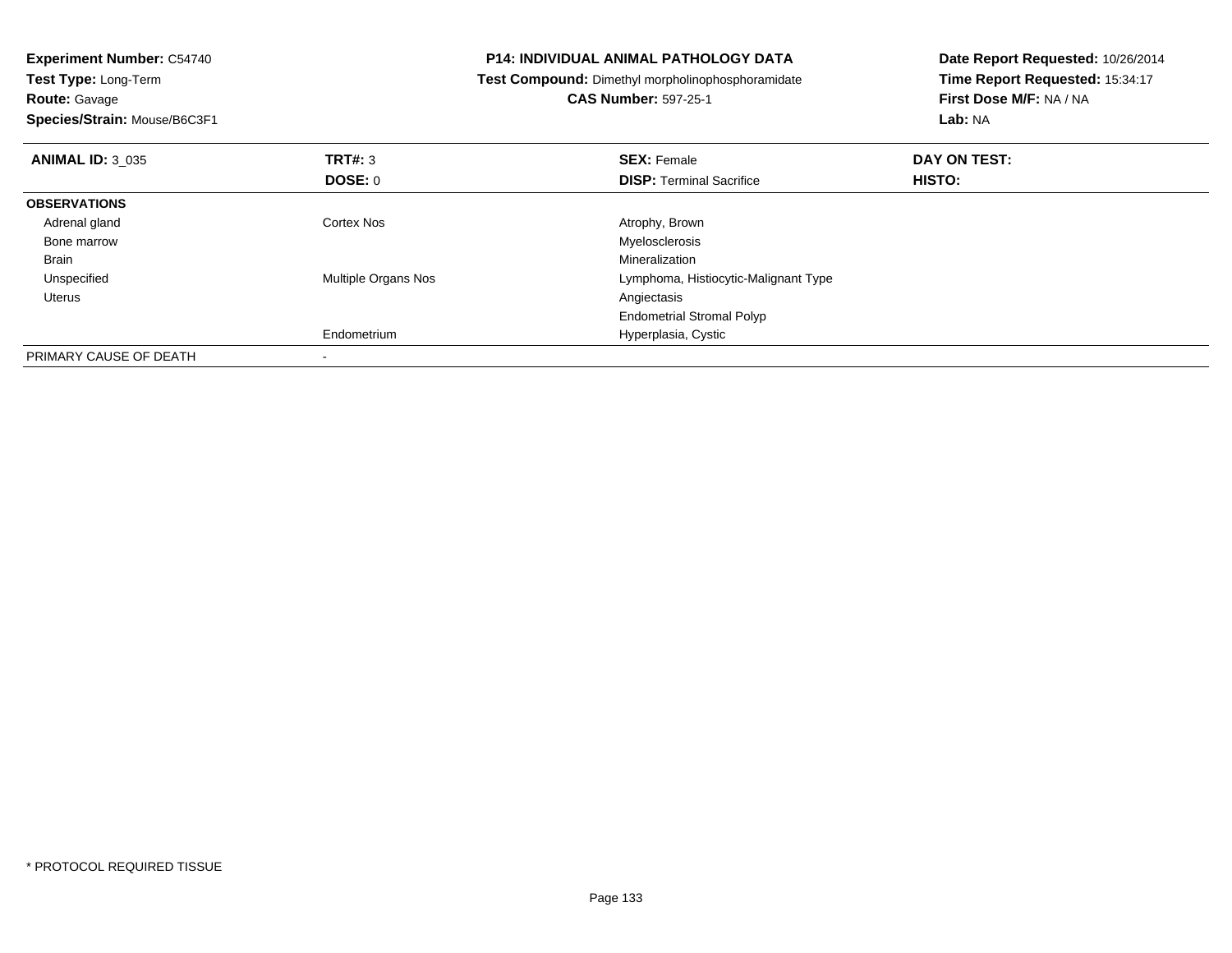**Experiment Number:** C54740**Test Type:** Long-Term**Route:** Gavage **Species/Strain:** Mouse/B6C3F1**P14: INDIVIDUAL ANIMAL PATHOLOGY DATA Test Compound:** Dimethyl morpholinophosphoramidate**CAS Number:** 597-25-1**Date Report Requested:** 10/26/2014**Time Report Requested:** 15:34:17**First Dose M/F:** NA / NA**Lab:** NA**ANIMAL ID:** 3\_036**6 DAY ON TEST: TRT#:** 3 **SEX: Female SEX: Female DAY ON TEST: DOSE:** 0**DISP:** Terminal Sacrifice **HISTO: OBSERVATIONS** Adrenal glandCortex Nos **Atrophy, Brown**<br>
Myelosclerosis Bone marroww when the contract of the contract of the contract of the contract of the contract of the contract of the contract of the contract of the contract of the contract of the contract of the contract of the contract of the con Brainn and the control of the control of the control of the control of the control of the control of the control of the control of the control of the control of the control of the control of the control of the control of the co Liver Cytoplasmic Vacuolization Hepatocellular Adenomag and the state of the state of the state of the state of the state of the Lymphocytic Inflammatory Infiltrate Lung Thyroid Cyst, Follicular Nos Uterus Endometrium Hyperplasia, Cystic LeiomyosarcomaPRIMARY CAUSE OF DEATH

-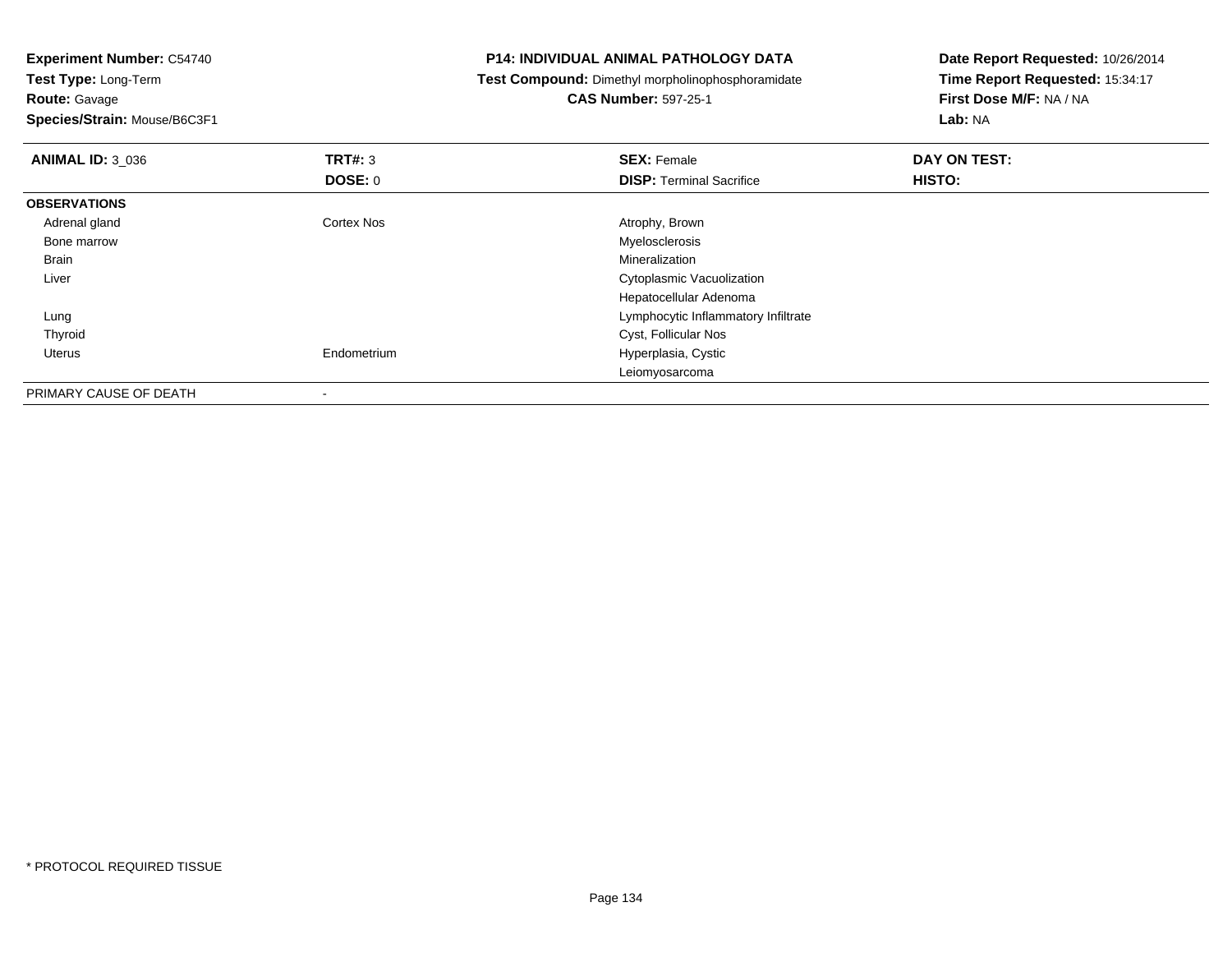**Experiment Number:** C54740**Test Type:** Long-Term**Route:** Gavage **Species/Strain:** Mouse/B6C3F1**P14: INDIVIDUAL ANIMAL PATHOLOGY DATA Test Compound:** Dimethyl morpholinophosphoramidate**CAS Number:** 597-25-1**Date Report Requested:** 10/26/2014**Time Report Requested:** 15:34:17**First Dose M/F:** NA / NA**Lab:** NA**ANIMAL ID:** 3\_037 **TRT#:** <sup>3</sup> **SEX:** Female **DAY ON TEST: DOSE:** 0**DISP:** Terminal Sacrifice **HISTO: OBSERVATIONS** Adrenal glandCortex Nos **Atrophy, Brown** Cortex Nos Hypertrophy, Focal Bone marroww when the contract of the contract of the contract of the contract of the contract of the contract of the contract of the contract of the contract of the contract of the contract of the contract of the contract of the con Liver Cytoplasmic VacuolizationHypoplasia, Nos Inflammation, Granulomatous Salivary glandd and the control of the control of the control of the control of the control of the control of the control of the control of the control of the control of the control of the control of the control of the control of the co UnspecifiedMultiple Organs Nos **Multiple Organs Nos** Lymphocytic Inflammatory Infiltrate Uterus Endometrium Hyperplasia, Cystic PRIMARY CAUSE OF DEATH-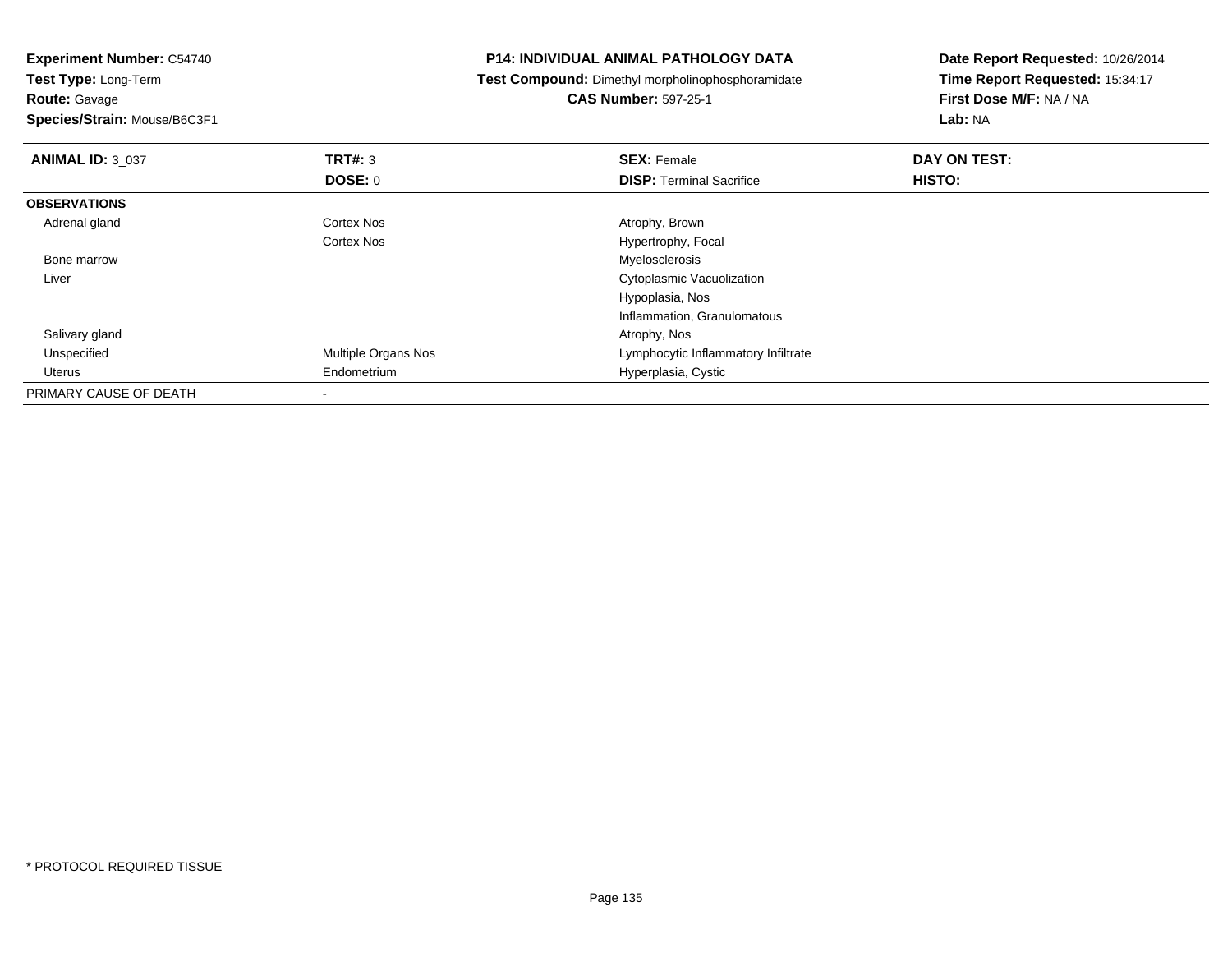**Test Type:** Long-Term

**Route:** Gavage

**Species/Strain:** Mouse/B6C3F1

## **P14: INDIVIDUAL ANIMAL PATHOLOGY DATA**

**Test Compound:** Dimethyl morpholinophosphoramidate

# **CAS Number:** 597-25-1

| <b>ANIMAL ID: 3_038</b> | TRT#: 3                  | <b>SEX: Female</b>              | DAY ON TEST: |  |
|-------------------------|--------------------------|---------------------------------|--------------|--|
|                         | <b>DOSE: 0</b>           | <b>DISP:</b> Moribund Sacrifice | HISTO:       |  |
| <b>OBSERVATIONS</b>     |                          |                                 |              |  |
| Adrenal gland           | Cortex Nos               | Atrophy, Brown                  |              |  |
| Bone marrow             |                          | Myelosclerosis                  |              |  |
| Brain                   |                          | Mineralization                  |              |  |
|                         | Hippocampus              | Necrosis, Nos                   |              |  |
| Kidney                  |                          | Nephrosis, Nos                  |              |  |
| Liver                   |                          | Cytoplasmic Vacuolization       |              |  |
| Spleen                  |                          | Hemosiderosis                   |              |  |
| Thymus                  |                          | Cyst, Nos                       |              |  |
|                         |                          | Depletion, Lymphoid             |              |  |
| Thyroid                 |                          | Cyst, Thyroglossal Duct         |              |  |
| Uterus                  |                          | Hydrometra                      |              |  |
|                         | Endometrium              | Hyperplasia, Cystic             |              |  |
| PRIMARY CAUSE OF DEATH  | $\overline{\phantom{a}}$ |                                 |              |  |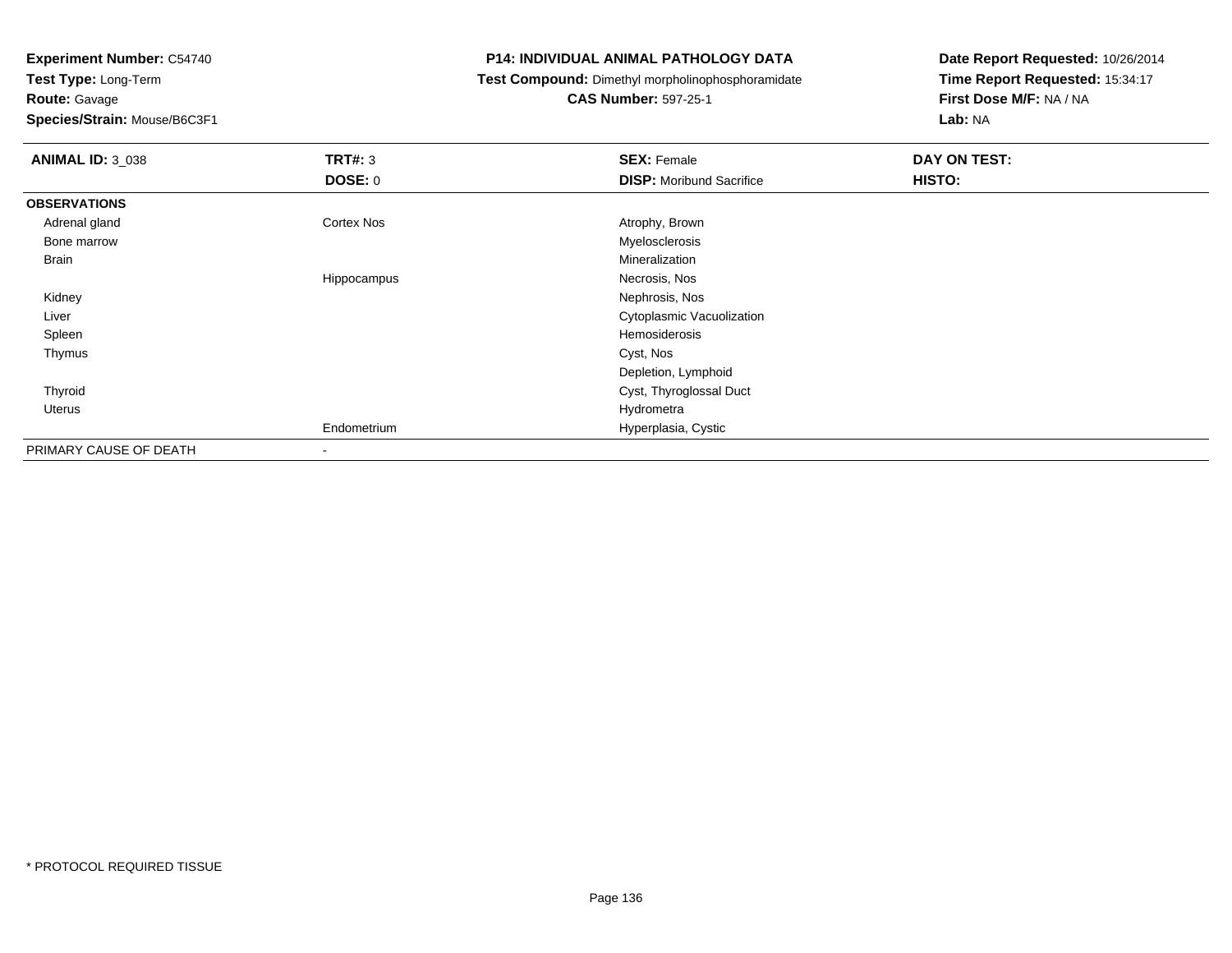**Test Type:** Long-Term**Route:** Gavage

**Species/Strain:** Mouse/B6C3F1

## **P14: INDIVIDUAL ANIMAL PATHOLOGY DATA**

**Test Compound:** Dimethyl morpholinophosphoramidate

**CAS Number:** 597-25-1

| <b>ANIMAL ID: 3_039</b> | <b>TRT#: 3</b>           | <b>SEX: Female</b>                  | DAY ON TEST: |
|-------------------------|--------------------------|-------------------------------------|--------------|
|                         | <b>DOSE: 0</b>           | <b>DISP: Natural Death</b>          | HISTO:       |
| <b>OBSERVATIONS</b>     |                          |                                     |              |
| Adrenal gland           | Cortex Nos               | Atrophy, Brown                      |              |
| Brain                   |                          | Mineralization                      |              |
| Heart                   |                          | Inflammation, Chronic               |              |
|                         | Atrium                   | Thrombosis, Nos                     |              |
| Kidney                  |                          | Nephrosis, Nos                      |              |
| Liver                   |                          | Cytoplasmic Vacuolization           |              |
| Lung                    |                          | Histiocytosis                       |              |
| Ovary                   | Mesovarium               | Cyst, Nos                           |              |
|                         | Mesovarium               | Lymphocytic Inflammatory Infiltrate |              |
| Pituitary gland         |                          | Chromophobe Adenoma                 |              |
| Thyroid                 |                          | Hyperplasia, Epithelial             |              |
| Unspecified             | Multiple Organs Nos      | Congestion, Nos                     |              |
|                         | Multiple Organs Nos      | Hyperplasia, Lymphoid               |              |
| Uterus                  | Endometrium              | Hyperplasia, Cystic                 |              |
| PRIMARY CAUSE OF DEATH  | $\overline{\phantom{a}}$ |                                     |              |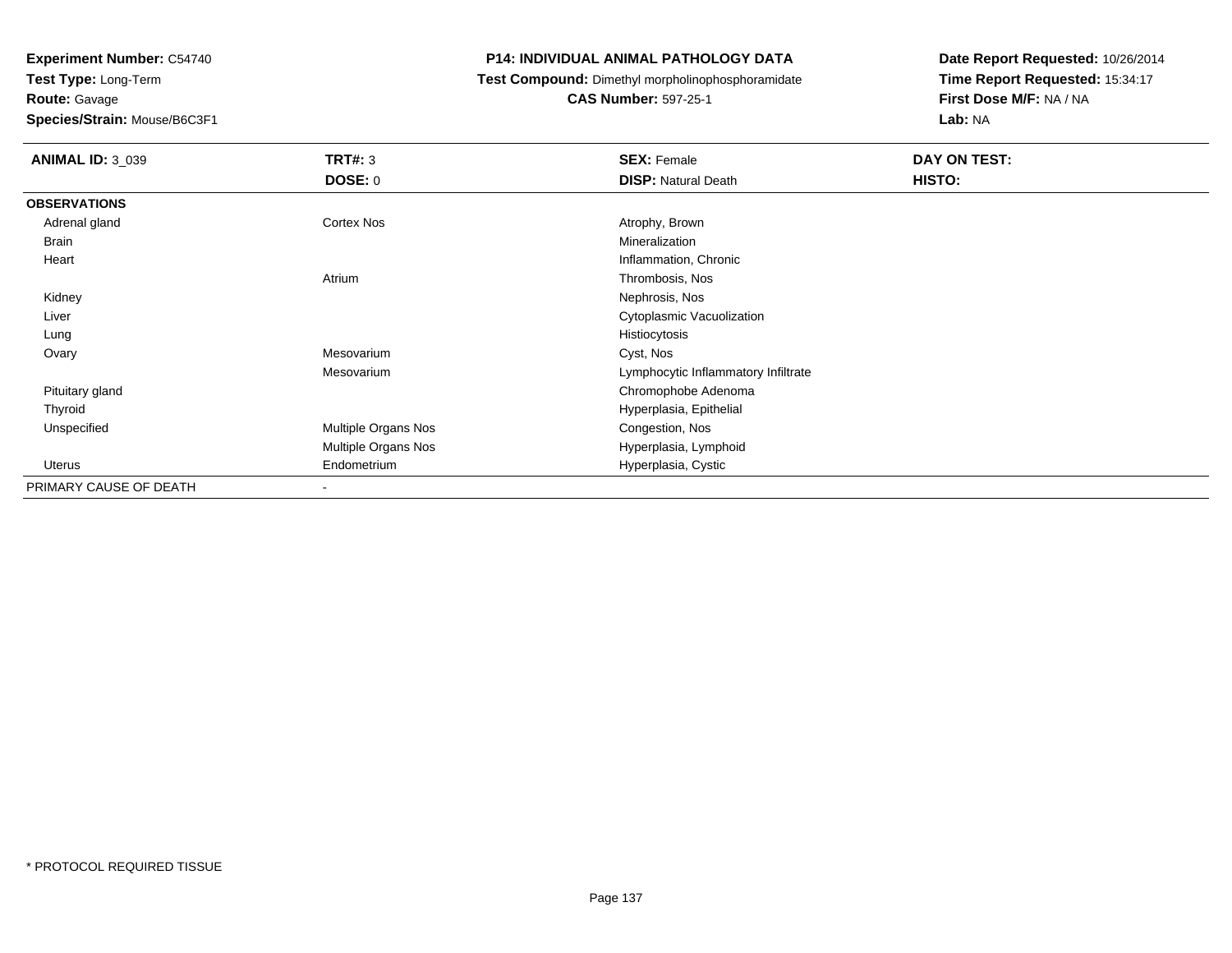| <b>Experiment Number: C54740</b> |                | <b>P14: INDIVIDUAL ANIMAL PATHOLOGY DATA</b>      | Date Report Requested: 10/26/2014 |  |
|----------------------------------|----------------|---------------------------------------------------|-----------------------------------|--|
| Test Type: Long-Term             |                | Test Compound: Dimethyl morpholinophosphoramidate | Time Report Requested: 15:34:17   |  |
| <b>Route: Gavage</b>             |                | <b>CAS Number: 597-25-1</b>                       | First Dose M/F: NA / NA           |  |
| Species/Strain: Mouse/B6C3F1     |                |                                                   | Lab: NA                           |  |
| <b>ANIMAL ID: 3 040</b>          | <b>TRT#:</b> 3 | <b>SEX: Female</b>                                | DAY ON TEST:                      |  |
|                                  | <b>DOSE: 0</b> | <b>DISP:</b> Terminal Sacrifice                   | HISTO:                            |  |
| <b>OBSERVATIONS</b>              |                |                                                   |                                   |  |
| Adrenal gland                    | Cortex Nos     | Atrophy, Brown                                    |                                   |  |
| Bone marrow                      |                | Myelosclerosis                                    |                                   |  |
| Brain                            |                | Mineralization                                    |                                   |  |
| Liver                            |                | Clear-Cell Change                                 |                                   |  |
| Lung                             |                | Lymphocytic Inflammatory Infiltrate               |                                   |  |
| Pituitary gland                  |                | Angiectasis                                       |                                   |  |
|                                  |                | Hyperplasia, Chromophobe Cell                     |                                   |  |
| Uterus                           | Endometrium    | Hyperplasia, Cystic                               |                                   |  |
| PRIMARY CAUSE OF DEATH           |                |                                                   |                                   |  |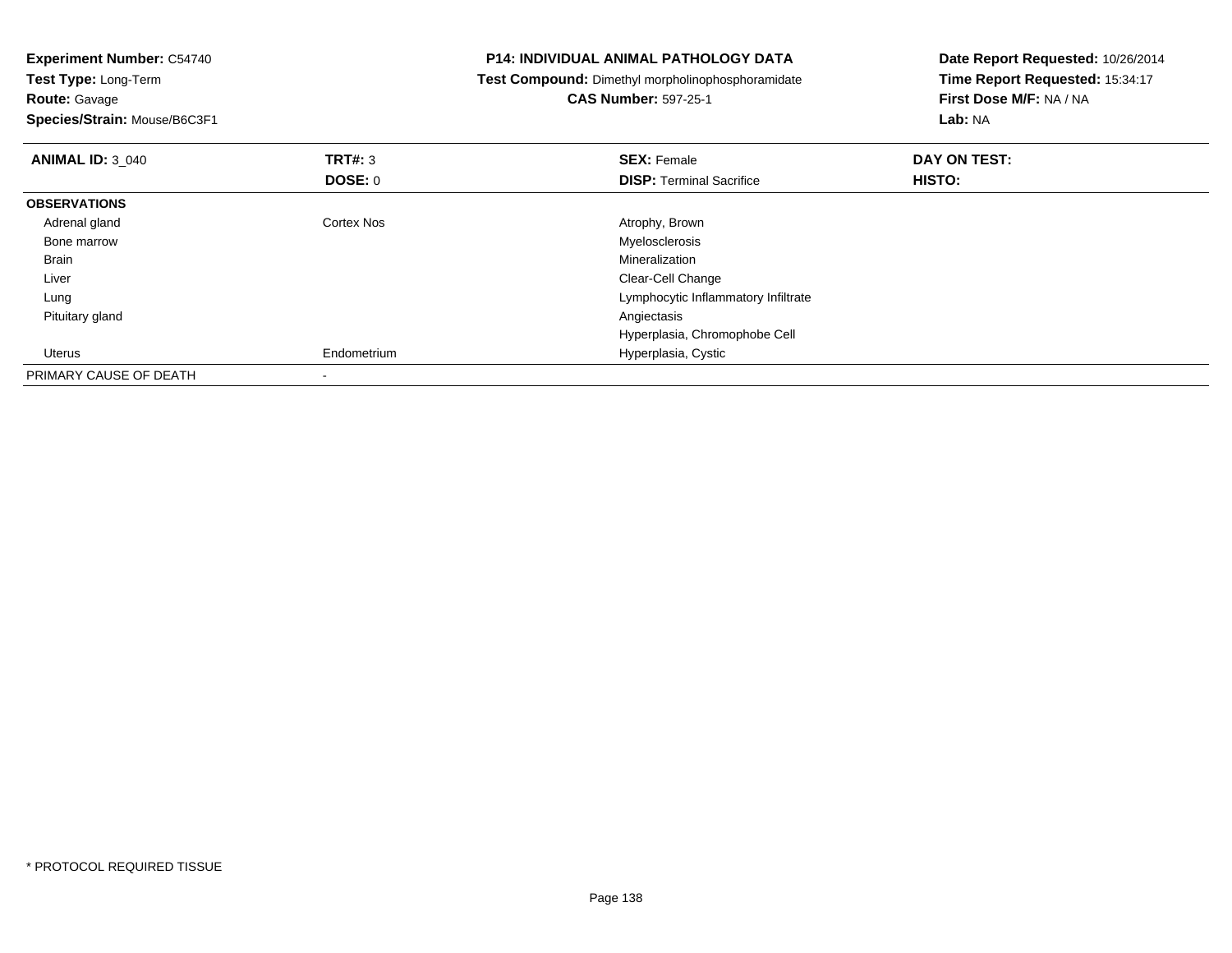| <b>Experiment Number: C54740</b><br>Test Type: Long-Term<br><b>Route: Gavage</b><br>Species/Strain: Mouse/B6C3F1 |                     | <b>P14: INDIVIDUAL ANIMAL PATHOLOGY DATA</b><br>Test Compound: Dimethyl morpholinophosphoramidate<br><b>CAS Number: 597-25-1</b> | Date Report Requested: 10/26/2014<br>Time Report Requested: 15:34:17<br>First Dose M/F: NA / NA<br>Lab: NA |
|------------------------------------------------------------------------------------------------------------------|---------------------|----------------------------------------------------------------------------------------------------------------------------------|------------------------------------------------------------------------------------------------------------|
| <b>ANIMAL ID: 3 041</b>                                                                                          | TRT#: 3             | <b>SEX: Female</b>                                                                                                               | DAY ON TEST:                                                                                               |
|                                                                                                                  | DOSE: 0             | <b>DISP: Terminal Sacrifice</b>                                                                                                  | HISTO:                                                                                                     |
| <b>OBSERVATIONS</b>                                                                                              |                     |                                                                                                                                  |                                                                                                            |
| Adrenal gland                                                                                                    | Cortex Nos          | Atrophy, Brown                                                                                                                   |                                                                                                            |
| Bone marrow                                                                                                      |                     | Myelosclerosis                                                                                                                   |                                                                                                            |
| <b>Brain</b>                                                                                                     |                     | Mineralization                                                                                                                   |                                                                                                            |
| Unspecified                                                                                                      | Multiple Organs Nos | Lymphoma, Nos-Malignant                                                                                                          |                                                                                                            |
| Uterus                                                                                                           | Endometrium         | Cyst, Nos                                                                                                                        |                                                                                                            |
| PRIMARY CAUSE OF DEATH                                                                                           |                     |                                                                                                                                  |                                                                                                            |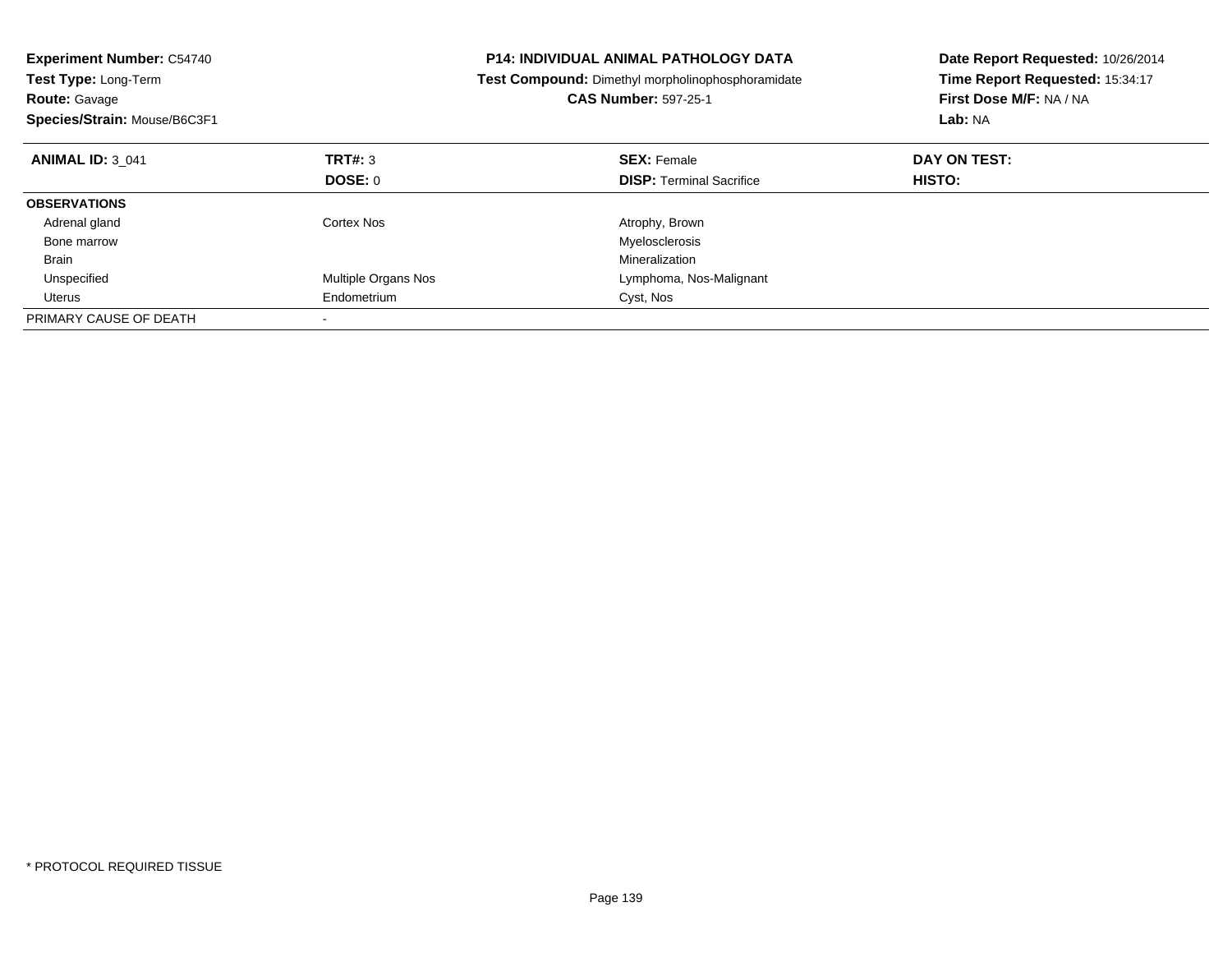**Test Type:** Long-Term**Route:** Gavage

**Species/Strain:** Mouse/B6C3F1

## **P14: INDIVIDUAL ANIMAL PATHOLOGY DATA**

**Test Compound:** Dimethyl morpholinophosphoramidate

**CAS Number:** 597-25-1

| <b>ANIMAL ID: 3_042</b> | TRT#: 3             | <b>SEX: Female</b>                  | DAY ON TEST: |  |
|-------------------------|---------------------|-------------------------------------|--------------|--|
|                         | DOSE: 0             | <b>DISP: Terminal Sacrifice</b>     | HISTO:       |  |
| <b>OBSERVATIONS</b>     |                     |                                     |              |  |
| Adrenal gland           | Cortex Nos          | Hypertrophy, Focal                  |              |  |
| Bone marrow             |                     | Myelosclerosis                      |              |  |
| Brain                   |                     | Mineralization                      |              |  |
| Liver                   |                     | Clear-Cell Change                   |              |  |
|                         |                     | Cytoplasmic Change, Basophilic      |              |  |
|                         |                     | Cytoplasmic Vacuolization           |              |  |
| Ovary                   |                     | Cyst, Nos                           |              |  |
| Thymus                  |                     | Cyst, Nos                           |              |  |
| Unspecified             | Multiple Organs Nos | Lymphocytic Inflammatory Infiltrate |              |  |
|                         | Multiple Organs Nos | Lymphoma, Nos-Malignant             |              |  |
| Uterus                  | Endometrium         | Hyperplasia, Cystic                 |              |  |
| PRIMARY CAUSE OF DEATH  |                     |                                     |              |  |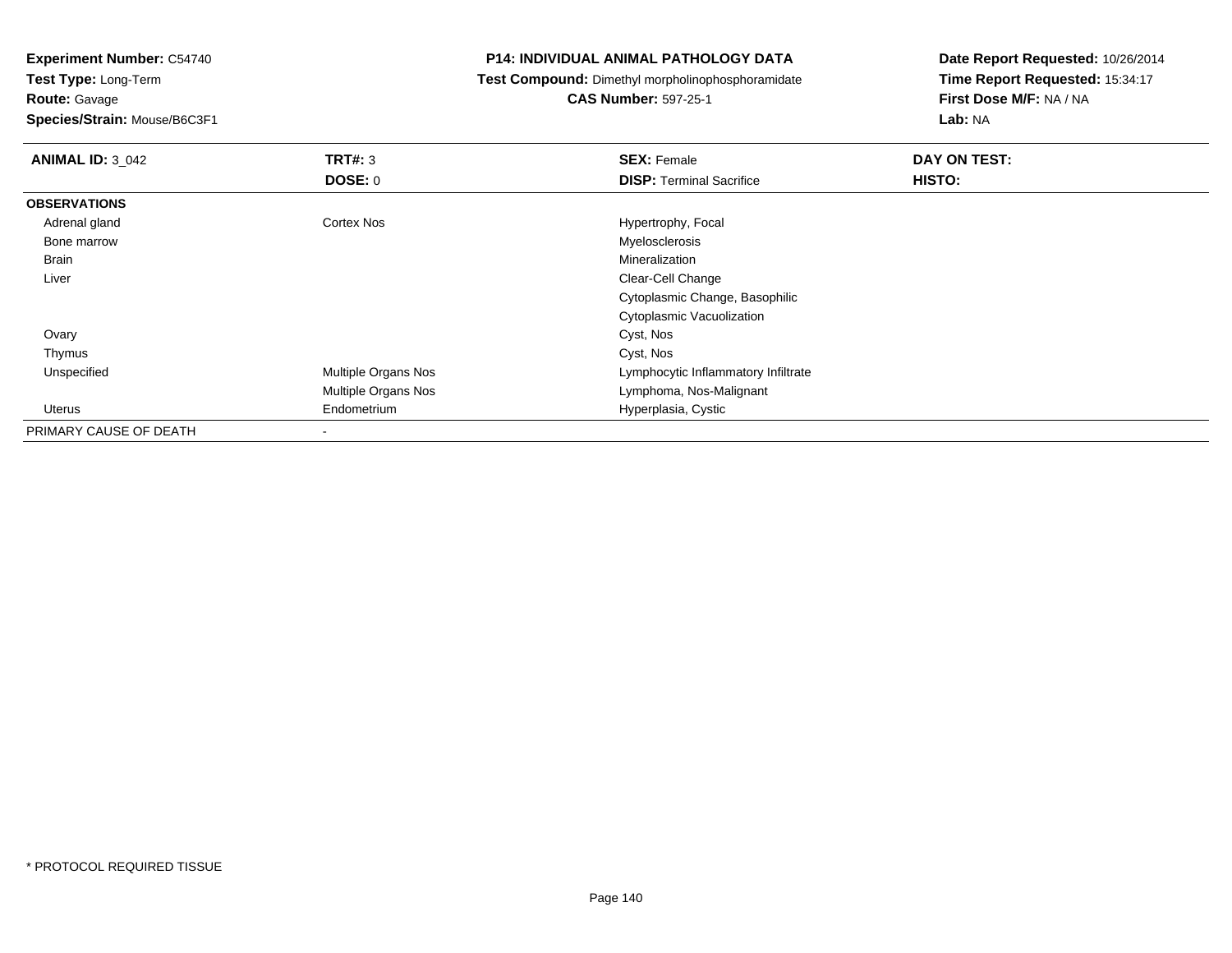| <b>Experiment Number: C54740</b>                                             |                     | <b>P14: INDIVIDUAL ANIMAL PATHOLOGY DATA</b>      | Date Report Requested: 10/26/2014 |  |
|------------------------------------------------------------------------------|---------------------|---------------------------------------------------|-----------------------------------|--|
| Test Type: Long-Term<br><b>Route: Gavage</b><br>Species/Strain: Mouse/B6C3F1 |                     | Test Compound: Dimethyl morpholinophosphoramidate | Time Report Requested: 15:34:17   |  |
|                                                                              |                     | <b>CAS Number: 597-25-1</b>                       | First Dose M/F: NA / NA           |  |
|                                                                              |                     |                                                   | Lab: NA                           |  |
| <b>ANIMAL ID: 3 043</b>                                                      | <b>TRT#: 3</b>      | <b>SEX: Female</b>                                | DAY ON TEST:                      |  |
|                                                                              | DOSE: 0             | <b>DISP: Terminal Sacrifice</b>                   | HISTO:                            |  |
| <b>OBSERVATIONS</b>                                                          |                     |                                                   |                                   |  |
| Adrenal gland                                                                | Cortex Nos          | Atrophy, Brown                                    |                                   |  |
| Bone marrow                                                                  |                     | Myelosclerosis                                    |                                   |  |
| Liver                                                                        |                     | Clear-Cell Change                                 |                                   |  |
|                                                                              |                     | Cytoplasmic Vacuolization                         |                                   |  |
| Skin                                                                         |                     | Inflammation, Acute                               |                                   |  |
| Spleen                                                                       |                     | <b>Hemosiderosis</b>                              |                                   |  |
| Unspecified                                                                  | Multiple Organs Nos | Lymphocytic Inflammatory Infiltrate               |                                   |  |
| Uterus                                                                       | Endometrium         | Hyperplasia, Cystic                               |                                   |  |
| PRIMARY CAUSE OF DEATH                                                       |                     |                                                   |                                   |  |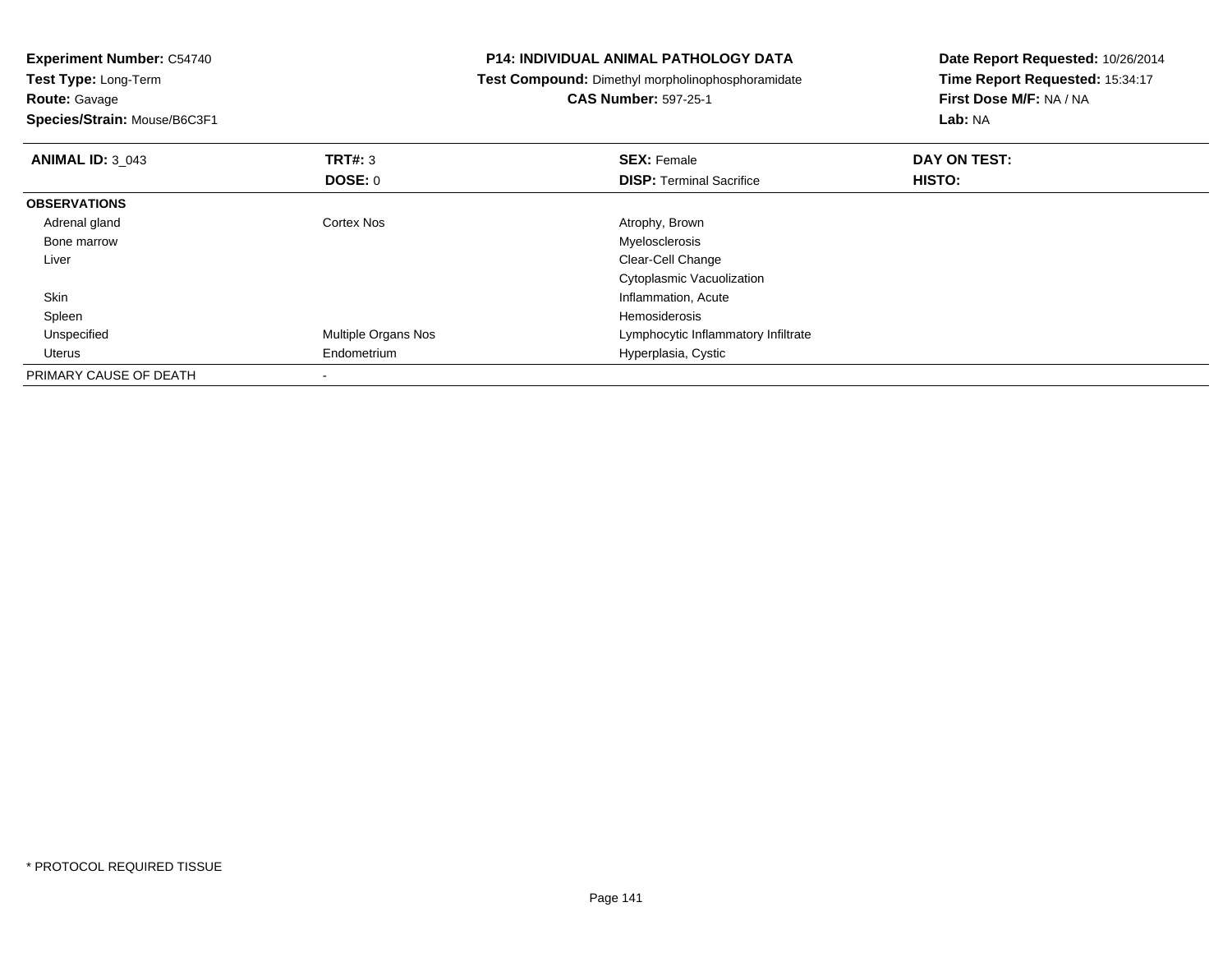**Test Type:** Long-Term**Route:** Gavage

**Species/Strain:** Mouse/B6C3F1

## **P14: INDIVIDUAL ANIMAL PATHOLOGY DATA**

**Test Compound:** Dimethyl morpholinophosphoramidate

**CAS Number:** 597-25-1

| <b>ANIMAL ID: 3 044</b> | TRT#: 3                    | <b>SEX: Female</b>                  | DAY ON TEST: |  |
|-------------------------|----------------------------|-------------------------------------|--------------|--|
|                         | <b>DOSE: 0</b>             | <b>DISP: Terminal Sacrifice</b>     | HISTO:       |  |
| <b>OBSERVATIONS</b>     |                            |                                     |              |  |
| Bone marrow             |                            | Myelosclerosis                      |              |  |
| Brain                   |                            | Mineralization                      |              |  |
| Liver                   |                            | Cytoplasmic Vacuolization           |              |  |
| Lung                    |                            | Hemorrhage                          |              |  |
| Pituitary gland         |                            | Chromophobe Adenoma                 |              |  |
| Stomach                 | <b>Fundal Gland</b>        | Dilatation, Nos                     |              |  |
| Thyroid                 |                            | Cyst, Follicular Nos                |              |  |
| Unspecified             | <b>Multiple Organs Nos</b> | Lymphocytic Inflammatory Infiltrate |              |  |
| Uterus                  | Endometrium                | Hyperplasia, Cystic                 |              |  |
| PRIMARY CAUSE OF DEATH  |                            |                                     |              |  |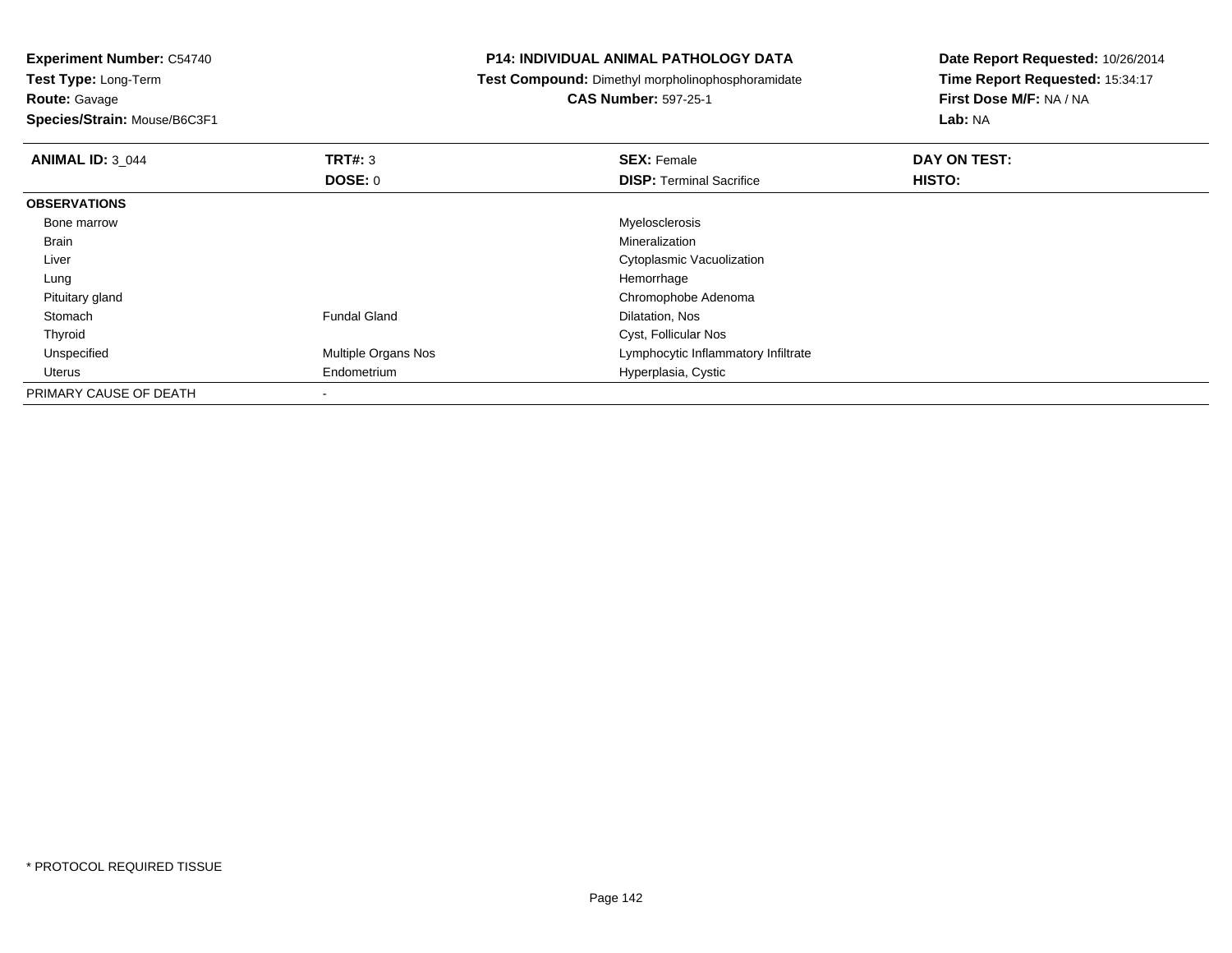| <b>Experiment Number: C54740</b><br>Test Type: Long-Term<br><b>Route:</b> Gavage<br>Species/Strain: Mouse/B6C3F1 |                | <b>P14: INDIVIDUAL ANIMAL PATHOLOGY DATA</b><br>Test Compound: Dimethyl morpholinophosphoramidate<br><b>CAS Number: 597-25-1</b> | Date Report Requested: 10/26/2014<br>Time Report Requested: 15:34:17<br>First Dose M/F: NA / NA<br>Lab: NA |  |
|------------------------------------------------------------------------------------------------------------------|----------------|----------------------------------------------------------------------------------------------------------------------------------|------------------------------------------------------------------------------------------------------------|--|
| <b>ANIMAL ID: 3 045</b>                                                                                          | TRT#: 3        | <b>SEX: Female</b>                                                                                                               | DAY ON TEST:                                                                                               |  |
|                                                                                                                  | <b>DOSE: 0</b> | <b>DISP:</b> Terminal Sacrifice                                                                                                  | HISTO:                                                                                                     |  |
| <b>OBSERVATIONS</b>                                                                                              |                |                                                                                                                                  |                                                                                                            |  |
| Adrenal gland                                                                                                    | Cortex Nos     | Atrophy, Brown                                                                                                                   |                                                                                                            |  |
| Bone marrow                                                                                                      |                | Myelosclerosis                                                                                                                   |                                                                                                            |  |
| Kidney                                                                                                           |                | Metaplasia, Osseous                                                                                                              |                                                                                                            |  |
| Liver                                                                                                            |                | Clear-Cell Change                                                                                                                |                                                                                                            |  |
|                                                                                                                  |                | Cytoplasmic Vacuolization                                                                                                        |                                                                                                            |  |
| Lung                                                                                                             |                | Lymphocytic Inflammatory Infiltrate                                                                                              |                                                                                                            |  |
| Uterus                                                                                                           | Endometrium    | Hyperplasia, Cystic                                                                                                              |                                                                                                            |  |
| PRIMARY CAUSE OF DEATH                                                                                           |                |                                                                                                                                  |                                                                                                            |  |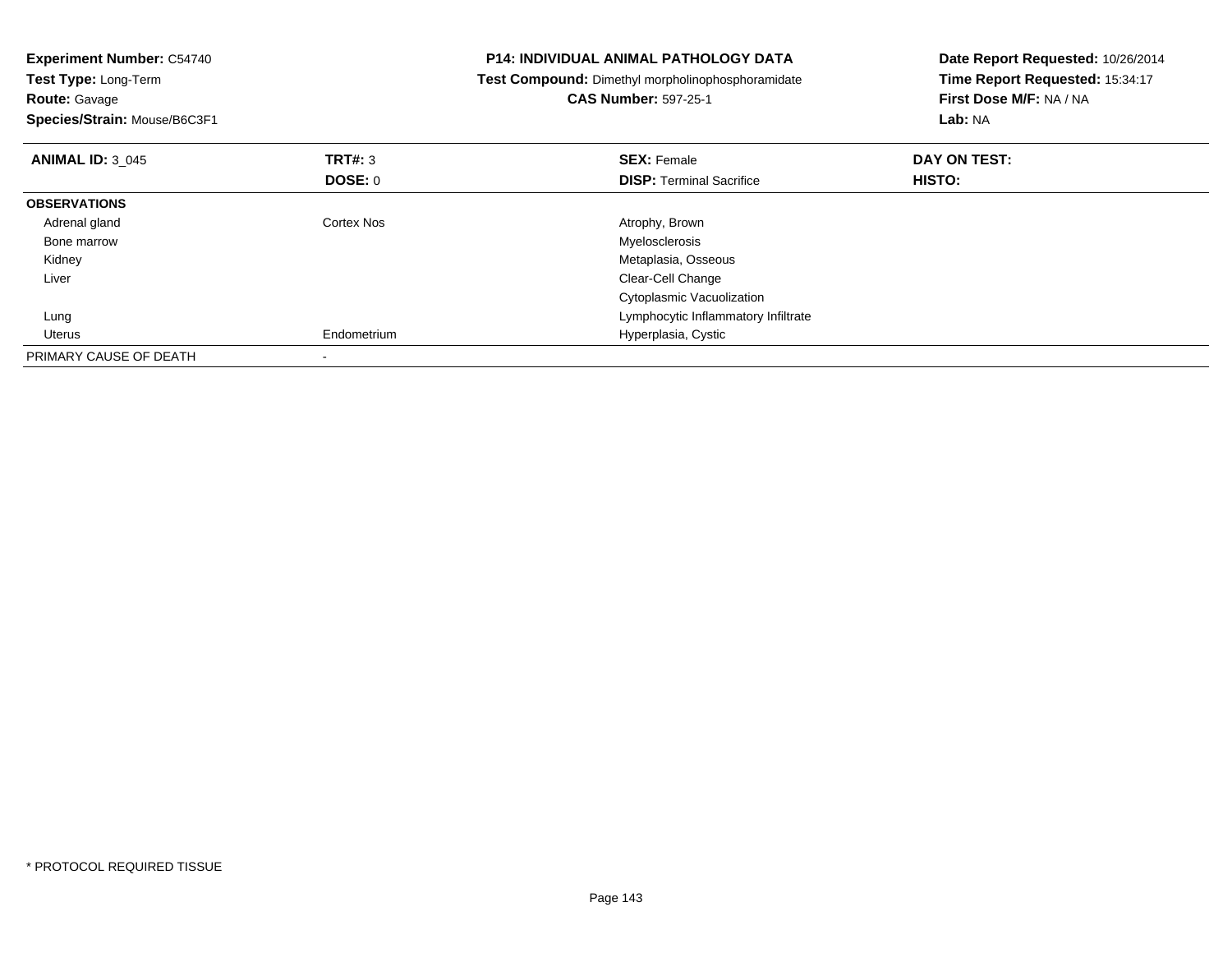**Test Type:** Long-Term**Route:** Gavage

**Species/Strain:** Mouse/B6C3F1

## **P14: INDIVIDUAL ANIMAL PATHOLOGY DATA**

**Test Compound:** Dimethyl morpholinophosphoramidate

**CAS Number:** 597-25-1

| <b>ANIMAL ID: 3_046</b> | TRT#: 3                  | <b>SEX: Female</b>                  | DAY ON TEST: |  |
|-------------------------|--------------------------|-------------------------------------|--------------|--|
|                         | <b>DOSE: 0</b>           | <b>DISP: Terminal Sacrifice</b>     | HISTO:       |  |
| <b>OBSERVATIONS</b>     |                          |                                     |              |  |
| Adrenal gland           | Cortex Nos               | Atrophy, Brown                      |              |  |
|                         | <b>Cortex Nos</b>        | Hypertrophy, Focal                  |              |  |
| Bone marrow             |                          | Myelosclerosis                      |              |  |
| Liver                   |                          | Inflammation, Acute                 |              |  |
| Lung                    |                          | Hemorrhage                          |              |  |
| Ovary                   |                          | Cyst, Nos                           |              |  |
| Pituitary gland         |                          | Hyperplasia, Chromophobe Cell       |              |  |
| Spleen                  |                          | Hemosiderosis                       |              |  |
| Stomach                 | <b>Fundal Gland</b>      | Dilatation, Nos                     |              |  |
| Thymus                  |                          | Cyst, Nos                           |              |  |
| Thyroid                 |                          | Cystadenoma, Nos                    |              |  |
| Unspecified             | Multiple Organs Nos      | Lymphocytic Inflammatory Infiltrate |              |  |
| Uterus                  | Endometrium              | Hyperplasia, Cystic                 |              |  |
| PRIMARY CAUSE OF DEATH  | $\overline{\phantom{a}}$ |                                     |              |  |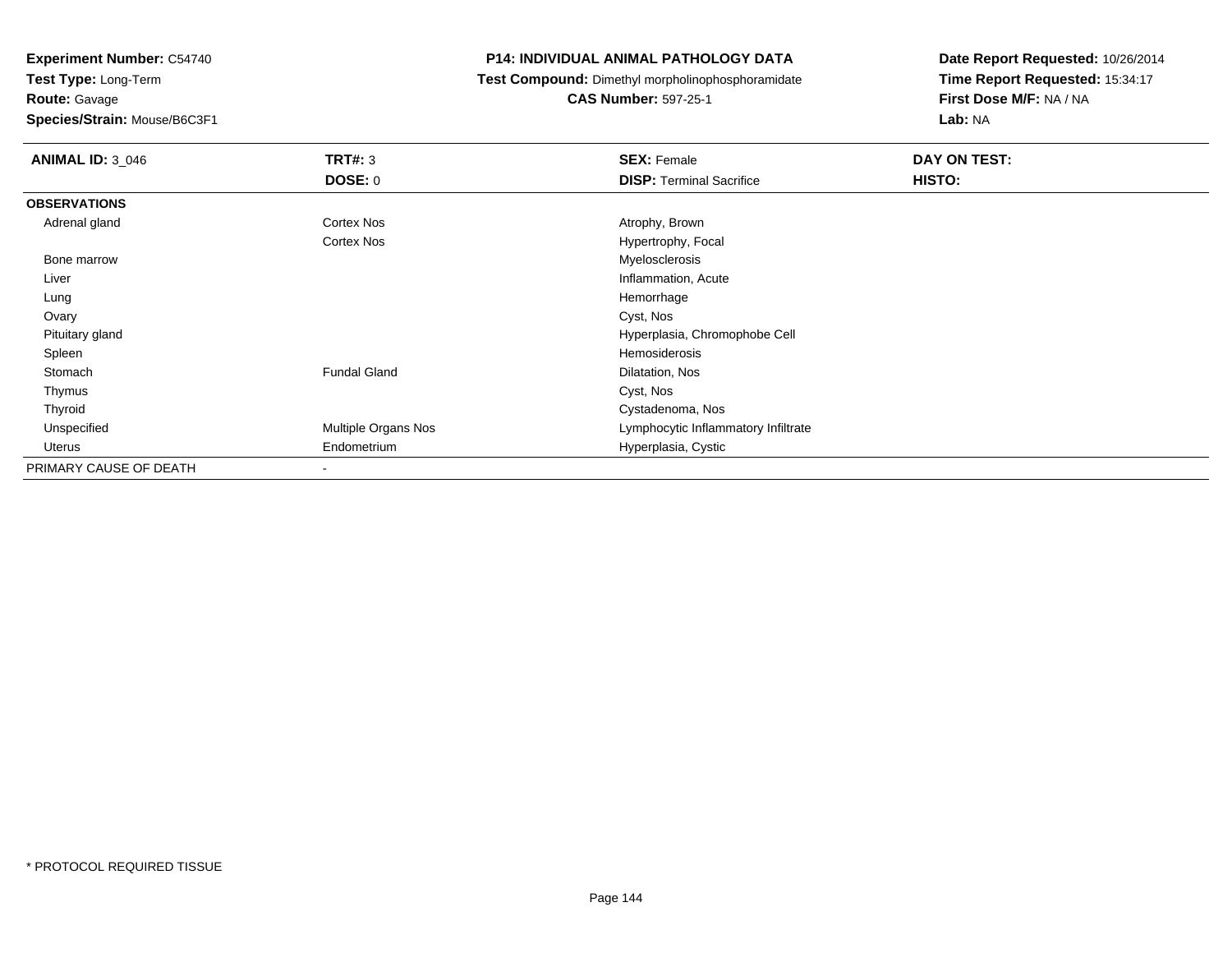**Experiment Number:** C54740

**Test Type:** Long-Term**Route:** Gavage

**Species/Strain:** Mouse/B6C3F1

## **P14: INDIVIDUAL ANIMAL PATHOLOGY DATA**

**Test Compound:** Dimethyl morpholinophosphoramidate

## **CAS Number:** 597-25-1

**Date Report Requested:** 10/26/2014**Time Report Requested:** 15:34:17**First Dose M/F:** NA / NA**Lab:** NA

| <b>ANIMAL ID: 3 047</b> | TRT#: 3             | <b>SEX: Female</b>              | DAY ON TEST: |  |
|-------------------------|---------------------|---------------------------------|--------------|--|
|                         | DOSE: 0             | <b>DISP:</b> Moribund Sacrifice | HISTO:       |  |
| <b>OBSERVATIONS</b>     |                     |                                 |              |  |
| Adrenal gland           | Medulla             | Hyperplasia, Nos                |              |  |
| Blood vessel            |                     | Inflammation, Fibrinoid         |              |  |
| Gall bladder            |                     | Inflammation, Acute Necrotizing |              |  |
| Kidney                  |                     | Glomerulonephritis, Nos         |              |  |
|                         |                     | Nephrosis, Hydro                |              |  |
| Lung                    |                     | Histiocytosis                   |              |  |
| Spleen                  |                     | Hematopoiesis                   |              |  |
|                         |                     | Thrombosis, Nos                 |              |  |
| Unspecified             | Multiple Organs Nos | Lymphoma, Nos-Malignant         |              |  |
| Uterus                  | Endometrium         | Cyst, Nos                       |              |  |
| PRIMARY CAUSE OF DEATH  |                     |                                 |              |  |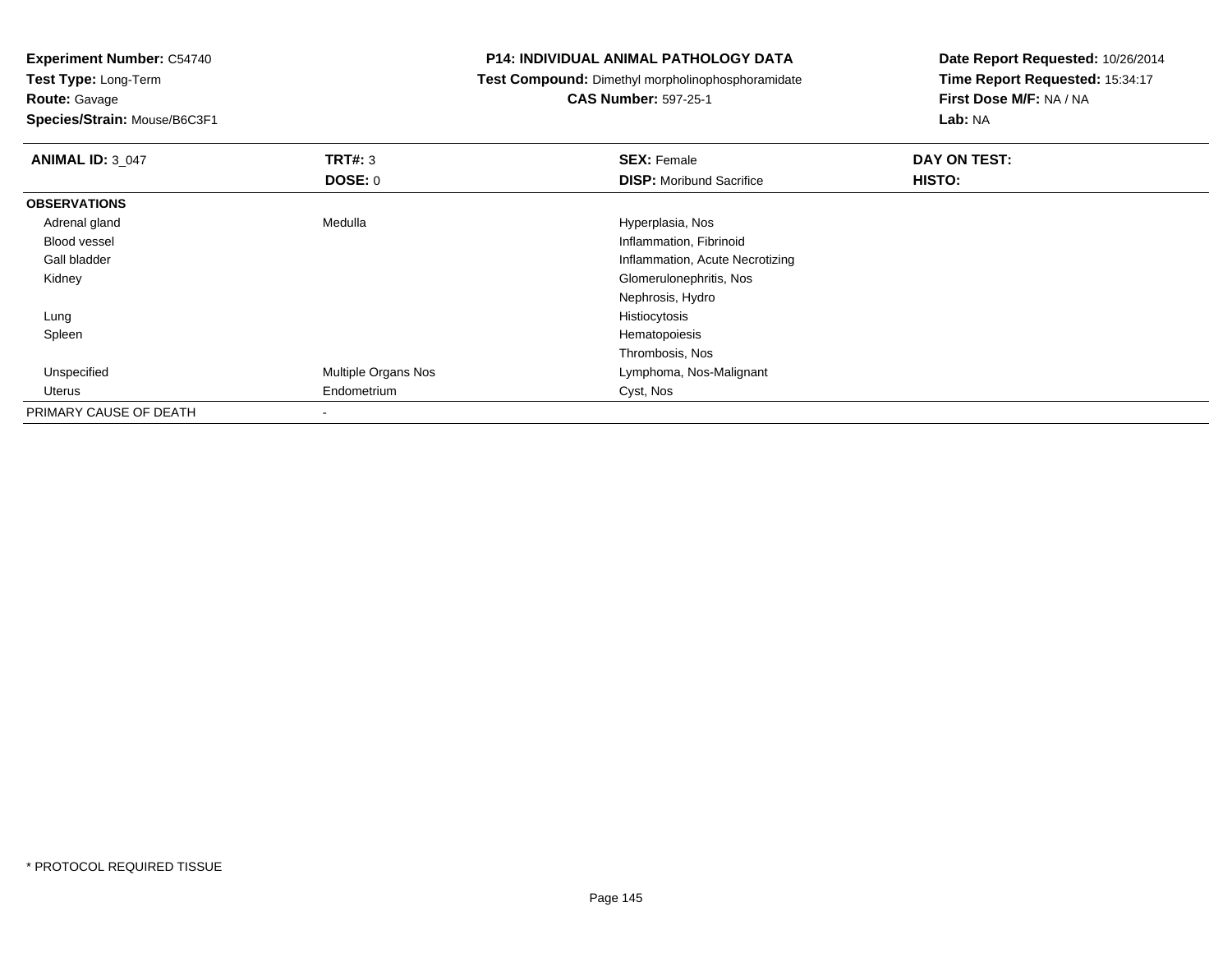| <b>Experiment Number: C54740</b><br>Test Type: Long-Term<br><b>Route: Gavage</b><br>Species/Strain: Mouse/B6C3F1 |                     | <b>P14: INDIVIDUAL ANIMAL PATHOLOGY DATA</b>      | Date Report Requested: 10/26/2014<br>Time Report Requested: 15:34:17<br>First Dose M/F: NA / NA<br>Lab: NA |  |
|------------------------------------------------------------------------------------------------------------------|---------------------|---------------------------------------------------|------------------------------------------------------------------------------------------------------------|--|
|                                                                                                                  |                     | Test Compound: Dimethyl morpholinophosphoramidate |                                                                                                            |  |
|                                                                                                                  |                     | <b>CAS Number: 597-25-1</b>                       |                                                                                                            |  |
|                                                                                                                  |                     |                                                   |                                                                                                            |  |
| <b>ANIMAL ID: 3_048</b>                                                                                          | <b>TRT#: 3</b>      | <b>SEX: Female</b>                                | DAY ON TEST:                                                                                               |  |
|                                                                                                                  | DOSE: 0             | <b>DISP:</b> Terminal Sacrifice                   | HISTO:                                                                                                     |  |
| <b>OBSERVATIONS</b>                                                                                              |                     |                                                   |                                                                                                            |  |
| Adrenal gland                                                                                                    | Cortex Nos          | Atrophy, Brown                                    |                                                                                                            |  |
| Bone marrow                                                                                                      |                     | Myelosclerosis                                    |                                                                                                            |  |
| Brain                                                                                                            |                     | Mineralization                                    |                                                                                                            |  |
| Kidney                                                                                                           |                     | Nephrosis, Nos                                    |                                                                                                            |  |
| Liver                                                                                                            |                     | Cytoplasmic Vacuolization                         |                                                                                                            |  |
| Thyroid                                                                                                          |                     | Hyperplasia, Follicular Cell                      |                                                                                                            |  |
| Unspecified                                                                                                      | Multiple Organs Nos | Lymphocytic Inflammatory Infiltrate               |                                                                                                            |  |
| Uterus                                                                                                           | Endometrium         | Hyperplasia, Cystic                               |                                                                                                            |  |
| PRIMARY CAUSE OF DEATH                                                                                           |                     |                                                   |                                                                                                            |  |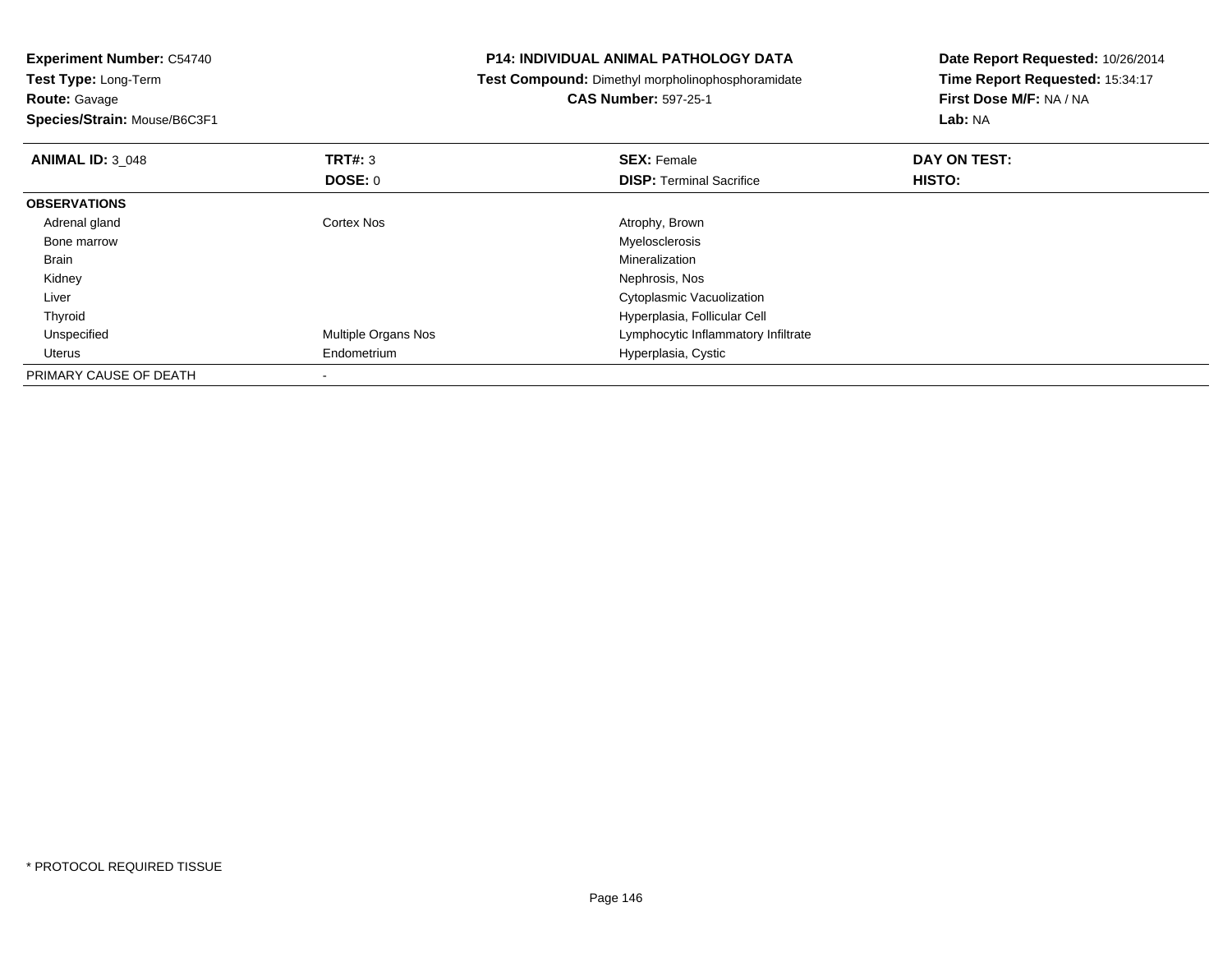| <b>Experiment Number: C54740</b>   |                            | P14: INDIVIDUAL ANIMAL PATHOLOGY DATA             | Date Report Requested: 10/26/2014<br>Time Report Requested: 15:34:17<br>First Dose M/F: NA / NA<br><b>Lab: NA</b> |  |
|------------------------------------|----------------------------|---------------------------------------------------|-------------------------------------------------------------------------------------------------------------------|--|
| <b>Test Type: Long-Term</b>        |                            | Test Compound: Dimethyl morpholinophosphoramidate |                                                                                                                   |  |
| <b>Route: Gavage</b>               |                            | <b>CAS Number: 597-25-1</b>                       |                                                                                                                   |  |
| Species/Strain: Mouse/B6C3F1       |                            |                                                   |                                                                                                                   |  |
| TRT#: 3<br><b>ANIMAL ID: 3 049</b> |                            | <b>SEX: Female</b>                                | DAY ON TEST:                                                                                                      |  |
| DOSE: 0                            |                            | <b>DISP: Natural Death</b>                        | HISTO:                                                                                                            |  |
| <b>OBSERVATIONS</b>                |                            |                                                   |                                                                                                                   |  |
| Adrenal gland<br><b>Cortex Nos</b> |                            | Atrophy, Brown                                    |                                                                                                                   |  |
| Brain                              |                            | Mineralization                                    |                                                                                                                   |  |
| Gall bladder                       |                            | Inflammation, Granulomatous                       |                                                                                                                   |  |
|                                    |                            | Pigmentation, Nos                                 |                                                                                                                   |  |
| Unspecified                        | <b>Multiple Organs Nos</b> | Hematopoiesis                                     |                                                                                                                   |  |
|                                    | Multiple Organs Nos        | Lymphoma, Undifferentiated-Malignant Type         |                                                                                                                   |  |
| Endometrium<br>Uterus              |                            | Hyperplasia, Cystic                               |                                                                                                                   |  |
| PRIMARY CAUSE OF DEATH             |                            |                                                   |                                                                                                                   |  |